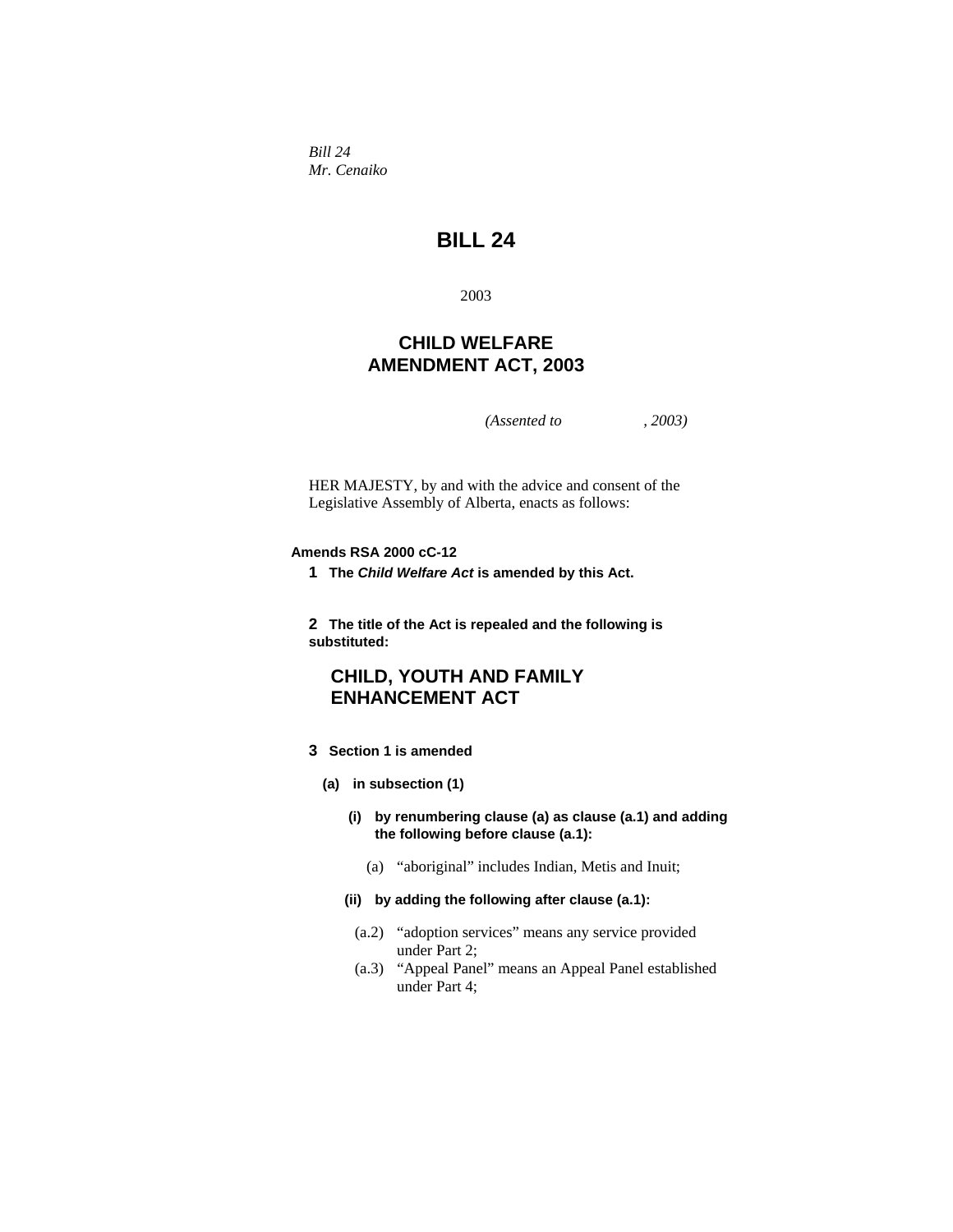- (a.4) "band" means band within the meaning of the *Indian Act* (Canada);
- **(iii) in clause (d) by adding** "and includes a youth unless specifically stated otherwise" **after** "years";
- **(iv) by repealing clauses (f) and (g) and substituting the following:** 
	- (f) "Child and Youth Advocate" means the person appointed by the Lieutenant Governor in Council as the Child and Youth Advocate for the purposes of this Act;
	- (g) "council of the band" means council of the band within the meaning of the *Indian Act* (Canada);
- **(v) in clause (i) by adding** "or 57.2(2)" **after** "section 9";
- **(vi) in clause (j) by adding** "and without limiting the generality of the foregoing includes a person designated as a director in accordance with an agreement under section 122(2) of this Act" **after** "*Prostitution Act*";

## **(vii) by adding the following after clause (j):**

- (j.1) "family enhancement agreement" means an agreement entered into under section 8 or 57.2(1);
- (j.2) "family enhancement services" means any service provided under a family enhancement agreement and care provided under section 7;

## **(viii) by adding the following after clause (m):**

- (m.1) "intervention services" means any service provided to a child or family under this Act except for services provided under Part 2 or Part 3 or under section 106;
- (m.2) "marital status" includes, on and after the coming into force of the *Adult Interdependent Relationships Act*, an adult interdependent partner as defined in that Act;
- **(ix) by adding the following after clause (q):**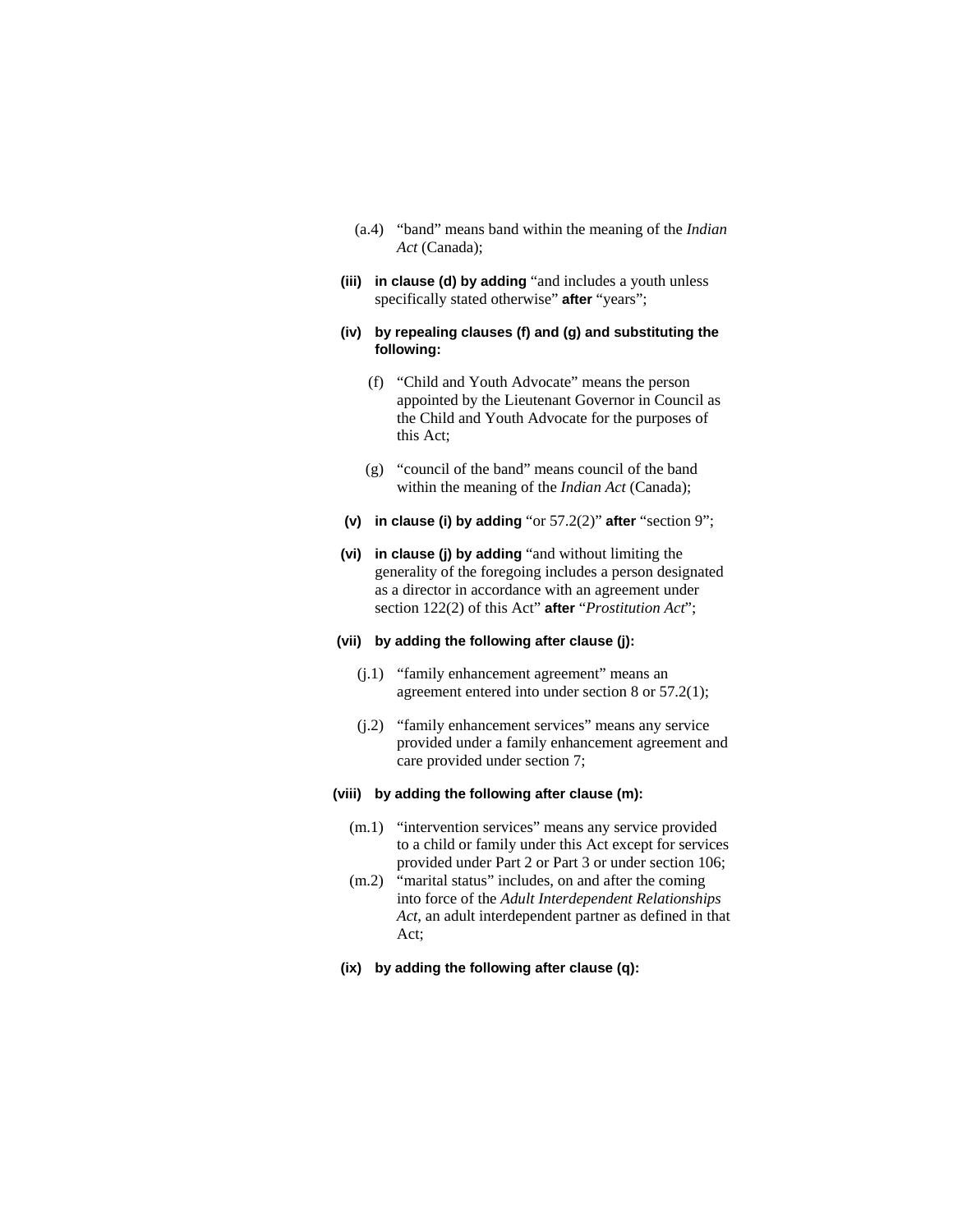(q.01) "personal information" means personal information as defined in the *Freedom of Information and Protection of Privacy Act*;

## **(x) by repealing clause (s) and substituting the following:**

- (s) "protective services" means any service provided to a child who either
	- (i) is in the custody of a director, or
	- (ii) is the subject of a supervision order, temporary guardianship order or permanent guardianship agreement or order;

#### **(xi) by adding the following after clause (t):**

 (t.1) "reserve" means reserve within the meaning of the *Indian Act* (Canada);

### **(xii) by repealing clauses (u), (v) and (w) and substituting the following:**

- (u) "secure services certificate" means a secure services certificate issued under section 43.1;
- (v) "secure services facility" means a facility designated by the Minister, by regulation, as a secure services facility;
- (w) "secure services order" means a secure services order made under Part 1, Division 4;
- **(xiii) by repealing clause (x);**
- **(xiv) by repealing clauses (z) and (aa);**

## **(xv) by adding the following after clause (bb):**

- (cc) "youth" means a child who is 16 years of age or older.
- **(b) in subsection (2)** 
	- **(i) by striking out** "protective services" **and substituting**  "intervention";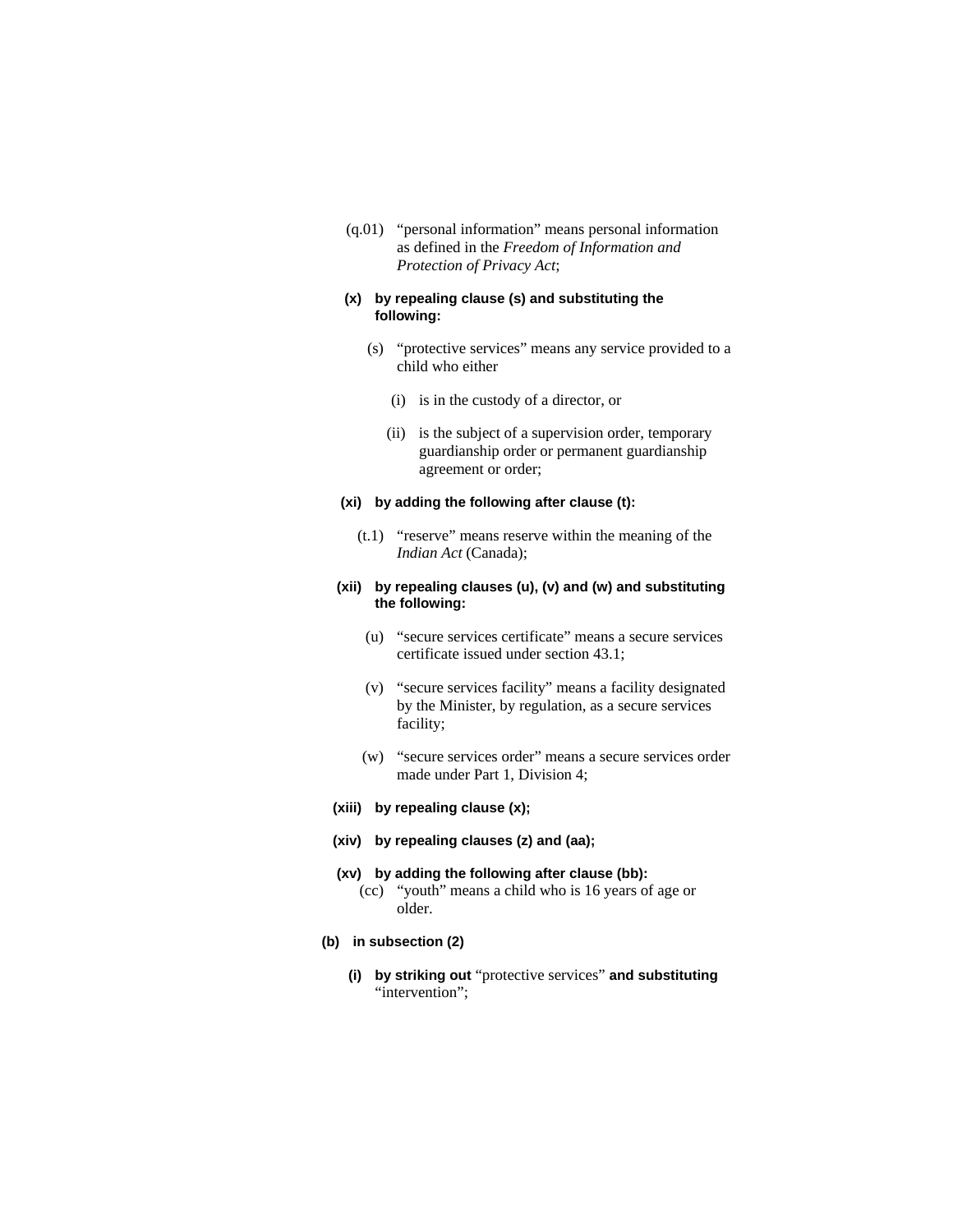## **(ii) by repealing clause (c) and substituting the following:**

- (c) the child is neglected by the guardian;
- **(iii) by repealing clause (i);**

## **(c) by adding the following after subsection (2):**

**(2.1)** For the purposes of subsection (2)(c), a child is neglected if the guardian

- (a) is unable or unwilling to provide the child with the necessities of life,
- (b) is unable or unwilling to obtain for the child, or to permit the child to receive, essential medical, surgical or other remedial treatment that is necessary for the health or well-being of the child, or
- (c) is unable or unwilling to provide the child with adequate care or supervision.

#### **(d) in subsection (3)(a)**

## **(i) by repealing subclause (i) and substituting the following:**

- (i) if there is impairment of the child's mental or emotional functioning or development, and
- **(ii) in subclause (ii)**
	- **(A) by adding the following after paragraph (A):**
	- (A.1) emotional, social, cognitive or physiological neglect,
	- **(B) by striking out** "or" **at the end of paragraph (D) and by repealing paragraph (E) and substituting the following:** 
		- (E) the mental or emotional condition of the guardian of the child or of anyone living in the same residence as the child;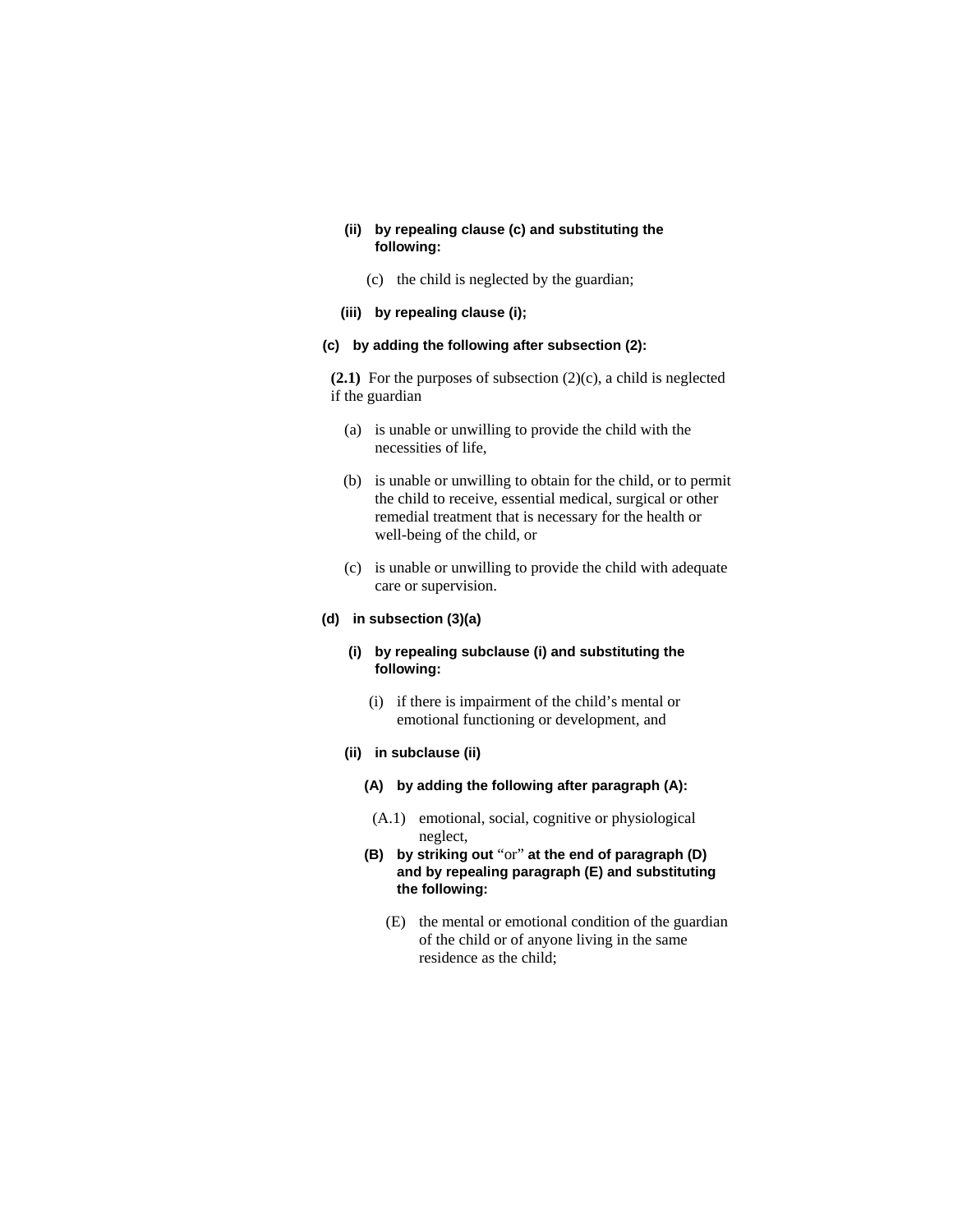(F) chronic alcohol or drug abuse by the guardian or by anyone living in the same residence as the child;

### **(d) by adding the following after subsection (4):**

**(5)** For the purposes of this Act, a child is in the custody of a director if

- (a) the child has been apprehended under section 19 and has not been returned to the custody of the child's guardian,
- (b) the child is the subject of a custody order under section 21.1(2)(a) or an interim order for custody under section 21.1 or 26, or
- (c) the child is the subject of a custody agreement.

### **4 Section 2 is repealed and the following is substituted:**

#### **Matters to be considered**

**2** If a child is in need of intervention, a Court, an Appeal Panel and all persons who exercise any authority or make any decision under this Act relating to the child must do so in the best interests of the child and must consider the following as well as any other relevant matter:

- (a) the family is the basic unit of society and its well-being should be supported and preserved;
- (b) the importance of stable, permanent and nurturing relationships for the child;
- (c) the intervention services needed by the child should be provided in a manner that ensures the least disruption to the child;
- (d) a child who is capable of forming an opinion is entitled to an opportunity to express that opinion on matters affecting the child, and the child's opinion should be considered by those making decisions that affect the child;
- (e) the family is responsible for the care, supervision and maintenance of its children and every child should have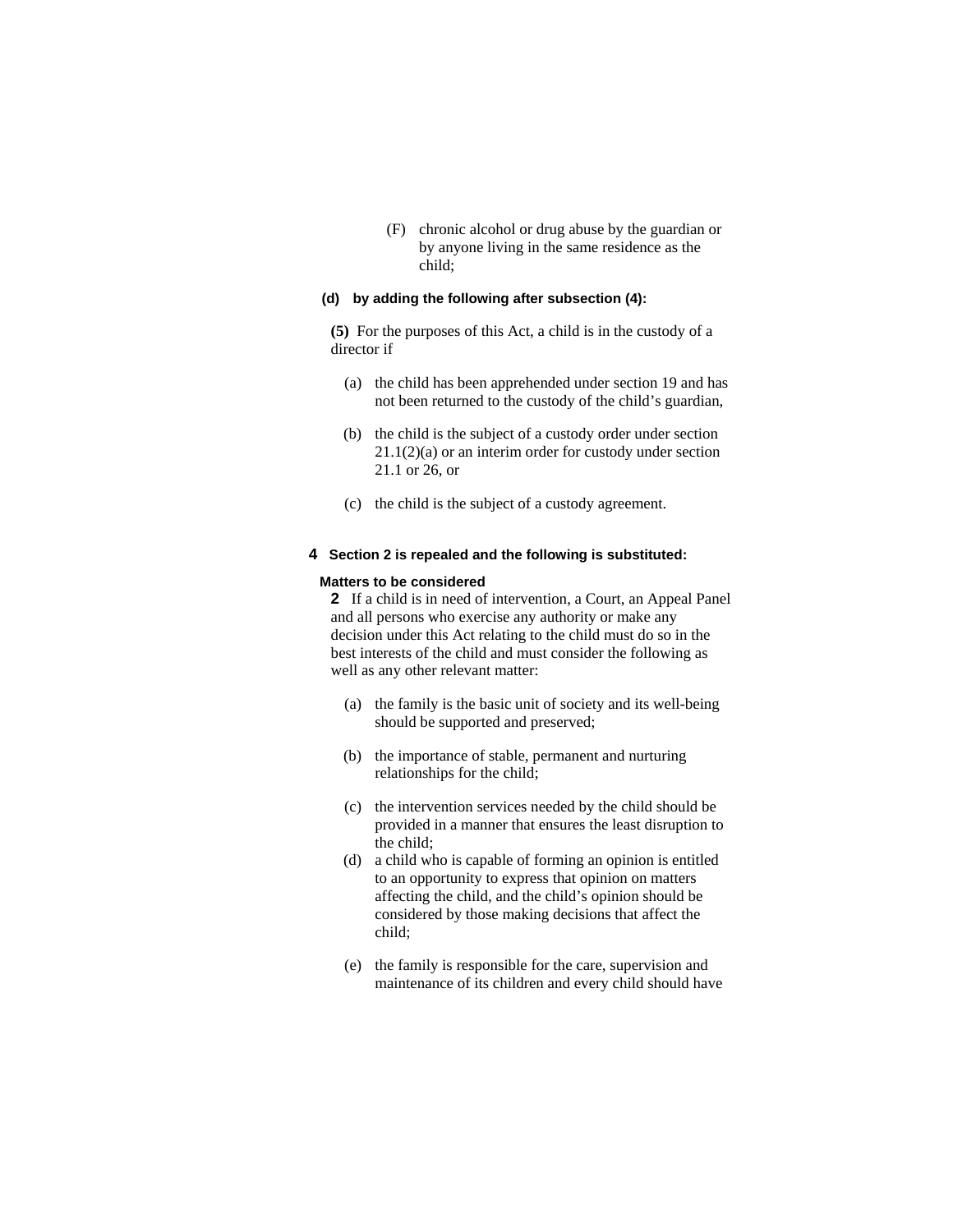an opportunity to be a wanted and valued member of a family, and to that end

- (i) if intervention services are necessary to assist the child's family in providing for the care of a child, those services should be provided to the family, insofar as it is reasonably practicable, in a manner that supports the family unit and prevents the need to remove the child from the family, and
- (ii) a child should be removed from the child's family only when other less disruptive measures are not sufficient to protect the survival, security or development of the child;
- (f) any decision concerning the removal of a child from the child's family should take into account the risk to the child if the child remains with the family, is removed from the family or is returned to the family;
- (g) if it is not inconsistent with protecting the survival, security or development of a child who is in need of intervention, and appropriate community services are available, the child or the child's family should be referred to the community for services to support and preserve the family and to prevent the need for any other intervention under this Act;
- (h) any decision concerning the placement of a child outside the child's family should take into account
	- (i) the benefits to the child of a placement within the child's extended family;
	- (ii) the benefits to the child of a placement within or as close as possible to the child's home community,
	- (iii) the benefits to the child of a placement that respects the child's familial, cultural, social and religious heritage,
	- (iv) the benefits to the child of stability and continuity of care and relationships,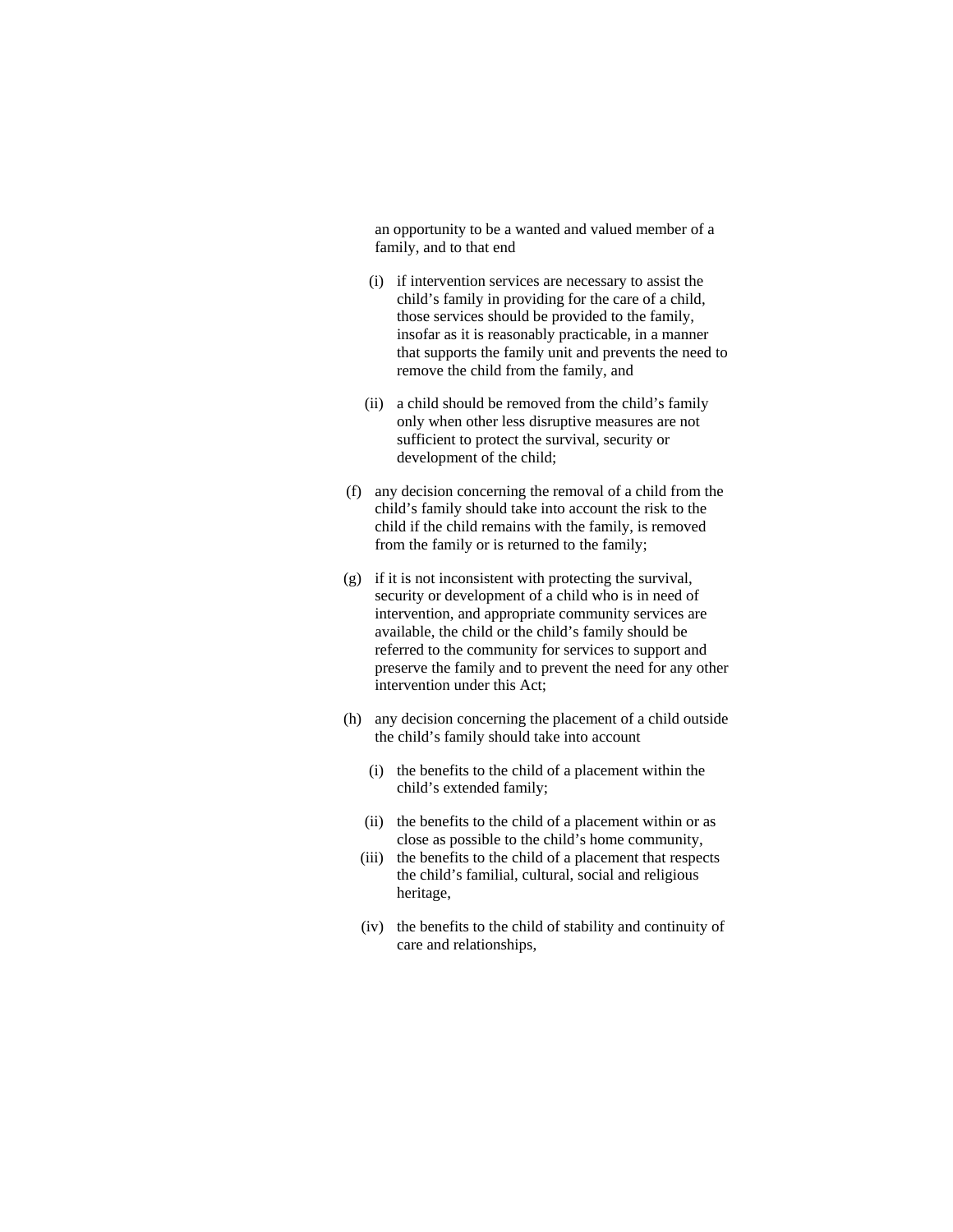- (v) the mental, emotional and physical needs of the child and the child's mental, emotional and physical stage of development, and
- (vi) whether the proposed placement is suitable for the child;
- (i) the provision of intervention services is intended to remedy or alleviate the condition that caused the child to be in need of intervention;
- (j) intervention services are most effective when they are provided through a collaborative and multi-disciplinary approach;
- (k) if a child is being provided with care under this Act, the child should be provided with a level of care that is adequate to meet the needs of the child and consistent with community standards and available resources;
- (l) if a child is being provided with care under this Act, a plan for the care of that child should be developed that
	- (i) addresses the child's need for stability, permanence and continuity of care and relationships, and
	- (ii) in the case of a youth, addresses the youth's need for preparation for the transition to independence and adulthood;
- (m) a person who assumes responsibility for the care of a child under this Act should endeavour to make the child aware of the child's familial, cultural, social and religious heritage;
- (n) there should be no unreasonable delay in making or implementing a decision affecting a child;
- (o) if the child is an aboriginal child, the uniqueness of aboriginal culture, heritage, spirituality and traditions should be respected and consideration should be given to the importance of preserving the child's cultural identity.
- **5 The following is added after section 2:**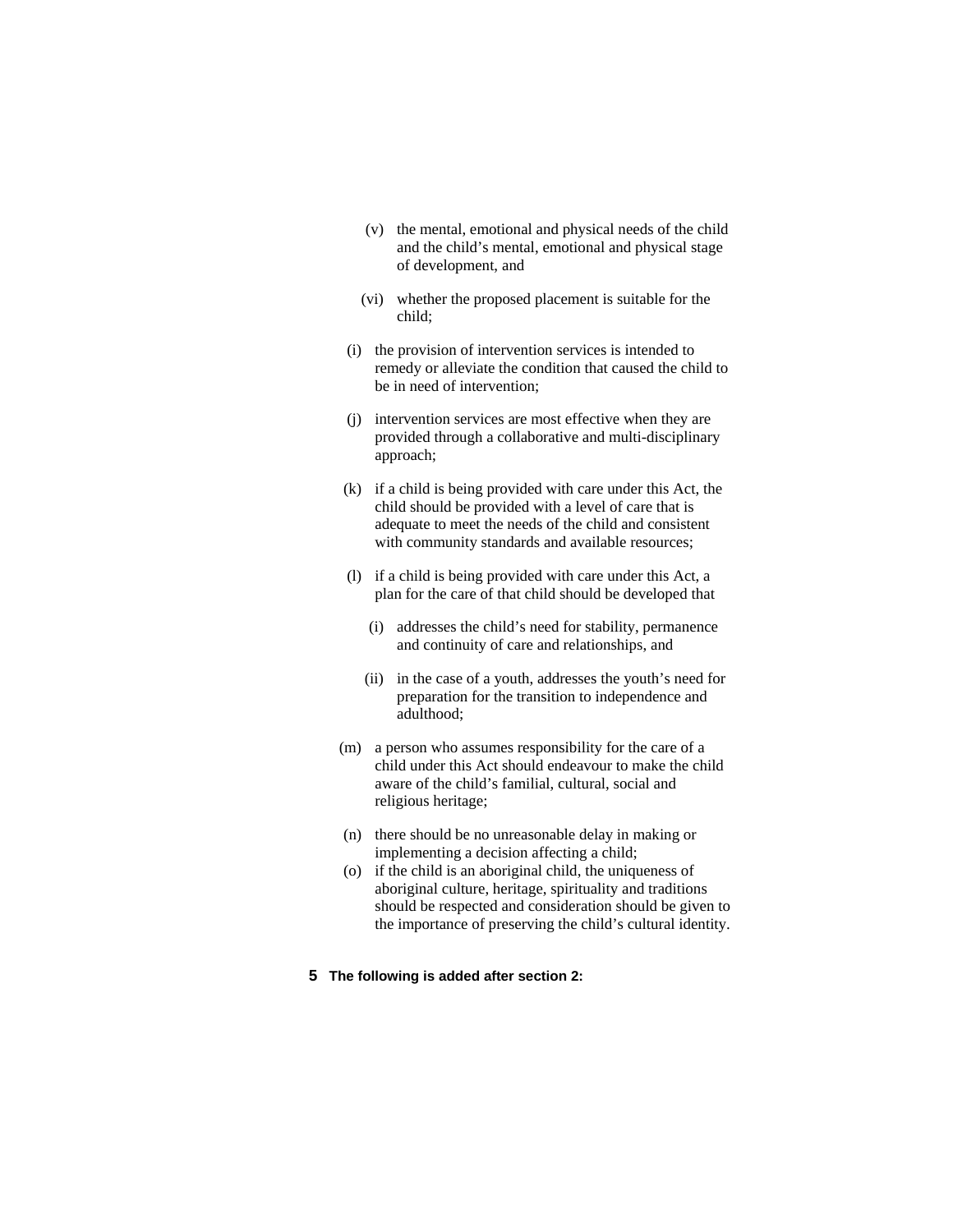#### **Procedural rights**

**2.1** A director, when it is appropriate, must inform a child of the child's procedural rights under this Act.

## **6 Section 3 is amended**

- **(a) in subsection (1) by striking out** "Children's" **and substituting** "Child and Youth";
- **(b) in subsection (2) by striking out** "Children's" **wherever it occurs and substituting** "Child and Youth";
- **(c) in subsection (3)** 
	- **(i) by striking out** "Children's" **wherever it occurs and substituting** "Child and Youth";
	- **(ii) in clause (b) by striking out** "receive, review and investigate" **and substituting** "receive and review";
	- **(iii) by adding the following after clause (c):**
		- (c.1) facilitate the involvement of family or community members in assisting in advocating for a child who is receiving services under this Act;

#### **(iv) by adding the following after clause (d):**

 (d.1) submit a report to the Minister every 3 months on the Child and Youth Advocate's activities and observations;

#### **(d) in subsection (5)**

- **(i) by striking out** "Children's" **wherever it occurs and substituting** "Child and Youth";
- **(ii) in clause (c) by striking out** "receive, review or investigate" **and substituting** "review";
- **(e) in subsection (6)** 
	- **(i) by striking out** "Children's" **wherever it occurs and substituting** "Child and Youth";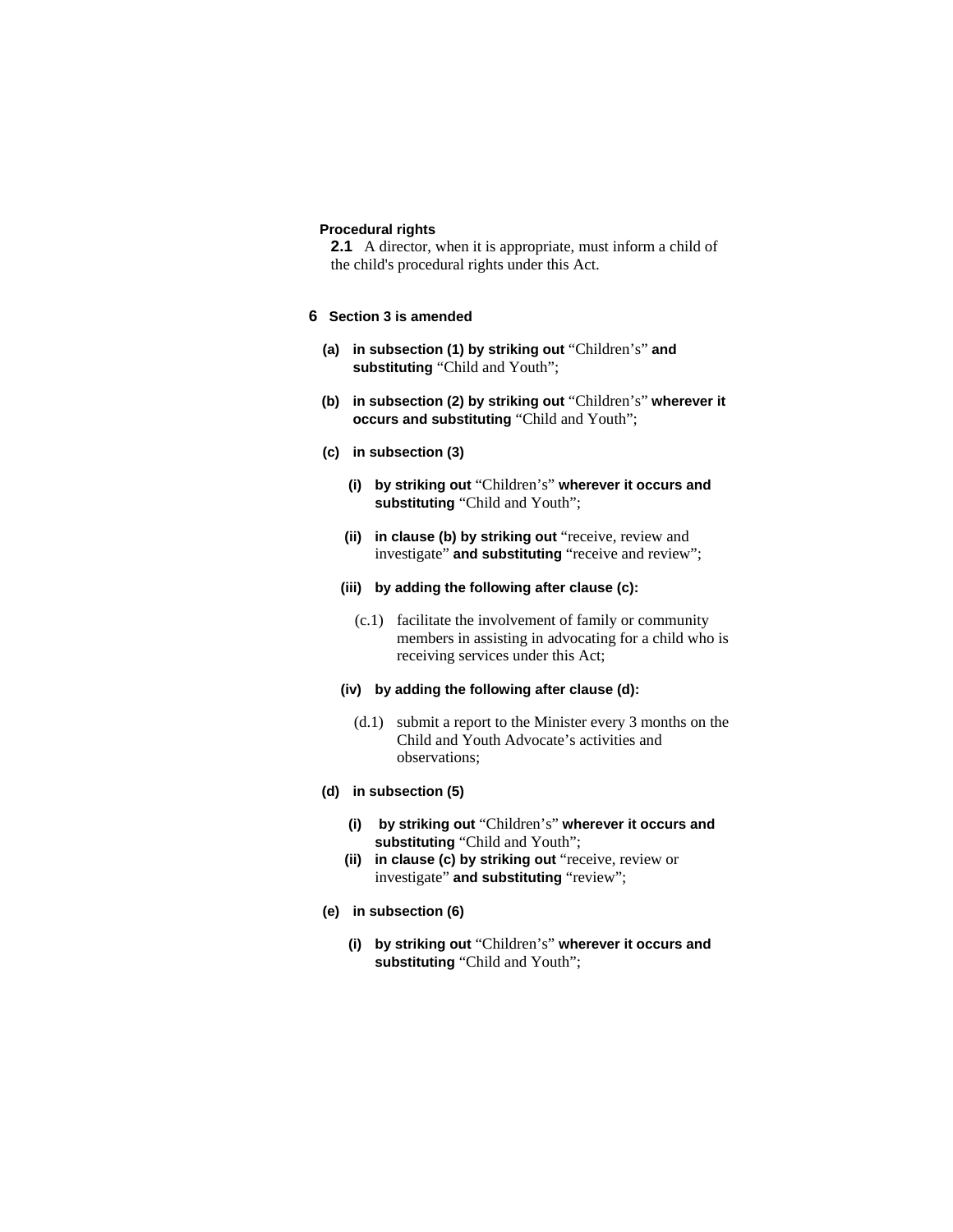- **(ii) by striking out** "or" **at the end of clause (a), adding**  "or" **at the end of clause (b) and adding the following after clause (b):** 
	- (c) to a family or community member referred to in subsection  $(3)(c.1)$  who is assisting in advocating for the child.

### **7 The following is added after section 3:**

#### **Alternative dispute resolution**

**3.1(1)** In this section, "alternative dispute resolution" includes mediation.

**(2)** A child, the guardian of the child or a person who in the opinion of a director has a significant connection to the child may, with the agreement of the director, enter into alternative dispute resolution with the director with respect to any decision made by the director with respect to the child.

**(3)** All documents and records created as a result of, or information provided orally during, alternative dispute resolution under this section are privileged documents and records of the person creating them and privileged information of the person providing it and are confidential, and no person shall disclose them or be compelled to disclose them except

- (a) with the consent of all who participated in the alternative dispute resolution,
- (b) if disclosure is necessary to make or to carry out an agreement under this Act,
- (c) if they are disclosed pursuant to an order of the Court granted with the consent of all who participated in the alternative dispute resolution,
- (d) to the extent that the disclosure is necessary to protect the survival, security or development of the child, or
- (e) for the purposes of disclosure required by section 4.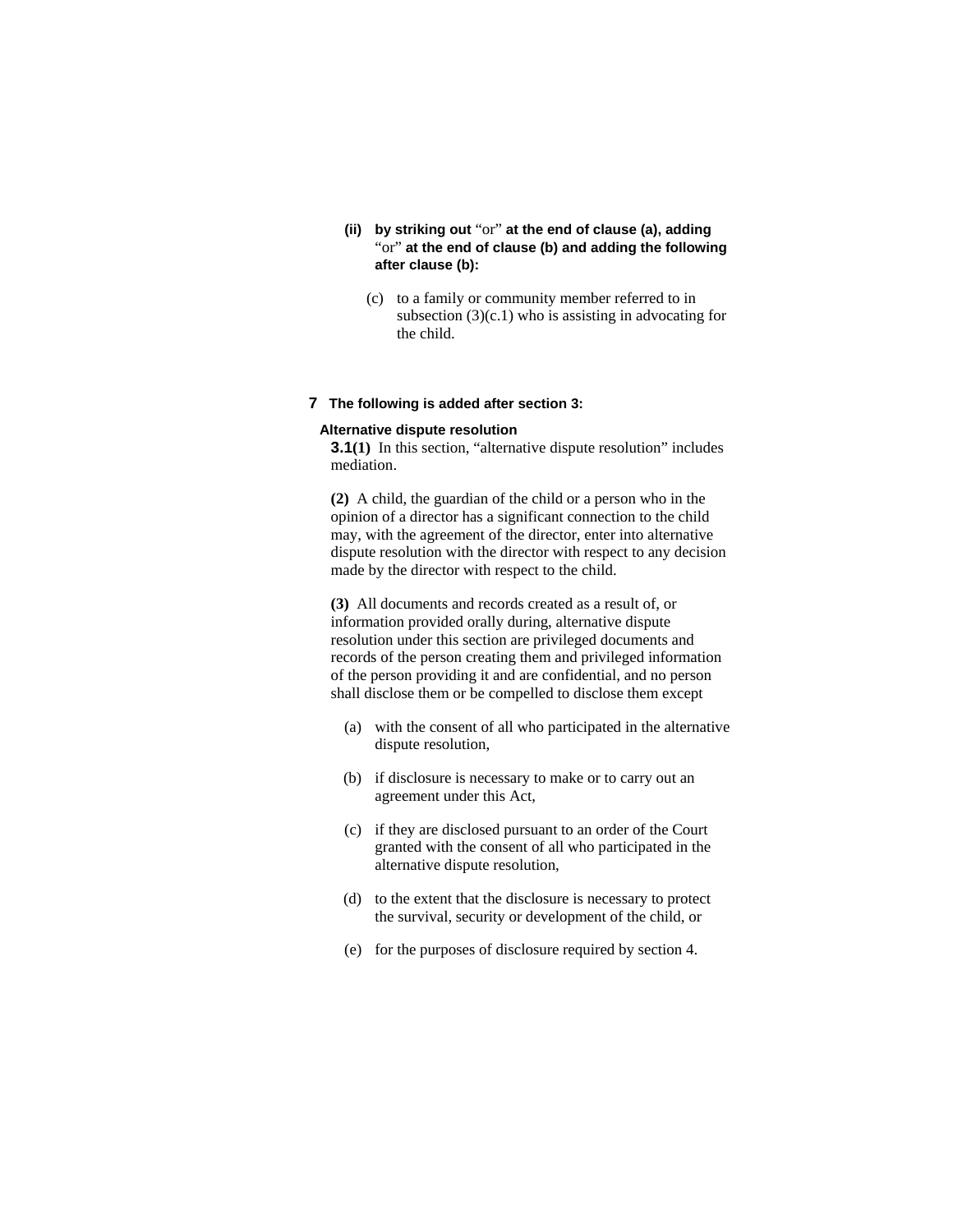**(4)** If there is a conflict or inconsistency between subsection (3) and the *Freedom of Information and Protection of Privacy Act*, subsection (3) prevails despite that Act.

**(5)** No action may be brought against a person who, under this section, conducts alternative dispute resolution for any act done or omitted to be done with respect to the alternative dispute resolution unless it is proved that the person acted maliciously and without reasonable and probable cause.

### **8 The heading preceding section 4 is repealed and the following is substituted:**

## **Part 1 Intervention Services**

## **Division 1 Preliminary Matters**

### **9 Section 4 is amended**

- **(a) in subsection (1)** 
	- **(i) by striking out** "and believes";
	- **(ii) by striking out** "protective services" **and substituting**  "intervention";
- **(b) by adding the following after subsection (1):**

**(1.1)** A referral received pursuant to section 35 of the *Youth Criminal Justice Act* (Canada) is deemed to be a report made under subsection (1).

**(c) in subsection (4) by adding** ", including a person who reports information referred to in subsection (3)," **after** "this section".

### **10 Section 6 is repealed and the following is substituted:**

## **Assessment, investigation, response**

**6(1)** If a director receives information in the form of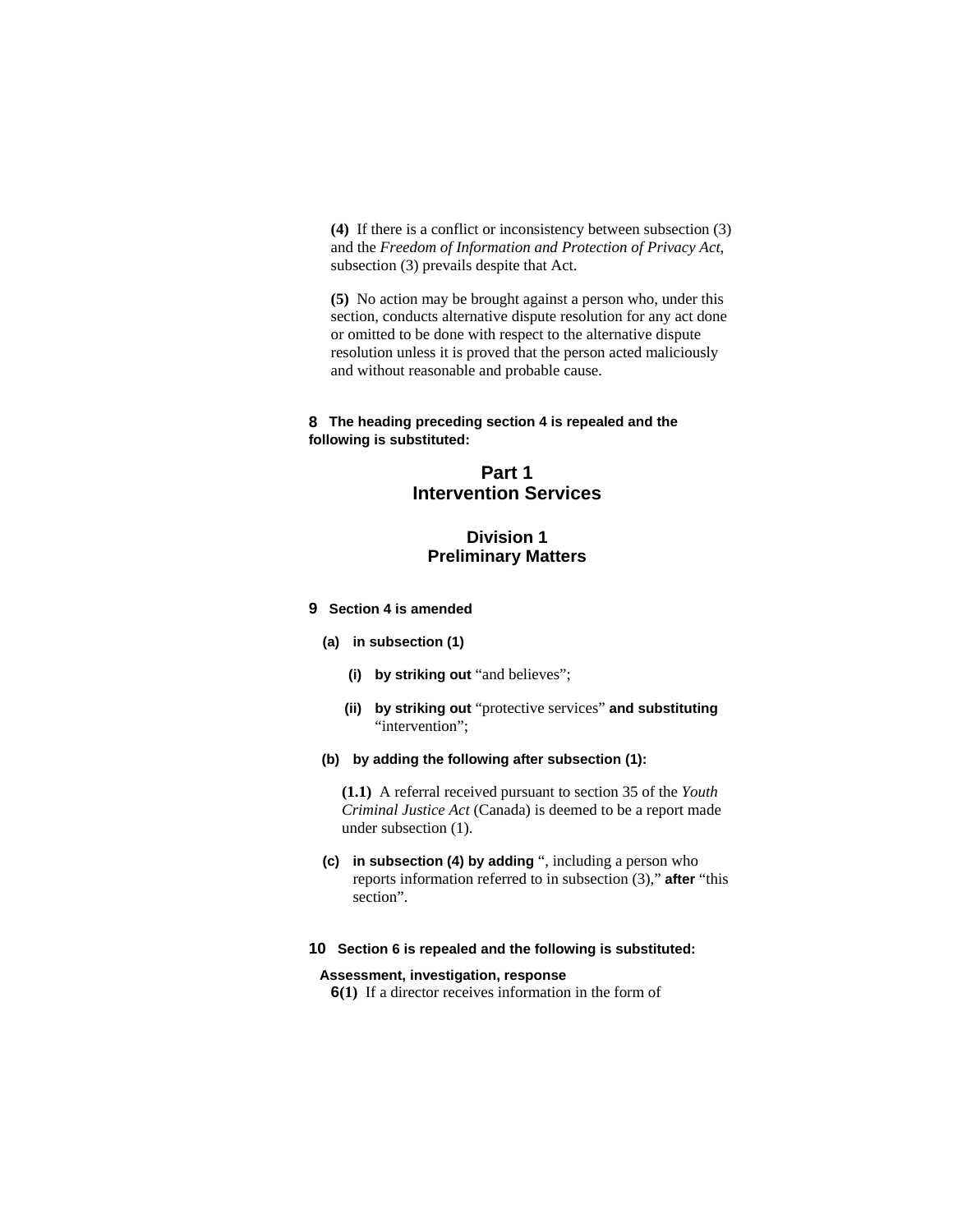- (a) a request for intervention services,
- (b) a report under section 4 or 5, or
- (c) any other allegation or evidence that a child is in need of intervention,

the director must assess the child's need for intervention, unless the director is satisfied that the information was provided maliciously or is unfounded or that the report or allegation was made without reasonable and probable grounds.

**(2)** If, after an assessment referred to in subsection (1), the director is of the opinion that the child is in need of intervention, the director must,

- (a) if the director is satisfied that it is consistent with the child's need for intervention, provide family enhancement services in accordance with this Act to the child or to the child's family, or
- (b) if the director is not satisfied that the child's need for intervention may be met under clause (a), cause the matter to be investigated.

**(3)** If, after an investigation referred to in subsection (2)(b), the director continues to be of the opinion that the child is in need of intervention, the director must,

- (a) if satisfied that it is consistent with the child's need for intervention, provide family enhancement services in accordance with this Act to the child or to the child's family, or
- (b) if not satisfied that the child's need for intervention may be met under clause (a), take whatever action under this Act the director considers appropriate, including the provision of protective services in accordance with this Act.

**(4)** If family enhancement services are provided, the person or a member of the organization providing those services must report to the director any matter respecting the child that may require further assessment or investigation by the director.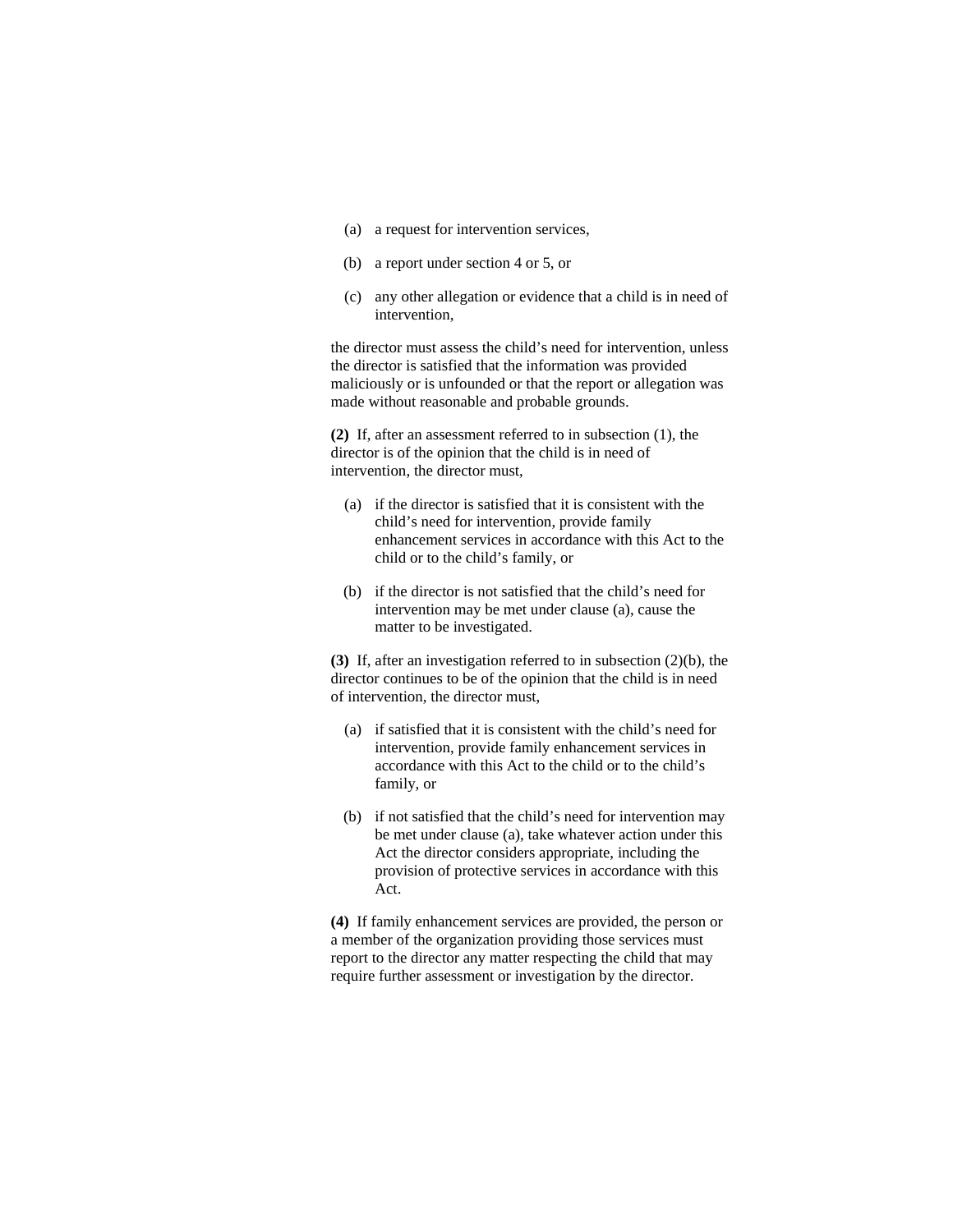**(5)** During an investigation, a director may, if in the opinion of the director it is necessary, convey a child to any place in order to complete the investigation.

**(6)** If, after an investigation pursuant to subsection (2)(b), a director is of the opinion that it would be consistent with the child's need for intervention, the director may convey the child to the person who has custody of the child or to a person who is temporarily caring for the child.

- **11 Section 7 is amended**
	- **(a) in subsection (1) by striking out** "protective services" **and substituting** "intervention";
	- **(b) in subsection (3) by striking out** "2 days" **and substituting** "10 days";
	- **(c) in subsection (4) by striking out** "any child welfare worker" **and substituting** "a director".

**12 The heading preceding section 8 is repealed and the following is substituted:**

## **Division 2 Agreements**

- **13 Section 8 is amended**
	- **(a) in subsection (1)**
		- **(i) by striking out** "support";
		- **(ii) in clause (a) by striking out** "protective services" **and substituting** "intervention";
		- **(iii) in clause (b) by striking out** "support";
	- **(b) by repealing subsection (2).**
- **14 Section 9 is repealed and the following is substituted:**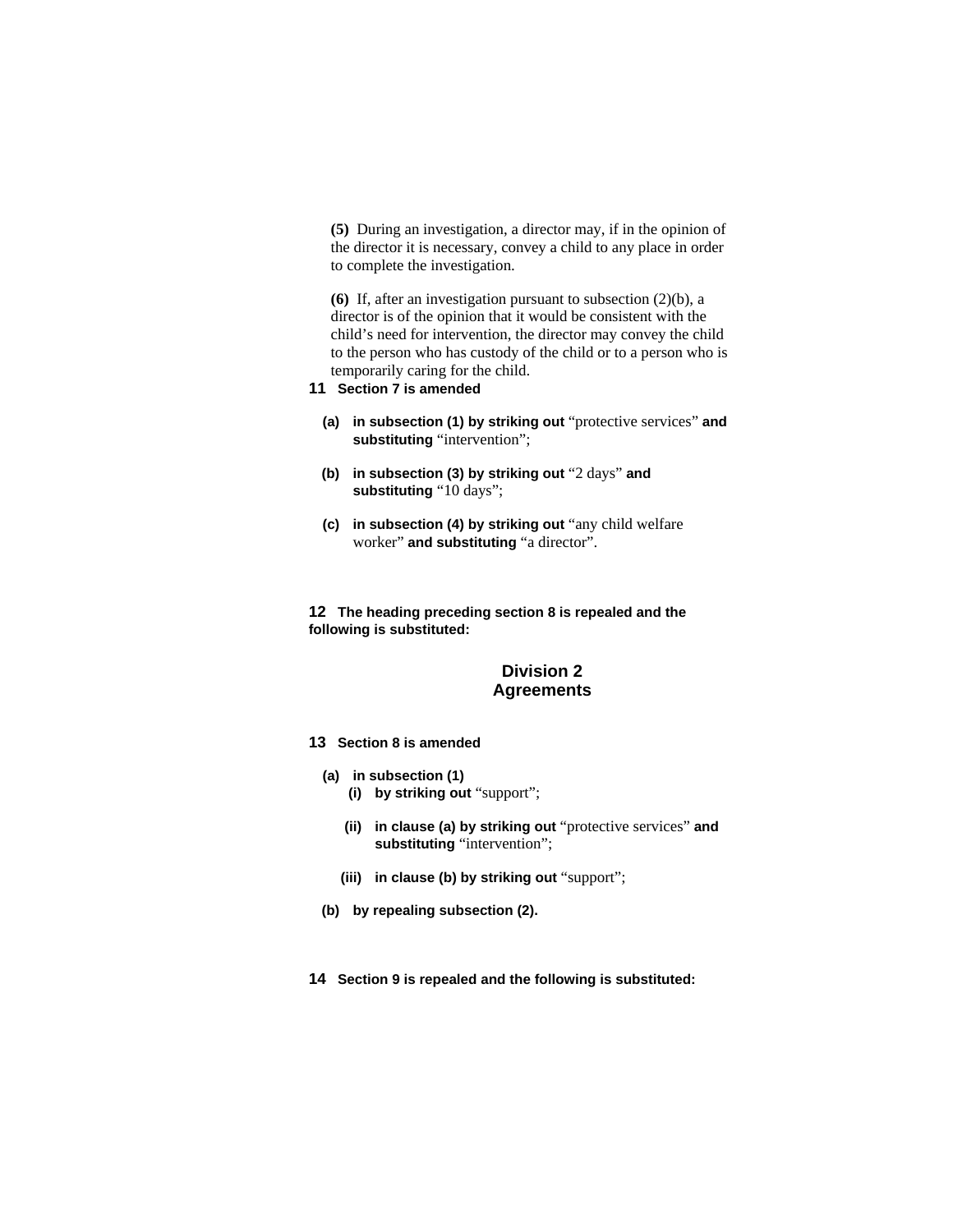## **Custody agreement**

**9** Subject to section 33, a director may enter into an agreement in the prescribed form for terms of not more than 6 months each with the guardian of a child under which custody of the child is given to the director if, in the opinion of the director,

- (a) the child is in need of intervention, and
- (b) the survival, security or development of the child cannot be adequately protected if the child remains with the child's guardian.

#### **15 Section 10 is amended**

- **(a) by striking out** "or a child";
- **(b) by adding** "and" **at the end of clause (b), striking out**  "and" at the end of clause (c) and repealing clause (d).

#### **16 Section 12(4) is amended**

- **(a) by striking out** "protective services" **and substituting**  "intervention";
- **(b) in clause (b) by striking out** "Part 3" **and substituting**  "Division 3".
- **17 Section 14(2)(c) is repealed.**

**18 The heading preceding section 16 is repealed and the following is substituted:**

> **Division 3 Court Orders**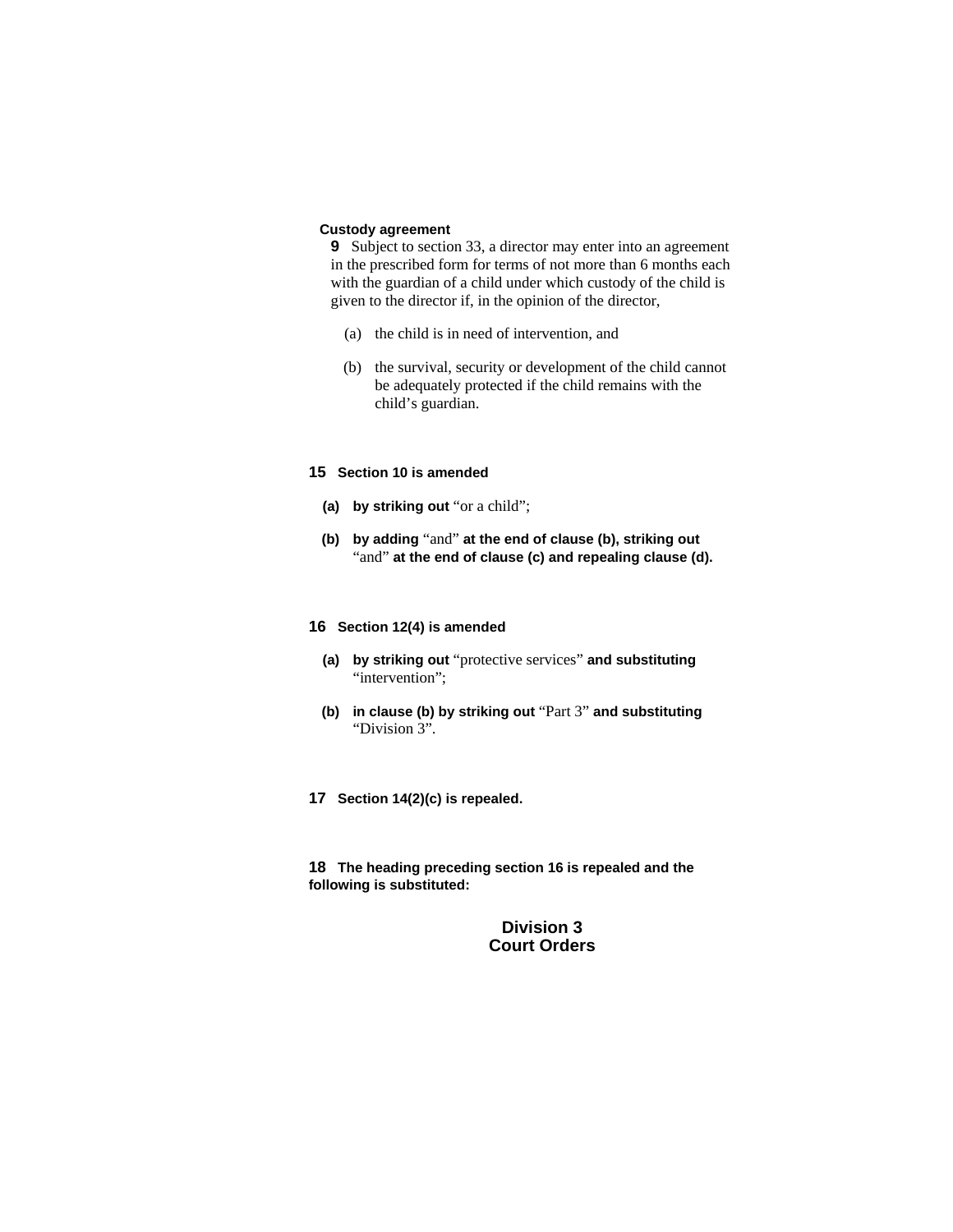### **19 Section 18 is amended**

- **(a) in subsection (1)(a) by striking out** "protective services" **and substituting** "intervention";
- **(b) by repealing subsection (2).**

#### **20 Section 19 is amended**

- **(a) in subsection (1)** 
	- **(i) by striking out** "protective services" **and substituting**  "intervention";
	- **(ii) in clause (b) by striking out** ", a child welfare worker";
- **(b) in subsection (2)(a) by striking out** "Part 2 or this Part" **and substituting** "Division 2 or this Division";
- **(c) in subsection (3) by striking out** ", a child welfare worker";
- **(d) in subsection (8)(c) by striking out** "protective services" **and substituting** "intervention";
- **(e) in subsection (10)(c) by striking out** "or a presiding justice of the peace";
- **(f) in subsections (12) and (14) by striking out** "child welfare worker or" **wherever it occurs and substituting** "director or".

## **21 Section 20 is amended**

- **(a) in subsection (1)** 
	- **(i) in clause (b) by striking out** "section 22(1)(a)" **and substituting** "section 43.1(1)";
	- **(ii) in clause (c) by striking out** "section 22(7)(b)" **and substituting** "section 43.1(3)";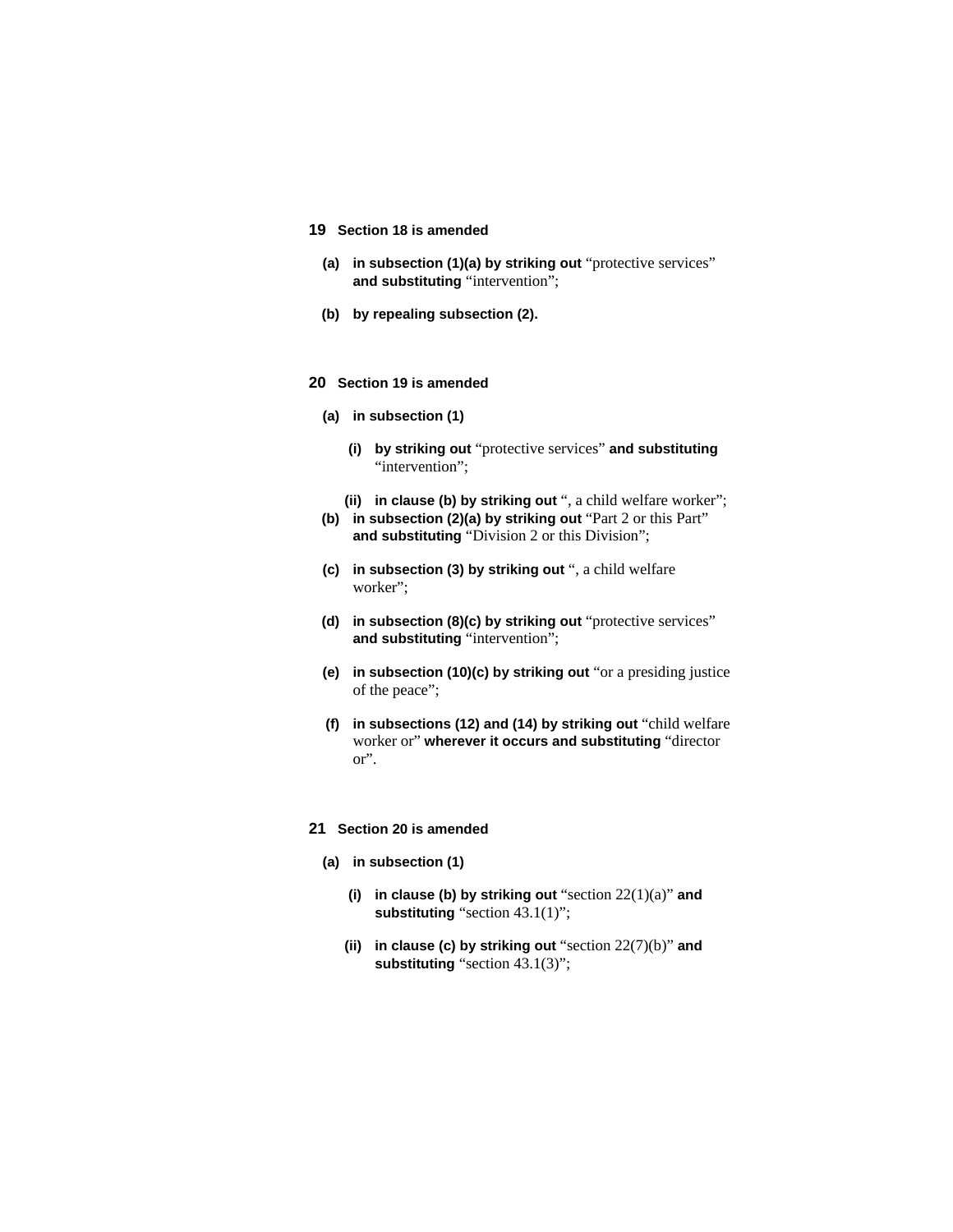**(b) in subsection (3) by striking out** "the rights of the guardian under section 21" **and substituting** "the telephone number of the nearest office of the Legal Aid Society of Alberta".

## **22 Section 21 is amended**

- **(a) by repealing subsection (4)(b) and substituting the following:**
	- (b) a family enhancement agreement or custody agreement is entered into in respect of the child,
- **(b) by repealing subsections (5) to (10).**

## **23 The following is added after section 21:**

### **Initial custody, concurrent planning**

**21.1(1)** If a director makes an application to the Court under section 21(1)(b) for a temporary guardianship order or permanent guardianship order, the director must also apply for an order for custody of the child until the application for a temporary guardianship order or for a permanent guardianship order is withdrawn or disposed of.

**(2)** On hearing a custody application under subsection (1), the Court must

- (a) order the child into the custody of a director, or
- (b) order that the child be returned to the custody of the child's guardian

until the director's application for a temporary guardianship order or a permanent guardianship order is withdrawn or disposed of.

- **(3)** If an order is made under subsection (2)(a), the Court may
	- (a) include terms for access to be provided between the child and the guardian or any other person with whom the child has a significant relationship, and
	- (b) require an assessment of the child and of the child's guardian and any other person who may be given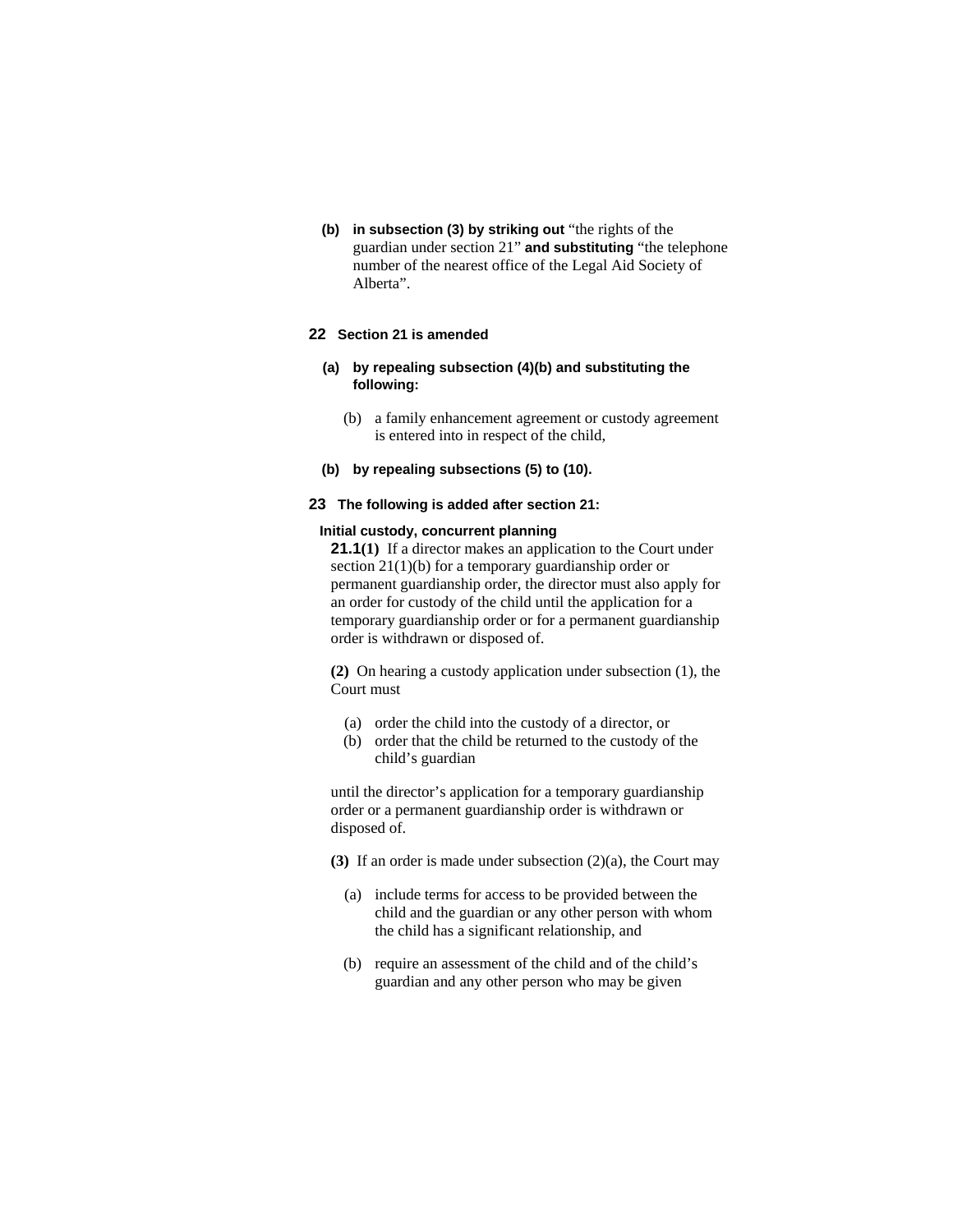custody of the child when the application for a temporary guardianship order is disposed of.

- **(4)** Despite section 26, an application under subsection (1)
	- (a) is summary in nature, and
	- (b) may be adjourned for a period of no more than 7 days at a time unless the parties agree to a longer adjournment; however, the total adjournment period under this clause shall not exceed 42 days.

**(5)** If the Court adjourns a hearing under subsection (4), it must make an interim order providing for the custody of the child, and the order may include terms respecting access to the child.

**(6)** If an order is made under subsection (2)(a), unless exempted by the regulations, the director must, within 42 days of the director's application under section 21(1)(b), consult with the guardian and other family members to develop a plan, in accordance with the regulations, that

- (a) describes the services to be provided to facilitate the return of the child to the custody of the child's guardian, and
- (b) describes an alternative permanent placement for the child.
- **24 Section 22 is repealed and the following is substituted:**

#### **Custody on apprehension**

**22** If a child has been apprehended, a director has exclusive custody of the child and is responsible for the child's care, maintenance and well-being until the director has returned the child to the custody of the child's guardian or an application under section 21 has been disposed of.

#### **25 The following is added after section 22:**

#### **Health care on apprehension**

**22.1**(1) If the guardian of a child who has been apprehended is unable or unavailable to consent to the provision of essential medical, surgical, dental or other remedial treatment for the child that is recommended by a physician or dentist, a director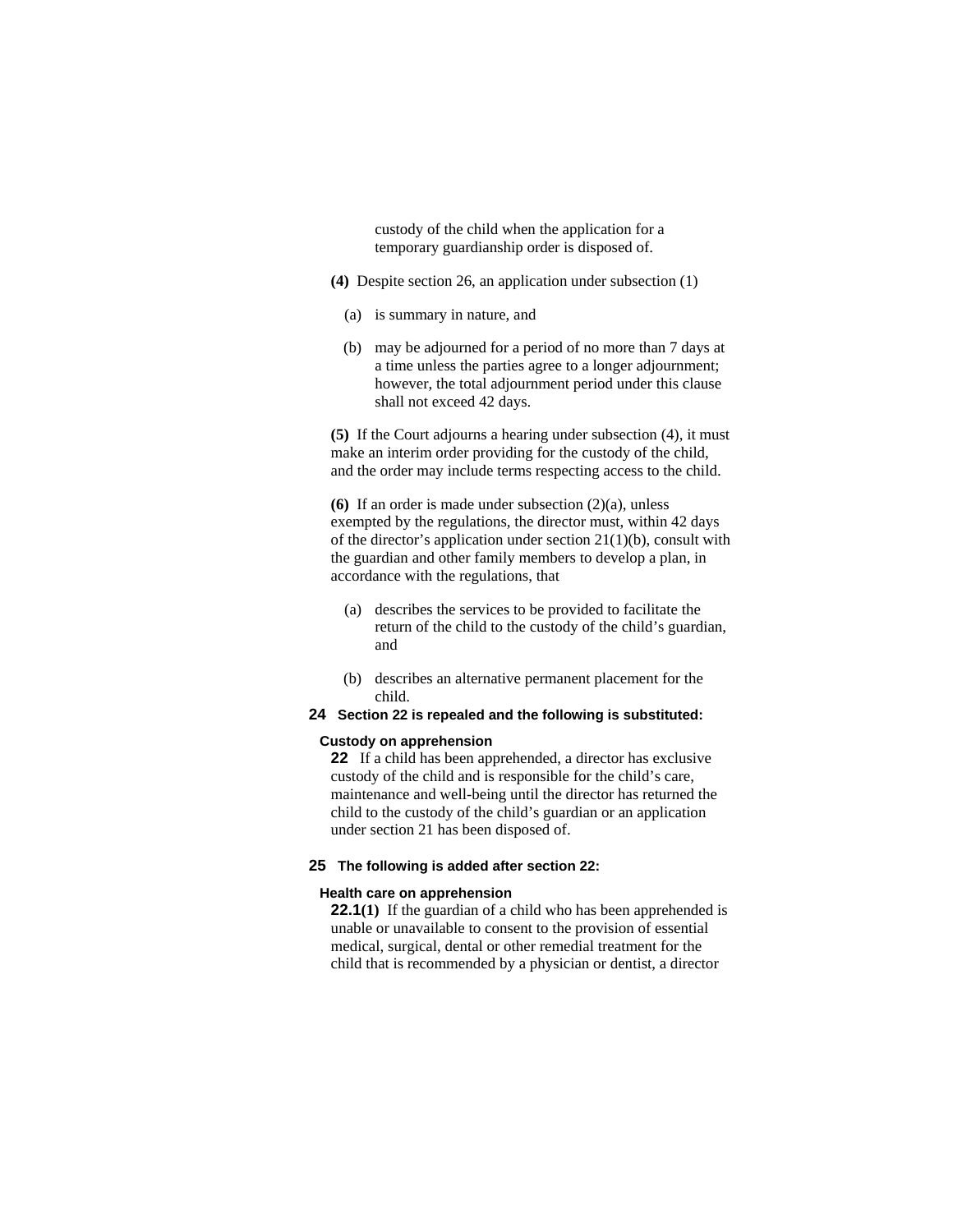may authorize the provision of any recommended treatment for the child.

**(2)** If the guardian of a child who has been apprehended refuses to consent to essential medical, surgical, dental or other remedial treatment for the child that is recommended by a physician or dentist, the director must apply to the Court for an order authorizing the treatment.

**(3)** Despite section 23(4), notice of the date, time and place at which an application under subsection (2) is to be heard must be served not less than one day before the date fixed for the hearing.

**(4)** A director may make an application by telephone or other means of telecommunication to a judge of the Court in accordance with section 19(5) to (10), in which case section 19(11) applies to the order.

**(5)** If it is satisfied that the treatment is in the best interests of the child, the Court may authorize the treatment notwithstanding that the guardian of the child refuses to consent to the treatment.

**(6)** If the Court authorizes treatment under this section, the authorization extends to the conclusion of the course of treatment unless the Court orders otherwise, even if a director ceases to have custody or guardianship of the child.

**(7)** If a child is treated pursuant to an order under this section, no liability attaches to the person treating the child by reason only that the guardian of the child did not consent to the treatment.

## **Health care under guardianship**

**22.2(1)** If a child who is the subject of a temporary guardianship order or a permanent guardianship agreement or order refuses to consent to essential medical, surgical, dental or other remedial treatment that is recommended by a physician or dentist, the director must apply to the Court for an order authorizing the treatment.

**(2)** Despite section 23(4), notice of the date, time and place at which an application under subsection (1) is to be heard must be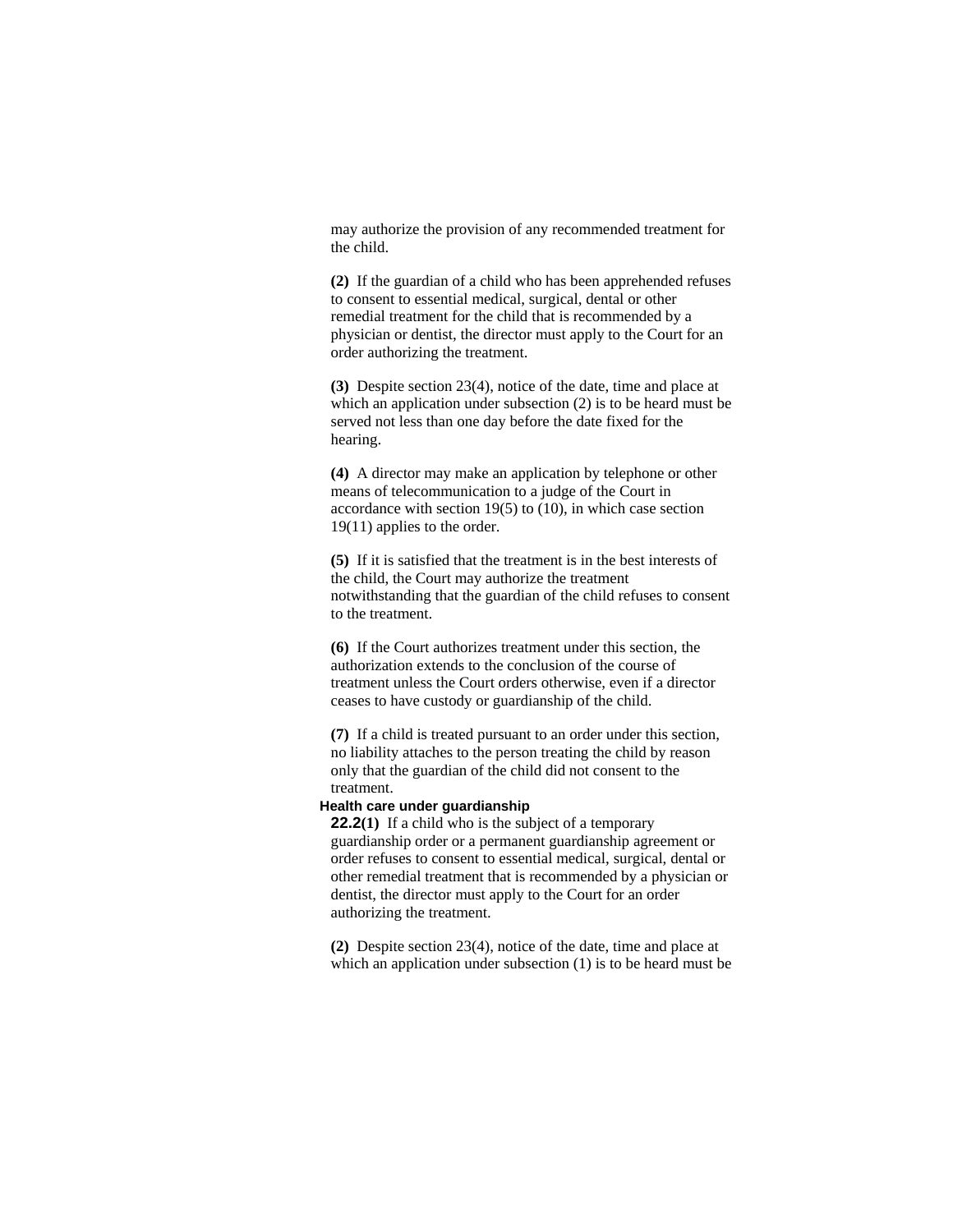served not less than one day before the date fixed for the hearing.

**(3)** If the Court authorizes treatment under this section, the authorization extends to the conclusion of the course of treatment unless the Court orders otherwise, even if a director ceases to have guardianship of the child.

**(4)** If a child is treated pursuant to an order under this section, no liability attaches to the person treating the child by reason only that the child did not consent to the treatment.

**26 Section 23(1) is amended by striking out** "this Part, other than an application under section 21," **and substituting** "this Division".

## **27 Section 25 is repealed.**

#### **28 Section 26 is amended**

- **(a) in subsection (1) by striking out** "40" **and substituting**  "42";
- **(b) by repealing subsection (3).**

#### **29 Section 27 is repealed and the following is substituted:**

#### **General powers of Court**

**27** After a hearing under this Division, the Court may make any order it has jurisdiction to make under this Division or Division 4 if it is satisfied as to the appropriateness of that order notwithstanding that it is not the order applied for.

**30 Section 28(3)(b)(i) is amended by striking out** "child welfare worker" **and substituting** "director".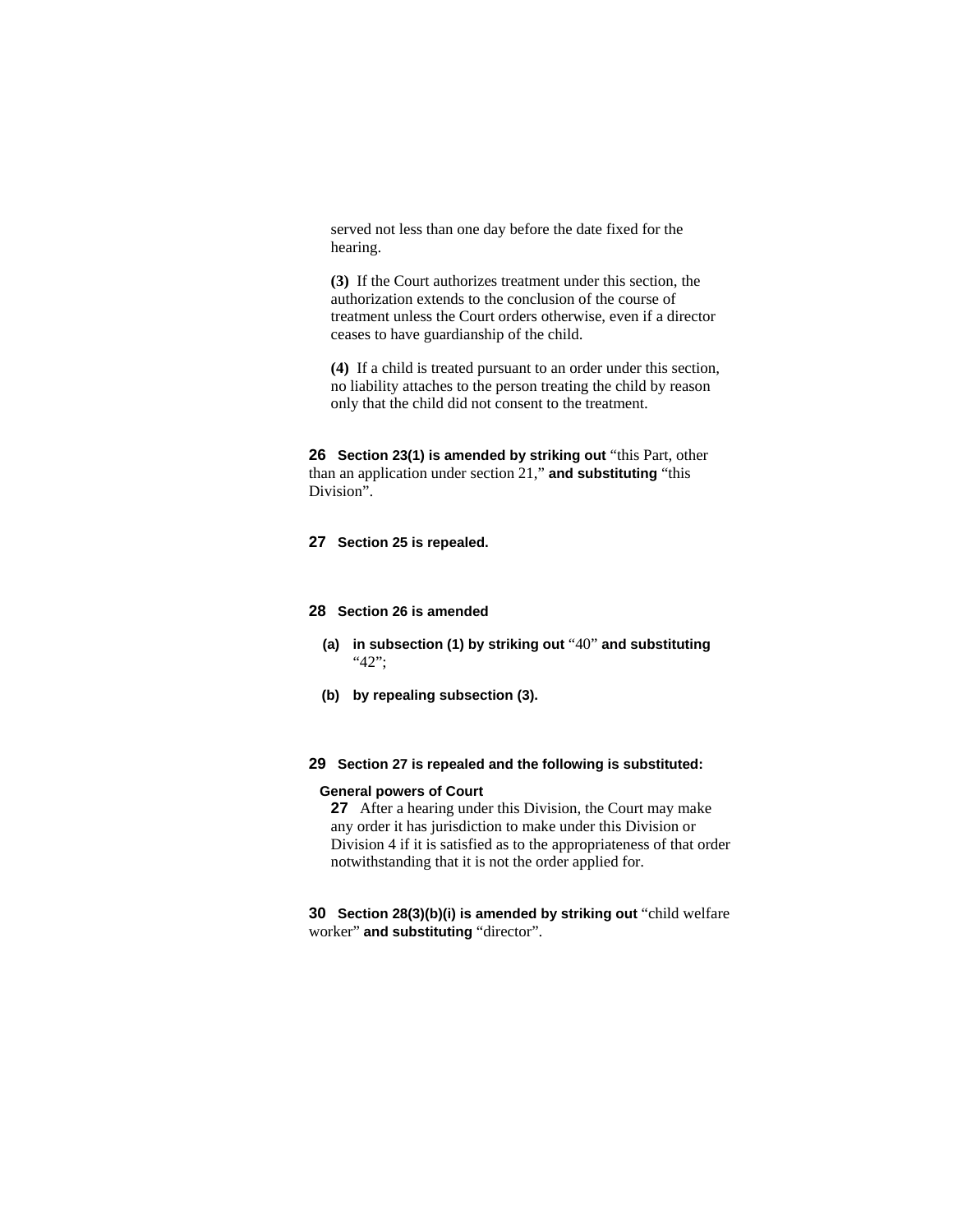**31 Section 29(1) is amended by striking out** "of protective services" **and substituting** "for intervention".

- **32 Section 31 is amended**
	- **(a) in subsection (1)**
		- **(i) by striking out** "for a period of not more than one year";
		- **(ii) in clause (a) by striking out** "protective services" **and substituting** "intervention";
	- **(b) in subsection (2) by striking out** "Part 6" **and substituting** "Part 2, Division 1";
	- **(c) by repealing subsection (3);**
	- **(d) in subsection (4)** 
		- **(i) by striking out** "complied with," **and substituting**  "complied with, and on considering the recommendations of the director,";
		- **(ii) by striking out** "or" **at the end of clause (b) and adding the following after clause (c):** 
			- (d) if recommended by a director, participation by the child or the guardian or both in treatment or remedial programs, and
			- (e) any other terms that the Court considers necessary.
- **33 Sections 31.1 and 31.2 are repealed.**
- **34 Section 32 is amended**
	- **(a) in subsection (2)**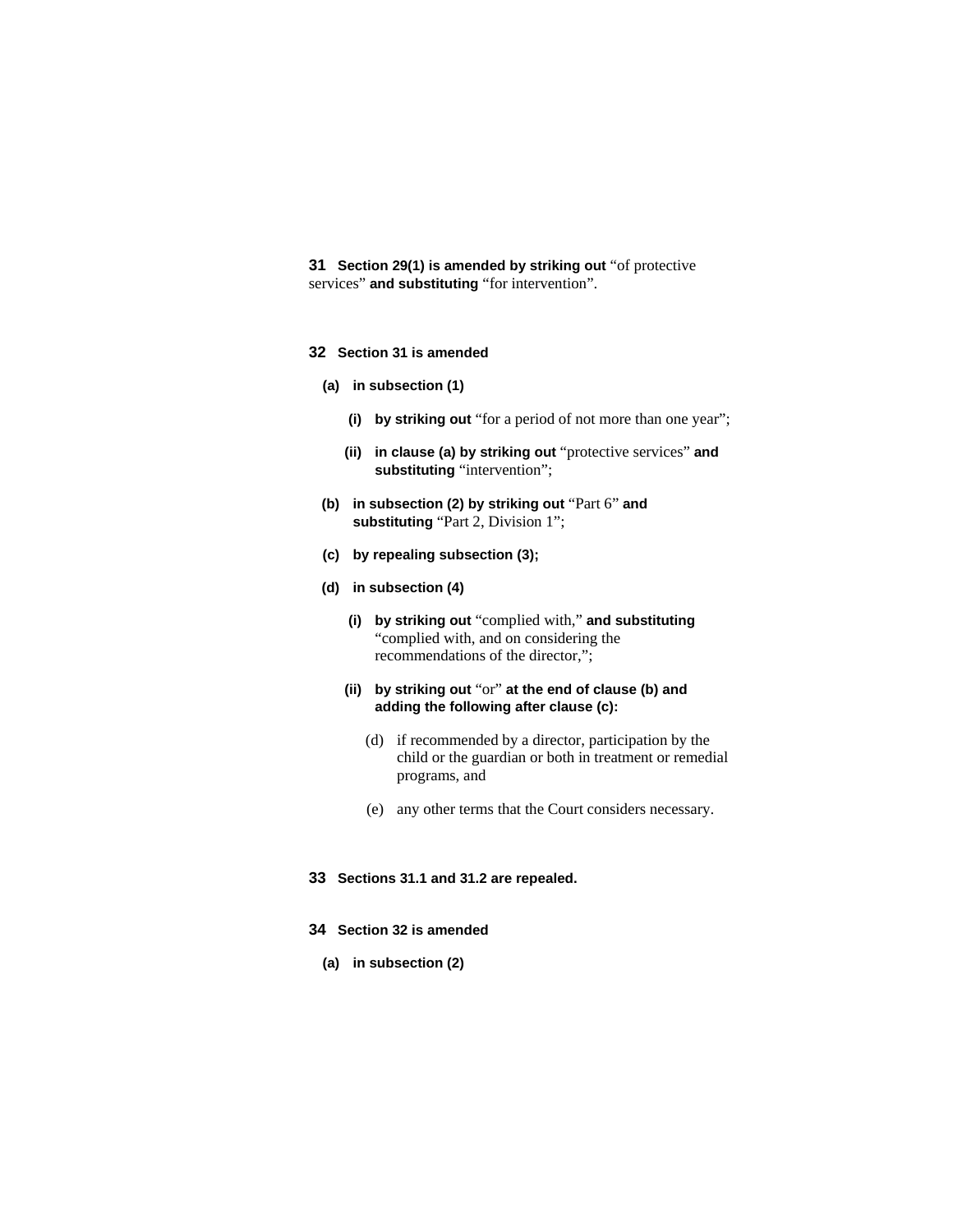- **(i) in clause (a) by striking out** "protective services" **and substituting** "intervention";
- **(ii) in clause (b) by striking out** "protective" **and substituting** "intervention";
- **(iii) by repealing clause (c) and substituting the following:**
	- (c) if a plan has been developed in accordance with section 21.1(6), whether a director has followed the plan for the care of the child;

## **(b) in subsection (3)**

- **(i) by adding** ", despite section 33," **after** "the Court shall";
- **(ii) by striking out** "hearing of an" **and substituting**  "disposition of the".

#### **35 Section 33 is repealed and the following is substituted:**

#### **Term of custody**

**33(1)** The total cumulative period during which a child is in the custody of a director or the subject of a temporary guardianship order shall not exceed

(a) 6 months if the child is under the age of 6 years, or

 (b) 9 months if the child is 6 years of age or older. **(2)** Despite subsection (1), the Court may make a temporary guardianship order for one further period of not more than 6 months if the Court is satisfied there are good and sufficient reasons for doing so.

**(3)** Despite subsections (1) and (2), the Court may make a temporary guardianship order for one further period of not more than an additional 3 months if the Court is satisfied that

 (a) there are exceptional circumstances that justify exceeding the time limit, and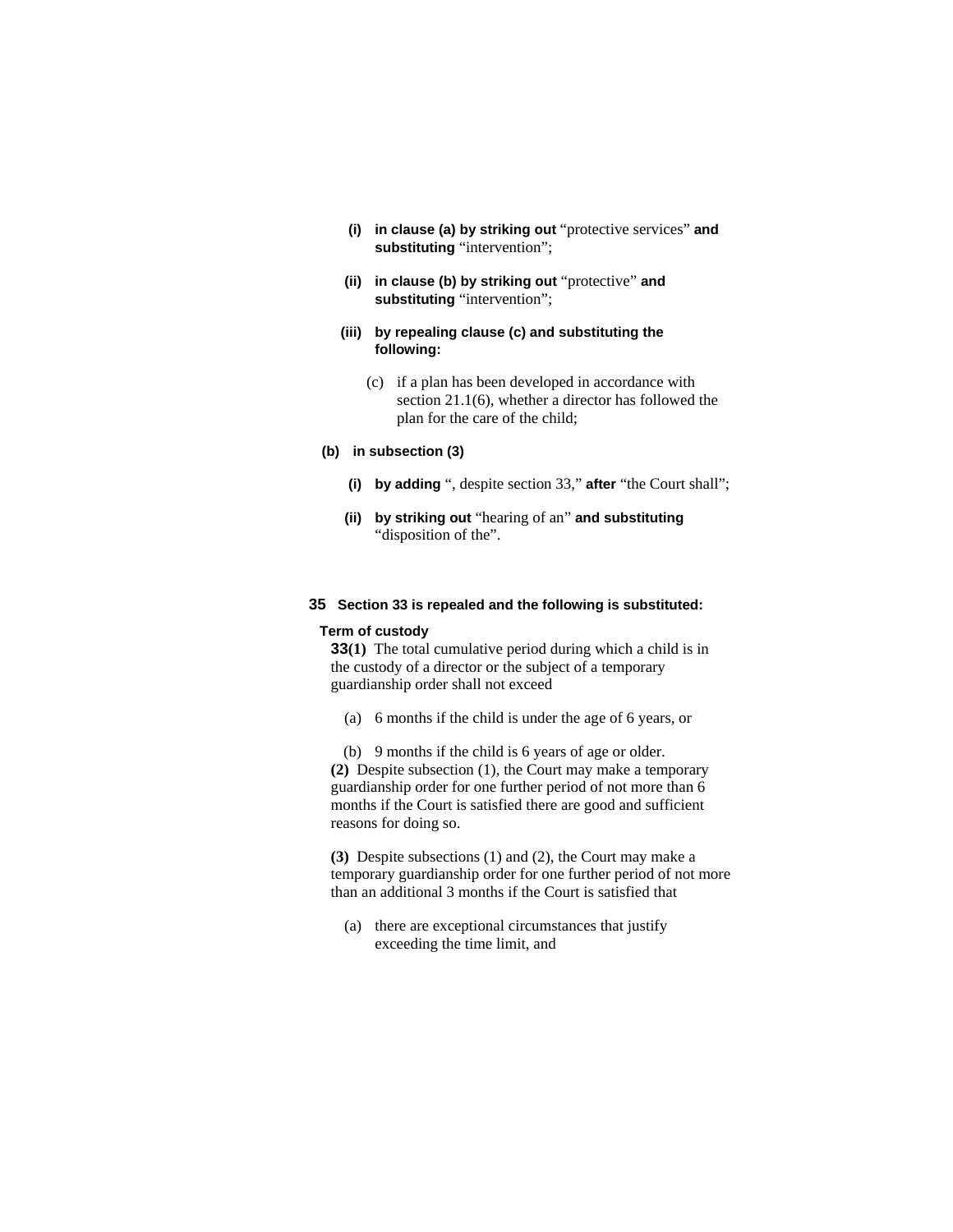(b) it can be anticipated that the child may be returned to the custody of the child's guardian within the period of the order.

**(4)** For the purposes of subsection (1), the following periods during which a director has custody of a child shall not be included in computing the total cumulative period of time:

- (a) custody referred to in section 22, and
- (b) the first 42 days provided for in section 21.1(6).

**(5)** If a child is returned to the custody of the child's guardian or a director's application under section 21(1)(b) is withdrawn or disposed of within the first 42 days referred to in subsection (4)(b), the 42-day exemption from the cumulative period of time in care is deemed to have occurred.

**(6)** Despite subsections (1), (2) and (3), the Court may make a temporary guardianship order with respect to a child for a further period of not more than 9 months if the child has not been in the custody of a director or the subject of a temporary guardianship order during the 5 years immediately preceding the application, and subsections (4) and (5) apply to determining the total cumulative period of time that a child can be in the custody of a director pursuant to this subsection.

**(7)** If a child attains 6 years of age while in the custody of a director or the subject of a temporary guardianship order, the time period set out in subsection (1)(b) applies.

#### **36 Section 34 is amended**

- **(a) in subsection (1)(a) by striking out** "protective services" **and substituting** "intervention";
- **(b) by repealing subsections (2), (3), (6) and (7).**
- **37 The following is added after section 34:**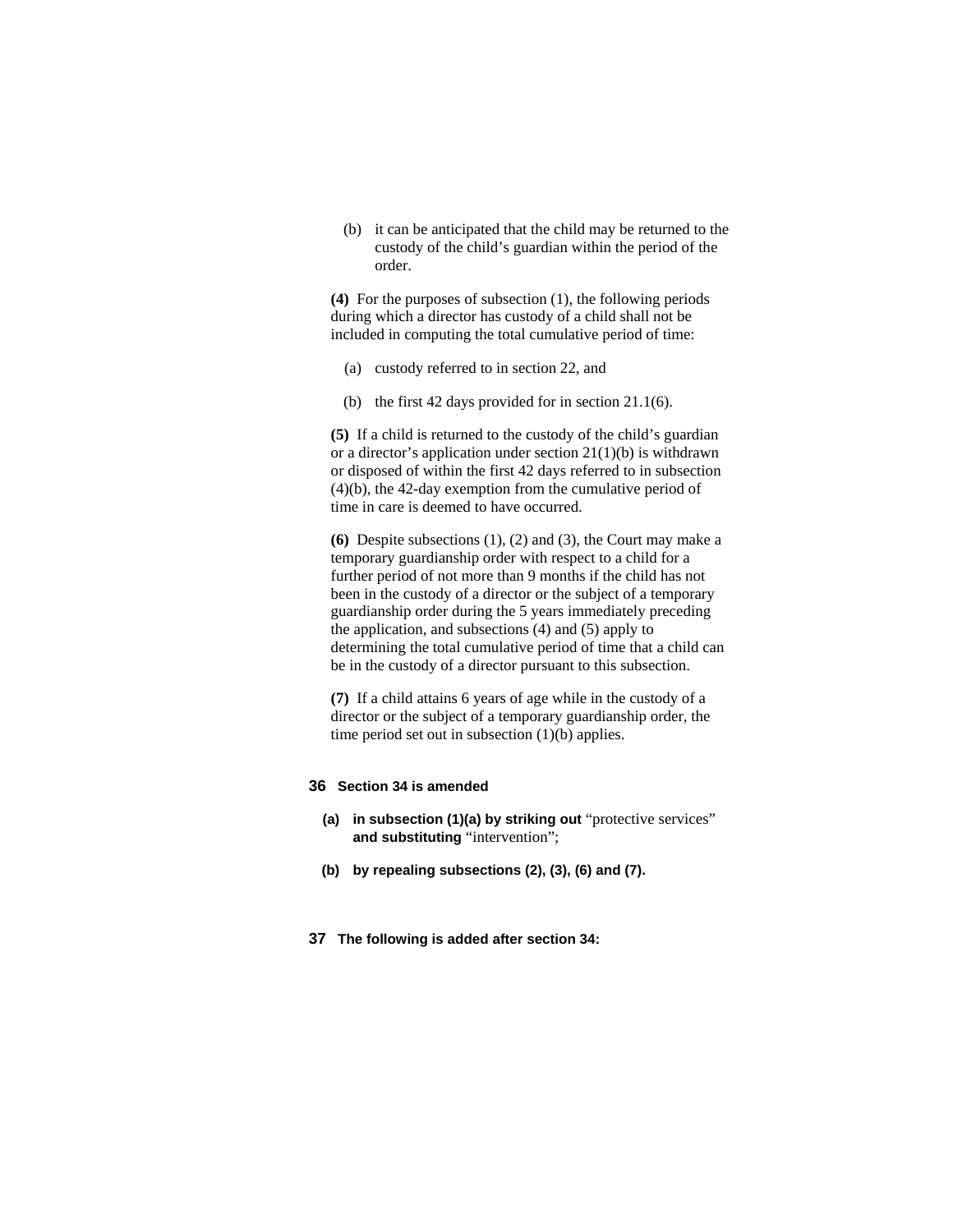## **Report on guardianship**

**34.1** A director must, with respect to each child who is the subject of a permanent guardianship agreement or order for one year or more, report to the Minister in the manner required by the regulations regarding the plan for a permanent placement for that child.

## **38 Section 35 is amended**

## **(a) by adding the following after subsection (1):**

**(1.1)** If a permanent guardianship agreement or order is terminated pursuant to subsection (1), the person, other than a director, who was the guardian immediately before the permanent guardianship agreement or order was made is the guardian of the child unless the Court orders otherwise.

## **(b) by repealing subsection (2).**

**39 Sections 36 and 37 are repealed.** 

## **40 Section 40(1) is amended by adding the following after clause (a):**

- (a.1) a private guardianship order is made in respect of the child,
- **41 Section 41 is repealed.**

**42 The heading preceding section 43 is repealed and the following is substituted:**

## **Division 4 Secure Services**

**43 Section 43 is repealed.**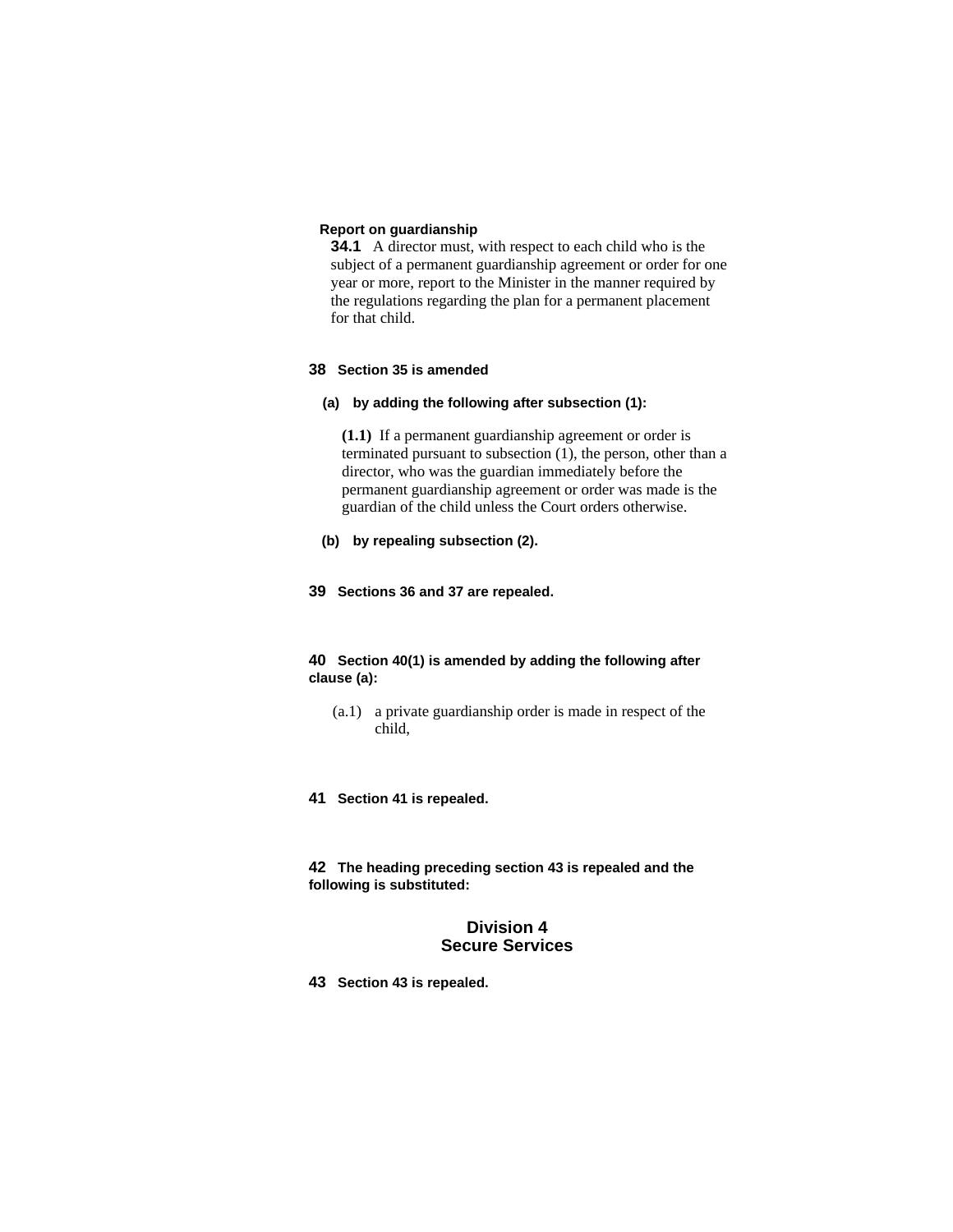## **44 The following is added before section 44:**

#### **Secure services certificate**

**43.1(1)** Subject to subsection (2), if a child

- (a) other than a youth who is the subject of a custody agreement under section 57.2(2), is in the custody of a director,
- (b) is the subject of a supervision order, temporary guardianship order or permanent guardianship agreement or order, or
- (c) is the subject of a family enhancement agreement under section 8,

and a director has reasonable and probable grounds to believe that

- (d) the child is in a condition presenting an immediate danger to the child or others,
- (e) it is necessary to confine the child in order to stabilize and assess the child, and
- (f) less intrusive measures are not adequate to sufficiently reduce the danger,

the director may issue a secure services certificate, and on issuing it the director may convey the child, and may detain the child while the child is being conveyed, to a secure services facility and may confine the child in a secure services facility. **(2)** A director may not issue a secure services certificate respecting a child who is the subject of a supervision order, a custody agreement under section 9 or a family enhancement agreement under section 8 without the written consent of the guardian.

- **(3)** If a director confines a child pursuant to subsection (1),
	- (a) the director must appear before the Court within 3 days after the confinement to show cause why the certificate was issued, and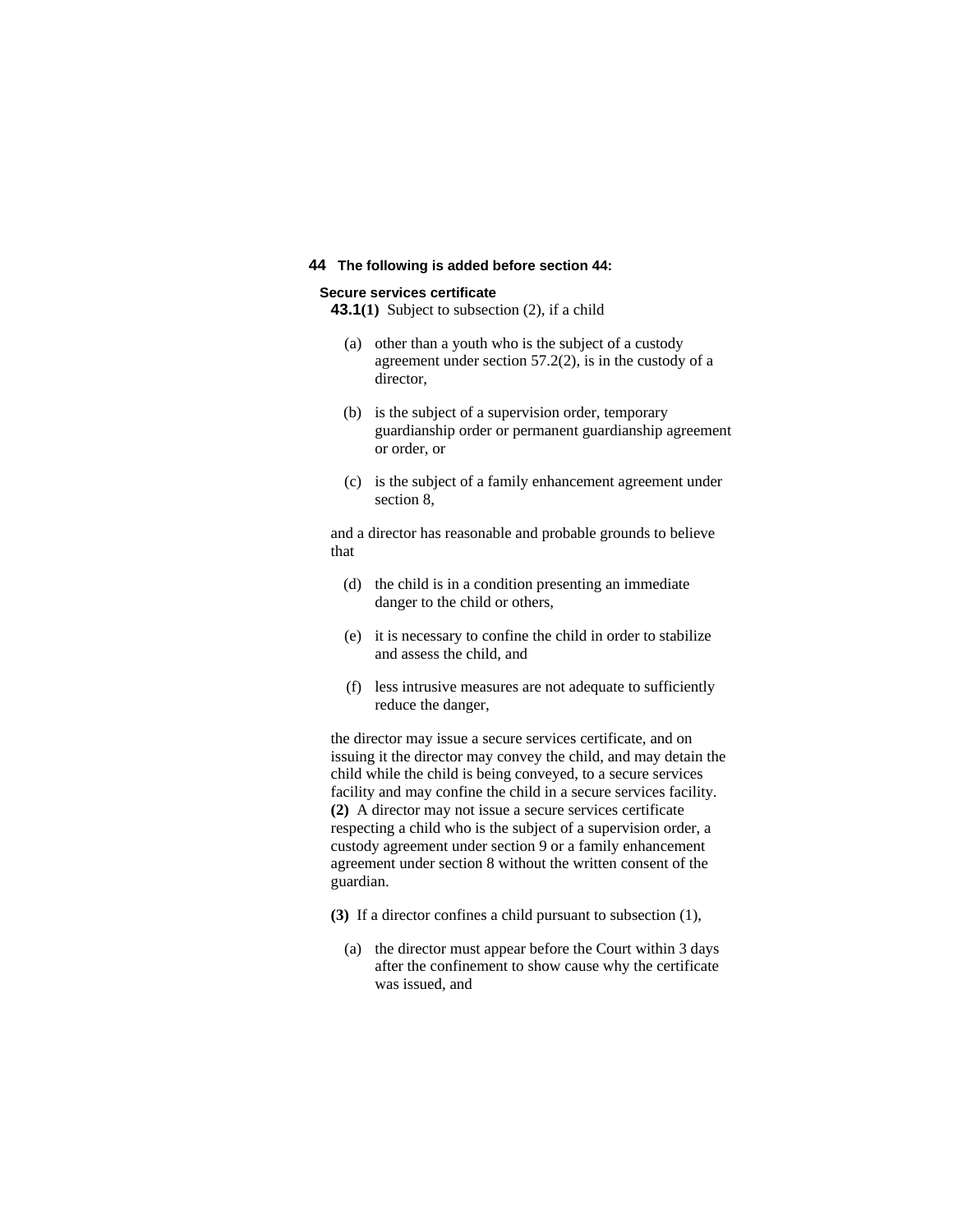(b) the director may also apply for a secure services order in respect of the child for a further period of not more than 7 days if it is necessary to stabilize the child or to assess the child and to prepare a plan for services that meets the requirements of the regulations.

**(4)** If a director confines a child pursuant to subsection (1), the director must provide a copy of the secure services certificate to the child and to the guardian who has consented to the issuing of the secure services certificate not more than one day after the certificate is issued.

**(5)** A secure services certificate or order is sufficient authority for any person to confine the child in a secure services facility.

**(6)** An application pursuant to subsection (3) may be heard by a judge of the Court, a judge of the Court of Queen's Bench or a sitting justice of the peace.

#### **45 Section 44 is amended**

## **(a) by repealing subsection (1) and substituting the following:**

#### **Secure services order**

**44(1)** If a child

- (a) other than a youth who is the subject of a custody agreement under section 57.2(2) is in the custody of a director,
- (b) is the subject of a supervision order, temporary guardianship order or permanent guardianship agreement or order, or
- (c) is the subject of a family enhancement agreement under section 8,

the director may apply to the Court for a secure services order.

#### **(b) by repealing subsections (2) and (3);**

**(c) by repealing subsection (6) and substituting the following:**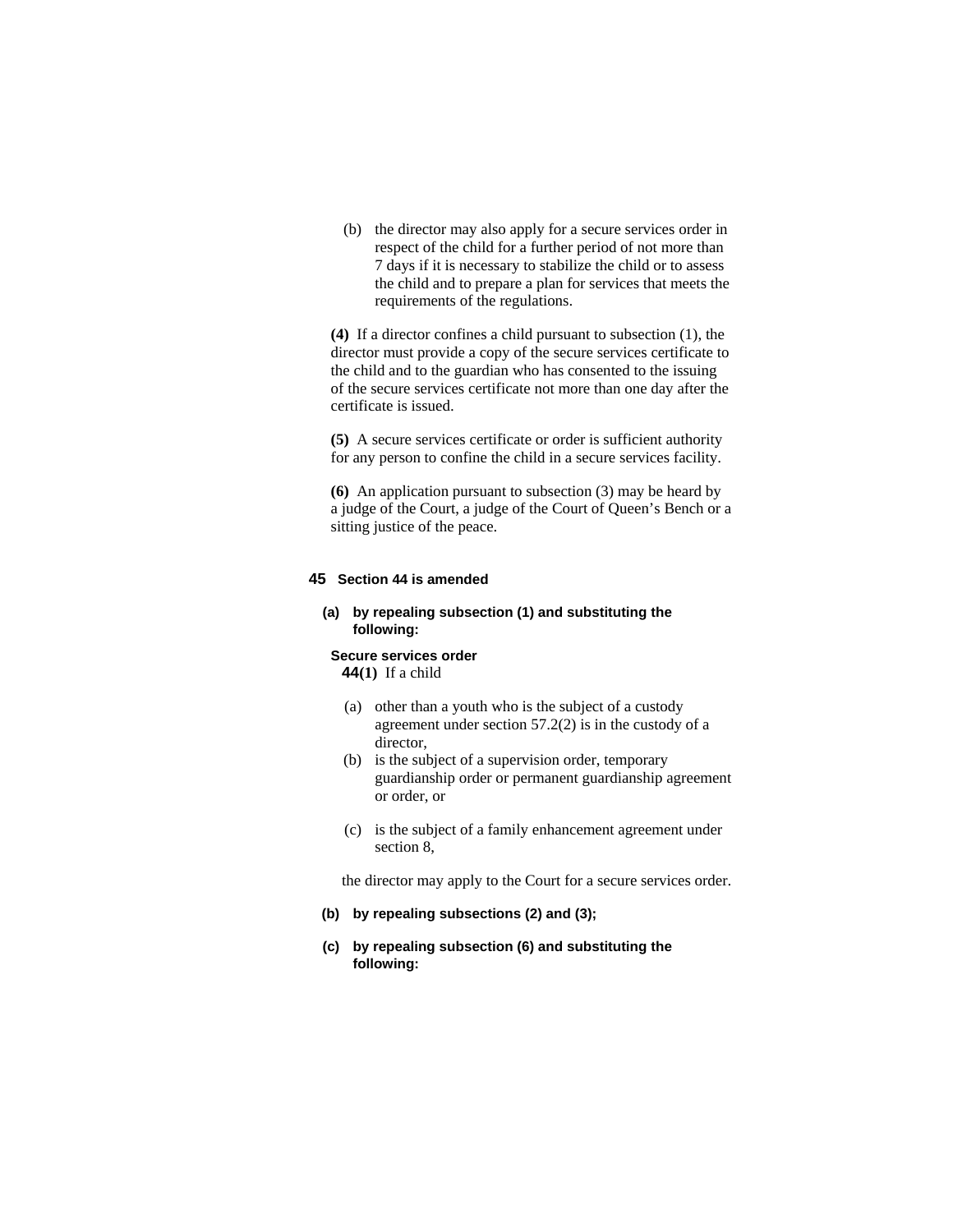**(6)** The Court may make a secure services order in respect of a child for a period of not more than 10 days if it is satisfied that

- (a) the child is in a condition presenting an immediate danger to the child or others,
- (b) it is necessary to confine the child in order to stabilize and assess the child, and
- (c) less intrusive measures are not adequate to sufficiently reduce the danger.

**(6.1)** During the term of a secure services order under subsection (6), a director must assess the child who is subject to the order and must prepare a plan for services that meets the requirements of the regulations.

**(d) in subsection (7) by striking out** "treatment institution" **and substituting** "services facility" **and by striking out**  "treatment order" and substituting "services order";

## **(e) by repealing subsection (8) and substituting the following:**

**(8)** A secure services order is sufficient authority for any person to confine the child in a secure services facility.

#### **(f) in subsection (9)**

- **(i) by striking out** "treatment" **and substituting**  "services";
- **(ii) in clause (b)(iv) by striking out** "treatment institution" **and substituting** "services facility";
- **(g) by repealing subsection (10).**

## **46 The following is added after section 44:**

#### **Renewal of section 43.1 and 44 orders**

**44.1(1)** A secure services order granted under section 43.1 or 44 may be renewed in accordance with the application procedures of section 44 on the application by a director in the prescribed form for a period of not more than 20 days.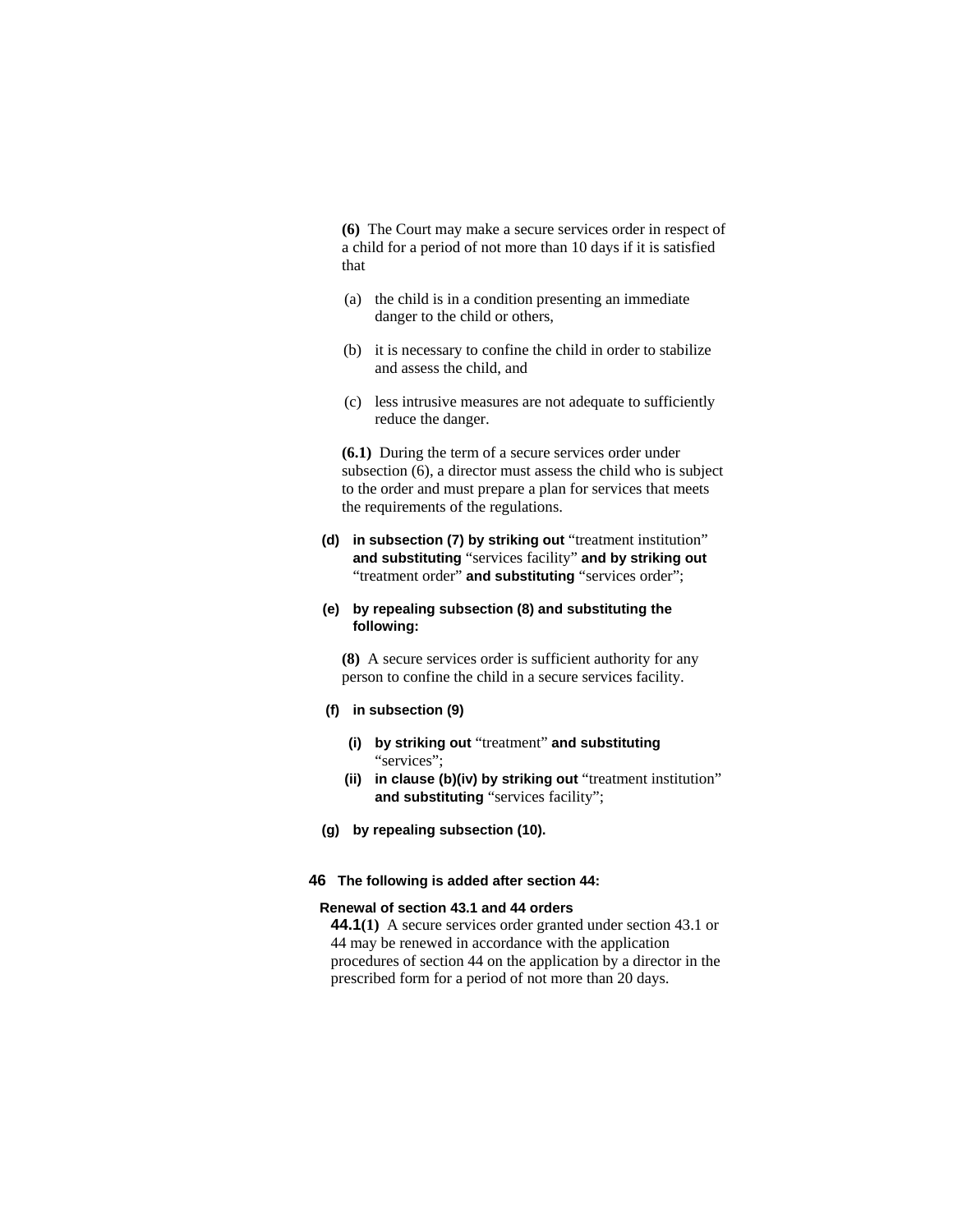**(2)** The total period of confinement of a child in a secure services facility under this section and sections 43.1 and 44 shall not exceed 30 consecutive days.

**(3)** Despite subsection (2), if the child ceases to be in the custody of a director or the subject of a supervision order, a temporary guardianship order, a permanent guardianship agreement or order or a family enhancement agreement under section 8, the confinement in the secure services facility terminates immediately.

#### **47 Section 45 is amended**

- **(a) in subsection (1)** 
	- **(i) by striking out** "treatment certificate or" **and substituting** "services certificate or";
	- **(ii) by striking out** "or child welfare worker" **and substituting** "or director";
	- **(iii) by striking out** "treatment institution" **wherever it occurs and substituting** "services facility";

### **(b) by repealing subsection (2) and substituting the following:**

**(2)** On the issuing of a secure services certificate or order, the person in charge of the secure services facility specified by a director must admit the child to the secure services facility if the child is not already resident in that facility, and the person is responsible for ensuring that

- (a) the child is provided with services to stabilize the child in accordance with the standards prescribed for such services in the regulations,
- (b) any assessment required for the preparation of a plan for services for the child is undertaken, and
- (c) the level of security provided to the child meets what is reasonably required for the confinement of the child.

#### **48 Section 46 is amended**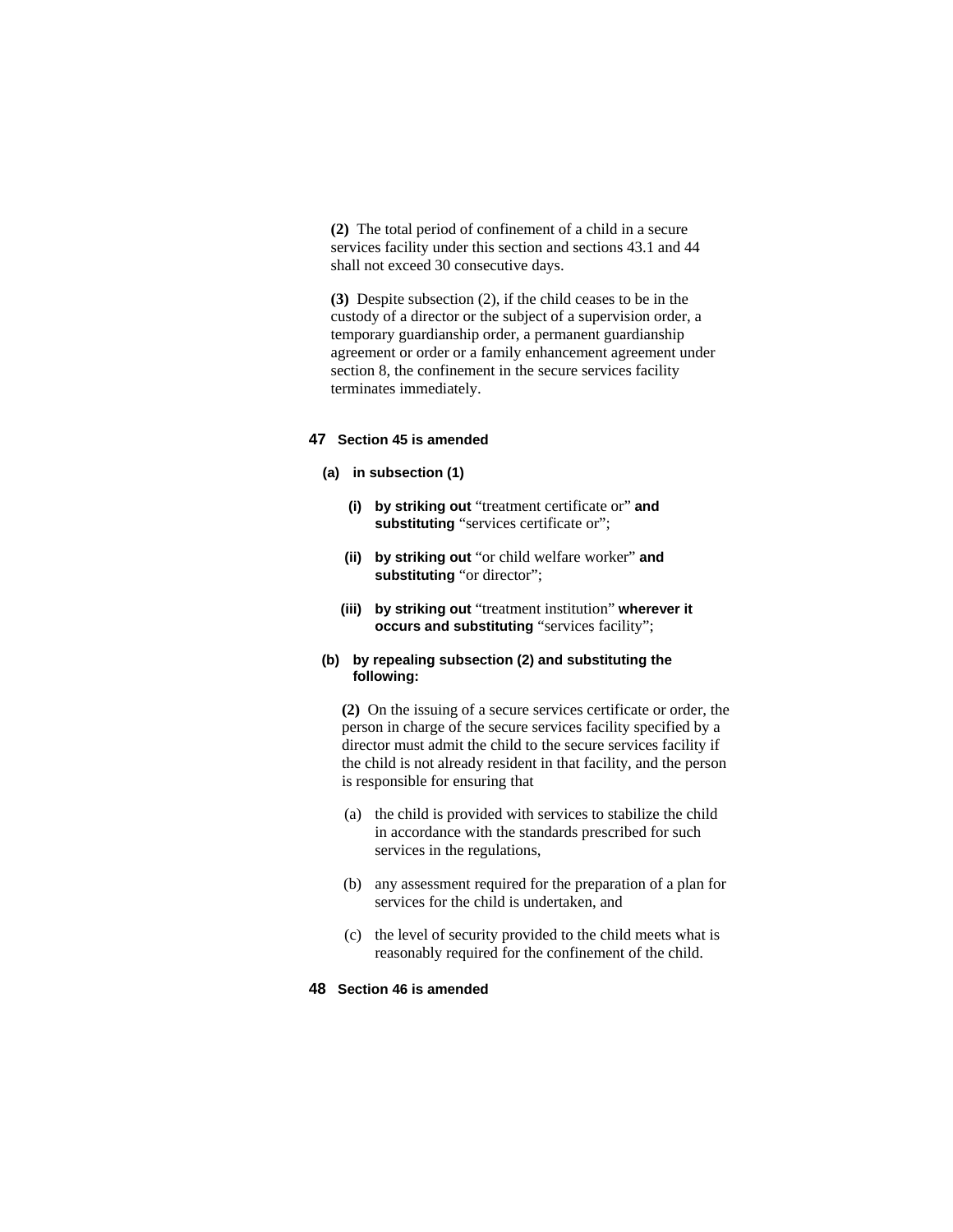- **(a) by striking out** "treatment certificate or" **and substituting** "services certificate or";
- **(b) by striking out** "treatment institution" **wherever it occurs and substituting** "services facility";
- **(c) by striking out** "child welfare worker" **and substituting**  "director".

## **49 Section 47 is amended**

- **(a) by striking out** "treatment certificate" **and substituting** "services certificate";
- **(b) by striking out** "treatment institution" **and substituting** "services facility".

#### **50 Section 48 is amended**

**(a) by repealing subsection (1) and substituting the following:**

#### **Search and apprehension order**

**48(1)** When a child who is the subject of a secure services certificate or order

- (a) leaves a secure services facility when no leave of absence has been granted, or
- (b) leaves a secure services facility pursuant to a leave of absence and fails to return within the time permitted by the leave,

a director may apprehend and convey or authorize a peace officer or any other person to apprehend and convey the child, and to detain the child while the child is being conveyed, to a secure services facility.

## **(b) in subsection (2)**

- **(i) by striking out** "treatment certificate or" **and**  substituting "services certificate or";
- **(ii) by striking out** ", a child welfare worker";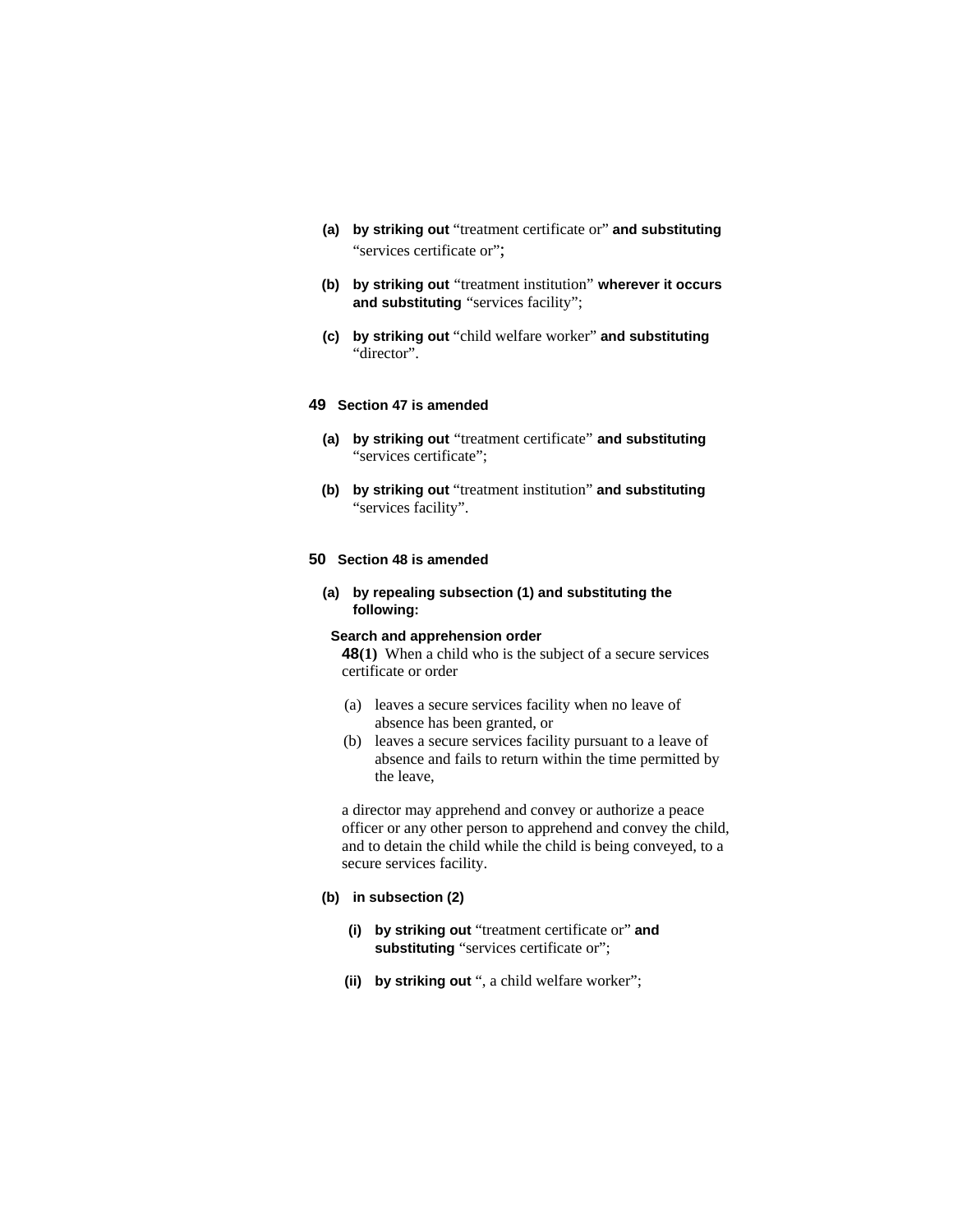- **(iii) by striking out** "treatment institution" **wherever it occurs and substituting** "services facility";
- **(c) in subsection (7)(b)**
	- **(i) by striking out** "treatment certificate or" **and**  substituting "services certificate or";
	- **(iii) by striking out** "treatment institution" **wherever it occurs and substituting** "services facility";
- **(d) in subsection (11)** 
	- **(i) by striking out** "a child welfare worker," **and substituting** "a director or a";
	- **(ii) by striking out** "treatment institution" **wherever it occurs and substituting** "services facility";
	- **(iii) by striking out** "the child welfare worker" **and substituting** "the director".
- **51 Section 49 is amended**
	- **(a) in subsection (1) by striking out** "treatment" **and substituting** "services";
	- **(b) in subsection (2) by striking out** "treatment" **wherever it occurs and substituting** "services";
	- **(c) in subsection (3) by striking out** "10 days" **and substituting** "5 days";
	- **(d) in subsection (5)** 
		- **(i) in clause (c) by striking out** "treatment institution" **and substituting** "services facility";
		- **(ii) by striking out** "5 days" **and substituting** "2 days".
- **52 Section 50 is amended**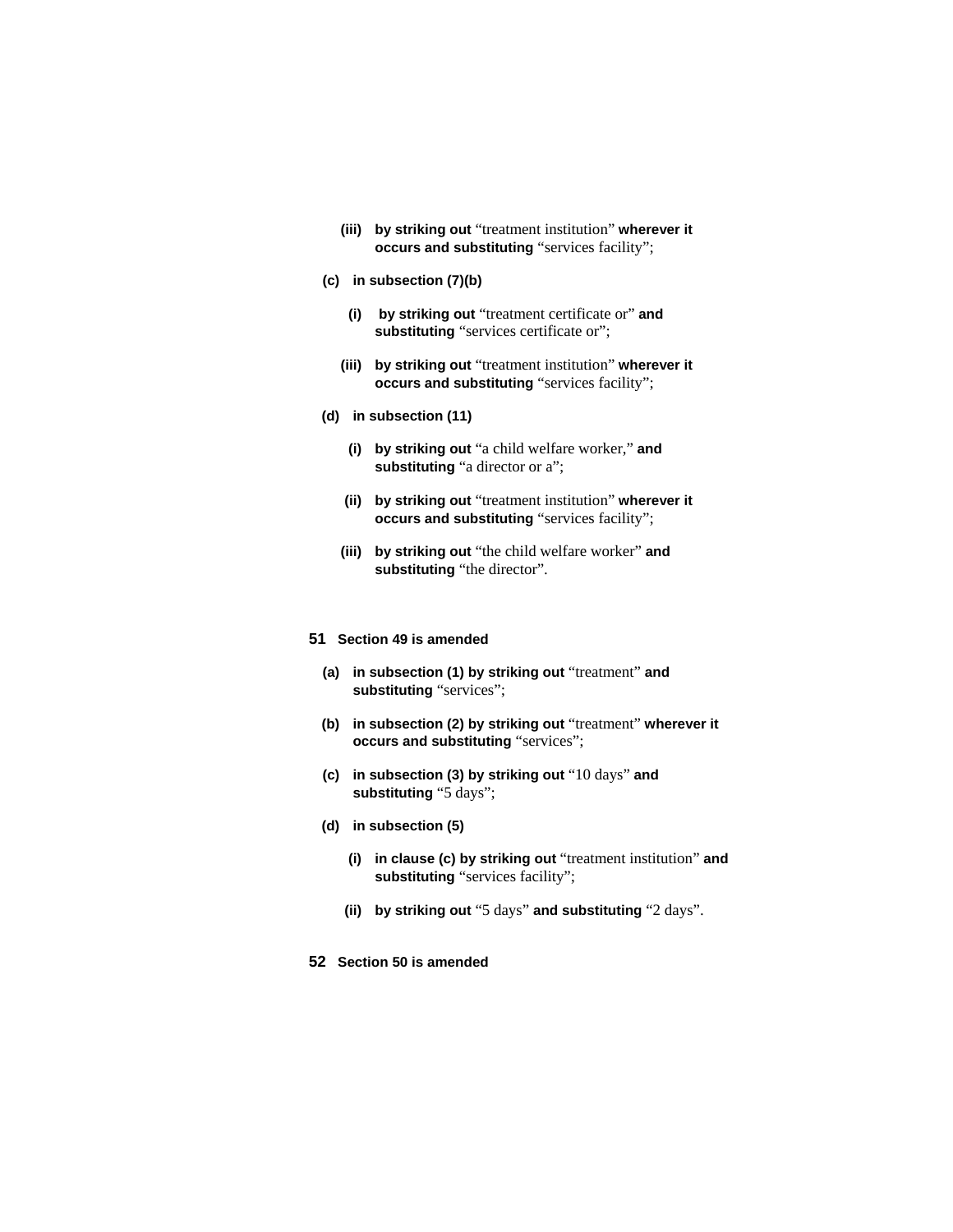- **(a) in subsection (1) by striking out** "treatment" **wherever it occurs and substituting** "services";
- **(b) in subsection (2) by striking out** "treatment" **and substituting** "services";
- **(c) in subsection (3) by striking out** "treatment institution" **and substituting** "services facility".

#### **53 Section 51 is amended**

## **(a) by repealing subsection (1) and substituting the following:**

## **Adjournment and extension of confinement**

**51(1)** The Court may adjourn the hearing of an application under section 43.1, 44, 44.1 or 49

- (a) with the consent of the parties to the application, or
- (b) if the Court is satisfied that the adjournment is necessary in order to obtain evidence to assist the Court in determining whether a secure services order should be made, or confirmed, varied or terminated.
- **(b) in subsection (2) by striking out** "44" **and substituting**  "43.1, 44 or 44.1";
- **(c) in subsection (3)** 
	- **(i) by striking out** "44" **and substituting** "43.1, 44, 44.1";
	- **(ii) by striking out** "treatment institution" **and substituting** "services facility"

**54 The heading preceding section 52 is repealed and the following is substituted:**

## **Division 5 Private Guardianship**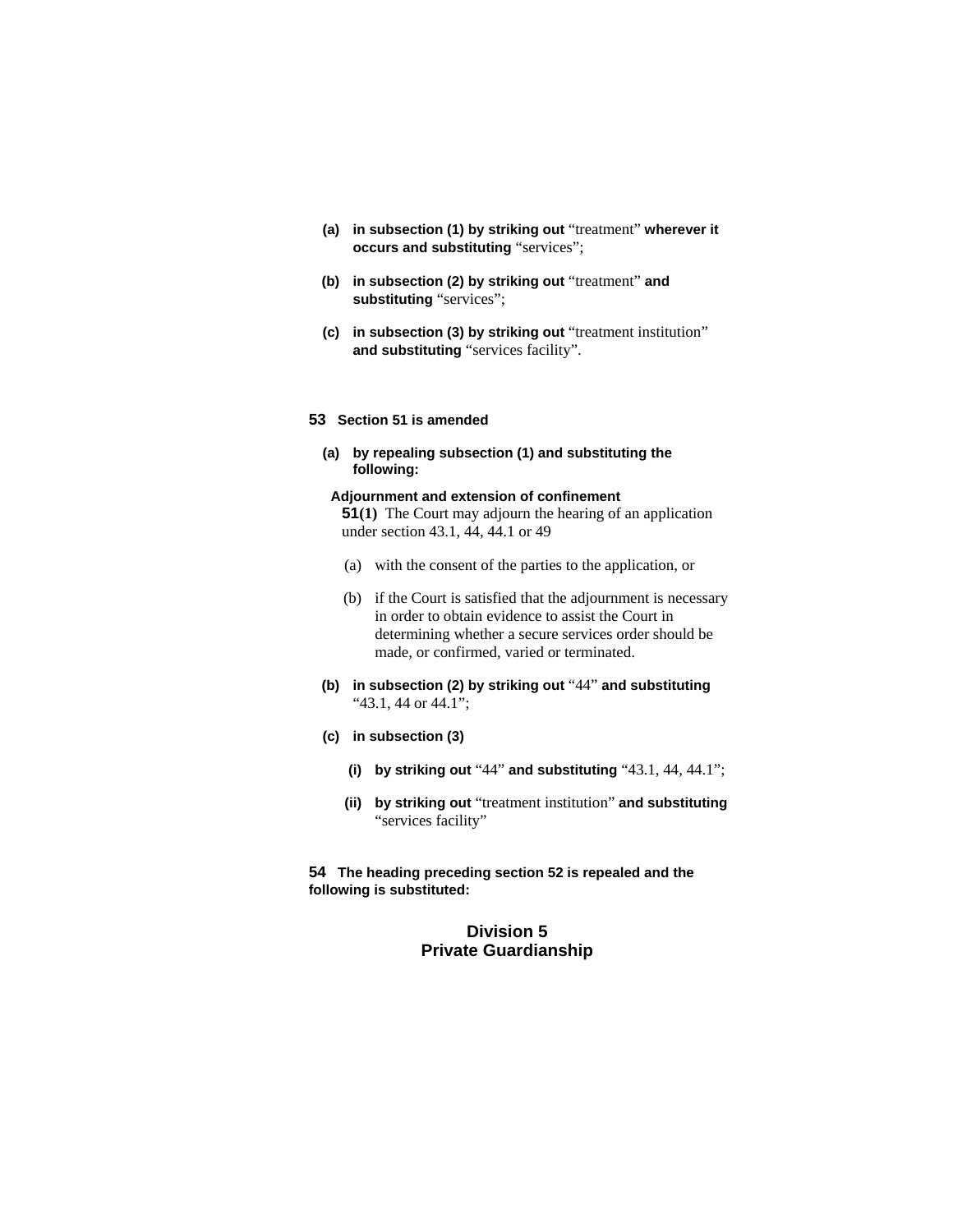#### **55 Section 52 is amended**

### **(a) by repealing subsection (1) and substituting the following:**

### **Private guardianship**

**52(1)** Any adult who for a period of at least one month has had the continuous care of a child who is in the custody of a director or is the subject of a temporary guardianship order or a permanent guardianship agreement or order may apply to the Court in the prescribed form for a private guardianship order in respect of the child.

**(1.1)** An application under subsection (1) must include a report in the prescribed form prepared by a qualified person respecting

- (a) the suitability of the applicant as a guardian,
- (b) the ability and willingness of the applicant to assume the responsibility of a guardian with respect to the child, and
- (c) whether it is in the best interests of the child that the applicant be appointed as a guardian of the child.

**(1.2)** If the child is the subject of a permanent guardianship agreement or order, the report required under subsection (1.1) must be prepared by a director.

- **(b) in subsection (2) by striking out** "in respect of a child who is the subject of a permanent guardianship order or agreement".
- **(c) by repealing subsections (3) to (5).**

#### **56 Section 53 is amended**

- **(a) in subsection (1) by adding** "under section 52 and a copy of the report described in section 52(1.1)" **after** "the application";
- **(b) in subsection (2)(a) by adding** "and a copy of the report described in section 52(1.1)" **after** "application".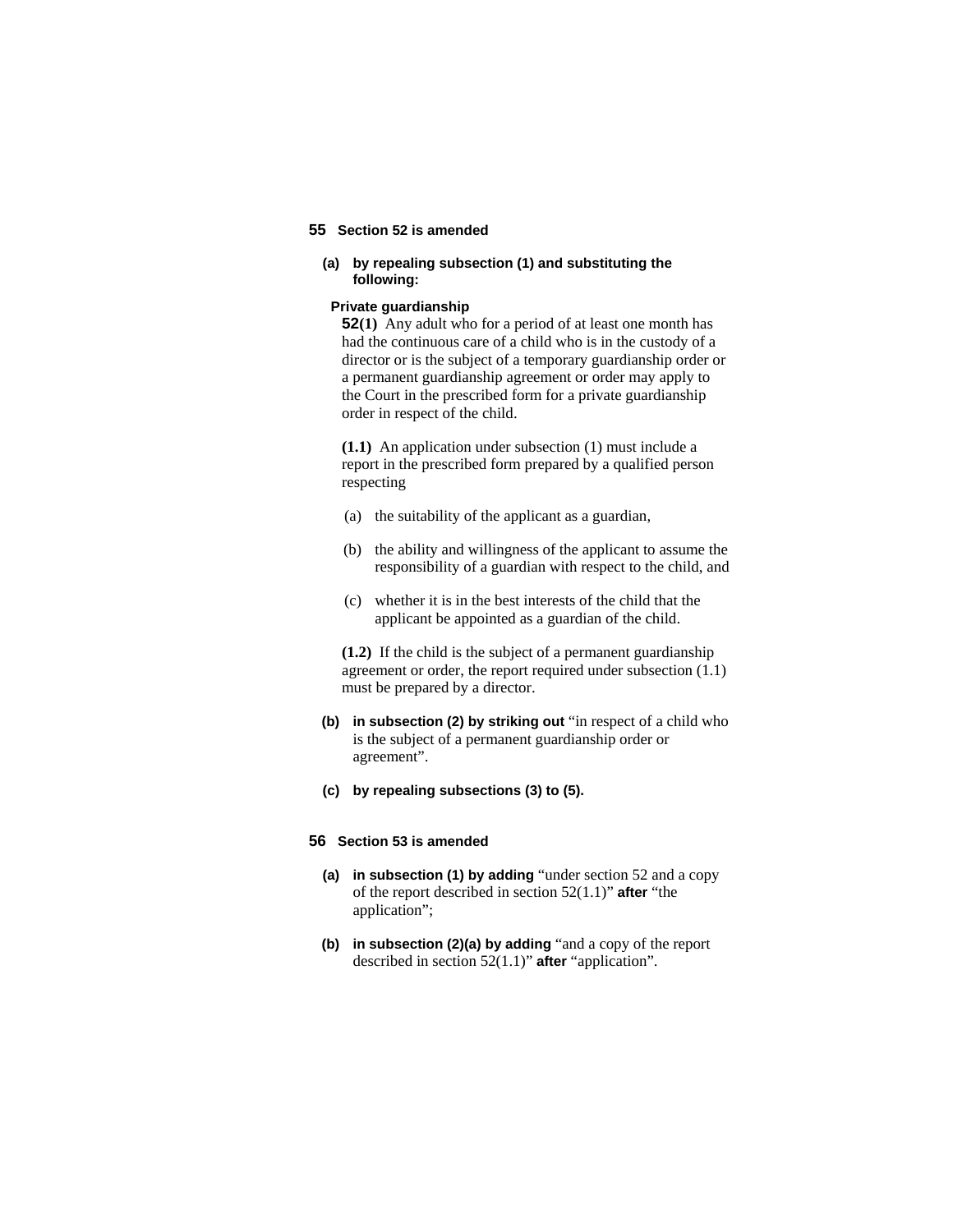**57 Section 54 is repealed.**

### **58 Section 55 is amended**

- **(a) in subsection (1) by striking out** "and" **at the end of clause (a), adding** "and" **at the end of clause (b) and adding the following after clause (b):** 
	- (c) a director, if a director is not the guardian of the child.
- **(b) in subsection (2)**
	- **(i) by repealing clause (a) and substituting the following:**
		- (a) the guardian of the child,
	- **(ii) by adding** "or" **at the end of clause (b) and adding the following after clause (b):**
		- (c) a director, unless a director is the guardian of the child,

#### **59 Section 56 is amended**

- **(a) in subsection (1) by striking out** "and" **at the end of clause (a), adding** "and" **at the end of clause (b) and adding the following after clause (b):**
	- (c) the child has been in the continuous care of the applicant for a period of at least 3 months immediately prior to the hearing,
- **(b) by adding the following after subsection (1):**

**(1.1)** On making an order under subsection (1), the Court may include terms respecting custody of and access to the child.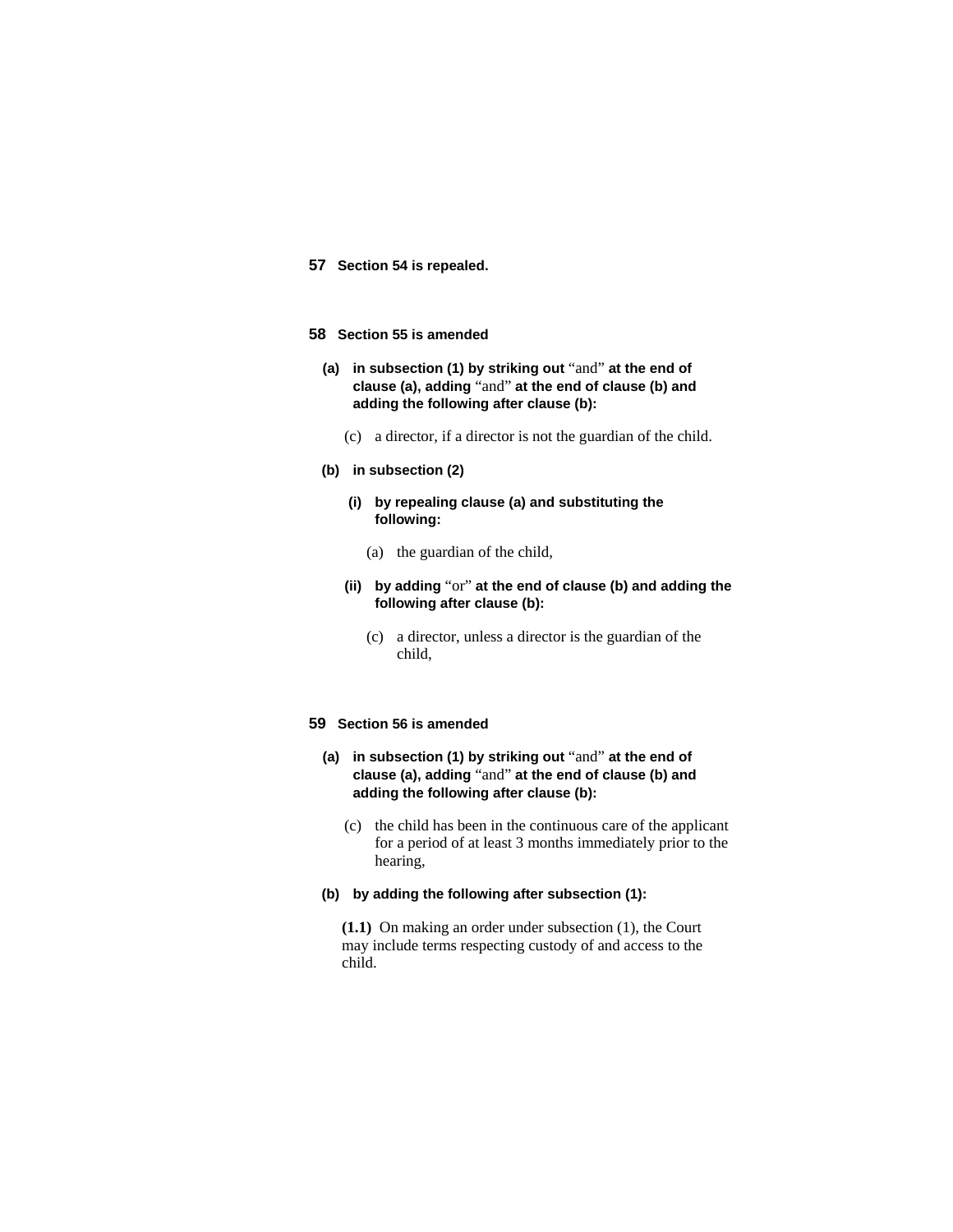- **(c) in subsection (2) by striking out** "and" **at the end of clause (b), adding** "and" **at the end of clause (c) and adding the following after clause (c):** 
	- (d) a director, if a director was not the guardian of the child immediately before the making of the order.

## **60 The following is added after section 56:**

## **Financial assistance**

**56.1(1)** A director may provide financial assistance in accordance with the regulations to a person who is made a private guardian of a child who was, at the time of making the private guardianship order, the subject of a permanent guardianship agreement or order if the director is satisfied that the private guardianship would place an undue burden on the financial resources of that person.

**(2)** The director may review the financial assistance from time to time and may vary or terminate the financial assistance in accordance with the regulations.

## **61 Section 57(3) to (5) are repealed.**

## **62 The following is added after section 57:**

#### **Termination of order**

**57.1(1)** If a private guardianship order is made under this Division, a guardian whose guardianship is not terminated under section 57 may apply to the Court in the prescribed form to terminate the private guardianship order and, if the Court is satisfied that

- (a) the applicant is capable of fully resuming and willing to fully resume the responsibilities of guardianship of the child, and
- (b) it is in the best interests of the child to do so,

the Court may, subject to subsection (3), terminate the private guardianship order.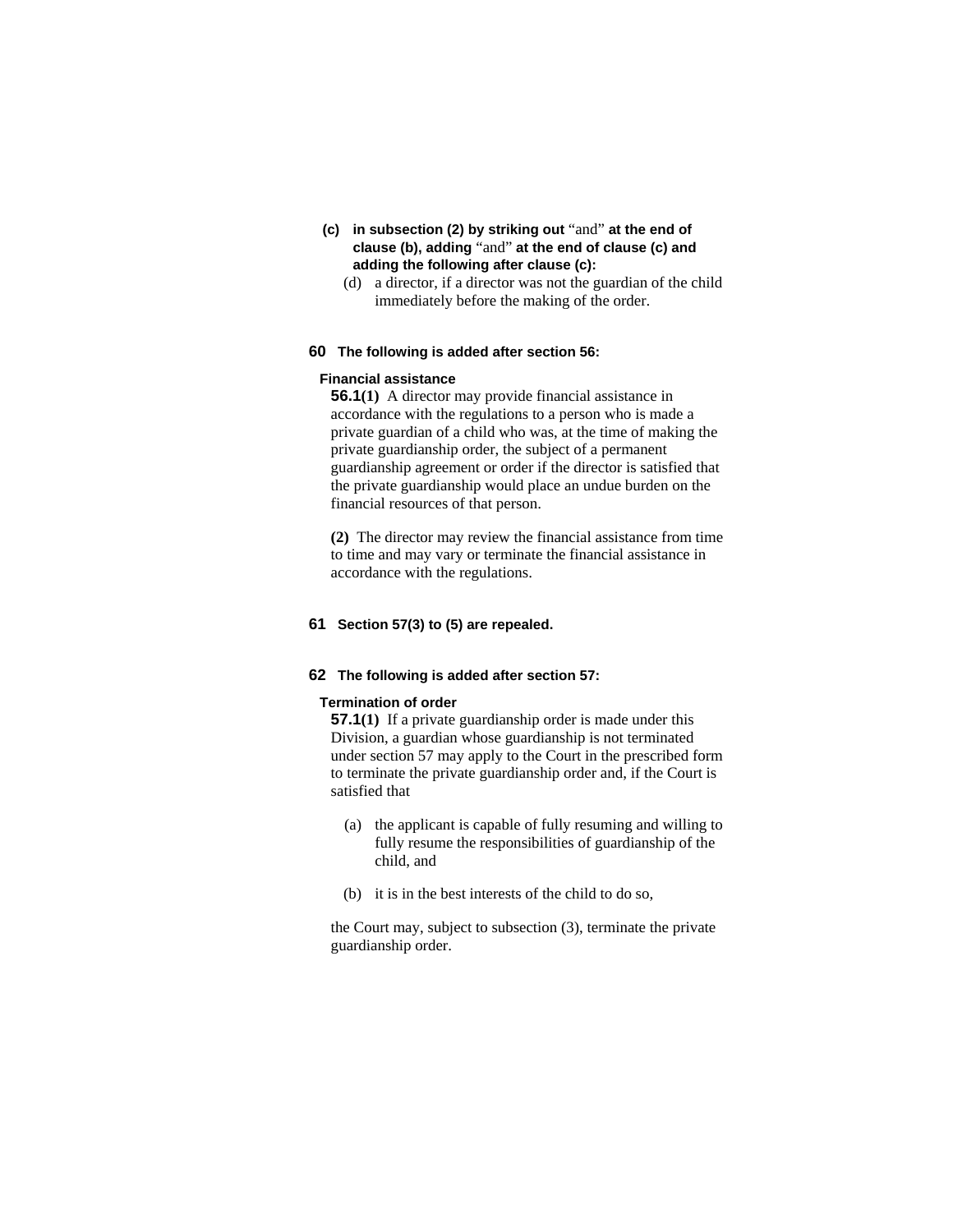**(2)** If the Court terminates a private guardianship order, the applicant and any other person whose guardianship was not terminated under section 57 are the guardians of the child.

**(3)** No order shall be made under subsection (1) relating to a child who is 12 years of age or older without the consent of the child.

**(4)** Sections 53 and 55 apply to an application under this section, and the applicant must include a report described in section  $52(1.1)$  in the application.

## **Division 6 Youth**

#### **Family enhancement, custody agreements**

**57.2(1)** A director may enter into an agreement in the prescribed form with a youth with respect to the provision of services to the youth if the director is

- (a) satisfied that the youth is living independently of the youth's guardian, and
- (b) of the opinion that
	- (i) the youth is in need of intervention, and
	- (ii) as a result of the provision of services, the youth's survival, security or development will be adequately protected while the youth continues to live independently of the youth's guardian.

**(2)** Subject to section 33, a director may enter into a custody agreement in the prescribed form for terms of not more than 6 months each with a youth under which custody is given to the director if the director is

- (a) satisfied that the youth is living independently of the youth's guardian, and
- (b) of the opinion that
	- (i) the youth is in need of intervention, and
	- (ii) the survival, security and development of the youth can be adequately protected through the agreement.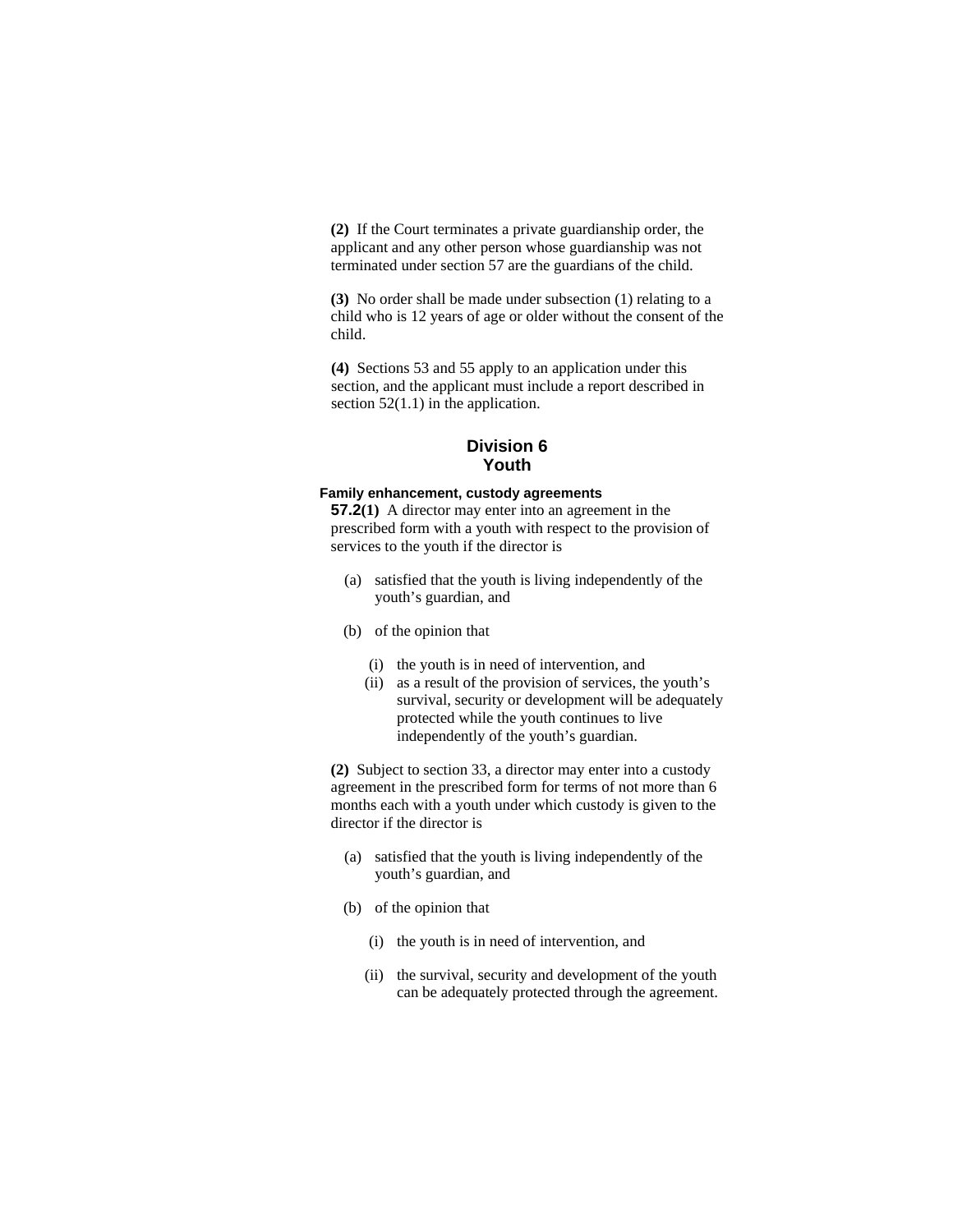- **(3)** The terms of an agreement under this section must include
	- (a) in the case of a custody agreement, the visits or other access to be provided between the youth and the youth's guardian or any other person, and
	- (b) a plan of care, in the prescribed form, that addresses the youth's need for preparation for the transition to independence and adulthood.

### **Post-18 care and maintenance**

**57.3** When a youth who is the subject of a family enhancement agreement under section 57.2(1), a custody agreement under section 57.2(2), a temporary guardianship order or a permanent guardianship agreement or order attains the age of 18 years, a director may continue to provide the person with support and financial assistance

- (a) for the periods and the purposes, and
- (b) on the conditions

prescribed in the regulations.

## **Division 7 Guardian's Financial Responsibility**

#### **Definition**

**57.4** In this Division, "child support" includes contributions in kind towards the maintenance of a child.

#### **Child support agreement**

**57.5(1)** If a child is in the custody of a director or the subject of a temporary guardianship order or a permanent guardianship agreement or order or if a director has entered into a family enhancement agreement under section 57.2(1), a director may enter into an agreement in the form prescribed in the regulations with the guardian of the child whereby the guardian agrees to pay child support.

**(2)** An agreement under subsection (1) does not prevent the director from applying to a Court for an order under section 57.6.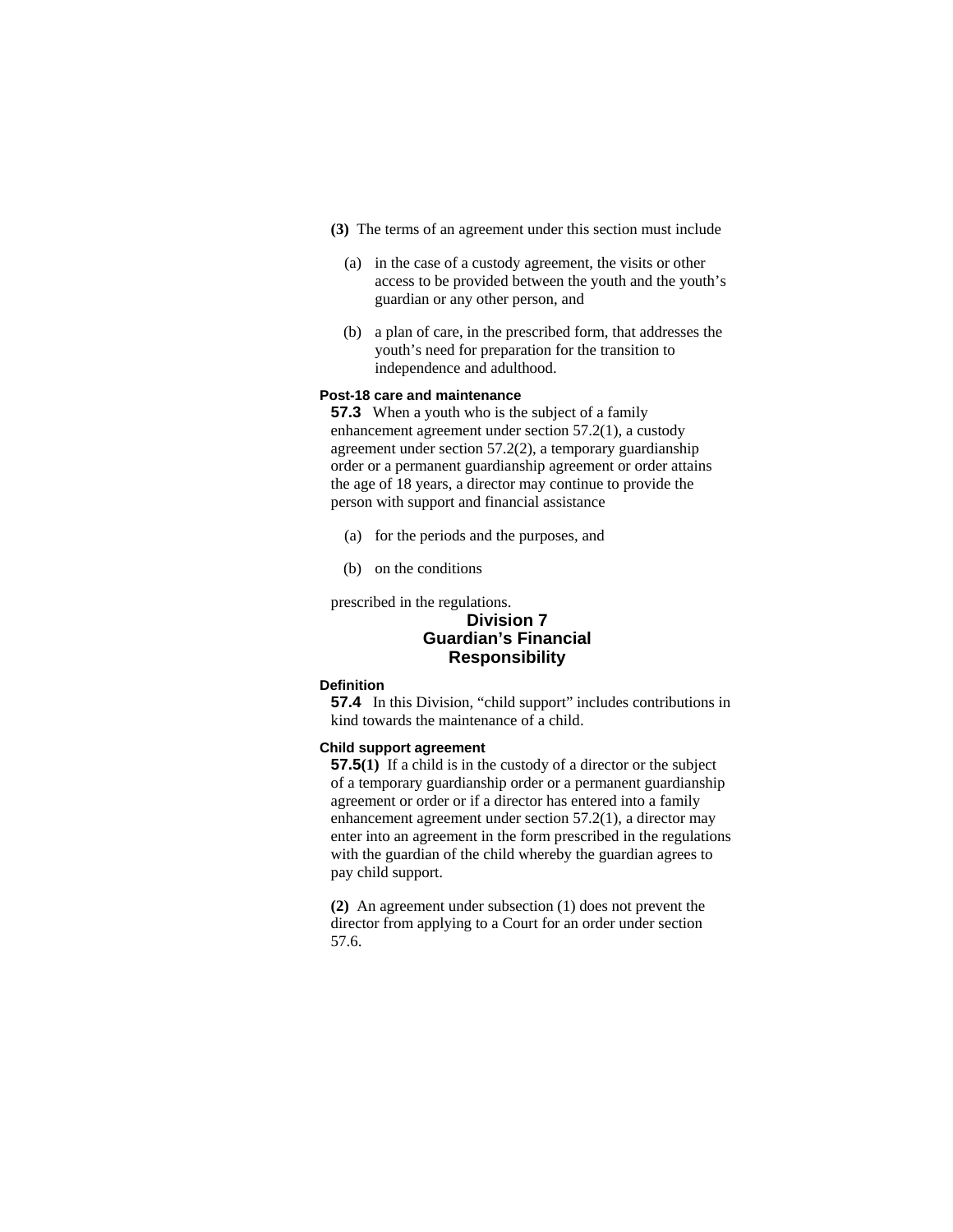### **Child support order**

**57.6(1)** If a child is in the custody of a director or the subject of a temporary guardianship order or a permanent guardianship agreement or order or if a director has entered into a family enhancement agreement under section 57.2(1), a director may apply in the form prescribed in the regulations to a Court for an order requiring payment of child support by any or all of

- (a) the guardians and parents, and
- (b) the trustees, from an estate held in trust for the child.

**(2)** A Court on hearing an application under subsection (1) may make an order requiring a guardian, parent or trustee to pay child support.

**(3)** An order of the Court under subsection (2) may be retroactive in effect to the commencement of the child being in the custody of a director, the subject of a temporary guardianship order or a permanent guardianship agreement or order or the subject of a family enhancement agreement under section 57.2(1).

**(4)** In making an order requiring a guardian, parent or trustee to pay child support for a child under this section, the Court must consider

- (a) the income, earning capacity and other financial resources or benefits of the guardian or parent and of any other person residing with the guardian or parent,
- (b) the value of the estate, if any, held in trust for the child excluding damages paid to the child to compensate for personal injuries,
- (c) the needs of the child, and
- (d) the present and past standard of living of the child and of the guardian or parent.

**(5)** If an order is made under subsection (2), a guardian, parent or trustee ordered to pay child support may apply to the Court for a review of the order.

**(6)** On reviewing an order under this section, the Court may vary, suspend or terminate the order or may reduce or cancel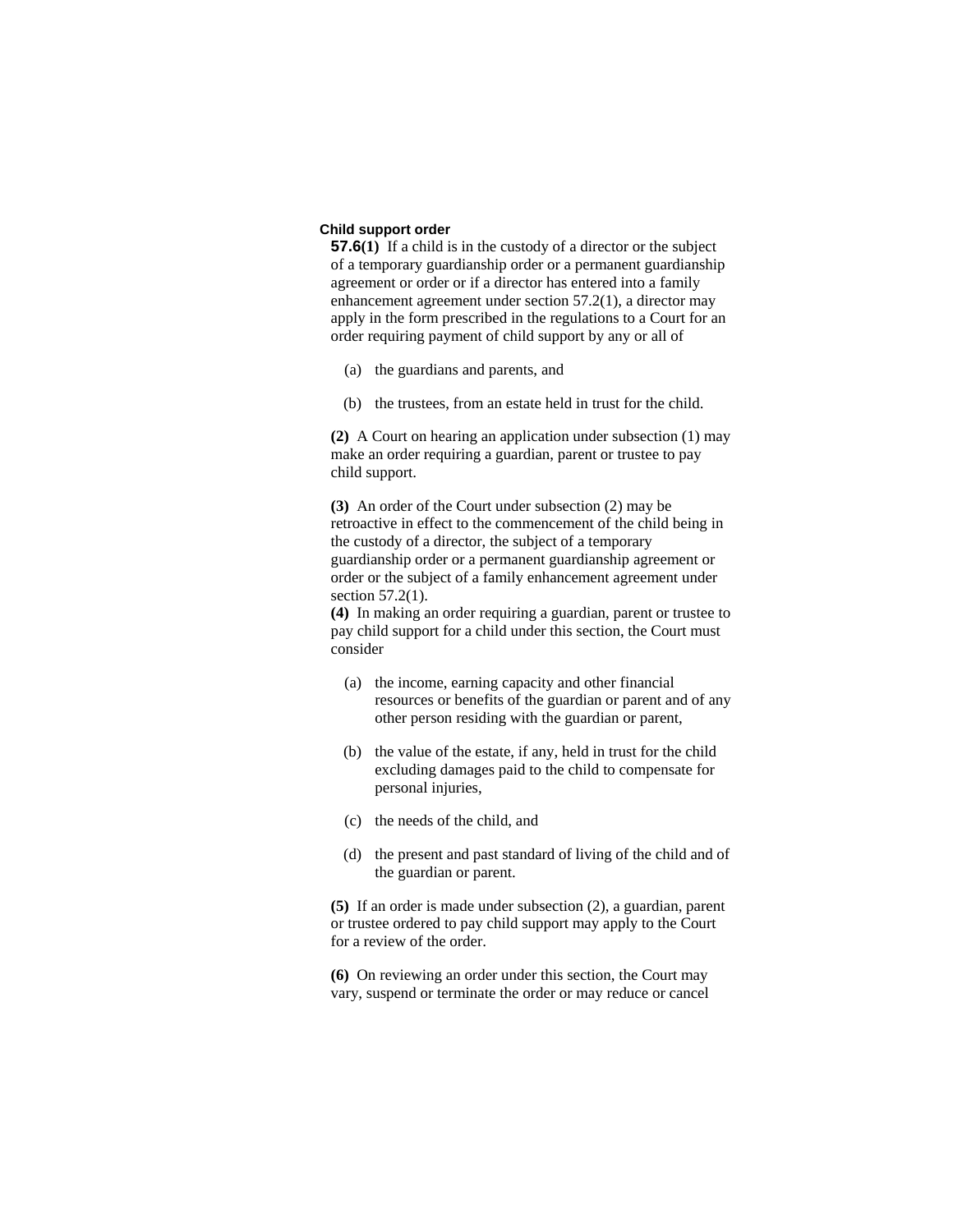arrears if the Court is satisfied that there has been a substantial change in

- (a) the ability of the guardian, parent or trustee to provide the child support, or
- (b) the needs of the child.

**(7)** Notice of the nature, date, time and place of a hearing under this section must be served personally by the applicant at least 5 days before the date fixed for the hearing on the guardian or parent of the child, on a trustee or on a director, as the case may be.

**(8)** Section 23(5) and (6) apply to an application under this section.

### **Termination of agreement or order**

**57.7** An agreement or order under this Division terminates on the earliest of

- (a) the day the child attains 18 years of age,
- (b) the day the child is adopted,
- (c) the day the child dies,
- (d) the day the child marries, and
- (e) the day the child is returned to the custody of the guardian.

#### **Transfer of child support**

**57.8(1)** If a private guardianship order is made with respect to a child who is the subject of a child support agreement or order under this Division, the private guardianship order may direct that child support payments made pursuant to the agreement under section 57.5 or order under section 57.6 must be made to the private guardian, notwithstanding that the private guardian was not a party to the agreement or a party to the application for the order.

**(2)** If the Director of Maintenance Enforcement has not received a copy of the private guardianship order referred to in subsection (1), the Director of Maintenance Enforcement is not responsible for the repayment of any money disbursed by the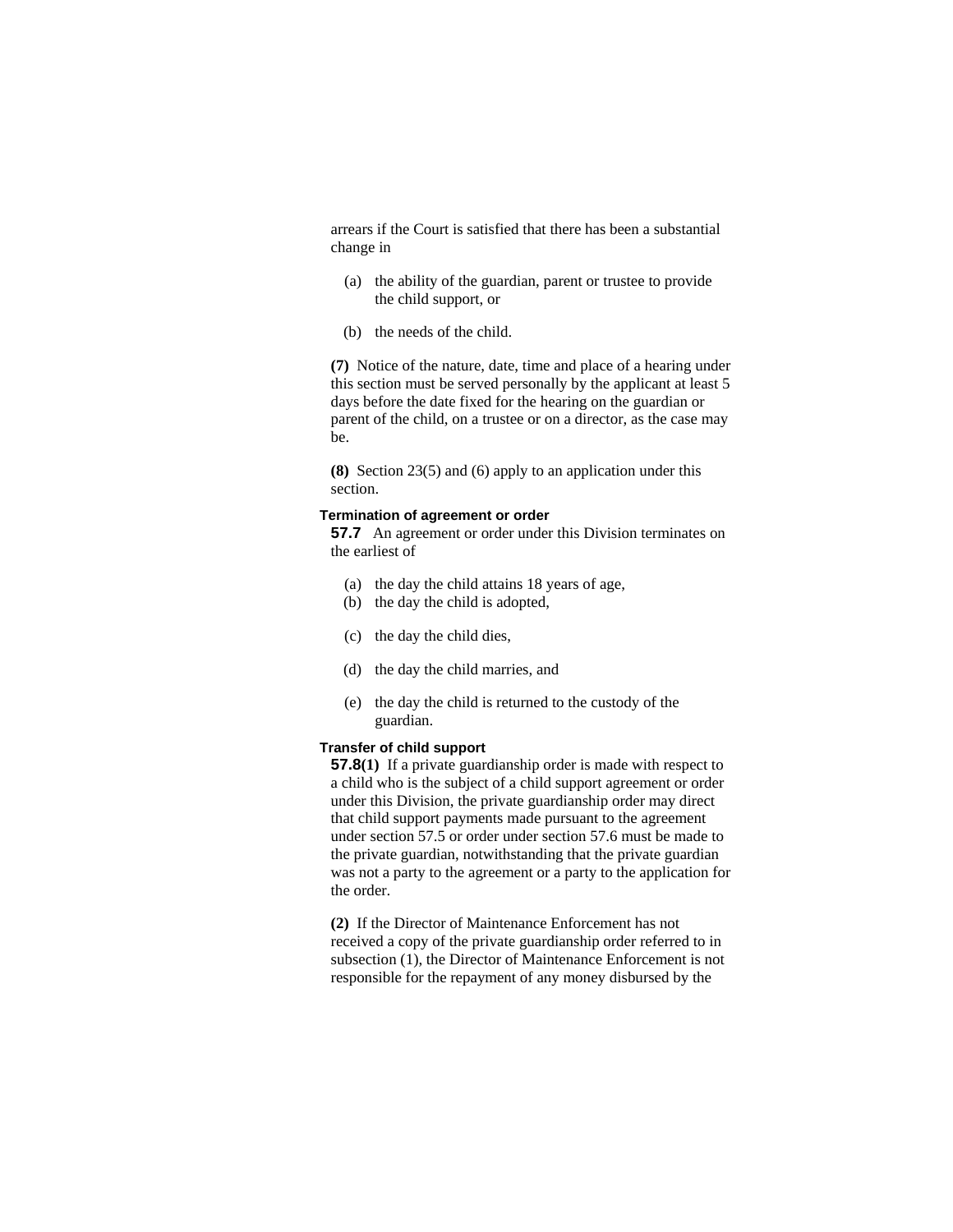Director of Maintenance Enforcement after the private guardianship order has been made.

## **Financial information**

**57.9(1)** In order to assist a director in determining terms of an agreement under section 57.5 or to assist the Court in determining terms of an order under section 57.6, the director may request from a guardian, parent or trustee the disclosure of financial information in accordance with the regulations.

**(2)** If the guardian, parent or trustee refuses to disclose the financial information requested by the director, the director may apply to the Court for an order for financial disclosure.

**(3)** In making an order under section 57.6, the Court may draw an adverse inference against a guardian, parent or trustee and impute income to a guardian or parent or impute assets and income to an estate held in trust for a child in the amount that the Court considers appropriate.

# **63 The heading preceding section 58 is repealed and the following is substituted:**

# **Part 2 Adoption**

**64 Section 58(1) is amended by repealing clauses (d) and (e).** 

### **65 The following is added after section 58:**

#### **Matters to be considered**

**58.1** A Court and all persons who exercise any authority or make any decision under this Act relating to the adoption of a child must do so in the best interests of the child, and must consider the following as well as any other relevant matter:

- (a) the importance of a positive relationship with a parent, and a secure place as a member of a family, in the child's development;
- (b) the benefits to the child of stability and continuity of care and relationships;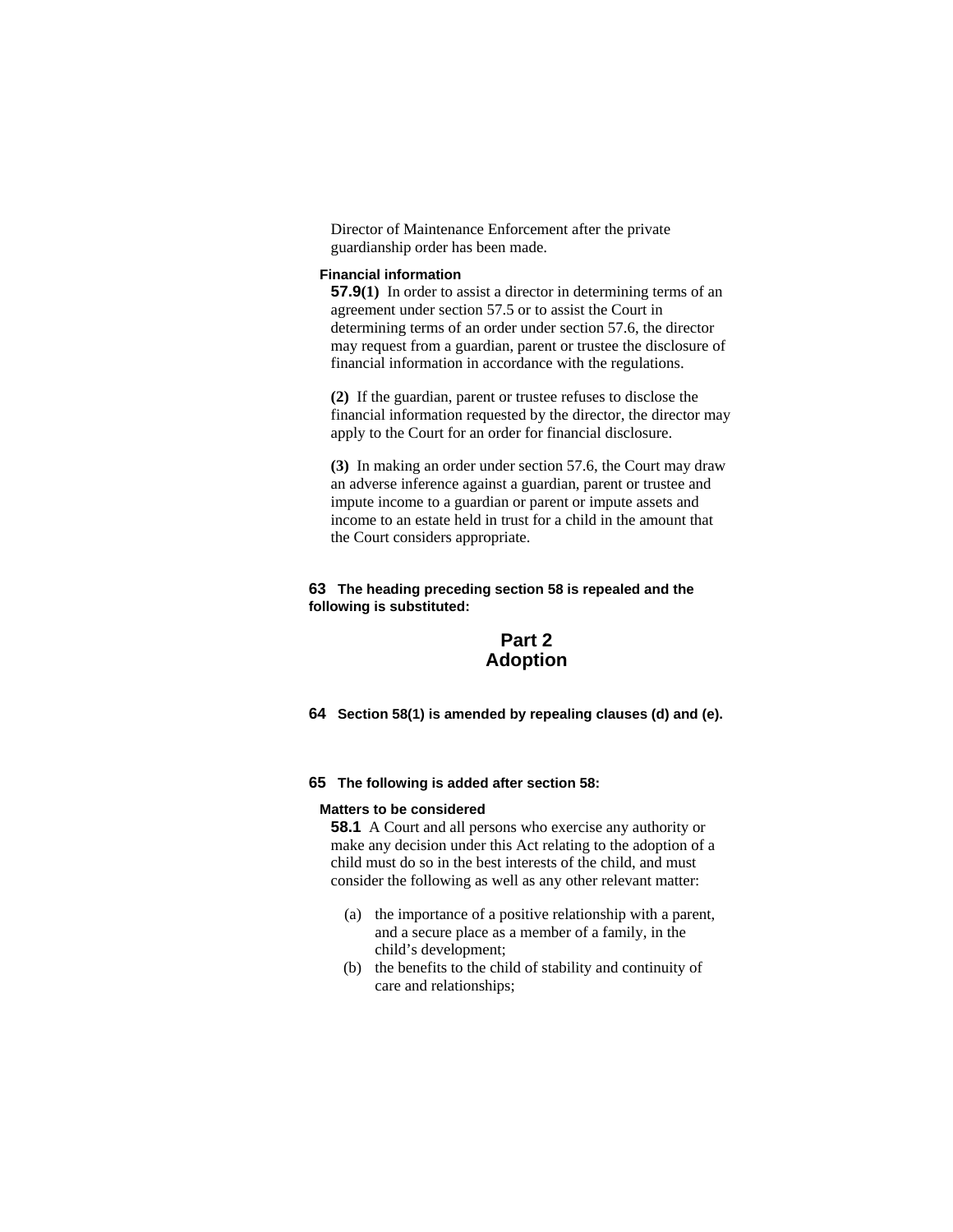- (c) the mental, emotional and physical needs of the child and the child's mental, emotional and physical stage of development;
- (d) the benefits to the child of maintaining, wherever possible, the child's familial, cultural, social and religious heritage;
- (e) the child's views and wishes, if they can be reasonably ascertained;
- (f) the effects on the child of a delay in decision-making;
- (g) in the case of an aboriginal child, the uniqueness of aboriginal culture, heritage, spirituality and traditions, and the importance of preserving the child's cultural identity.
- **66 The following heading is added after section 58.1:**

# **Division 1 Adoption Process**

# **67 Section 60(2) is amended by striking out** "or" **at the end of clause (b) and by adding the following after clause (b):**

 (b.1) when the child leaves the care and custody of the prospective adopting parent because of a breakdown in the adoption placement, or

#### **68 Section 62 is amended**

- **(a) in subsection (1)(b) by striking out** "this Part" **and substituting** "this Division";
- **(b) by repealing subsection (2).**
- **69 Section 63 is amended**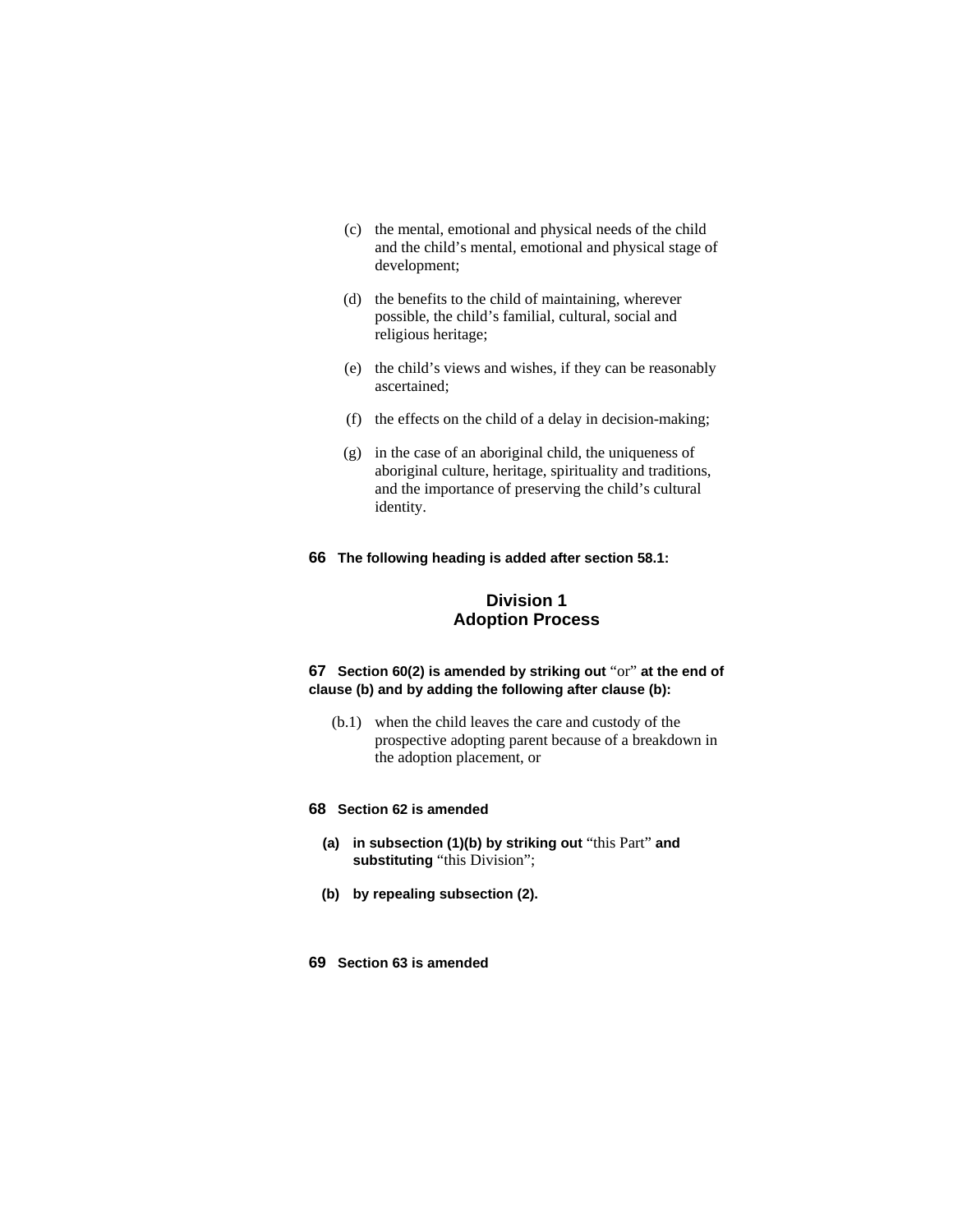- **(a) in subsection (1) by striking out** "permanent guardianship agreement or order" **and substituting** "permanent guardianship agreement or order or who is the subject of an equivalent order or agreement in another country and has been lawfully admitted to Canada for permanent residence";
- **(b) in subsection (2)** 
	- **(i) by striking out** "or a child who is placed by a parent directly in the custody of the petitioner";
	- **(ii) in clause (a) by adding** "and" **at the end of subclause (ii), striking out** "and" **at the end of subclause (iii) and repealing subclause (iv);**
- **(c) in subsection (3)** 
	- **(i) by striking out** "who is a relative of the child";
	- **(ii) by adding the following after clause (b):** 
		- (c) family and medical history of the child's biological parent as required by the regulations;
		- (d) the results of a criminal record check of the petitioner.

# **70 Section 64 is amended**

- **(a) in subsection (1)** 
	- **(i) by adding** "either" **before** "a notice";
	- **(ii) by adding** "or a notice of objection in the prescribed form" **after** "petition";
- **(b) in subsection (3) by adding** "or the results of a criminal record check under section 63(3)" **after** "subsection (1)";
- **(c) by repealing subsections (4) and (5) and substituting the following:**

**(4)** A person who is served with a notice of objection form under subsection (1) may, within 10 days after being served, file a notice of objection with the clerk of the Court.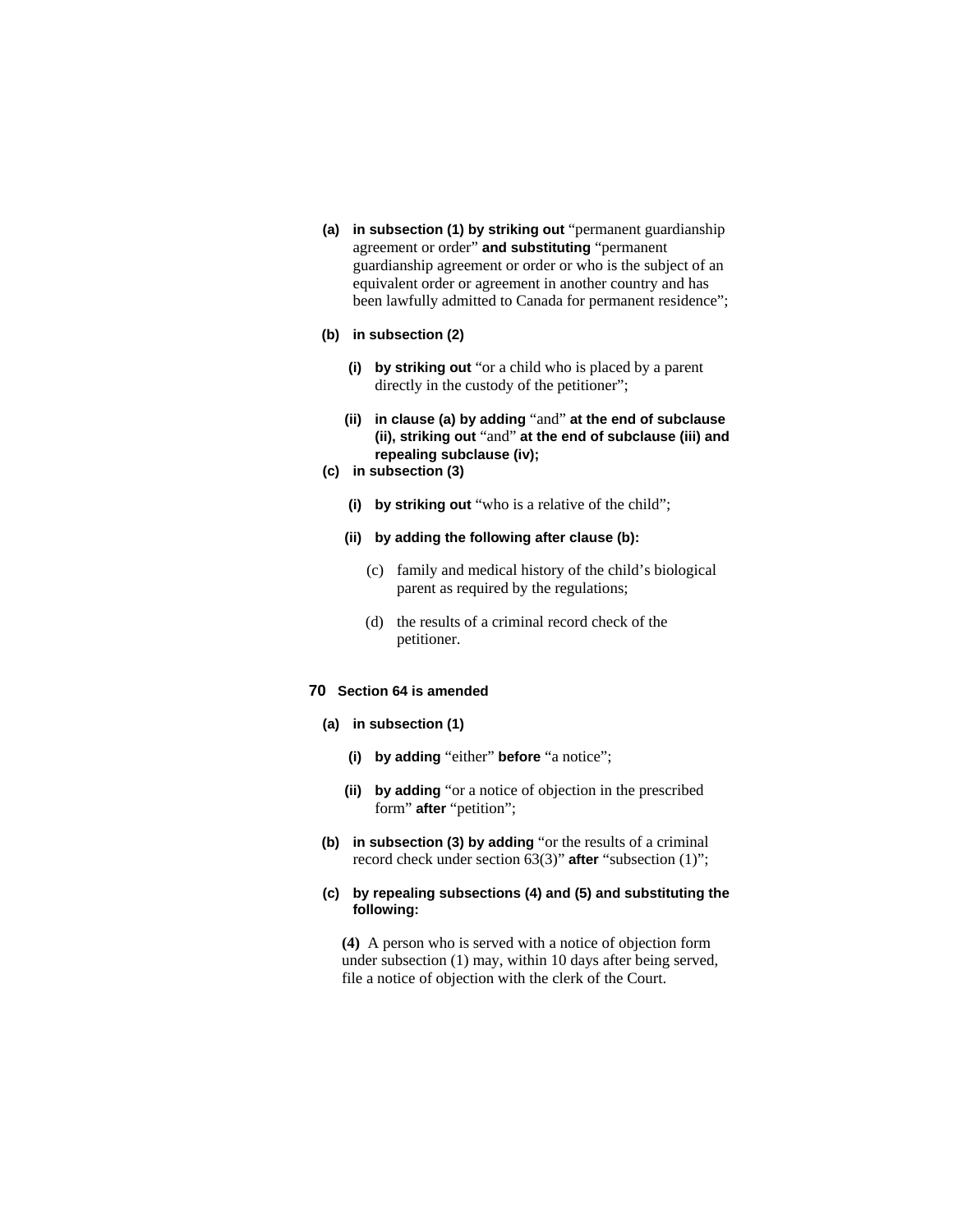**(5)** If no notice of objection is filed within 10 days after service on all the persons required to be served under subsection (1), the Court may consider the petition in the absence of the applicant and all the persons referred to in subsection  $(1)$ .

**(6)** If a notice of objection is filed or if the Court considers that a hearing is necessary, the applicant must, at least 10 days before the date the petition is to be heard, serve a notice on the persons described in subsection (1) and any person who filed a notice of objection under this section.

**(7)** No order for service ex juris is necessary for service of a copy of a notice on any of the persons referred to in subsection (1) in a province or territory of Canada other than Alberta or in the United States of America, but service must be effected at least

- (a) 30 days before the date the petition is to be heard in the case of a person in a province or territory other than Alberta, or
- (b) 45 days before the date the petition is to be heard in the case of a person in the United States of America.
- **(8)** The Court may, if it considers it appropriate to do so,
- (a) shorten the time for service on all or any of the persons referred to in subsection (1), and
- (b) direct the manner of service, or approve the manner of service that has been effected, on all or any of the persons referred to in subsection (1).

# **71 Section 65 is repealed.**

**72 Section 66(2) is amended by striking out** "not less than 7 days before the date of the hearing of the petition" **and substituting** "forthwith".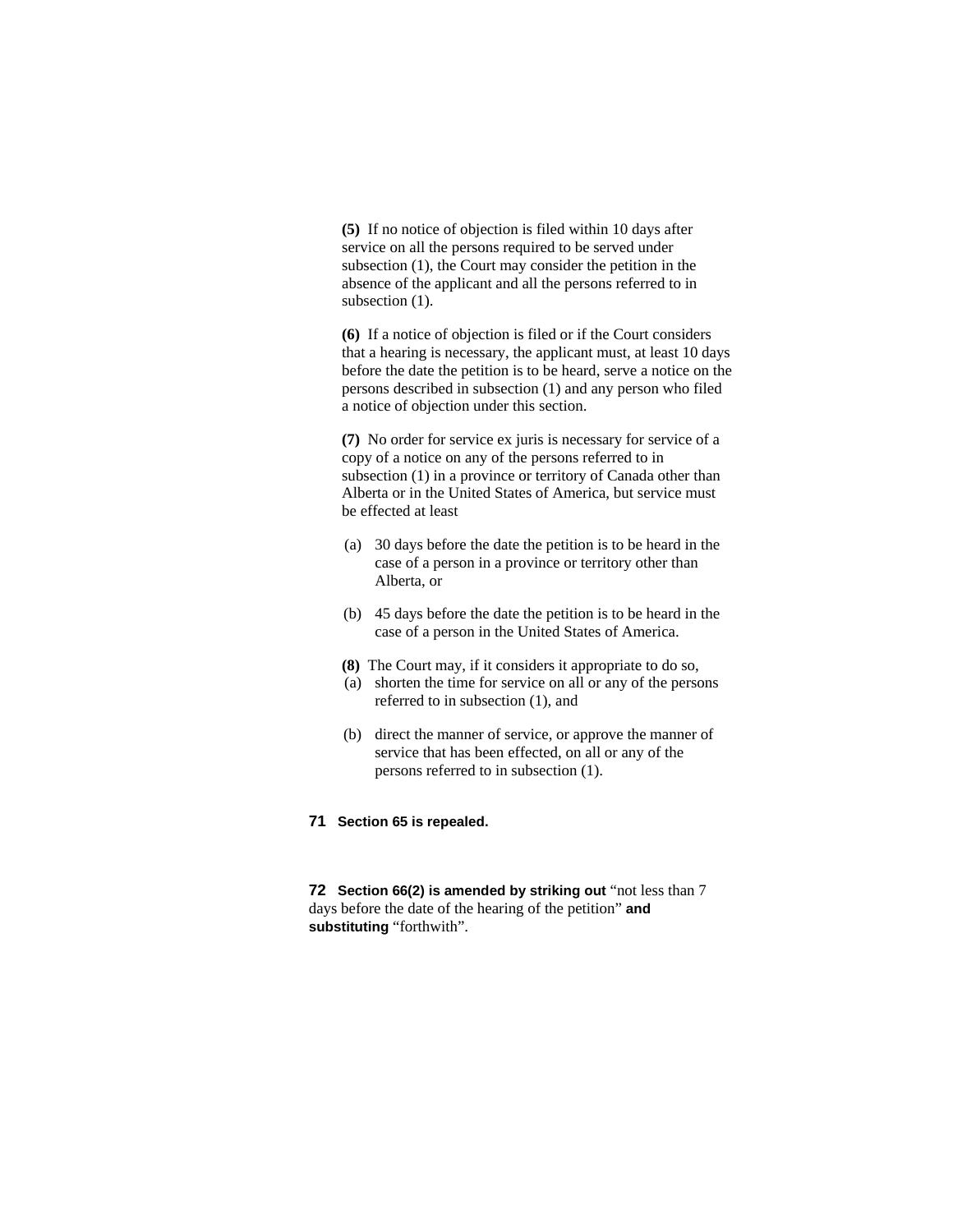# **73 Section 67 is amended**

- **(a) in subsection (1) by striking out** "consult with a chief of the council or the council of the band, or the designate of either of them, before filing the petition for an adoption order" **and substituting** "involve a person designated by the council of the band in decisions relating to the adoption of the child";
- **(b) in subsection (2) by repealing clauses (a) and (b) and substituting the following:**
	- (a) request the guardian who is surrendering custody of the child to consent to the involvement of a person designated by the council of the band in decisions relating to the adoption of the child, and
	- (b) if the guardian consents to the involvement under clause (a), involve the person designated by the council of the band in decisions relating to the adoption of the child.

### **74 Section 68 is amended**

**(a) by repealing subsection (1) and substituting the following:**

# **Court proceedings**

**68(1)** If the Court considers, under section 64, that a hearing is necessary, the proceedings relating to the adoption of a child shall be heard in private unless the Court orders otherwise.

**(b) in subsection (4) by striking out** "on the hearing of" **and substituting** "on considering".

**75 Section 70(3) is amended by adding** "or if on and after the coming into force of the *Adult Interdependent Relationships Act* the adopting parent is an adult interdependent partner, as defined in that Act, whose deceased adult interdependent partner was a party to the petition," **after** "adoption order,".

### **76 The following is added after section 72:**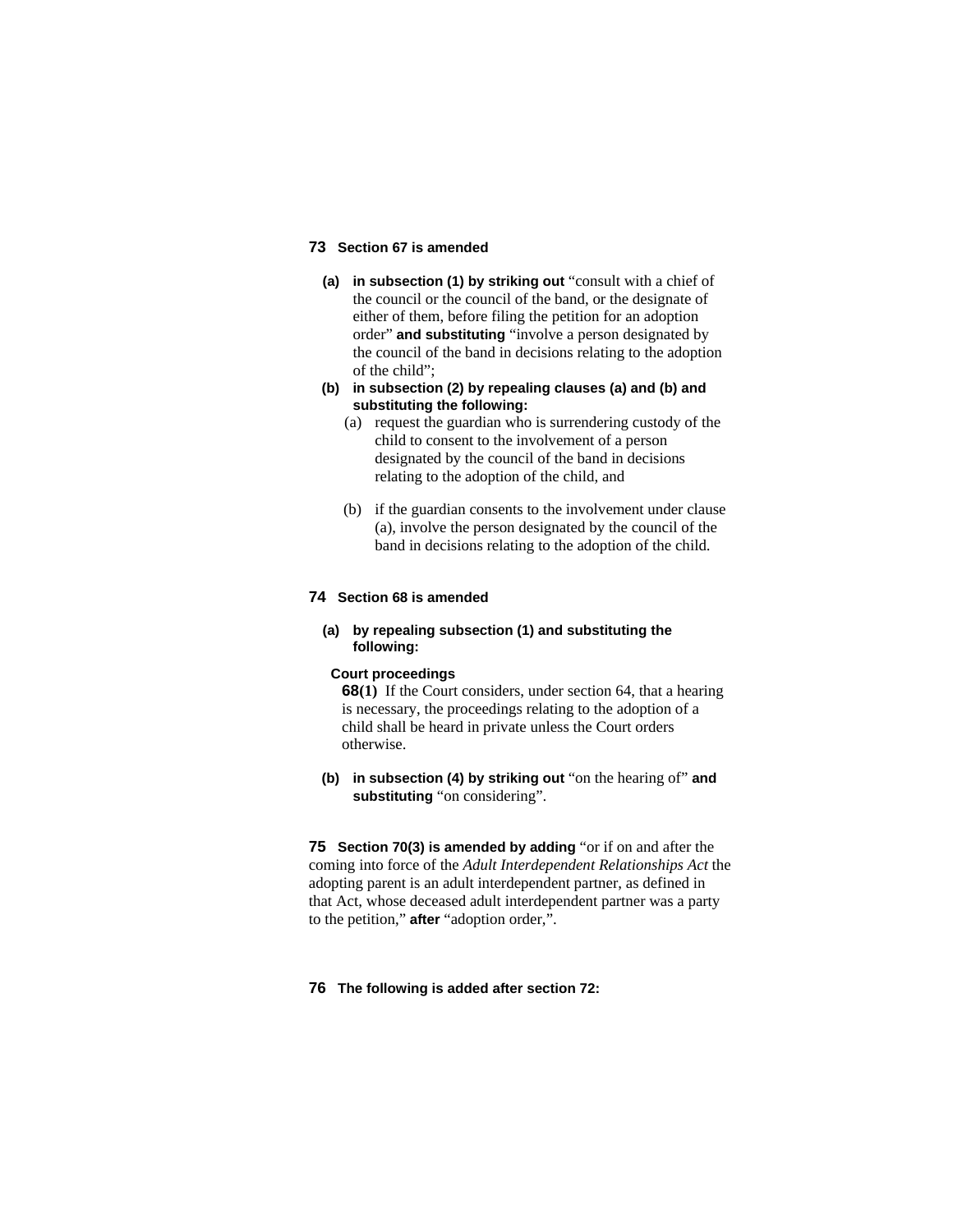### **Adoption of non-resident of Canada**

**72.1** A resident of Alberta who wishes to adopt a child who is not lawfully admitted to reside in Canada must apply to a director, in accordance with the regulations, for approval for the placement of the child.

# **77 Section 73 is amended by striking out** "this Act" **and substituting** "this Act, if the effect of the adoption order in the other jurisdiction is to create a permanent parent-child relationship".

# **78 The following is added after section 73:**

# **Setting aside an adoption order**

**73.1(1)** No application to set aside an adoption order shall be made after the expiration of one year from the date of the adoption order except on the ground that the order was procured by fraud, in which case it may be set aside only if it is in the best interests of the adopted child.

**(2)** Notice of the nature, date, time and place of the hearing of an application under subsection (1) must be served by the applicant on

- (a) the Minister,
- (b) the adopting parent, if the adopting parent is not the applicant,
- (c) the adopted child, if the adopted child is 12 years of age or older and is not the applicant,
- (d) the person who was the guardian of the child immediately before the adoption order was made, if the person is not the applicant,
- (e) the Public Trustee, if a director was the guardian of the child immediately before the adoption order was made, and
- (f) any other person who in the opinion of the Court should be served.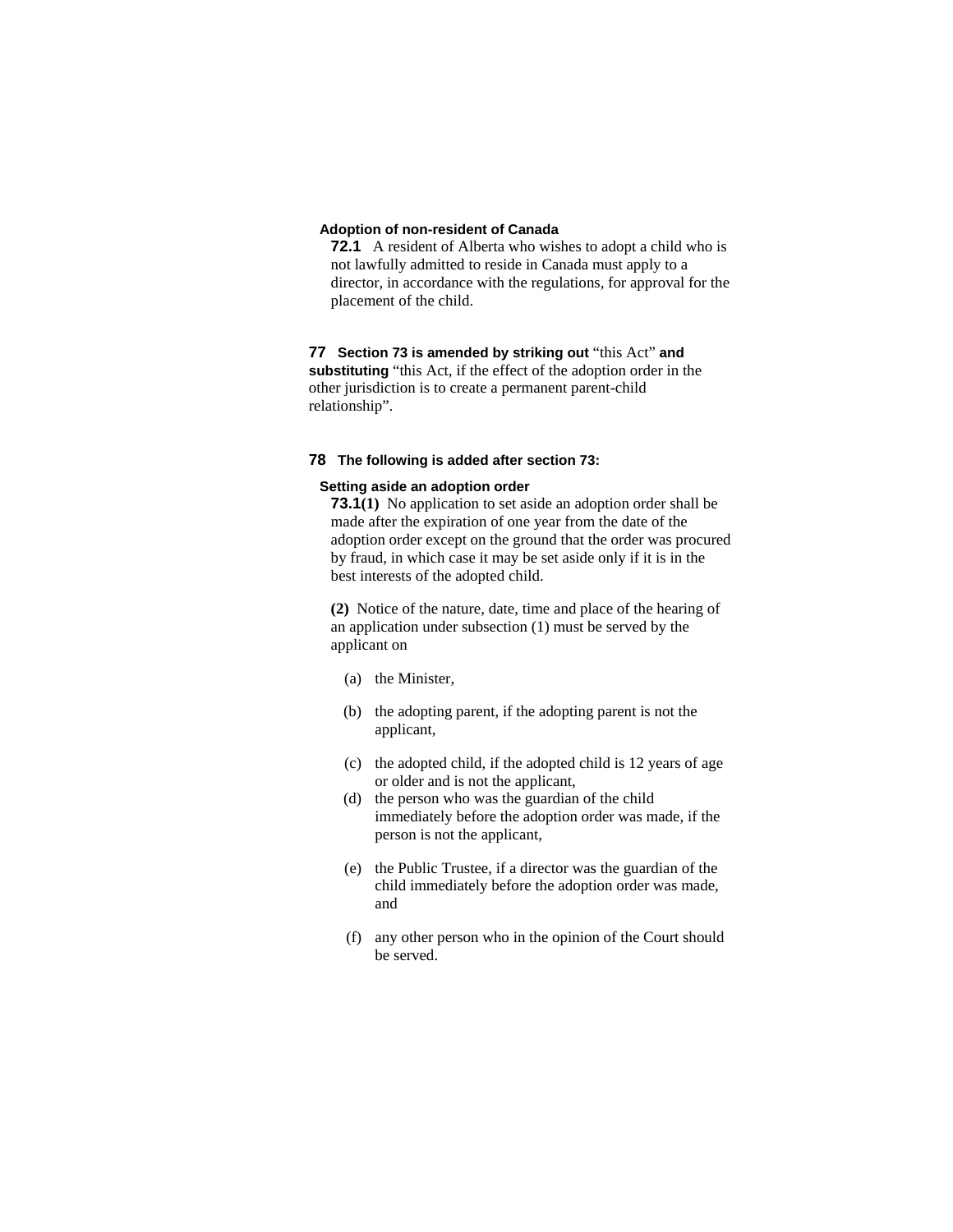**(3)** If the adoption order is set aside, the applicant for the order setting it aside shall serve a copy of the order setting it aside on all those required to be served under subsection (2).

**(4)** The clerk of the Court shall send a certified copy of an order setting aside an adoption order to

- (a) the Director of Vital Statistics, and
- (b) the Registrar under the *Indian Act* (Canada) if the adopted child is an Indian.
- **(5)** When an adoption order is set aside,
	- (a) the child ceases to be the child of the adopting parent,
	- (b) the adopting parent ceases to be the parent and guardian of the child,
	- (c) the relationships between the child and all persons as they were immediately before the adoption order was made are re-established,
	- (d) unless the Court orders otherwise, the person who was the guardian of the child immediately before the adoption order was made is the guardian of the child, and
	- (e) unless the Court orders otherwise,
		- (i) the child's given name is the given name the child had before the adoption order was made, if any, and
		- (ii) the child's surname is the surname the child had before the adoption order was made.
- **79 Section 74 is amended by repealing subsections (5) to (10).**
- **80 The following is added after section 74:**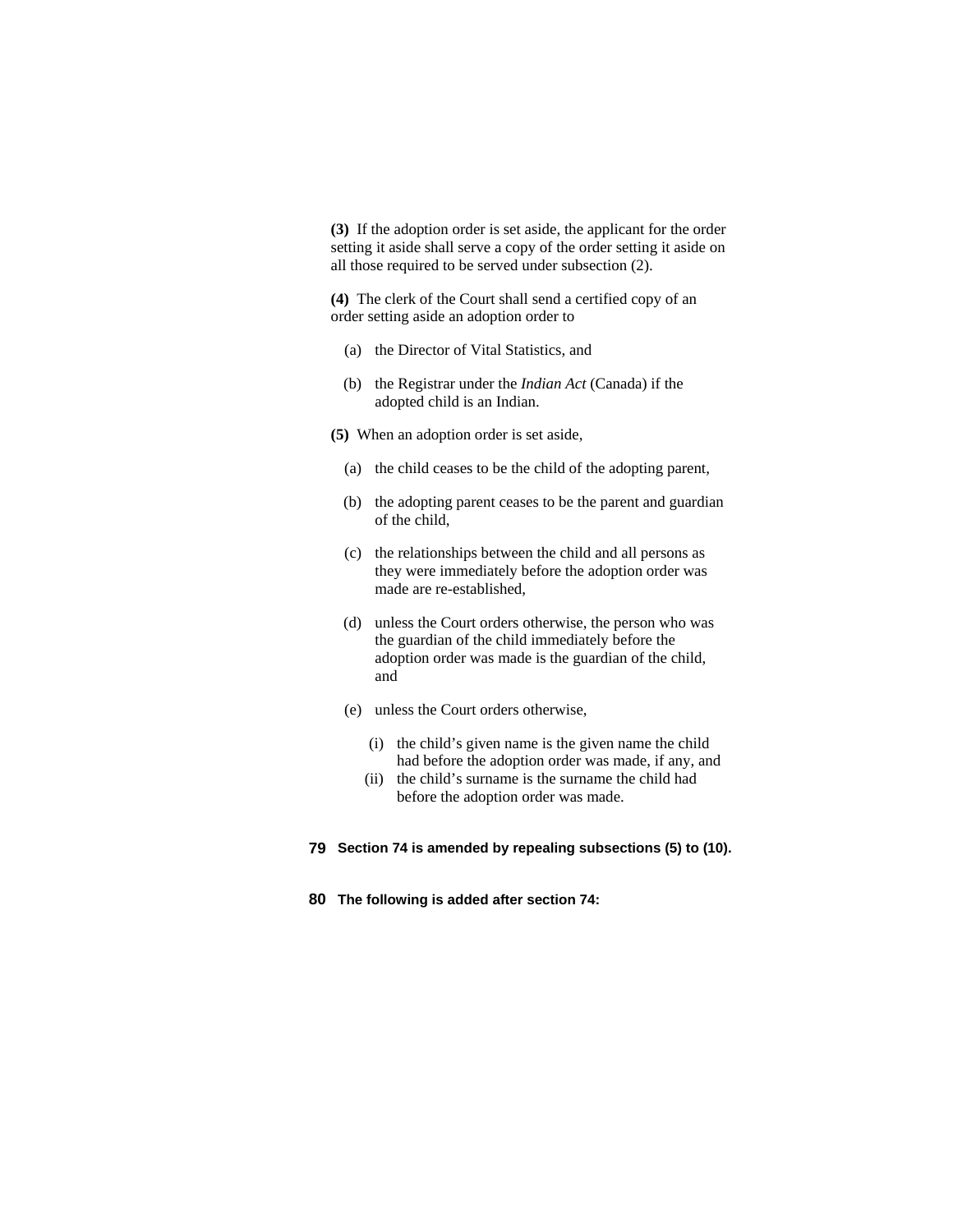# **Division 2 Adoption Information**

## **Sealed information**

**74.1(1)** The clerk of the Court must seal all documents possessed by the Court that relate to an adoption, and those documents are not available for inspection by any person except on order of the Court or with the consent in writing of the Minister.

**(2)** Despite the *Freedom of Information and Protection of Privacy Act*, the Minister must seal adoption orders, all documents filed in support of adoption petitions, adopted children's original birth certificates and other documents required to be sealed by the regulations that are in the possession of the Minister, and they are not available for inspection by any person except on order of the Court or pursuant to this Division.

#### **Right to disclosure, pre-2005 adoptions**

**74.2(1)** In this section,

- (a) "adopted person" means a person who is adopted under an adoption order made prior to January 1, 2005;
- (b) "parent" means a biological parent and an adoptive parent under a previous adoption order.

**(2)** Subject to subsection (3), on receiving a written request from an adopted person who is 18 years of age or older, a descendant of a deceased adopted person or a parent of an adopted person, the Minister may release to the person making the request the information in the orders, certificates and documents sealed under section 74.1(2) other than personal information about an individual who is neither the adopted person nor a parent of the adopted person.

**(3)** The Minister shall not accept a request under subsection (2) from a parent of an adopted person unless the adopted person is 18 years and 6 months of age or older.

**(4)** Despite subsection (2), if an adopted person who is 18 years of age or older or a parent of the adopted person has, prior to the date of the request under subsection (2), registered with the Minister a veto in a form satisfactory to the Minister prohibiting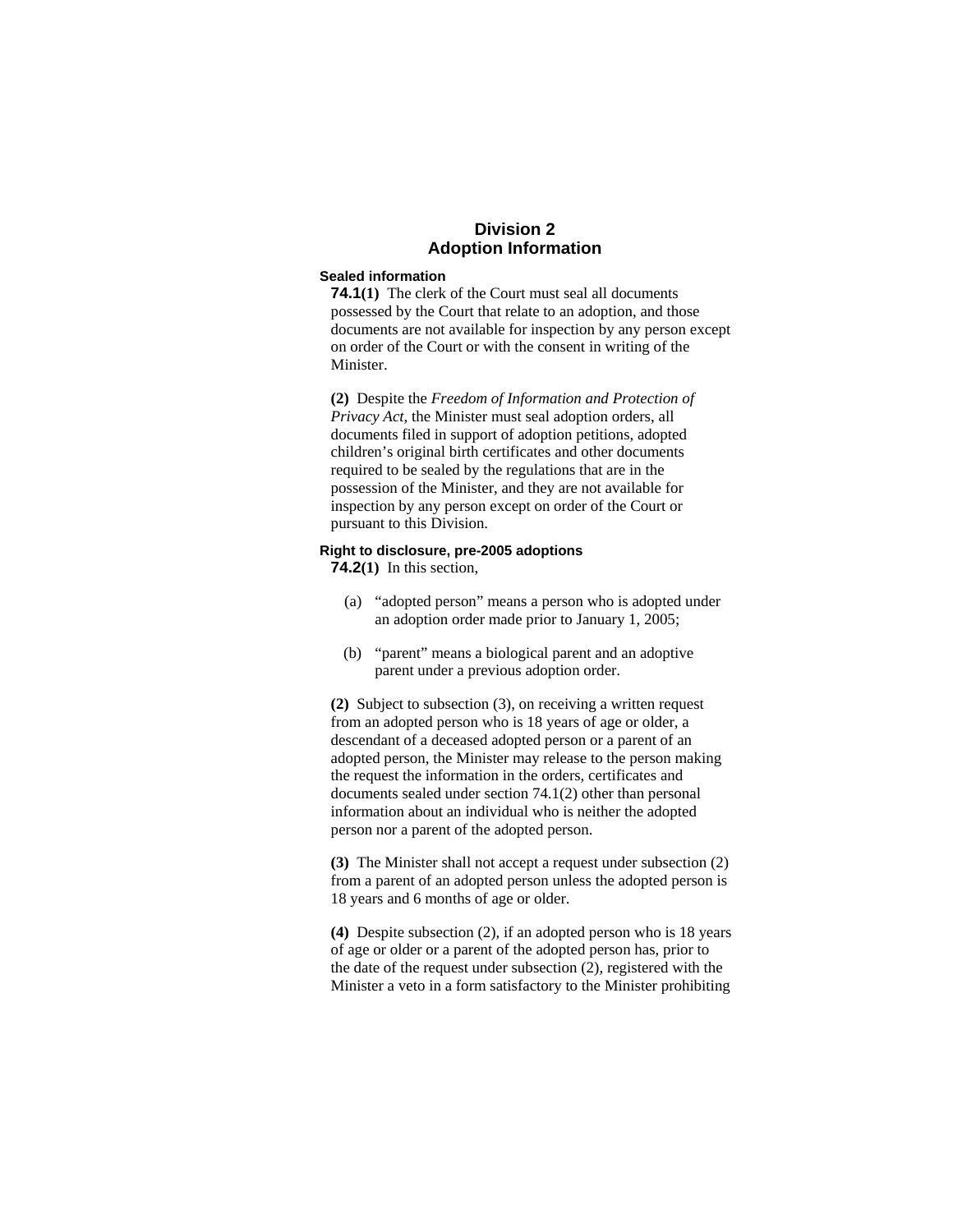the release of personal information in the orders, certificates and documents sealed under section 74.1(2), the Minister shall not release the personal information unless the veto is revoked.

**(5)** A person who registers a veto under subsection (4) may revoke the veto by providing written notice of the revocation to the Minister.

**(6)** A veto registered under subsection (4) is revoked when the person who registered the veto is deceased.

**(7)** Despite subsections (2) and (4), the Minister may disclose to

- (a) an adopted person who is 18 years of age or older,
- (b) a descendant of a deceased adopted person, and
- (c) an adopted child who is 16 years of age or older who is, in the opinion of the Minister, living independently from the child's guardian,

the birth surname of the adopted person if the adoption order relating to that person did not disclose it.

**(8)** Despite subsection (2), if the Minister receives proof, satisfactory to the Minister, that all the parents of an adopted person are deceased, the Minister may release to the adopted person or a descendant of the adopted person all the personal information in the orders, certificates and documents sealed under section 74.1(2), including personal information about individuals who are neither the adopted person nor a parent.

#### **Adoptions on or after January 1, 2005 74.3(1)** In this section,

- (a) "adopted person" means a person who is adopted under an adoption order made on or after January 1, 2005;
- (b) "parent" means a biological parent and an adoptive parent under a previous adoption order.

**(2)** Subject to subsection (3), on receiving a written request from an adopted person who is 18 years of age or older, a descendant of a deceased adopted person or a parent of an adopted person, the Minister may release to the person making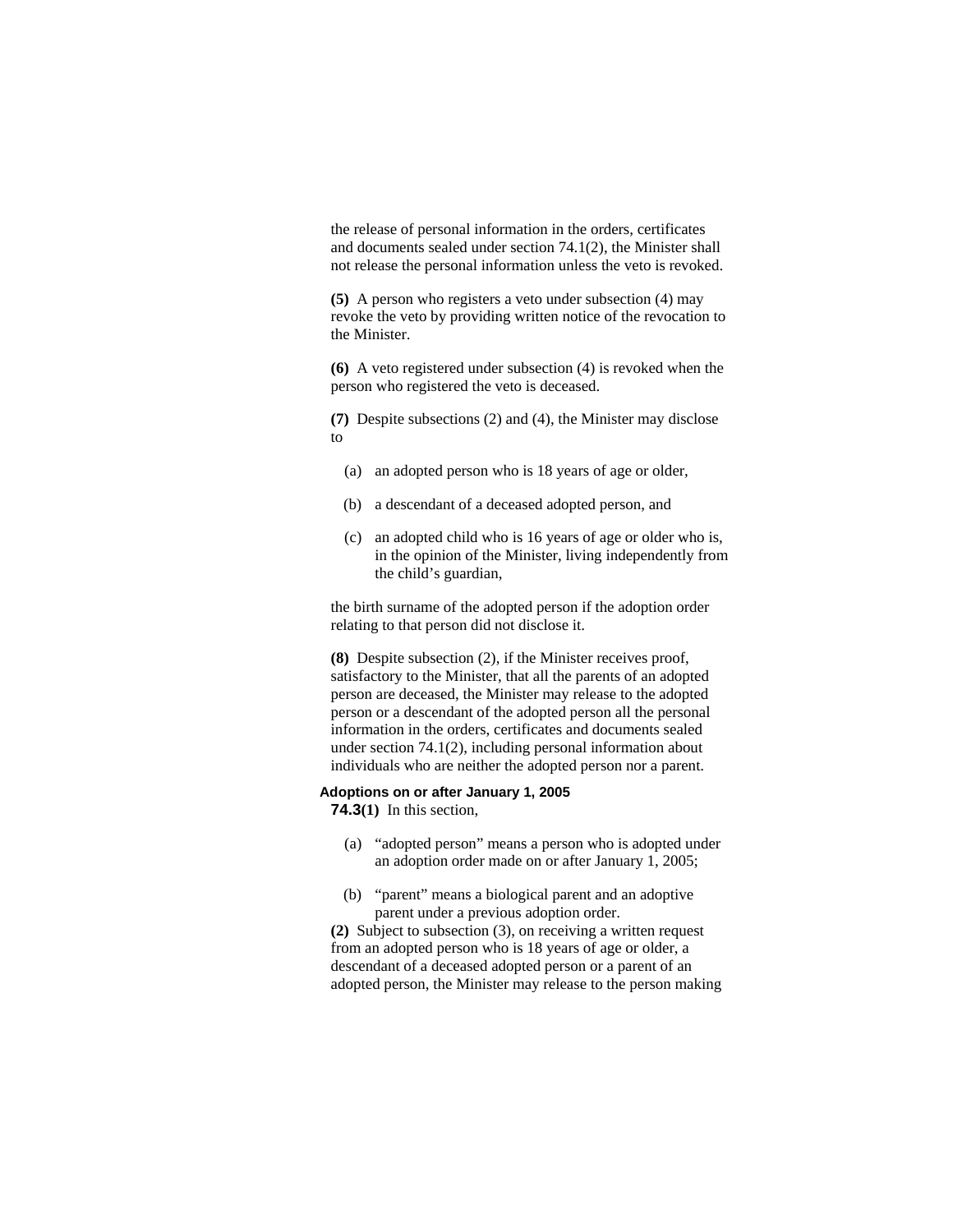the request personal information in the orders, certificates and documents sealed under section 74.1(2).

**(3)** The Minister shall not accept a request under subsection (2) from a parent unless the adopted person is 18 years and 6 months of age or older.

**(4)** An adopted person, a parent or any person whose personal information may be in orders, certificates or documents sealed under section 74.1(2) may register a contact preference with the Minister that indicates the person's preferences concerning contact with a person who makes a request under subsection (2).

**(5)** The Minister shall advise a person making a request under subsection (2) of any contact preference registered with respect to the requested information.

### **General disclosure**

**74.4(1)** If a child who is aboriginal is adopted under this Act or any predecessor to this Act, the Minister, on the request of the child, whether a minor or an adult, or the child's guardian, at any time, may provide a copy of the original birth certificate of the child and identifying information about the child's biological parents to the Registrar under the *Indian Act* (Canada), a settlement council of a Metis settlement or a federal or provincial official responsible for providing benefits to persons of Inuit ancestry, for the purpose of facilitating an application for the child's aboriginal status and for execution of the child's rights as a person with aboriginal status.

**(2)** Despite section 74.1, the Minister or the clerk of the Court may, on request, provide a certified copy of an adoption order to

- (a) the adopted person, if that person is 18 years of age or older,
- (b) a descendant of a deceased adopted person,
- (c) a guardian who consented under section 59(1) and a person who consented under section 59(2) to the adoption of the child who is the subject of the adoption order, and
- (d) any person named in section 74(1).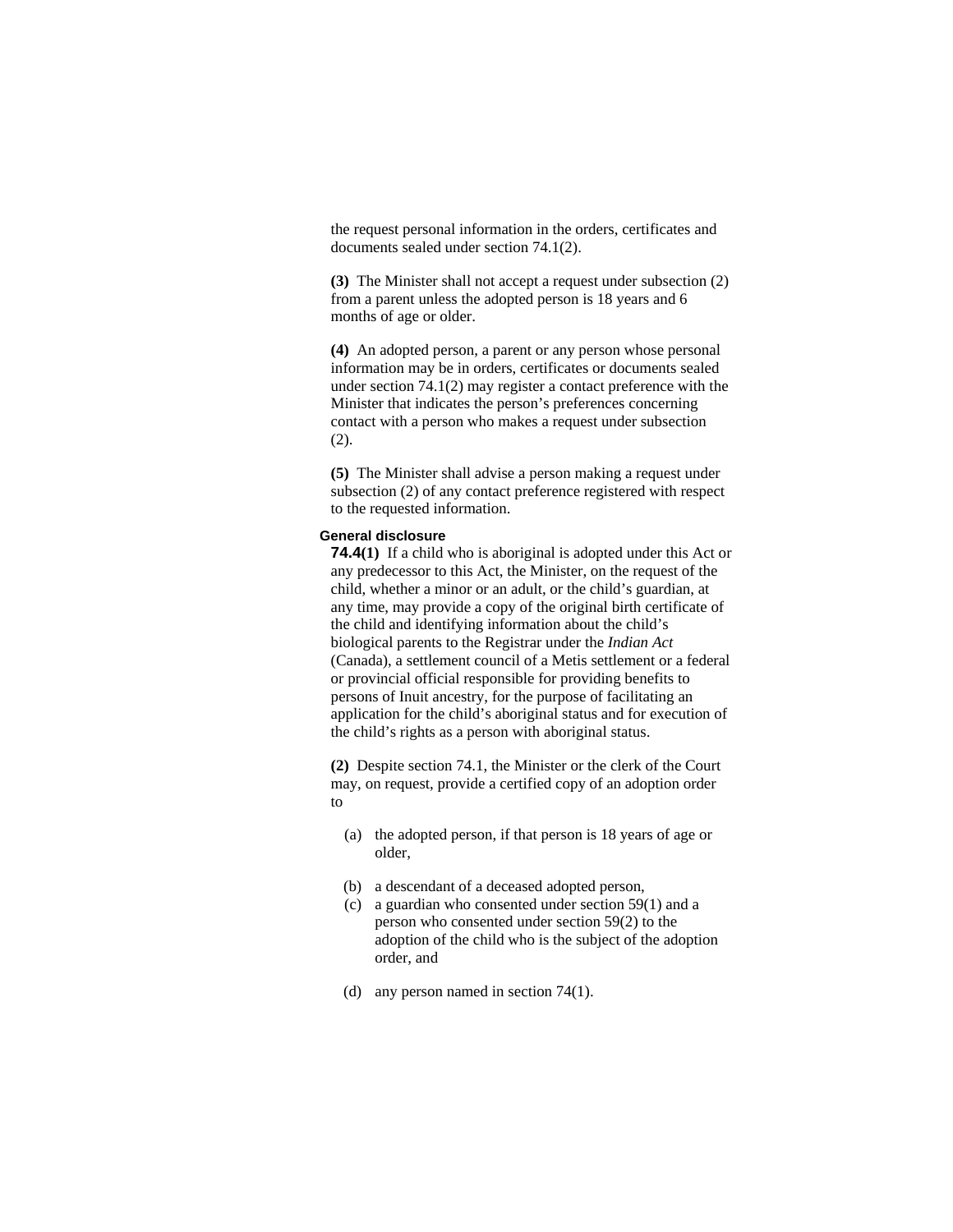**(3)** The Minister may disclose the identity of a person referred to in a sealed order, certificate or document if, in the opinion of the Minister, there are compelling circumstances that support disclosure.

**(4)** The Minister may disclose personal information sealed under section 74.1

- (a) to the Director of Maintenance Enforcement for the purposes of administering the *Maintenance Enforcement Act*, and
- (b) for use in a proceeding before a Court to which the Government of Alberta is a party.

**(5)** The Minister, on request, may release to an adopted person or the adopted person's

- (a) biological mother,
- (b) biological father,
- (c) sibling,
- (d) adopting parent, or
- (e) descendant, if the adopted person is deceased,

any information about one or more of those persons if the information does not disclose the identity of any of those persons.

**(6)** Only an adult sibling may make a request under subsection  $(5)(c)$ .

**(7)** If an adopted child is in need of intervention, the Minister may release personal information in orders, certificates and documents sealed under section 74.1(1) to a director for the purposes of providing intervention services.

## **81 Section 75 is amended**

**(a) in subsection (1)(c)**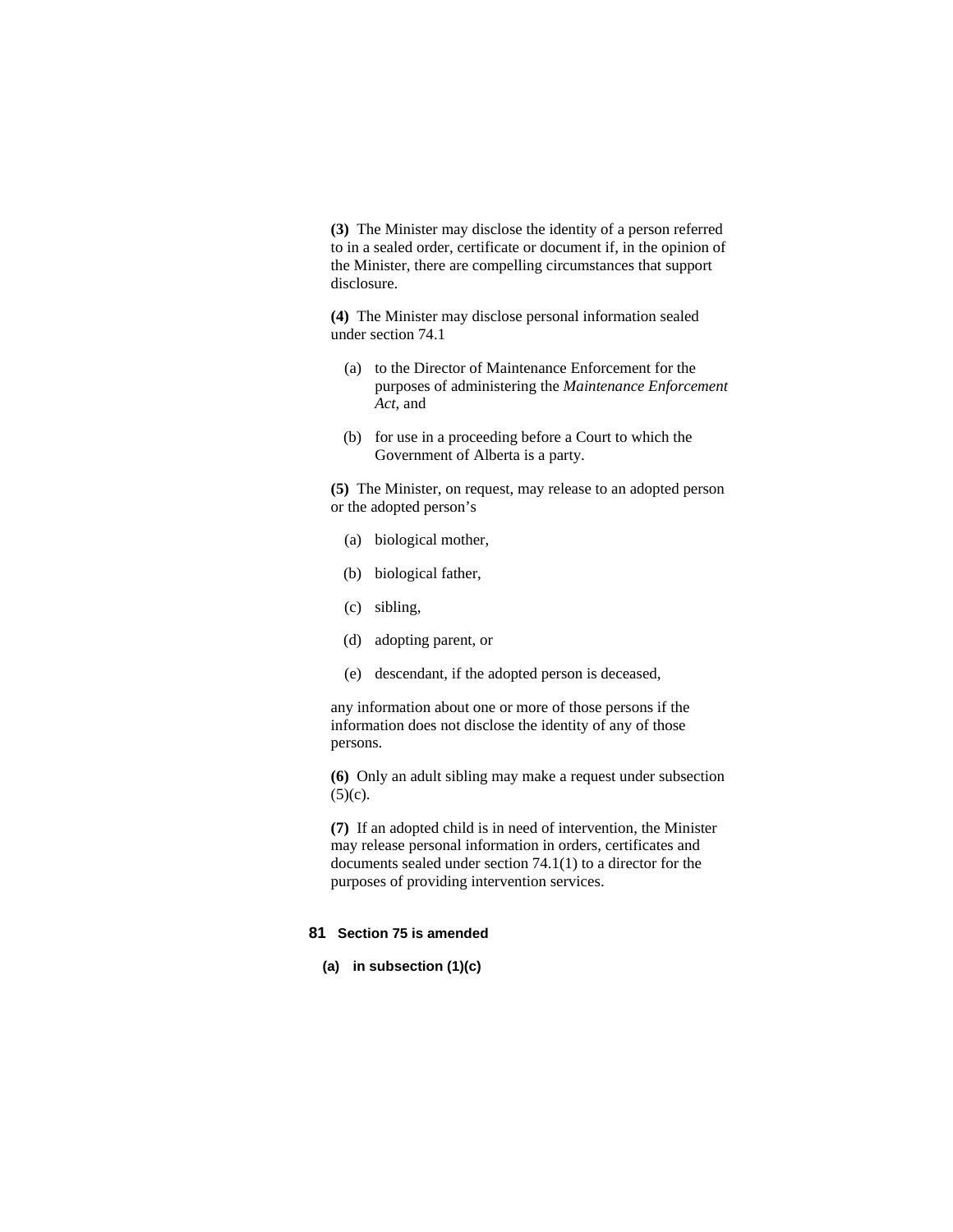- **(i) by adding the following after subclause (i):**
- (i.1) a parent, by adoption, of an adopted person, if the adopted person is deceased;
- **(ii) in subclause (iv) by adding** "or Metis settlement" **after**  "Indian band";
- **(b) by repealing subsection (6);**
- **(c) by repealing subsection (7)(a).**
- **82 Sections 76 to 80 are repealed.**
- **83 The following heading is added before section 81:**

# **Division 3 Financial Assistance**

- **84 Section 82 is repealed.**
- **85 The following heading is added before section 83:**

# **Division 4 Offences**

**86 Section 84(e) is repealed.**

# **87 Section 85(2)(b) is repealed and the following is substituted:**

(b) in accordance with section  $126.2(2)(a)$ , the publication of any advertisement authorized by the Minister or a director for the purpose of finding homes for children in the custody or under the guardianship of a director,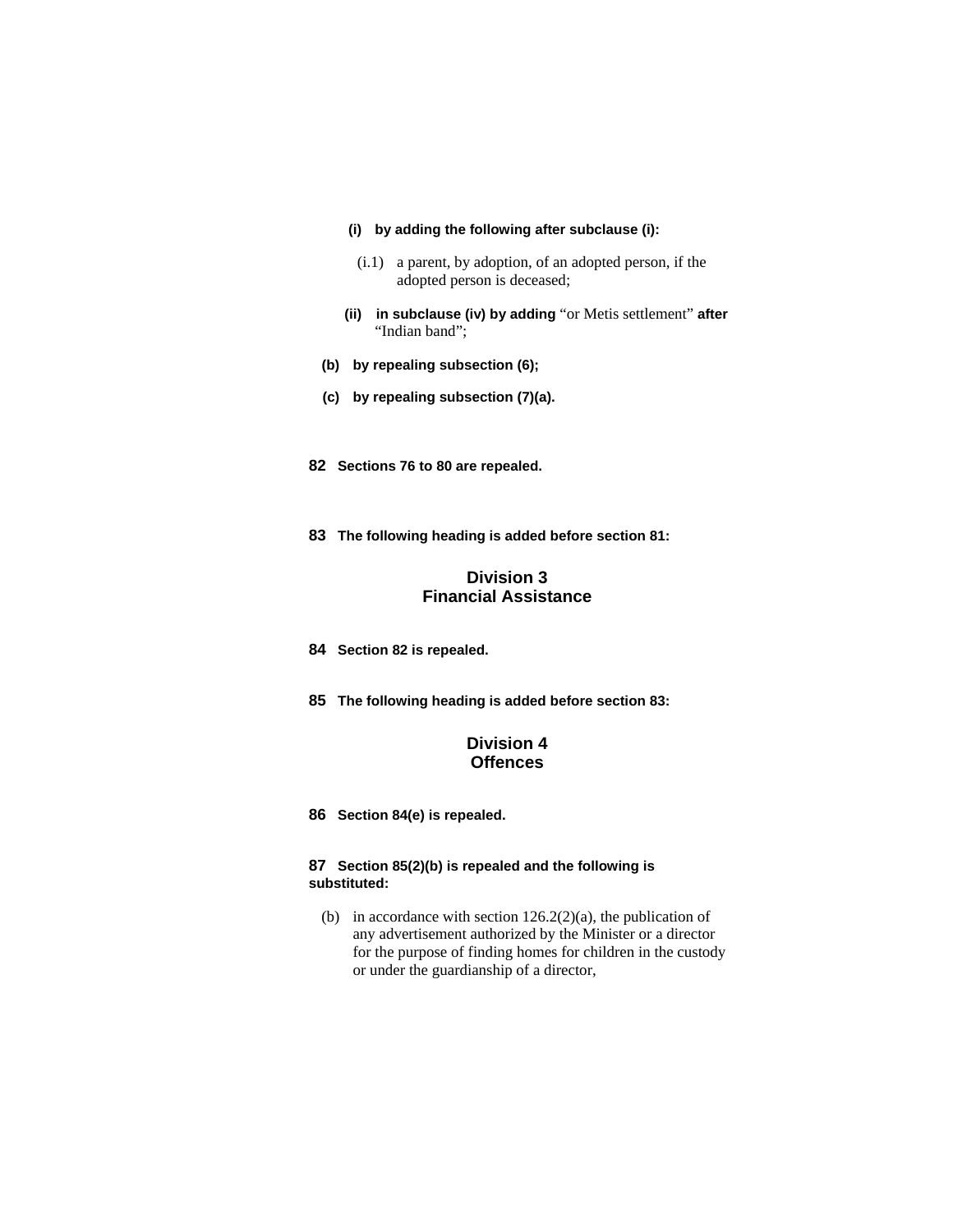# **88 The following heading is added before section 87:**

# **Division 5 Licensing of Adoption Agencies**

### **89 Section 87 is amended**

# **(a) in subsection (1)**

- **(i) by striking out** "or a search agency,";
- **(ii) by striking out** "Part" **and substituting** "Division";
- **(b) in subsection (2) by striking out** "or a licensed search agency, as the case may be,".

**90 Sections 88(1)(c) and 90(b) are amended by striking out** "or a licensed search agency, as the case may be".

**91 Section 91(1)(a) is amended by striking out** "agency or a licensed search".

# **92 The heading preceding section 92 is amended by striking out** "**Part 7**" **and substituting** "**Division 6**".

# **93 Section 94 is repealed and the following is substituted:**

### **Paramountcy**

**94** Division 1 applies to an adoption to which this Division applies, but if there is a conflict between Division 1 and this Division, this Division prevails.

**94 The following is added after section 105:**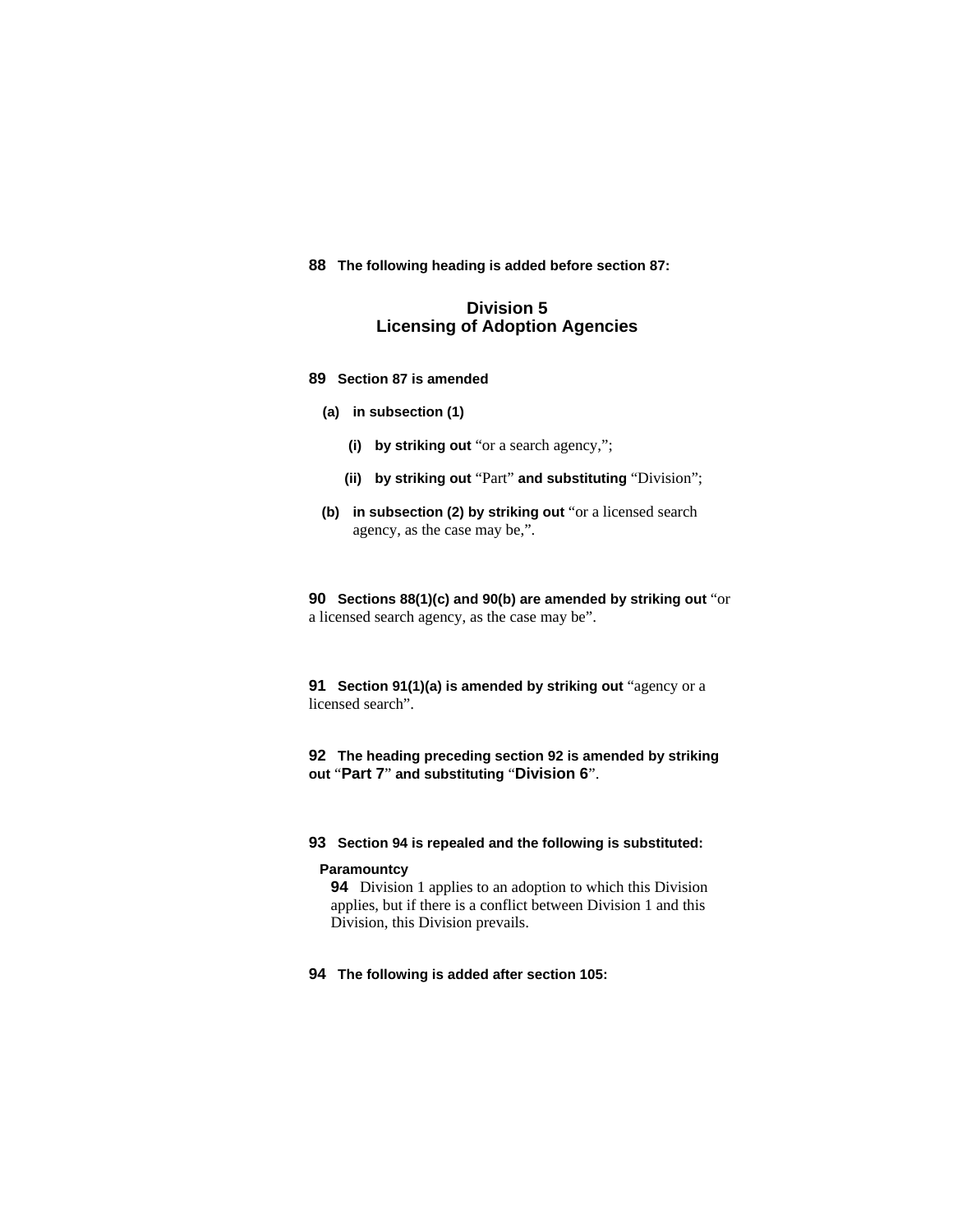# **Part 3 Licensing of Residential Facilities**

### **Definition**

**105.1** In this Part, "residential facility" means a facility that provides residential care to a child in the custody or under the guardianship of a director and includes a secure services facility, a foster home and a group home, but does not include a facility that primarily provides medical care, educational services or correctional services.

#### **Licence required**

**105.2** No person shall operate a residential facility unless that person holds a subsisting residential facility licence issued by the Minister under this Act.

# **Application for licence**

**105.3**(1) An application for a residential facility licence or a renewal of a residential facility licence must

- (a) be made to the Minister in a form satisfactory to the Minister, and
- (b) state the maximum number of persons intended to be accommodated or cared for in the residential facility.

**(2)** On considering an application for or renewal of a residential facility licence, the Minister may issue a residential facility licence and impose terms and conditions in the licence. **(3)** Unless otherwise specified in the licence, the term of a residential facility licence is one year from the date of its issue.

**(4)** A residential facility licence issued under this section must

- (a) identify the residential facility that may be operated under the licence, and
- (b) state
	- (i) who may operate the residential facility,
	- (ii) the maximum number of children who may reside in the residential facility,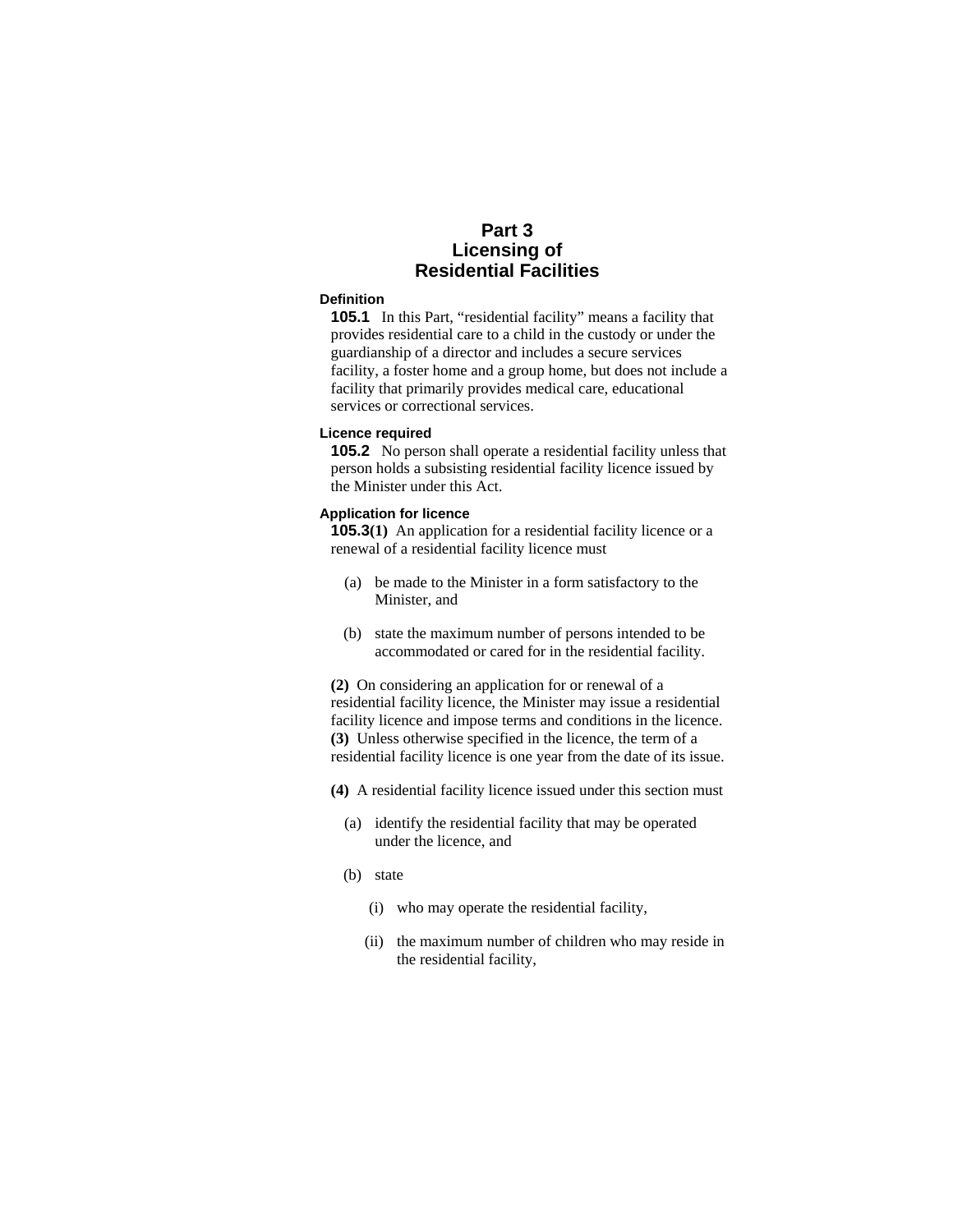- (iii) the term of the licence if the term is other than one year from the date of issue, and
- (iv) any conditions to which the licence is subject.

# **Standards**

**105.4** A holder of a residential facility licence must ensure that the residential facility meets the requirements of the regulations, and the residential facility licence holder may not charge more for residential facility services than the rates provided for by the regulations.

### **Inspection**

**105.5(1)** Subject to subsection (2), for the purposes of ensuring compliance with this Act, the regulations and any conditions to which a residential facility licence is subject, the Minister or a person authorized by the Minister may

- (a) at any reasonable hour enter a residential facility other than a private dwelling place and inspect it,
- (b) enter a residential facility that is a private dwelling place and inspect it with the consent of the owner or operator of the private dwelling place,
- (c) require the production of any books, records or other documents and examine them, make copies of them or remove them temporarily for the purpose of making copies,
- (d) inspect and take samples of any material, food, medication or equipment being used in a residential facility, and
- (e) perform tests, take photographs or make recordings in respect of a residential facility.

**(2)** When a person removes any books, records or other documents under subsection  $(1)(c)$ , the person must

- (a) give to the person from whom those items were taken a receipt for those items, and
- (b) forthwith make copies of, take photographs of or otherwise record those items and forthwith return those items to the person to whom the receipt was given.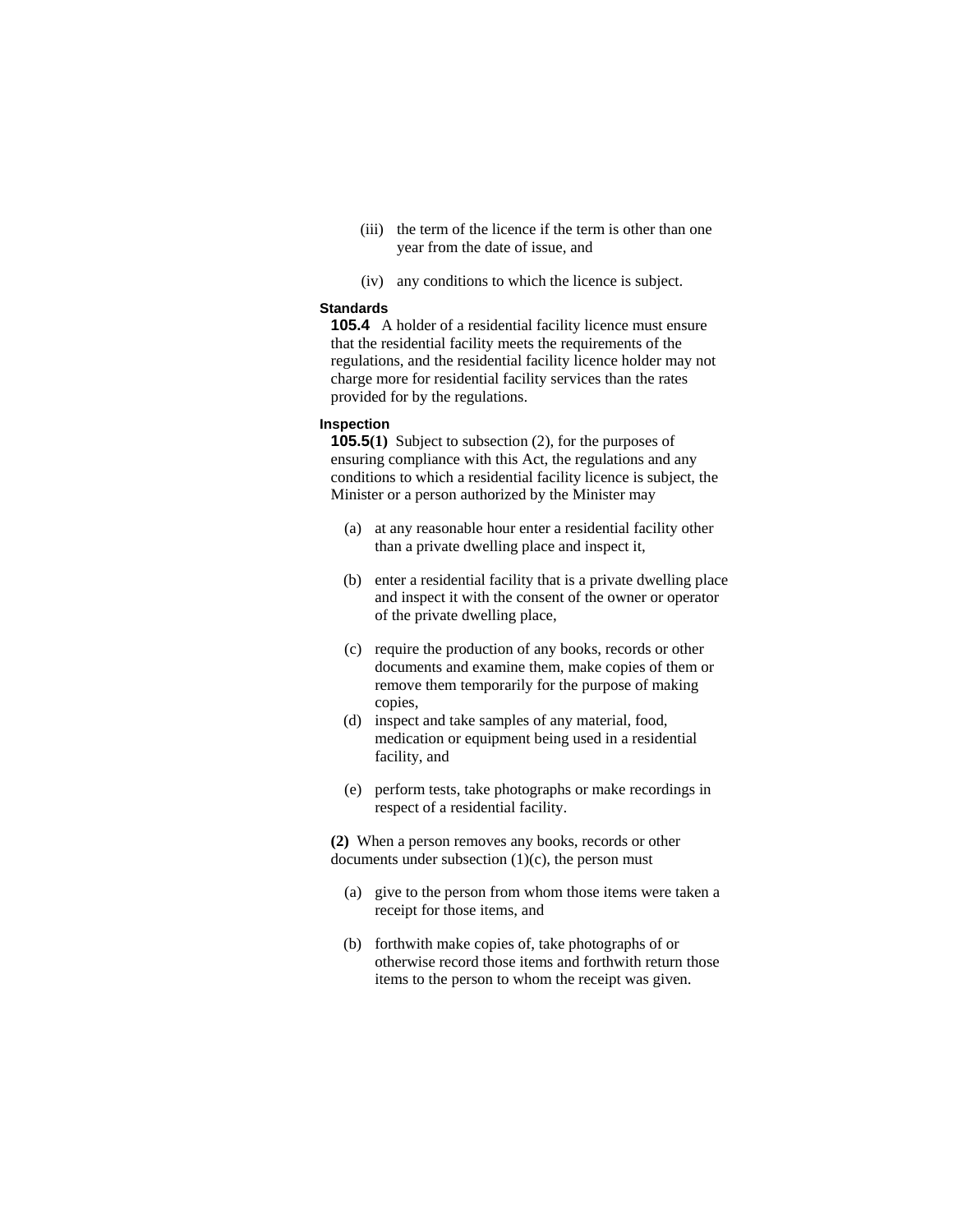**(3)** When a person takes samples of any material, food, medication or equipment under subsection (1)(d), the person must

- (a) give to the person from whom those items were taken a receipt for those items, and
- (b) on that person's request, return those items to that person when those items have served the purposes for which they were taken.

**(4)** If entry is refused or cannot be reasonably obtained under subsection (1) or a person interferes with the Minister or a person authorized by the Minister in exercising rights and performing duties under this section, an application may be made to the Court of Queen's Bench by way of originating notice for an order that the Minister or a person authorized by the Minister may

- (a) at any reasonable hour enter the residential facility and inspect it,
- (b) require the production of any books, records or other documents and examine them, make copies of them or remove them temporarily for the purpose of making copies,
- (c) inspect and take samples of any material, food, medication or equipment being used in the residential facility, and
- (d) perform tests, take photographs or make recordings in respect of the residential facility,

and the Court may, on being satisfied that the order is necessary for the purpose of this section, make any order that it considers appropriate.

**(5)** An application under subsection (4) may be made ex parte, if the Court considers it proper.

#### **Order after inspection**

**105.6** If a residential facility has been inspected under section 105.5 and the Minister is of the opinion that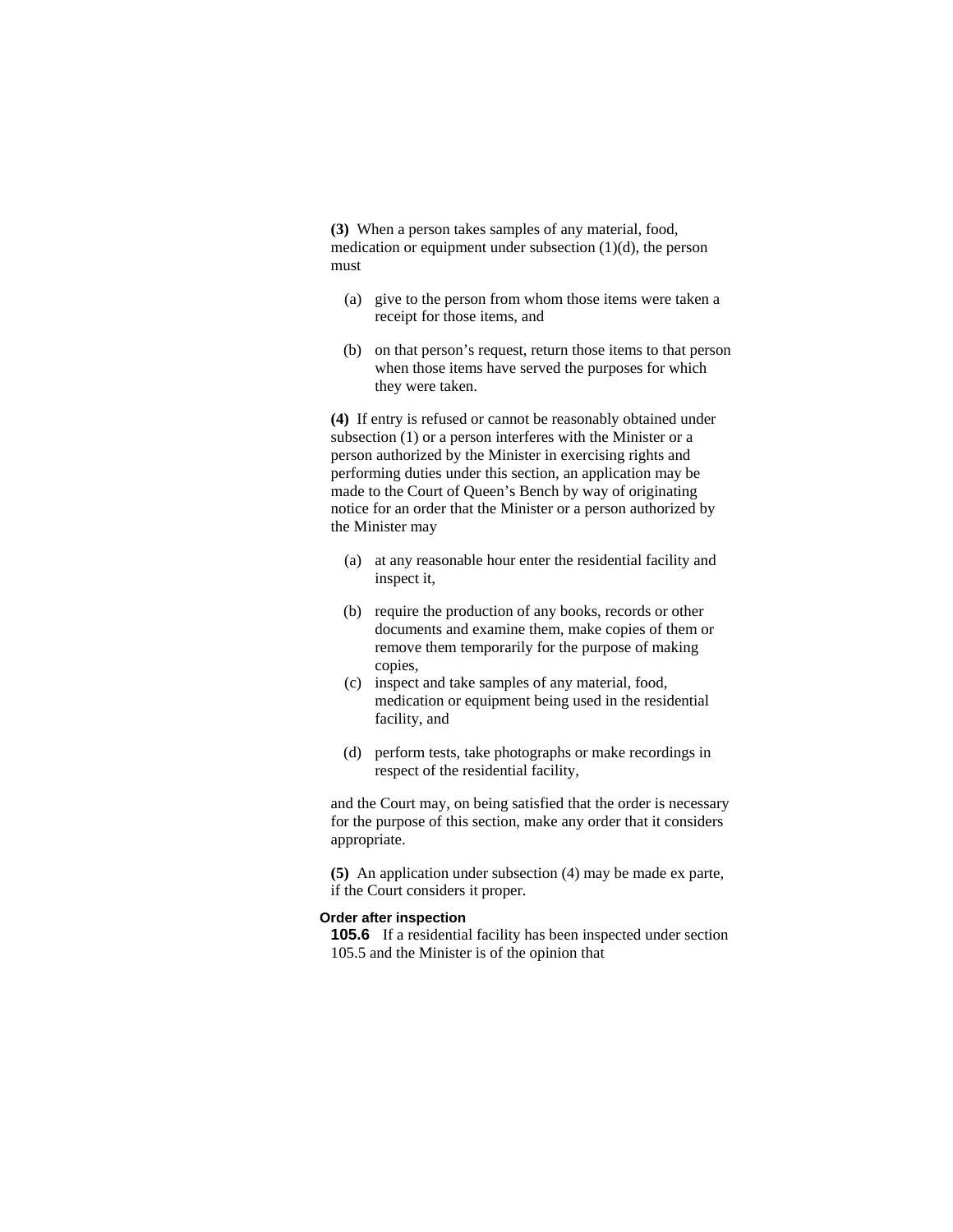- (a) this Act, the regulations or a condition of a residential facility licence is not being complied with, or
- (b) the residential facility is not providing proper care,

the Minister may in writing order the person operating that residential facility to take measures as specified in the order within the time limits specified in the order.

### **Suspension or cancellation of licence**

**105.7(1)** When the Minister is of the opinion that

- (a) a residential facility licence holder is not providing proper care to a child who resides in the licence holder's residential facility,
- (b) the premises described in the residential facility licence have become unfit or unsuitable for a residential facility,
- (c) a residential facility licence holder has not complied with
	- (i) this Act, the regulations or a condition of the residential facility licence,
	- (ii) an order made under section 105.6, or
	- (iii) any other enactment that applies to a residential facility,

the Minister may, by notice in writing to the residential facility licence holder, suspend or cancel the residential facility licence and terminate the licensee's contract with the Crown to provide residential facility services.

**(2)** Every contract between the Crown and the owner or operator of a residential facility is deemed to contain a provision that the Crown may terminate the contract without notice and without damages payable by the Crown to the owner or operator if the owner or operator fails to comply with an order issued under section 105.6 or if the residential facility licence is suspended, cancelled or expired.

# **95 The heading to Part 8 is amended by striking out** "**Part 8**" **and substituting** "**Part 4**".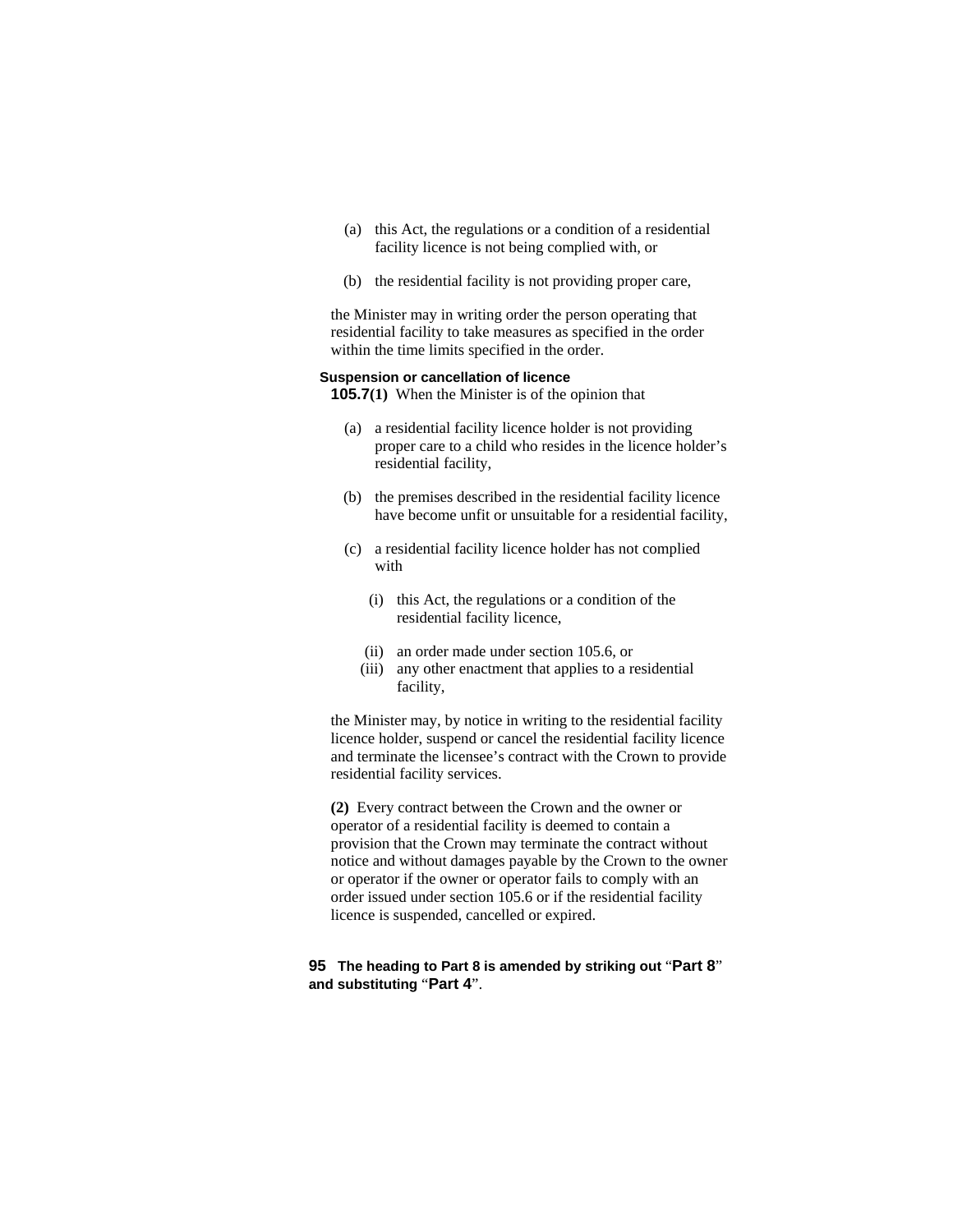# **96 The following is added after the heading** "**Part 8 General**":

# **Financial assistance for children**

**105.8** If the guardian of a child is unable or unwilling to care for the child and the child is, in the opinion of a director, being cared for by another adult person, financial assistance may be provided in accordance with the regulations to that adult person on behalf of the child.

#### **97 Section 107 is repealed and the following is substituted:**

### **Indian child**

**107(1)** If a director has reason to believe that a child is an Indian and a member of a band, the director must involve a person designated by the council of the band in planning for the services to be provided to the child if

- (a) the child is the subject of a temporary guardianship order or a permanent guardianship agreement or order,
- (b) the child is the subject of an application for a permanent guardianship order, or
- (c) the child is a resident of a reserve and
	- (i) is the subject of an investigation by a director under section 6, or
	- (ii) is receiving intervention services.

**(2)** If a director has reason to believe that a child who is in need of intervention is an Indian and a member of a band but is not a resident of a reserve, the director must

- (a) ask the guardian of the child to consent to the involvement of a person designated by the council of the band in planning for the services to be provided to the child, and
- (b) if the guardian consents, involve that person in planning for the services to be provided to the child.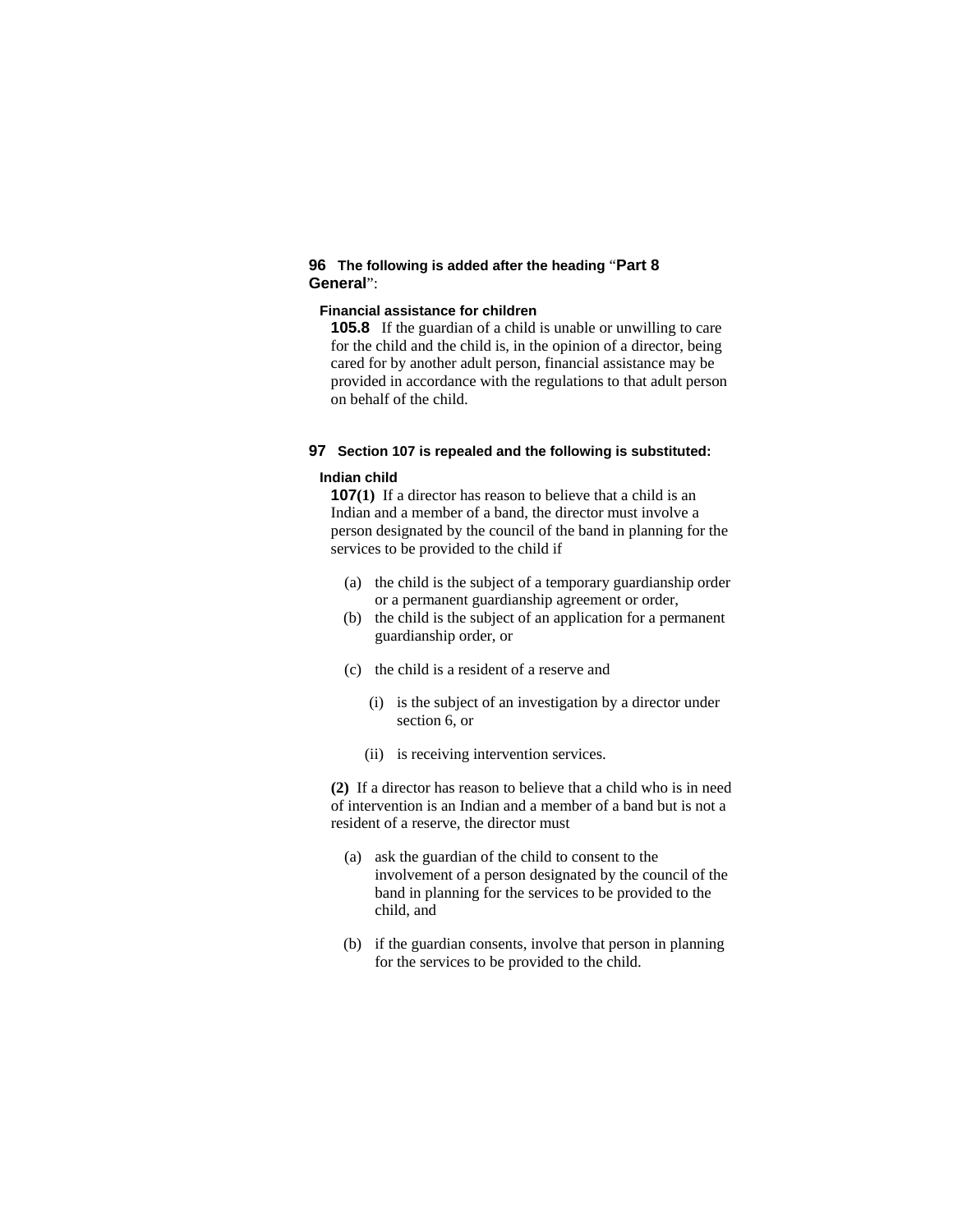**(3)** If the Court makes a supervision order, a temporary guardianship order or a permanent guardianship order in respect of a child who is an Indian and a member of a band, the director must provide the person designated by the council of the band with a copy of the order not more than 20 days after the date of the order.

**(4)** Despite subsection (3), a director shall not provide a copy of an order made under subsection (3) to a person designated by the council of a band if the guardian of a child described in subsection (2) has not consented to the involvement of that person.

**(5)** If a person adopts a child who is an Indian, that person must

- (a) take reasonable actions on behalf of the child necessary for the child to exercise any rights the child may have as an Indian, and
- (b) as soon as, in the opinion of that person, the child is capable of understanding the child's status as an Indian, inform the child of that status.

**(6)** On making an adoption order, a Court, if it has reason to believe the adopted child is an Indian, must inform the adopting parent of the requirements of subsection (5).

## **98 Section 111 is amended**

- **(a) in subsections (1), (2) and (3) by striking out** "Part 3 or 4" **and substituting** "Part 1, Division 3 or 4";
- **(b) in subsection (2) by striking out** ", the Minister and, in the case of an application under section 36, the applicant" **and substituting** "and the Minister".

**99 Section 112(1) is amended by striking out** "Part 3 or 4" **and substituting** "Part 1, Division 3 or 4".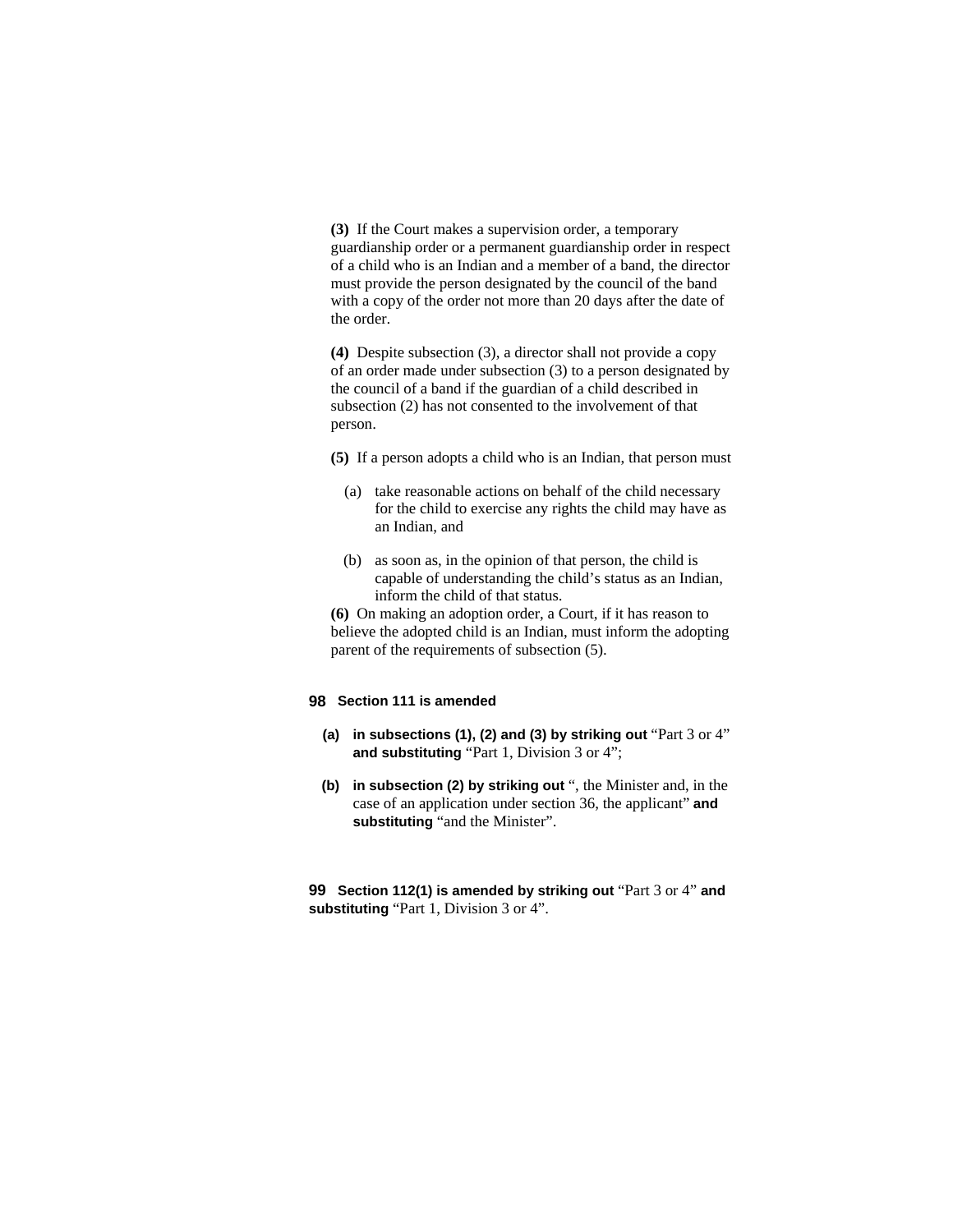**100 Section 113 is amended by striking out** "make a financial contribution" **wherever it occurs and substituting** "pay financial support".

**101 Section 114(1)(d) is amended by striking out** "treatment" **and substituting** "services".

**102 Section 116(3)(c) is amended by striking out** "treatment" **and substituting** "services".

#### **103 The following is added after section 117:**

### **Administrative Decision**

## **Review of director's decision**

**117.1(1)** The following persons directly affected by a decision of a director under this Act may request, in writing within 30 days of the decision, that the director review the decision:

- (a) a child;
- (b) a guardian;
- (c) a foster parent;
- (d) an individual who has had continuous care of a child for more than 6 of the 12 months preceding the decision of the director.
- **(2)** A request under subsection (1) must set out
	- (a) the decision in sufficient details for the director to be able to identify it, and
	- (b) the grounds for the review.
- **(3)** In reviewing a decision, a director may receive oral or written submissions from the person who requested the review.
- **(4)** On completing a review the director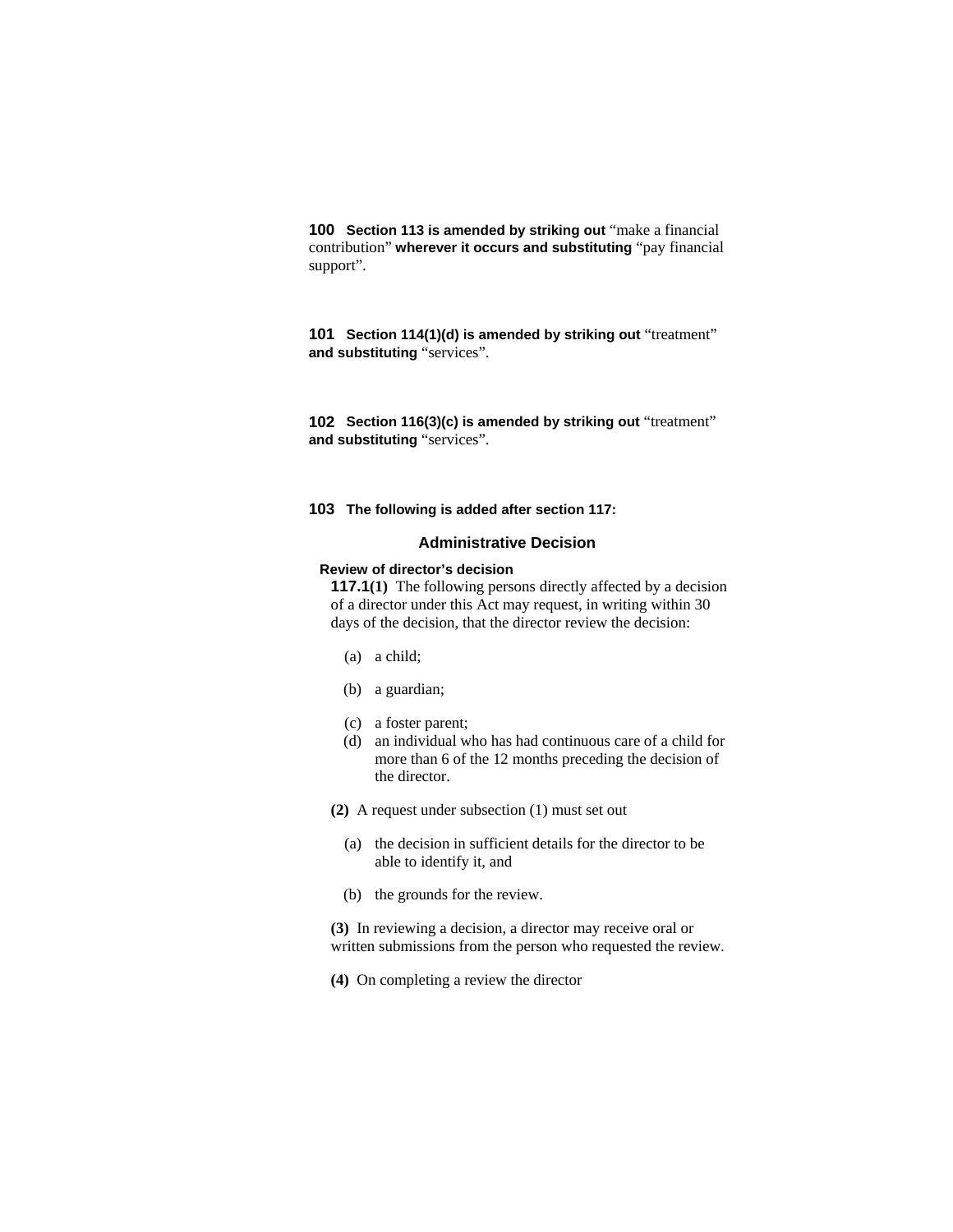- (a) may confirm, vary or rescind the decision that has been reviewed, and
- (b) must, within 15 days of receiving the request under subsection (1), provide the person who requested the review with a copy of the decision under clause (a) that includes the reasons.

**(5)** If a copy of the decision is not received under subsection (4)(b) within 15 days of the making of the request under subsection (1), the person who requested the review is deemed to have received a copy of the decision stating that the director has confirmed the decision that was reviewed.

# **104 Section 119 is amended**

### **(a) by adding the following after subsection (1):**

- **(1.1)** An Appeal Panel may
- (a) determine whether representations will be oral or by written submission, and
- (b) consider any new evidence that is raised or presented in a hearing.
- **(b) in subsection (3) by striking out** "The" **and substituting**  "Subject to subsection (1.1), the".
- **105 Section 120 is amended**

#### **(a) in subsection (1)**

- **(i) by striking out** "The Minister or any" **and substituting**  "Any";
- **(ii) by repealing clause (c);**

### **(b) by adding the following after subsection (1):**

**(1.1)** In this section, "residential facility" means a residential facility as defined in Part 3 other than a secure services facility and a residential facility that has a treatment component to its services.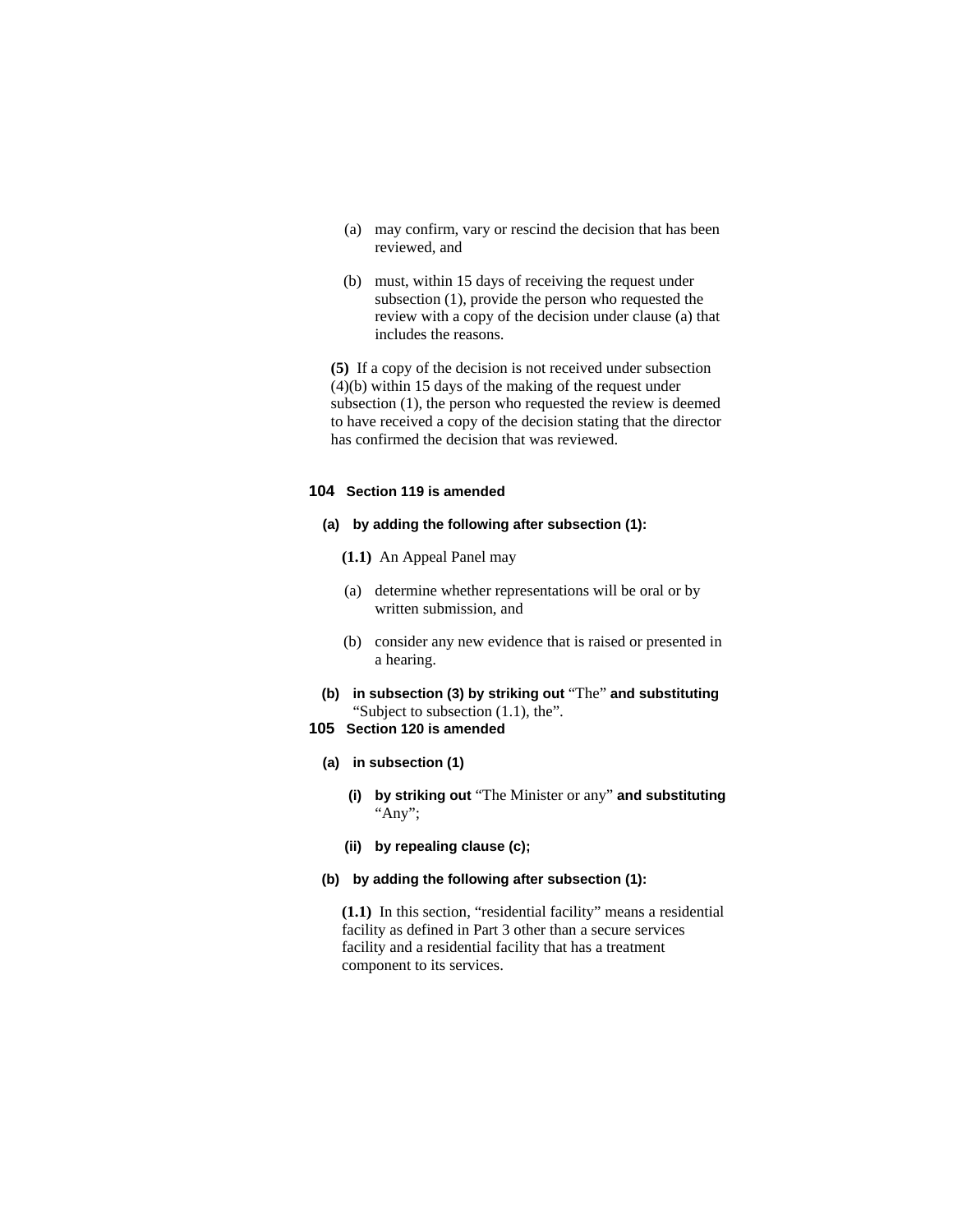### **(c) in subsection (2)**

**(i) by adding** "that has been reviewed under section 117.1" **after** "from a decision of a director";

### **(ii) by repealing clause (a) and substituting the following:**

- (a) the removal from or placement in a residential facility of a child who is the subject of a temporary guardianship order or a permanent guardianship agreement or order;
- **(iii) by repealing clauses (c) and (d);**

# **(iv) by repealing clause (e) and substituting the following:**

 (e) the refusal or failure of a director to enter into an agreement under Part 1, Division 2 or to apply to the Court under Part 1, Division 3 in respect of a child who, in the opinion of that director, is in need of intervention;

#### **(v) by adding the following after clause (f):**

- (f.1) the refusal to provide financial assistance pursuant to section 56.1 or 81;
- (f.2) the refusal to provide support or financial assistance pursuant to section 57.3;

### **(d) by repealing subsections (3) to (6) and substituting the following:**

- **(3)** A notice of appeal in the prescribed form
- (a) must include, where applicable, a copy of the decision provided under section 117.1(4)(b) or a statement that the review is deemed to have confirmed the decision in accordance with section 117.1(5), and
- (b) must be served on the director
	- (i) not more than 30 days after the copy of the decision was provided under section 117.1(4)(b) or the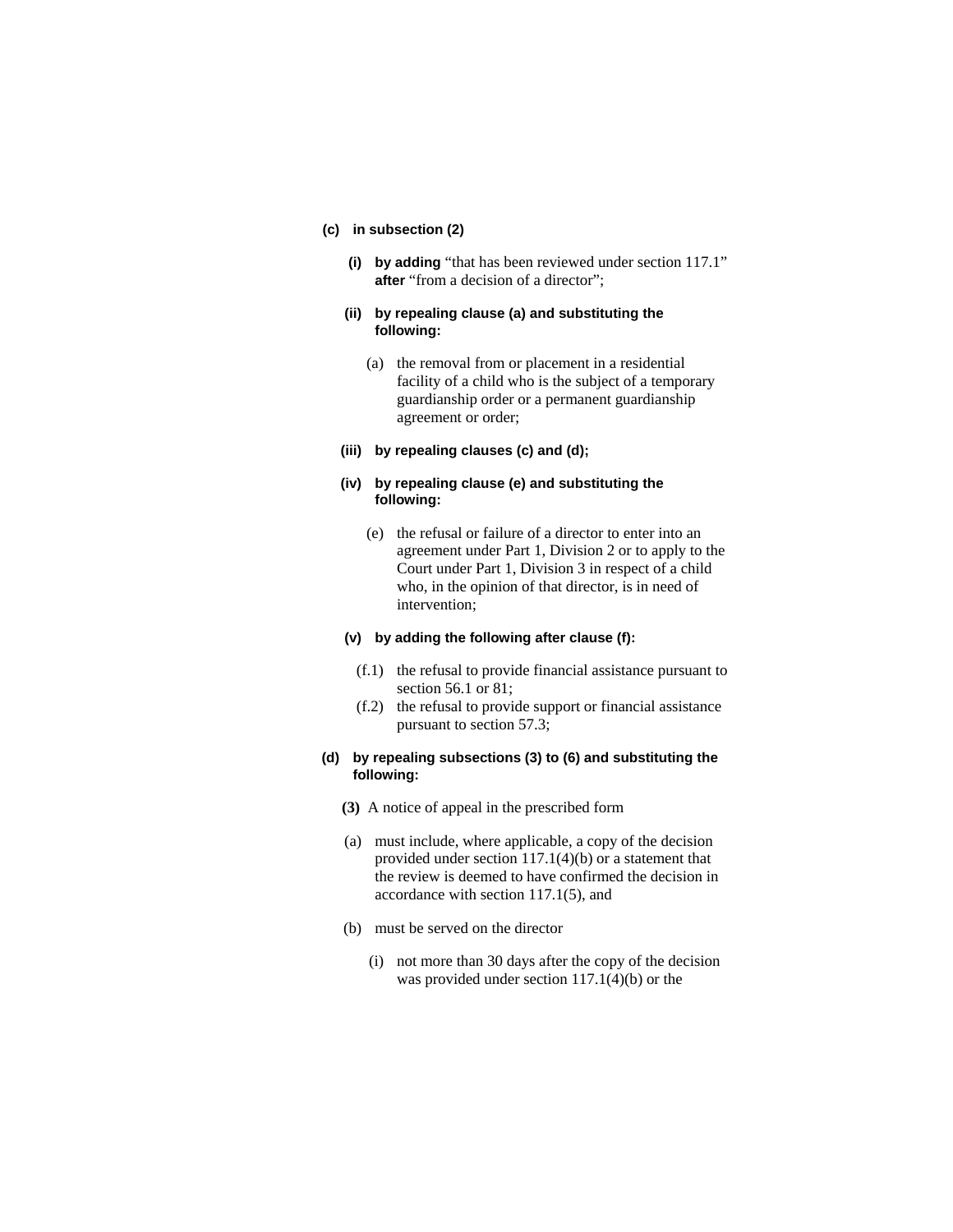deemed confirmation occurred under section 117.1(5), or

 (ii) in the case of an appeal of a decision or order described in subsection (6), not more than 30 days after the appellant has received notice of the Minister's decision or order.

**(4)** A person whose application to become a foster parent is refused and a person whose approval as a foster parent has been rescinded may appeal the refusal or rescission in accordance with this section.

- **(5)** A person
- (a) who is dissatisfied with the terms and conditions imposed by the Minister with respect to licences issued under section 88(1)(b) or 105.3(2),
- (b) whose application for a licence or renewal of a licence is refused under section 88(1)(c) or 105.3,
- (c) whose licence has been suspended or cancelled under section 89 or 105.7, or
- (d) who is the subject of an order under section 105.6

may appeal the decision or order to an Appeal Panel in accordance with this section.

# **106 Section 122 is amended**

- **(a) by renumbering it as section 122(1);**
- **(b) in subsection (1) by striking out** "protective" **and substituting** "intervention";
- **(c) by adding the following after subsection (1):**

**(2)** The Minister may enter into an agreement, in accordance with the regulations, with a band for the purposes of providing services under this Act on a reserve.

### **107 The following is added after section 124:**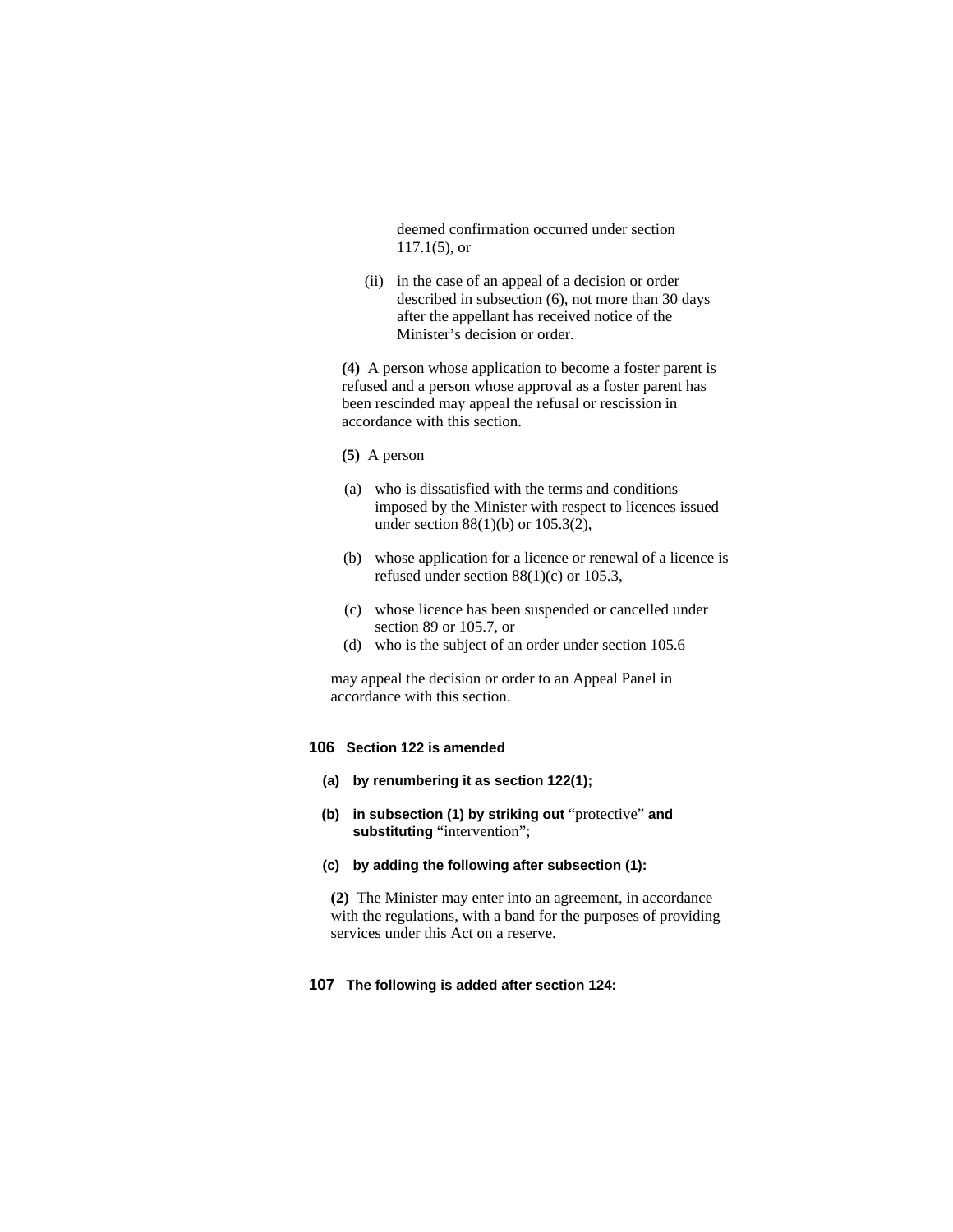# **Reciprocal agreement**

**124.1(1)** The Minister may enter into agreements with the appropriate authority in any jurisdiction within or outside Canada with respect to

- (a) the transfer to the authority by a director of the guardianship of a child under a permanent guardianship agreement or order, and
- (b) the transfer to a director by the authority, of the guardianship of any child under the guardianship of that authority.

**(2)** If a director assumes responsibility for the guardianship of a child pursuant to subsection (1), the child is deemed to be under the guardianship of the director pursuant to a permanent guardianship order under this Act.

**(3)** Any proceedings with respect to the guardianship of a child transferred to a director pursuant to this section must be taken in accordance with this Act.

#### **108 Section 126 is amended**

# **(a) by repealing subsection (1) and substituting the following:**

#### **Confidentiality**

**126(1)** The Minister and any person employed or assisting in the administration of this Act shall preserve confidentiality with respect to personal information that comes to the Minister's or person's attention under this Act and shall not disclose or communicate that information except in accordance with the *Freedom of Information and Protection of Privacy Act*, in proceedings under this Act, in accordance with Part 2, Division 2 or this Division or as follows:

- (a) to any person or organization if the disclosure is necessary to plan or provide services to a child or the child's family or to plan or provide for the day to day care or education of the child;
- (b) to the guardian of the child to whom the information relates or the guardian's lawyer;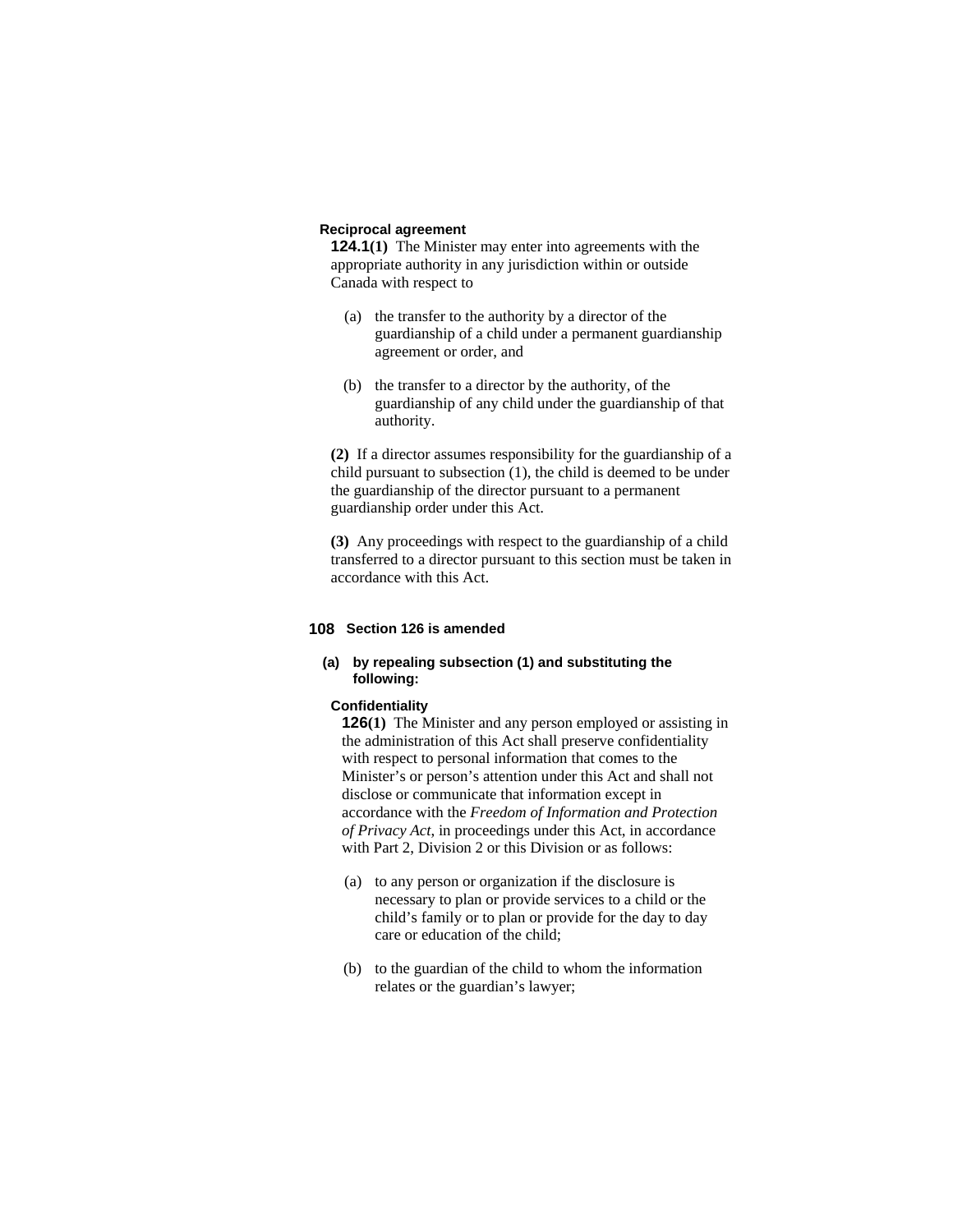- (c) to the child to whom the information relates or the child's lawyer;
- (d) to any person employed in the administration of child protection legislation in another province or territory of Canada;
- (e) to any person with the written consent of the Minister.
- **(b) by repealing subsection (2);**
- **(c) in subsection (3) by striking out** "subsection (2)" **and substituting** "subsection (1)";

## **(d) by repealing subsection (4) and substituting the following:**

**(4)** A director may collect health information as defined in the *Health Information Act* and personal information for the purposes of conducting an assessment or an investigation or providing services under this Act.

#### **(e) by repealing subsection (6).**

# **109 The following is added after section 126:**

# **Privileged information**

**126.1(1)** Despite section 126(1), the name of a person who makes a report to the director under section 4 or 5 and information that would identify that person is privileged information of the person making the report and is not admissible in evidence in any action or proceeding before any court or an Appeal Panel or before any inquiry without the consent of the person.

**(2)** Despite subsection (1), the Minister may direct the release of information under subsection (1) that would identify the person.

**(3)** If there is a conflict or inconsistency between subsection (1) and the *Freedom of Information and Protection of Privacy Act*, subsection (1) prevails.

### **Ban on publication**

**126.2(1)** No person shall publish any information serving to identify a child who has come to the Minister's or a director's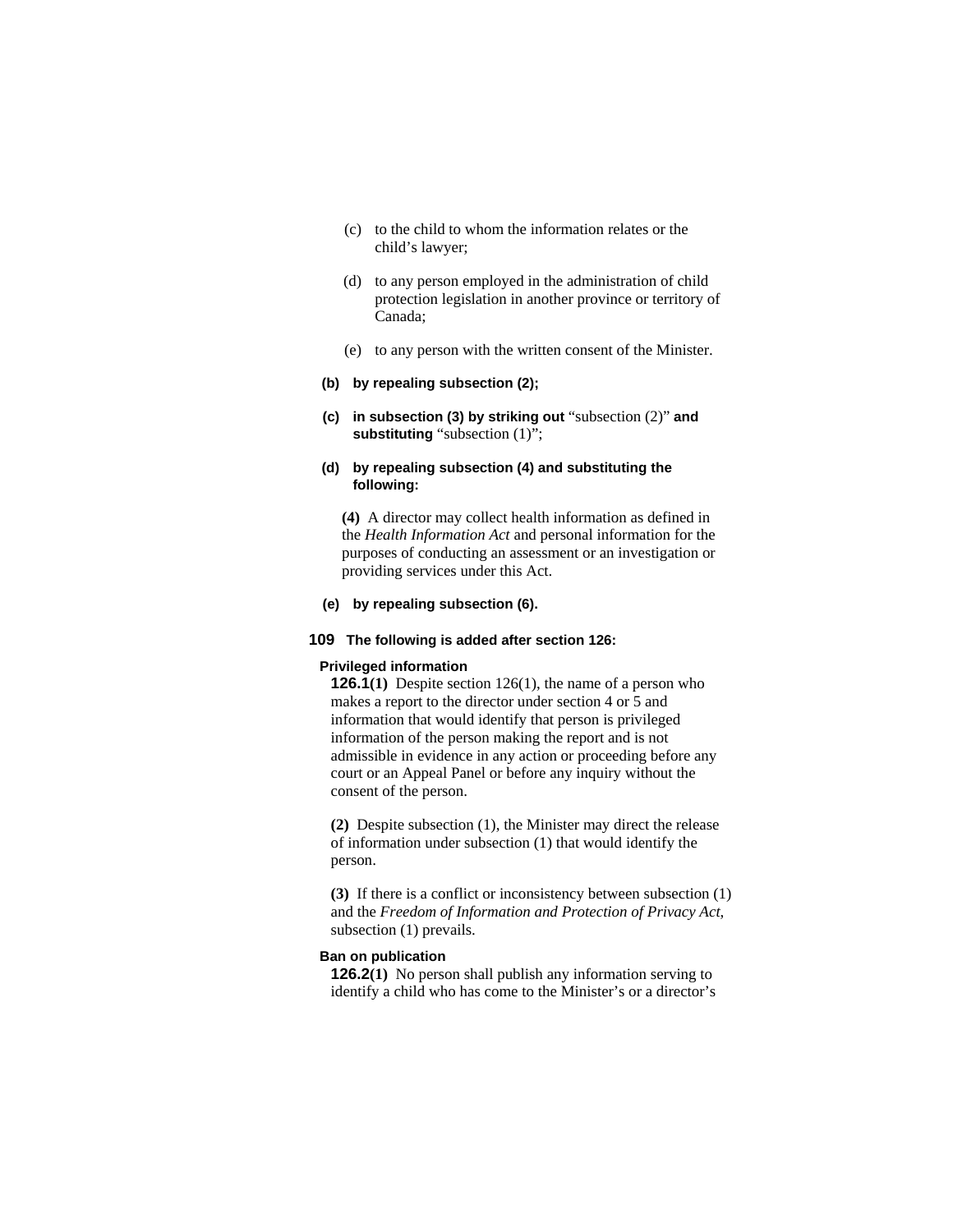attention under this Act or any information serving to identify the guardian of the child.

- **(2)** Despite subsection (1),
	- (a) a director may, with the written authorization of the Minister, publish by any means the name of a child, information serving to identify the child and any other information related to the child authorized by the Minister;
	- (b) a child who has attained the age of 18 years may publish information that identifies that person as having come to the Minister's or a director's attention under this Act;
	- (c) a Court
		- (i) may on an ex parte application by a director grant the director permission to publish the name of a child and information serving to identify the child if the Court is satisfied the publication is in the child's best interest or necessary for the proper administration of justice, and
		- (ii) may on an application of a child or of the guardian of a child, if the child or guardian has notified a director, grant permission to the child to publish information that identifies the child as having come to the Minister's or a director's attention under this Act and any other related information that the Court permits if the Court is satisfied the publication is in the child's best interest or the public interest.

**(3)** Any person who contravenes this section is guilty of an offence and liable to a fine of not more than \$10 000 and in default of payment to imprisonment for a term of not more than 6 months.

### **110 Section 129 is amended**

# **(a) by adding the following after subsection (1):**

**(1.1)** An individual designated under subsection (1) must have the qualifications required by the regulations.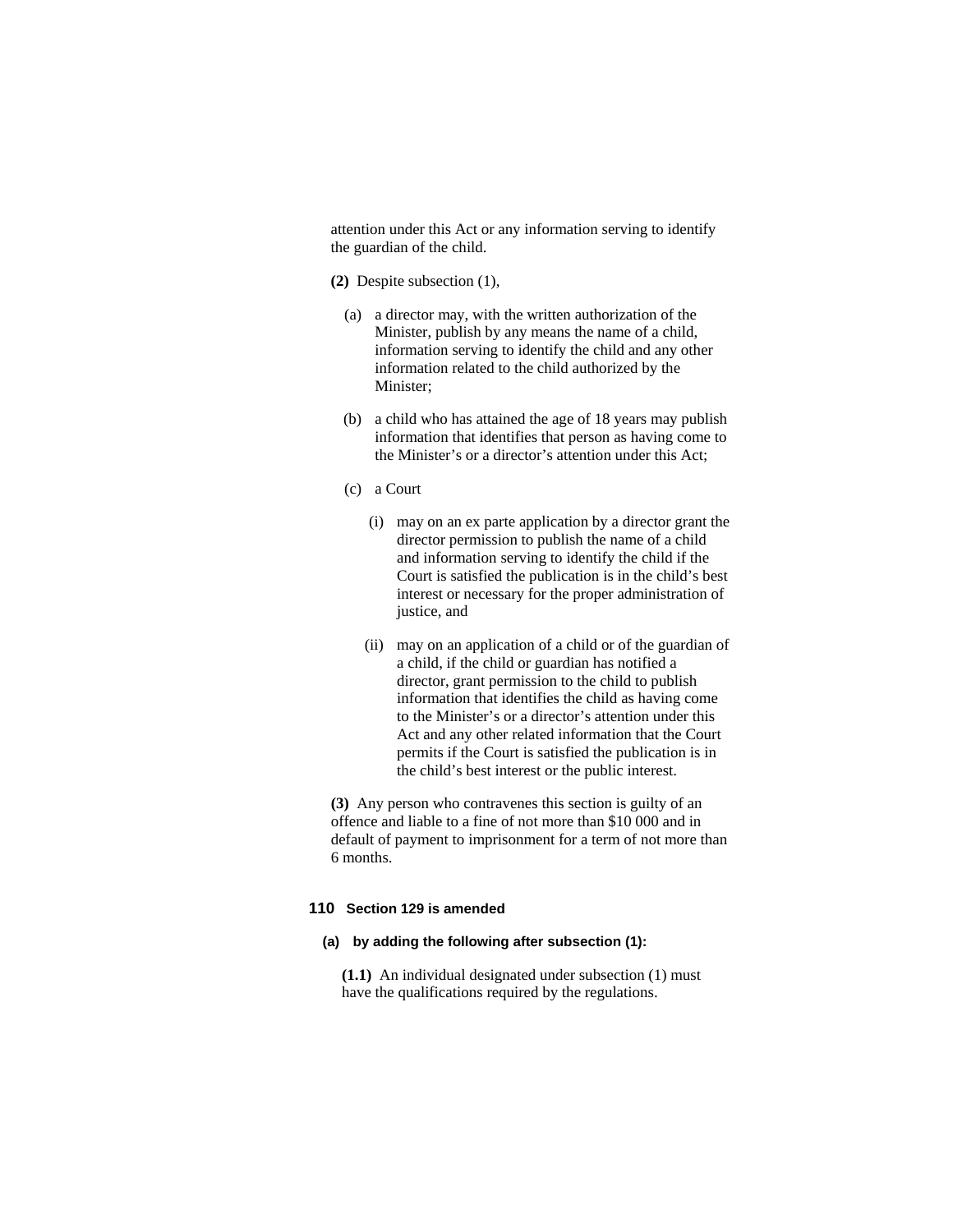# **(b) by repealing subsections (2) and (3) and substituting the following:**

**(2)** A director or a director's delegate when acting under section 19, 45, 46 or 48 has the powers of a peace officer.

#### **111 Section 130 is amended**

- **(a) in clause (a) by striking out** "protective services" **and substituting** "intervention";
- **(b) in clause (b) by striking out** "a child welfare worker" **and substituting** "a director's delegate";
- **(c) by striking out** "\$10 000" **and substituting** "\$25 000".
- **112 Section 131 is amended** 
	- **(a) in subsection (1)**
		- **(i) in clause (b) by striking out** "protective" **and substituting** "intervention";
		- **(ii) in clause (f) by striking out** "Parts 5 and 6" **and substituting** "Part 1, Division 5 and Part 2";
	- **(b) in subsection (2)**
		- **(i) in clause (d) by striking out** "protective" **and substituting** "intervention";
		- **(ii) in clause (e) by striking out** "care and maintenance under section 35(2)" **and substituting** "support and financial assistance under section 57.3";
		- **(iii) by repealing clause (f) and substituting the following:** 
			- (f) designating facilities as secure services facilities;
		- **(iv) by repealing clauses (g) and (h);**
		- **(v) in clauses (o) and (p) by striking out** "Children's" **and substituting** "Child and Youth";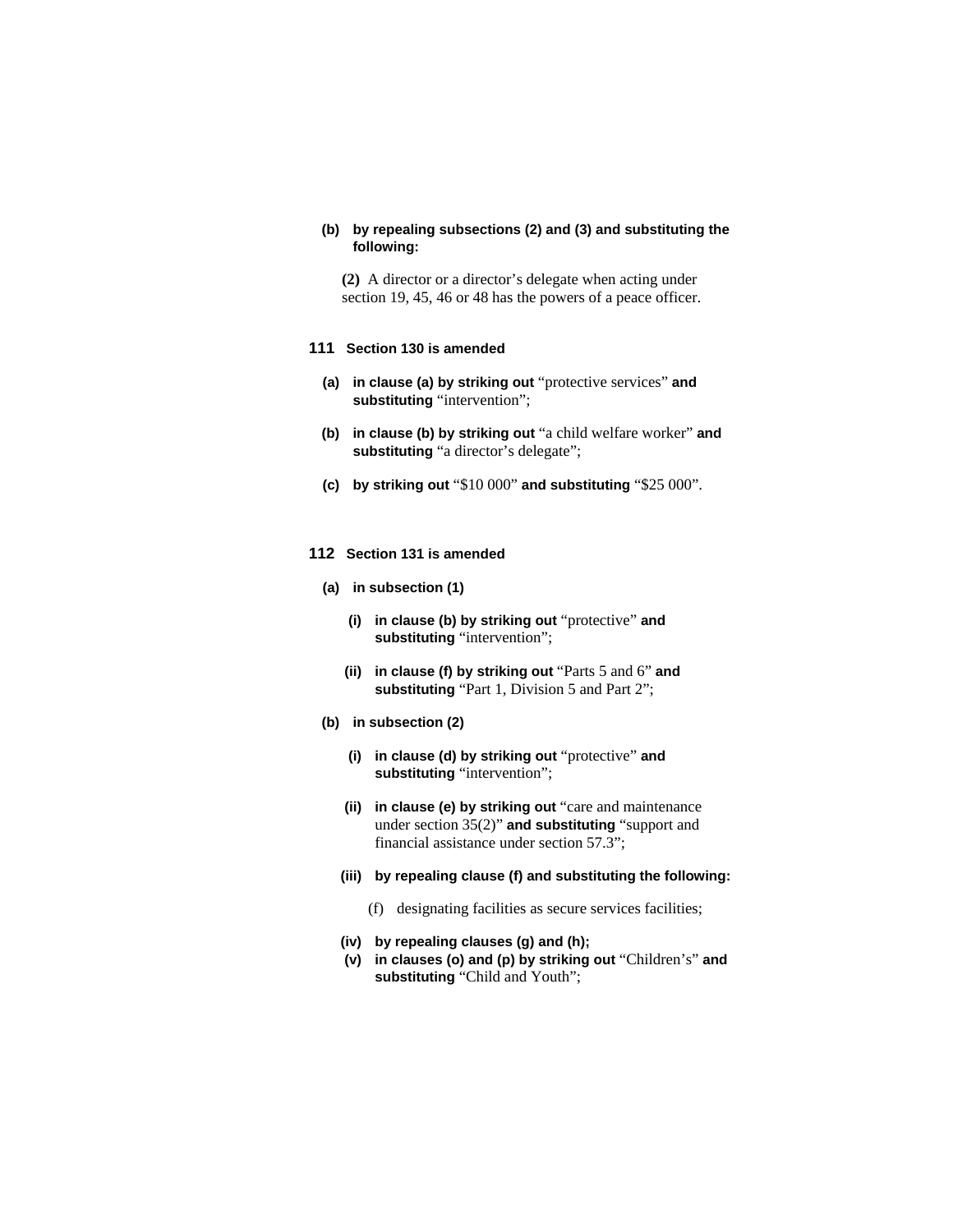- **(vi) by repealing clause (r);**
- **(vii) in clauses (s), (t), (u), (v), (w), (y) and (z) by striking out** "and licensed search agencies" **wherever it occurs;**

#### **(viii) by repealing clauses (aa) to (cc) and substituting the following:**

- (aa) respecting applications under section 72.1;
- (bb) respecting reports under sections 34.1 and 52;
- (cc) respecting documents required to be sealed under section 74.1(2);
- (dd) respecting standards for the operation of residential facilities;
- (ee) respecting rates that may be charged by residential facilities;
- (ff) respecting plans for services under sections 43.1 and 44;
- (gg) respecting agreements under section 122;
- (hh) respecting financial assistance under sections 56.1 and 105.8 and support and financial assistance under section 57.3;
- (ii) respecting procedures for review under section 117.1;
- (jj) respecting exemptions from preparing a plan and respecting the contents of the plan under section  $21.1(6)$ ;
- (kk) respecting financial disclosure to a director under section 57.9:
- (ll) respecting plans of care under section 57.2;
- (mm) respecting qualifications of directors.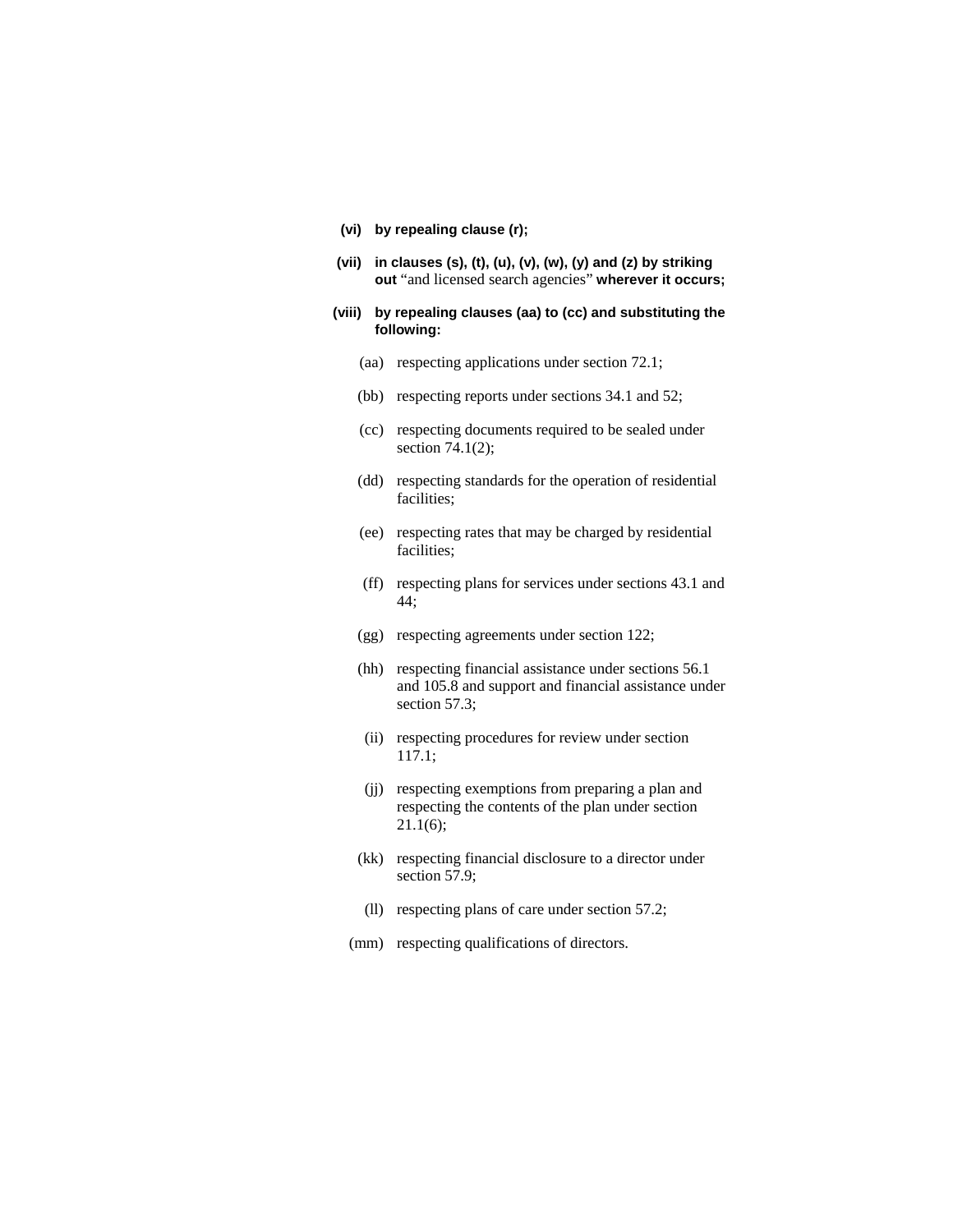**113 The heading after section 131 is amended by striking out**  "**Part 9**" **and substituting** "**Part 5**".

**114 Section 133(3) is amended by striking out** "Part 6" **and substituting** "Part 2, Division 1".

**115(1) In the following provisions** "this Part" **is struck out wherever it occurs and** "this Division" **is substituted:** 

section  $21(11)(b)$ ; section  $24(1)(a)$  and (3); section  $26(1)$ ; section  $34(1)$ ; section  $51(2)$ ; section  $68(3)$  and (4); section  $71(1)$ ; section  $92(1)$ ; section 93 $(1)$ , (2) and (3); section 95 $(1)$  and (2); section 96(2); section  $97(1)(b)$ ; section  $102(1)$ ; section 103; section  $104(1)$ ; section 105.

**(2) In the following provisions** "protective services" **is struck out wherever it occurs and** "intervention" **is substituted:**

section  $16(1)(a)$ ; section  $17(a)$ ; section  $21(11)(a)$  and (b); section  $28(1)(a)$ .

**116(1)** Any joint guardianship that exists on the coming into force of section 39 of this Act continues to exist until it is terminated by a Court, and sections 36(4) and (5) and 37 of the *Child Welfare Act* continue to apply to the joint guardianship as if section 39 of this Act had not come into force.

**(2)** On the coming into force of this Act, any adoption petition that is commenced but not determined by the Court continues as if this Act had not come into force.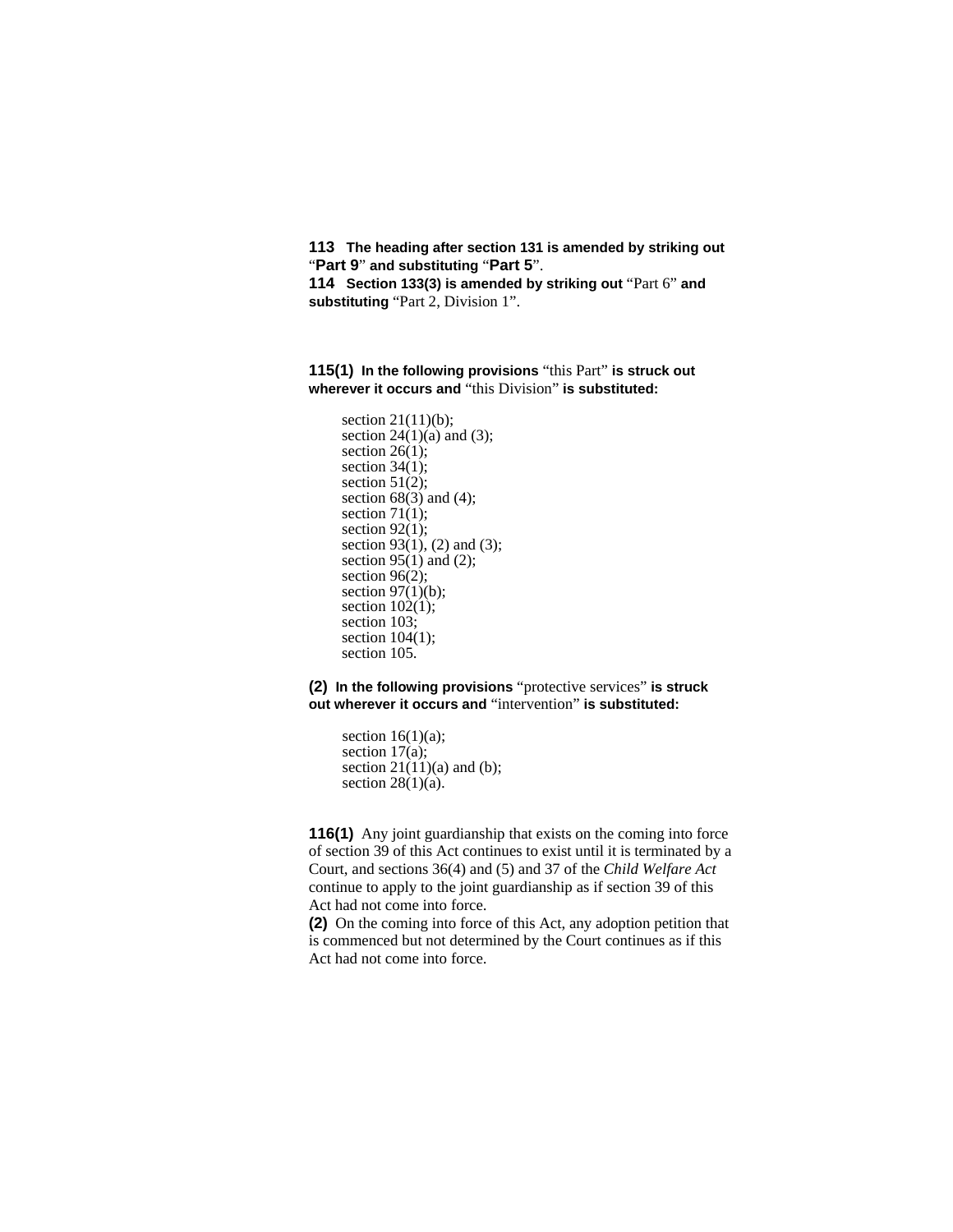**(3)** On the coming into force of this Act, any appeal to an Appeal Panel that is commenced but in respect of which the decision has not been rendered continues as if this Act had not come into force.

**(4)** On the coming into force of this Act, any application for a private guardianship order that is commenced but not disposed of continues as if this Act had not come into force.

**(5)** If, on the coming into force of this Act, a child is in the custody of a director or is the subject of a temporary guardianship order, section 33 of the *Child Welfare Act*, as it read immediately before the coming into force of this Act, continues to apply to the child as if this Act had not come into force until the child ceases to be in the custody of a director or ceases to be the subject of the temporary guardianship order.

# **117(1) In the following enactments** "*Child Welfare Act*" **is struck out wherever it occurs and** "*Child, Youth and Family Enhancement Act*" **is substituted:**

*Alberta Health Care Insurance Act*, section 22(5); *Alcohol and Drug Abuse Act*, section 9(7); *Child and Family Services Authorities Act*, section 12(1) and  $(2)(a)$ ; *Domestic Relations Act*, sections 65(1)(b) and 77(a); *International Child Abduction Act*, section 5; *Maintenance Enforcement Act*, sections 1(3) and 7(4); *Maintenance Order Act*, section 4(1)(g); *Marriage Act*, section 19(2)(d); *Mental Health Act*, section 1(f)(ii); *Protection of Children Involved in Prostitution Act*, sections  $1(1)(c)$ , (d), (e), 3(3), 6(1)(a) and (2)(a); *Public Trustee Act*, section 4(f); *Social Development Act*, section 5(1).

# **(2) The** *Child Welfare Amendment Act, 2002* **is amended in section 1 by striking out** "*Child Welfare Act*" **and substituting**  "*Child, Youth and Family Enhancement Act*".

**(3) The** *Corrections Act* **is amended in section 1(b) by striking out** "an institution as defined in the *Child Welfare Act*" **and substituting** "a secure services facility within the meaning of the *Child, Youth and Family Enhancement Act*".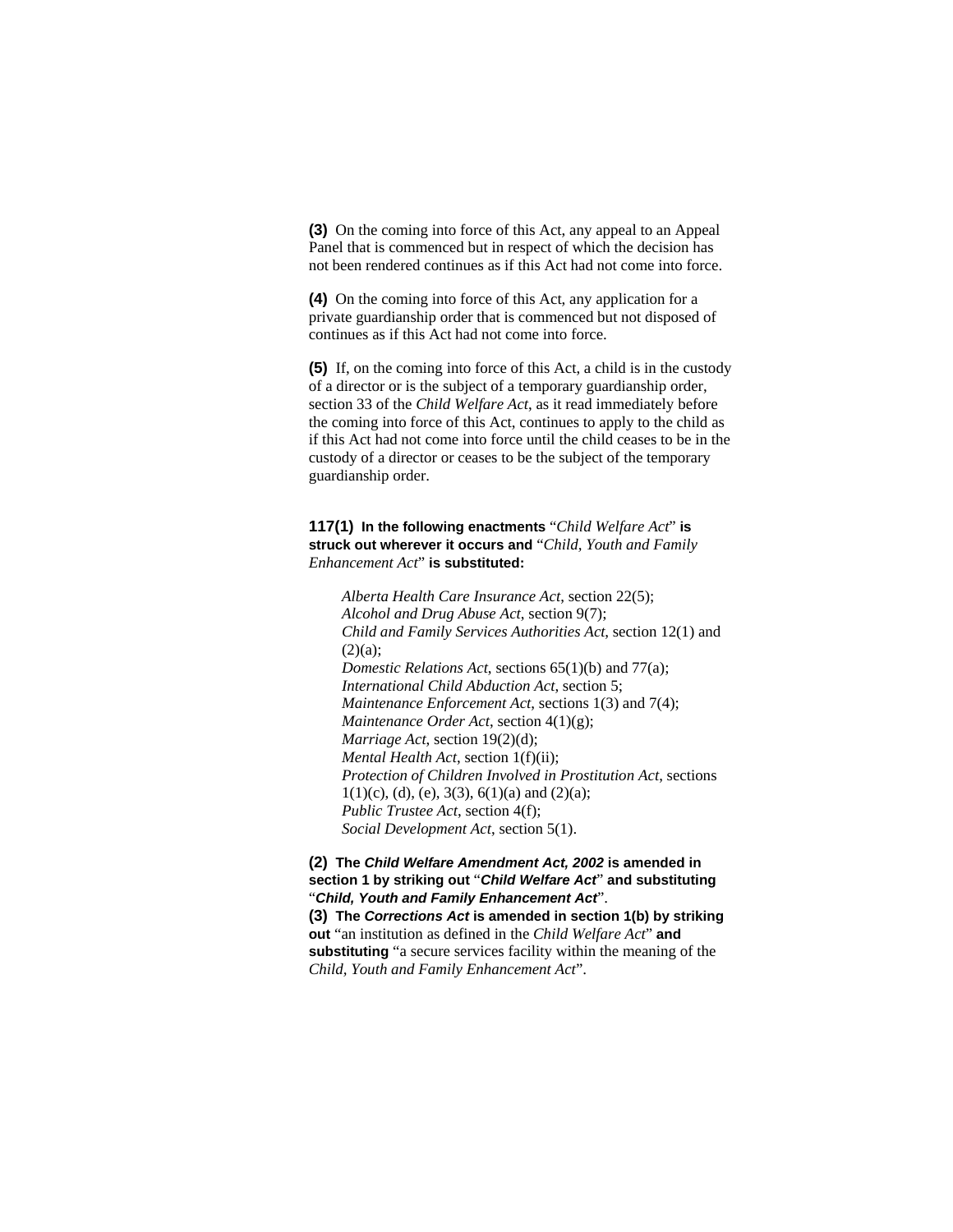#### **(4) The** *Fatality Inquiries Act* **is amended**

- **(a) in sections 11(a) and 12(a) by striking out** "treatment institution as defined in the *Child Welfare Act*" **and substituting** "services facility as defined in the *Child, Youth and Family Enhancement Act*";
- **(b) in section 13 by striking out** "*Child Welfare Act*" **and substituting** "*Child, Youth and Family Enhancement Act*".

### **(5) The** *Health Professions Act* **is amended by repealing sections 153(1) and 154.**

- **(6) The** *Income Support Recovery Act* **is amended** 
	- **(a) in section 7(1)(b), (2), (3), (4)(a) and (5) by striking out**  "Part 2, 3 or 4 of the *Child Welfare Act*" **and substituting**  "Part 1, Division 2, 3 or 4 of the *Child, Youth and Family Enhancement Act*";
	- **(b) in section 30(a) and (b) by striking out** "or Part 3 of *The Child Welfare Act*, RSA 1955 c39,".

#### **(7) The** *Provincial Court Act* **is amended**

- **(a) in section 10(a) by striking out** "protective services under the *Child Welfare Act*" **and substituting** "intervention under the *Child, Youth and Family Enhancement Act*";
- **(b) in section 14(a) and (b) by striking out** "*Child Welfare Act*" **and substituting** "*Child, Youth and Family Enhancement Act*".
- **(8) The** *School Act* **is amended**
	- **(a) in section 1(1)(m)(ii)(B) by striking out** "section 8(2) of the *Child Welfare Act*" **and substituting** "section 57.2 of the *Child, Youth and Family Enhancement Act*";
	- **(b) in the following provisions by striking out** "*Child Welfare Act*" **and substituting** "*Child, Youth and Family Enhancement Act*":

section  $1(2)(d)(i)$ , (ii); section 44(2)(a), (b), (5), (6)(b) and (7)(c)(i); section  $128(1)(d)$ .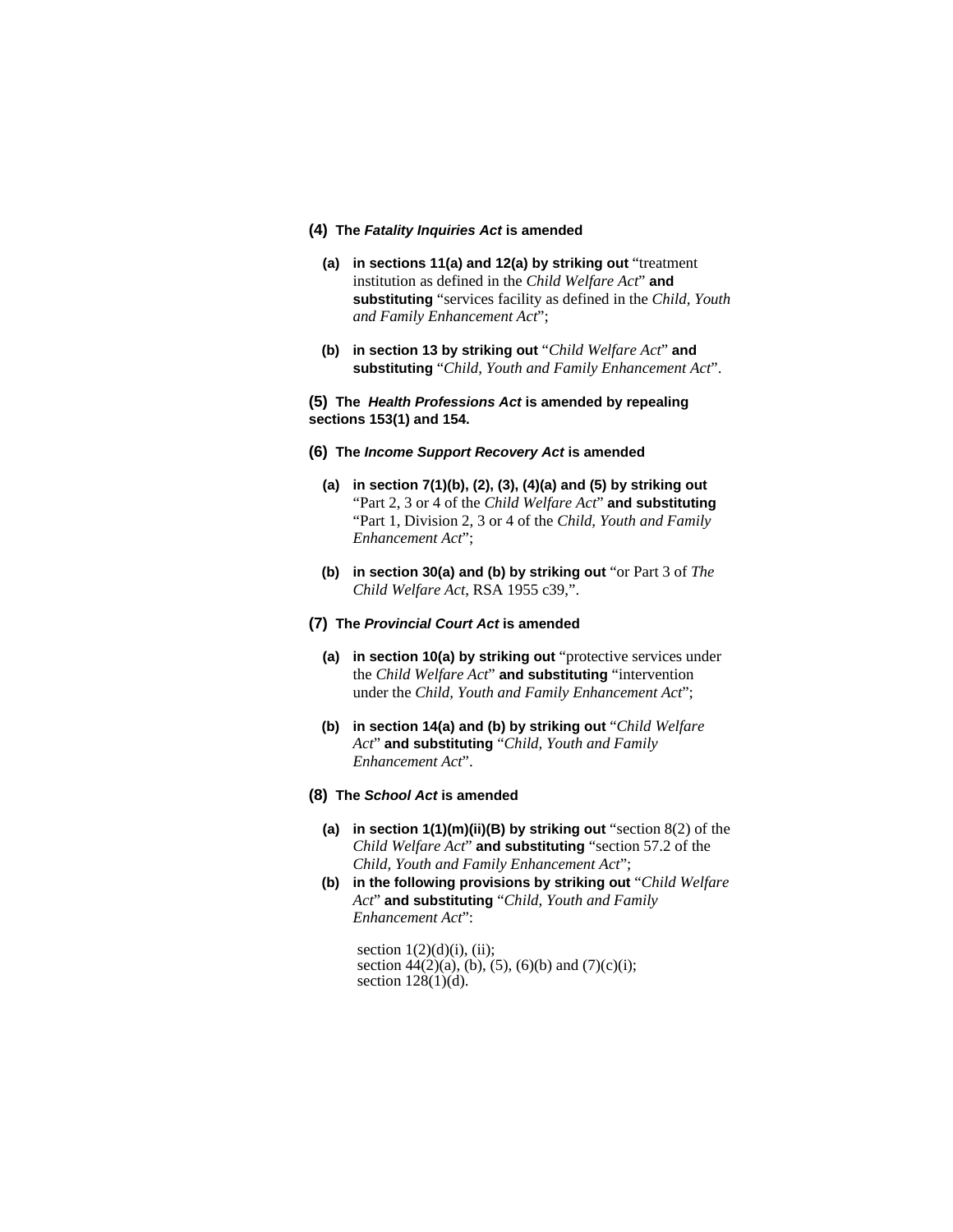**(9) The** *Social Care Facilities Licensing Act* **is amended in section 2 by striking out** "or" **at the end of clause (b), adding**  ", or" **at the end of clause (c) and adding the following after clause (c):** 

- (d) a residential facility as defined in Part 3 of the *Child, Youth and Family Enhancement Act*.
- **(10) The** *Vital Statistics Act* **is amended** 
	- **(a) in section 11(b) by striking out** "Part 6 of the *Child Welfare Act*" **and substituting** "Part 2 of the *Child, Youth and Family Enhancement Act*";
	- **(b) in the following provisions by striking out** "*Child Welfare Act*" **and substituting** "*Child, Youth and Family Enhancement Act*":

section  $6(4)$ ,  $(7)$ ; section  $9(1)$ ,  $(3)$ ,  $(5)$ ; section  $10(4)$ ; section 30(2)(a).

**118 This Act comes into force on Proclamation.** 

# **Explanatory Notes**

**1** Amends chapter C-12 of the Revised Statutes of Alberta 2000.

**2** The title presently reads:

*Child Welfare Act*

**3** Section 1 presently reads:

*1(1) In this Act,*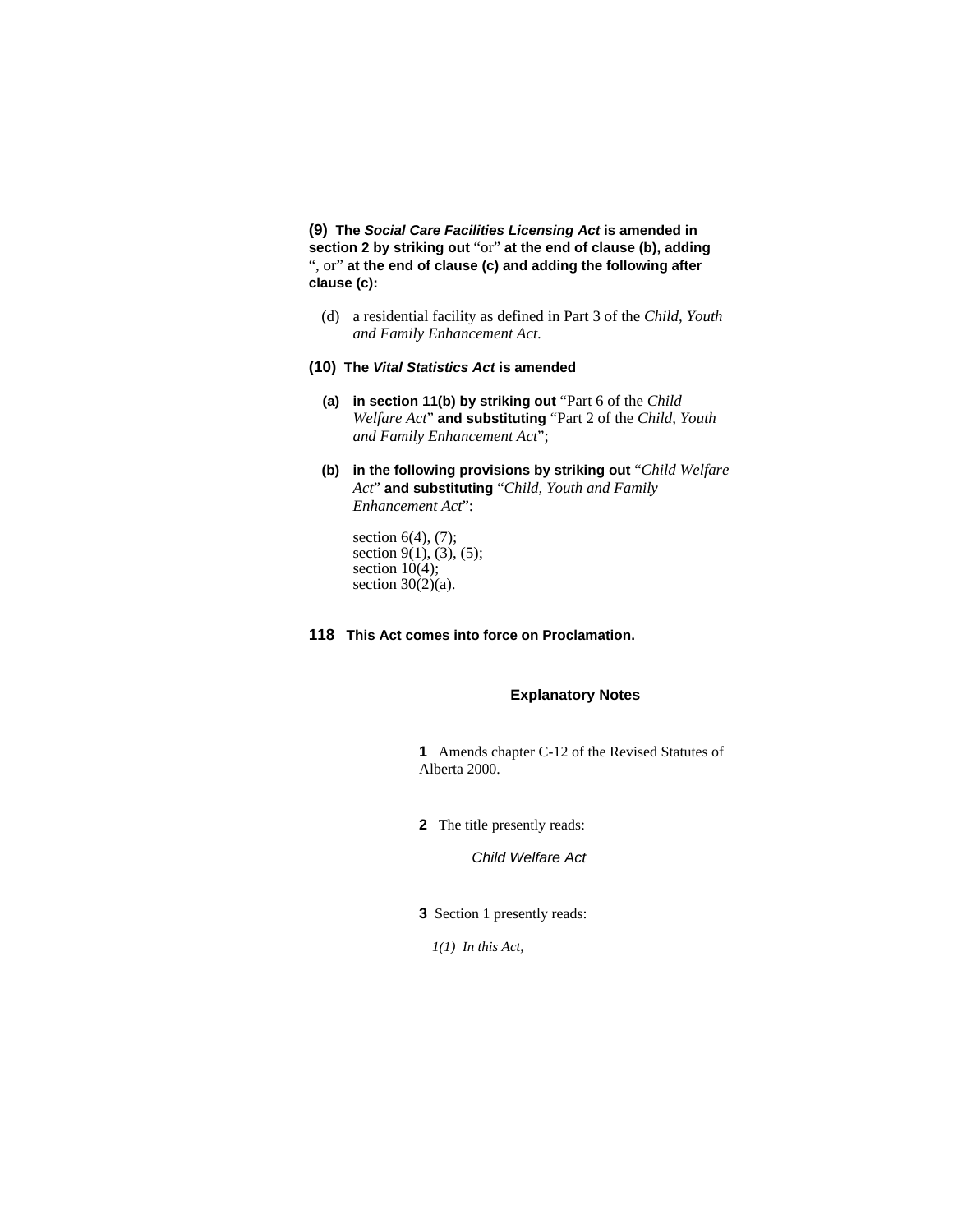- *(a) "adoption order" means an order made under section 70;*
- *(b) "biological father" means the man* 
	- *(i) who is married to the biological mother at the time of the birth of the child,*
	- *(ii) acknowledged by the biological mother as the biological father of the child,*
	- *(iii) declared by a court to be the biological father of the child, or*
	- *(iv) who satisfies a director that he is the biological father of the child;*
- *(c) "biological mother" means the woman who gave birth to the child;*
- *(d) "child" means a person under the age of 18 years;*
- *(e) "Child and Family Services Authority" means a Child and Family Services Authority continued or established under the Child and Family Services Authorities Act;*
- *(f) "child welfare worker" means a person appointed by a director as a child welfare worker;*
- *(g) "Children's Advocate" means the person appointed by the Lieutenant Governor in Council as the Children's Advocate for the purposes of this Act;*
- *(h) "Court" means the Provincial Court;*
- *(i) "custody agreement" means an agreement entered into under section 9;*
- *(j) "director" means a person designated by the Minister as a director for the purposes of this Act and the Protection of Children Involved in Prostitution Act;*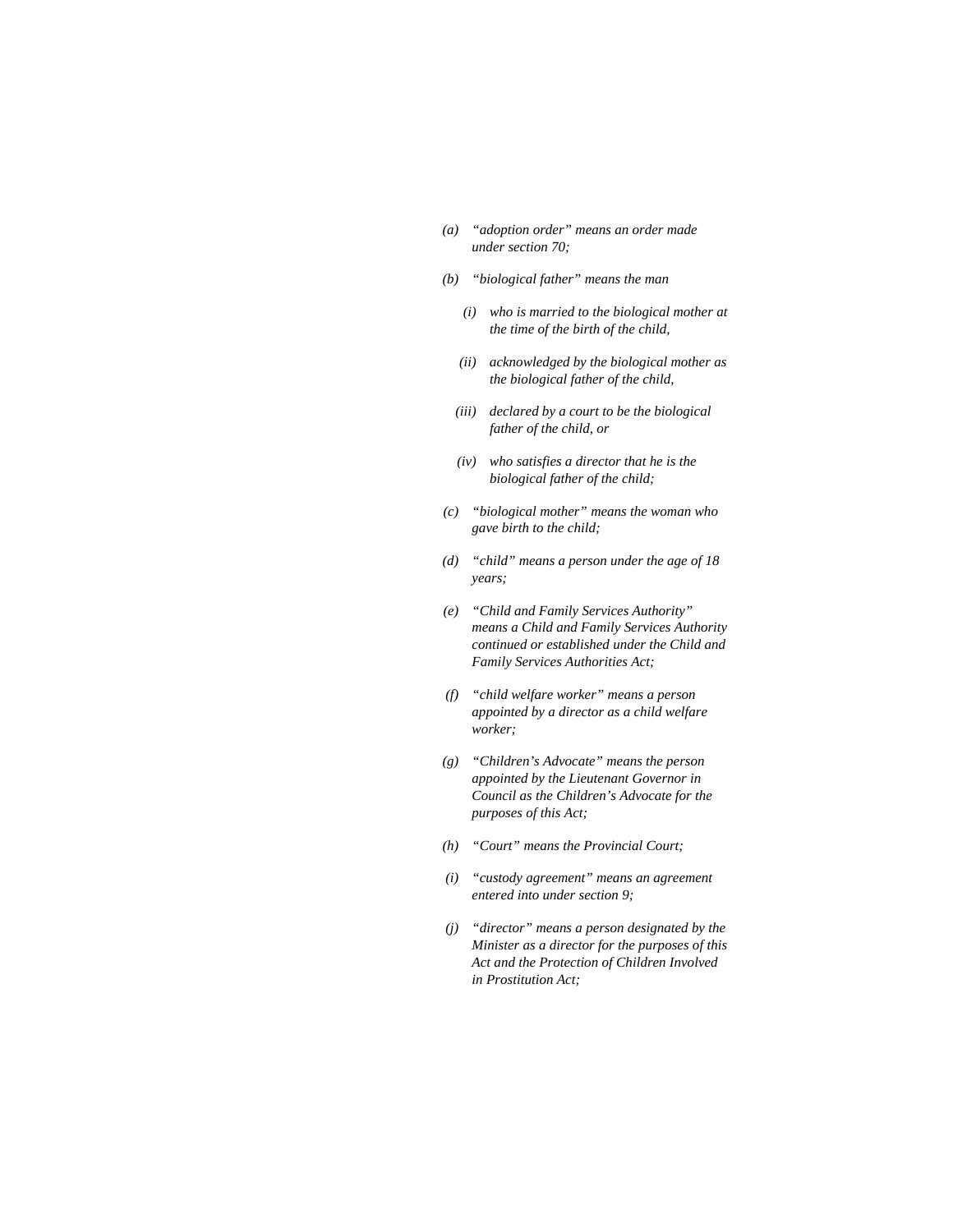- *(k) "foster parent" means a person approved as a foster parent by a director;*
- *(l) "guardian" means* 
	- *(i) a person who is or is appointed a guardian of the child under Part 7 of the Domestic Relations Act, or*
	- *(ii) a person who is a guardian of the child under an agreement or order made pursuant to this Act;*
- *(m) "Indian" means an Indian as defined in the Indian Act (Canada);*
- *(n) "Minister" means the Minister determined under section 16 of the Government Organization Act as the Minister responsible for this Act;*
- *(o) "peace officer" means a member of a municipal police service, a member of the Royal Canadian Mounted Police or a special constable;*
- *(p) "permanent guardianship agreement" means an agreement entered into under section 11;*
- *(q) "permanent guardianship order" means a permanent guardianship order made under section 34;*
- *(q.1) "presiding justice of the peace" means a presiding justice of the peace as defined in the Justice of the Peace Act;* 
	- *(r) "private guardianship order" means a private guardianship order made under section 56;*
	- *(s) "protective services" means any services provided to a child under this Act except those provided under section 106;*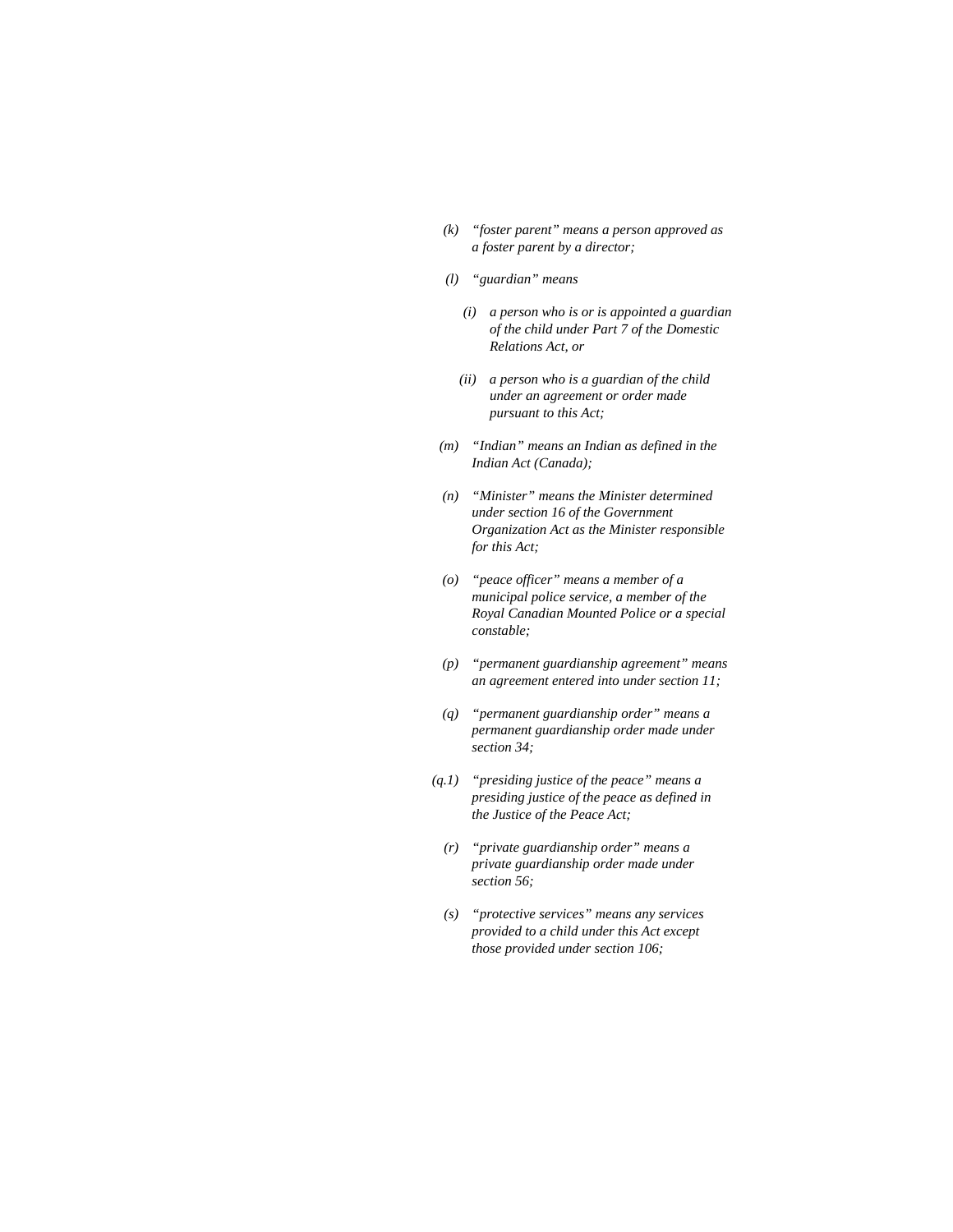- *(t) "qualified person" means a qualified person as prescribed in the regulations;*
- *(u) "secure treatment certificate" means a secure treatment certificate issued under section 43;*
- *(v) "secure treatment institution" means an institution prescribed by the Minister as a secure treatment institution;*
- *(w) "secure treatment order" means a secure treatment order made under section 44 and includes a renewal order;*
- *(x) "sibling" means a person who has the same biological mother or biological father as an adopted person;*
- *(x.1) "sitting justice of the peace" means a sitting justice of the peace as defined in the Justice of the Peace Act;*
- *(y) "supervision order" means a supervision order made under section 28 and includes a renewal order;*
- *(z) "support agreement" means an agreement entered into under section 8;*
- *(aa) "support services" means protective services provided under a support agreement;*
- *(bb) "temporary guardianship order" means a temporary guardianship order made under section 31 and includes a renewal order.*

*(2) For the purposes of this Act, a child is in need of protective services if there are reasonable and probable grounds to believe that the survival, security or development of the child is endangered because of any of the following:* 

- *(a) the child has been abandoned or lost;*
- *(b) the guardian of the child is dead and the child has no other guardian;*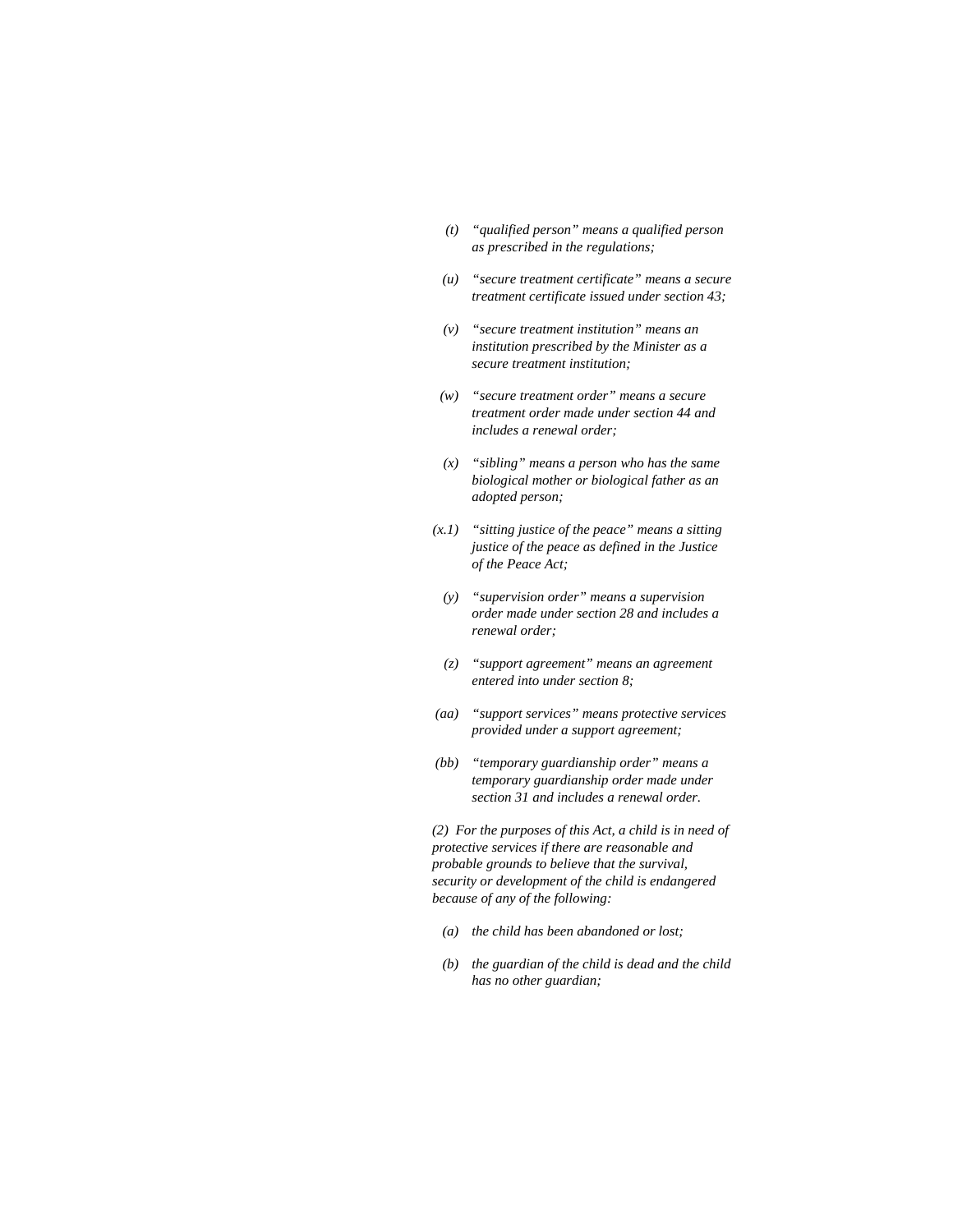- *(c) the guardian of the child is unable or unwilling to provide the child with the necessities of life, including failing to obtain for the child or to permit the child to receive essential medical, surgical or other remedial treatment that has been recommended by a physician;*
- *(d) the child has been or there is substantial risk that the child will be physically injured or sexually abused by the guardian of the child;*
- *(e) the guardian of the child is unable or unwilling to protect the child from physical injury or sexual abuse;*
- *(f) the child has been emotionally injured by the guardian of the child;*
- *(g) the guardian of the child is unable or unwilling to protect the child from emotional injury;*
- *(h) the guardian of the child has subjected the child to or is unable or unwilling to protect the child from cruel and unusual treatment or punishment;*
- *(i) the condition or behaviour of the child prevents the guardian of the child from providing the child with adequate care appropriate to meet the child's needs.*
- *(3) For the purposes of this Act,*
- *(a) a child is emotionally injured* 
	- *(i) if there is substantial and observable impairment of the child's mental or emotional functioning that is evidenced by a mental or behavioural disorder, including anxiety, depression, withdrawal, aggression or delayed development, and*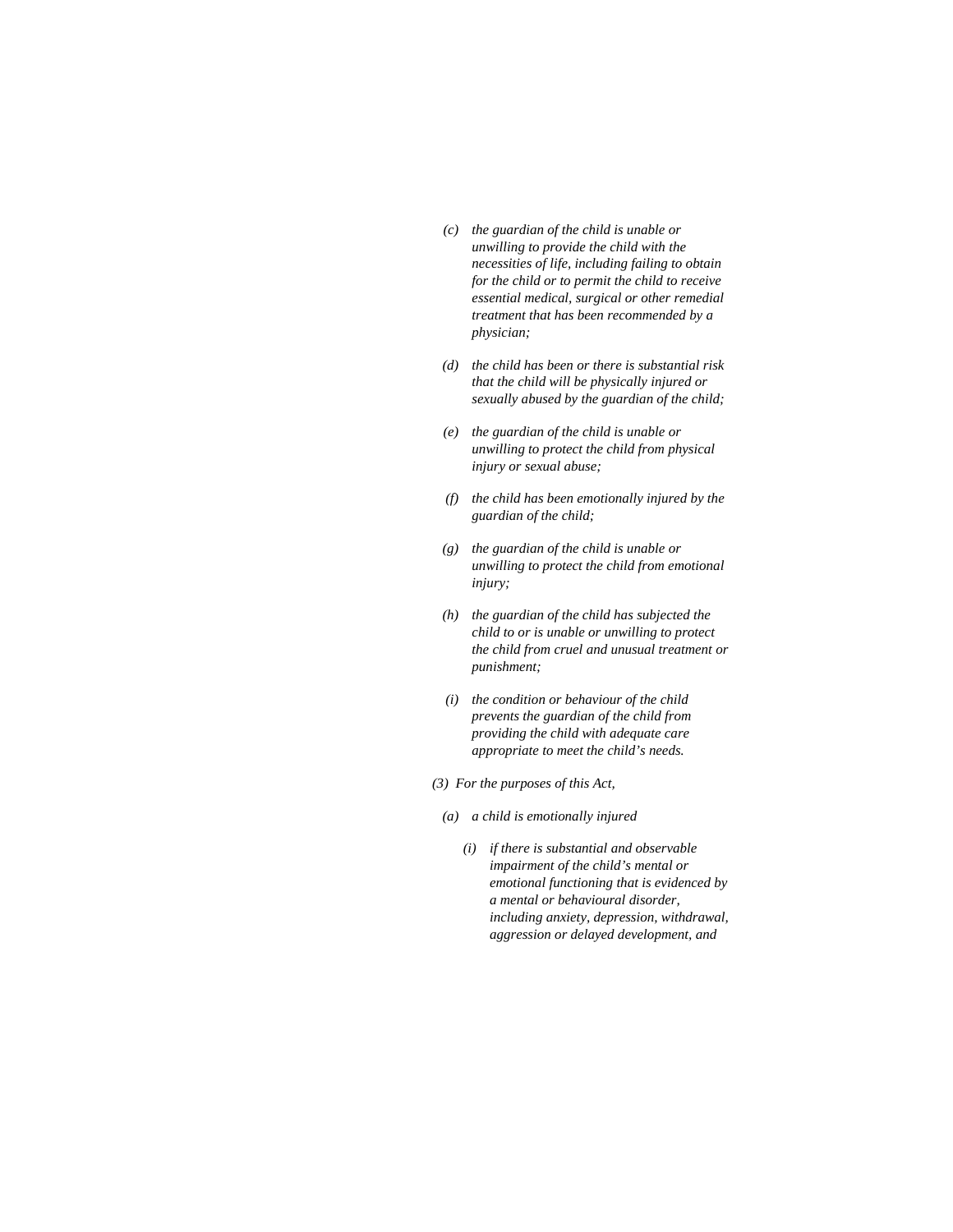- *(ii) if there are reasonable and probable grounds to believe that the emotional injury is the result of* 
	- *(A) rejection,*
	- *(B) deprivation of affection or cognitive stimulation,*
	- *(C) exposure to domestic violence or severe domestic disharmony,*
	- *(D) inappropriate criticism, threats, humiliation, accusations or expectations of or toward the child, or*
	- *(E) the mental or emotional condition of the guardian of the child or chronic alcohol or drug abuse by anyone living in the same residence as the child;*
- *(b) a child is physically injured if there is substantial and observable injury to any part of the child's body as a result of the non-accidental application of force or an agent to the child's body that is evidenced by a laceration, a contusion, an abrasion, a scar, a fracture or other bony injury, a dislocation, a sprain, hemorrhaging, the rupture of viscus, a burn, a scald, frostbite, the loss or alteration of*

 *consciousness or physiological functioning or the loss of hair or teeth;* 

 *(c) a child is sexually abused if the child is inappropriately exposed or subjected to sexual contact, activity or behaviour including prostitution related activities.* 

*(4) Subject to this Act, a person who is a guardian of a child under an agreement or order made under this Act is a guardian under the Domestic Relations Act.*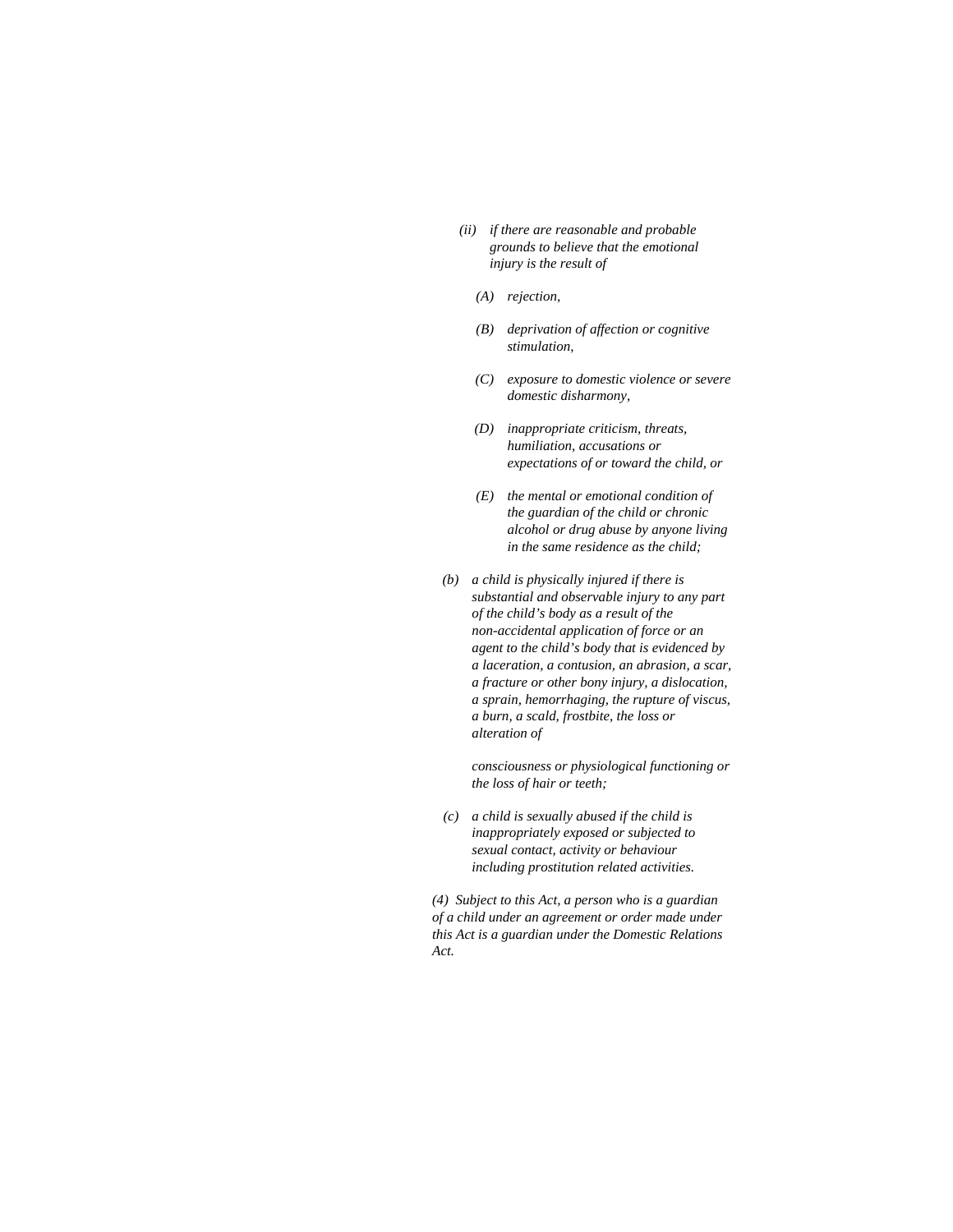## **4** Section 2 presently reads:

*2 A Court and all persons shall exercise any authority or make any decision relating to a child who is in need of protective services under this Act in the best interests of the child and in doing so shall consider the following as well as any other relevant matter:* 

- *(a) the family is the basic unit of society and its well-being should be supported and preserved;*
- *(b) the interests of a child should be recognized and protected;*
- *(c) the family has the right to the least invasion of its privacy and interference with its freedom that is compatible with its own interest, the interest of the individual family members and society;*
- *(d) a child, if the child is capable of forming an opinion, is entitled to an opportunity to express that opinion on matters*

 *affecting the child and the child's opinion should be considered by those making decisions that affect the child;* 

- *(e) the family is responsible for the care and supervision of its children and every child should have an opportunity to be a wanted and valued member of a family, and to that end* 
	- *(i) if protective services are necessary to assist the family in providing for the care of a child, those services should be supplied to the family insofar as it is reasonably practicable to do so in order to support the family unit and to prevent the need to remove the child from the family, and*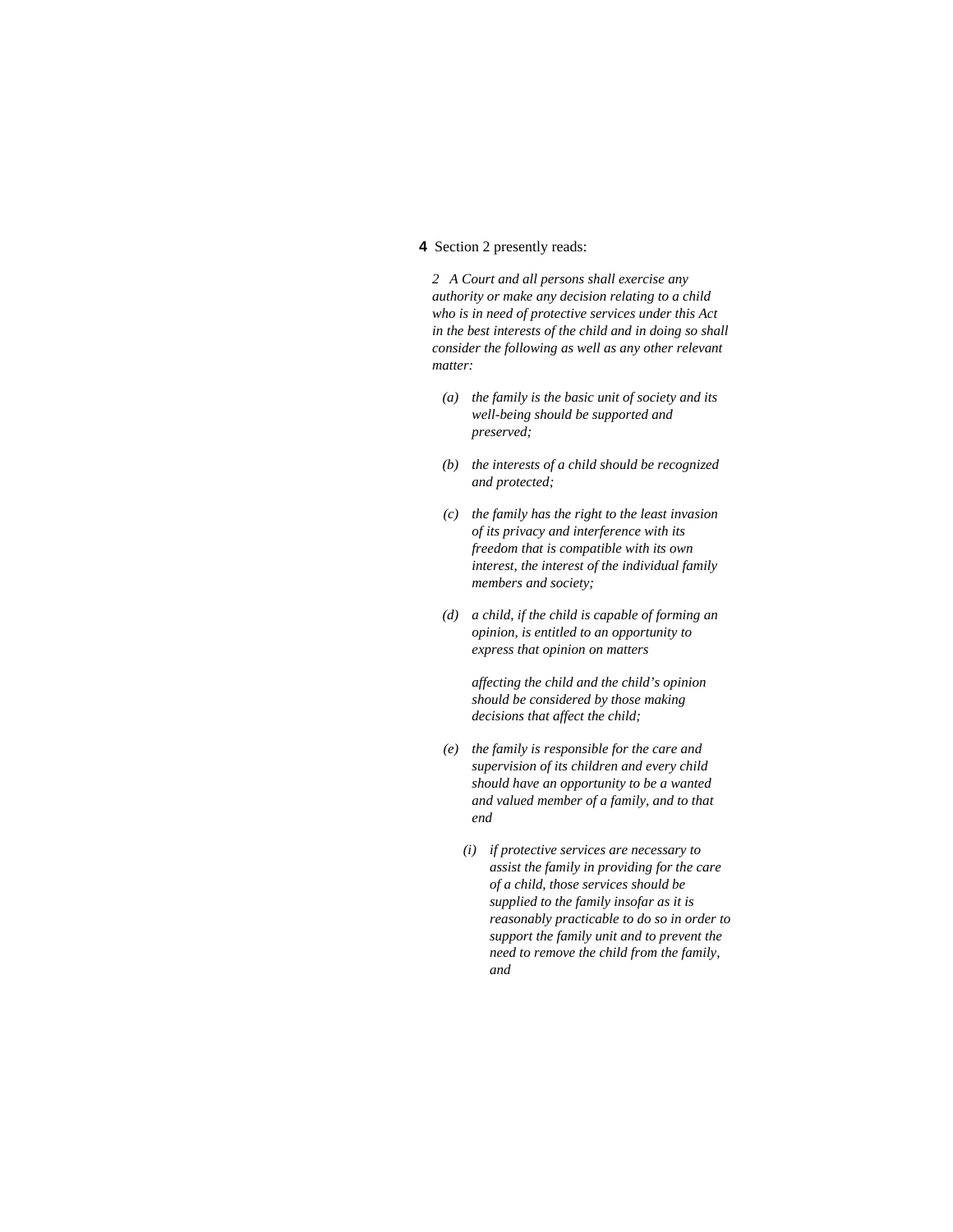- *(ii) a child should be removed from the family only when other less intrusive measures are not sufficient to protect the survival, security or development of the child;*
- *(f) any decision concerning the removal of a child from the child's family should take into account* 
	- *(i) the benefits to the child of maintaining, wherever possible, the child's familial, cultural, social and religious heritage,*
	- *(ii) the benefits to the child of stability and continuity of care and relationships,*
	- *(iii) the risks to the child if the child remains with the family, is removed from the family or is returned to the family, and*
	- *(iv) the merits of allowing the child to remain with the family compared to the merits of removing the child from the family;*
- *(g) if it is not inconsistent with the protection of a child who may be in need of protective services, the child's family should be referred to community resources for services that would support and preserve the family and prevent the need for any other intervention under this Act;*
- *(h) any decision concerning the placement of a child outside the child's family should take into account* 
	- *(i) the benefits to the child of a placement that respects the child's familial, cultural, social and religious heritage,*
	- *(ii) the benefits to the child of stability and continuity of care and relationships,*
	- *(iii) the benefits to the child of a placement within or as close as possible to the child's home community,*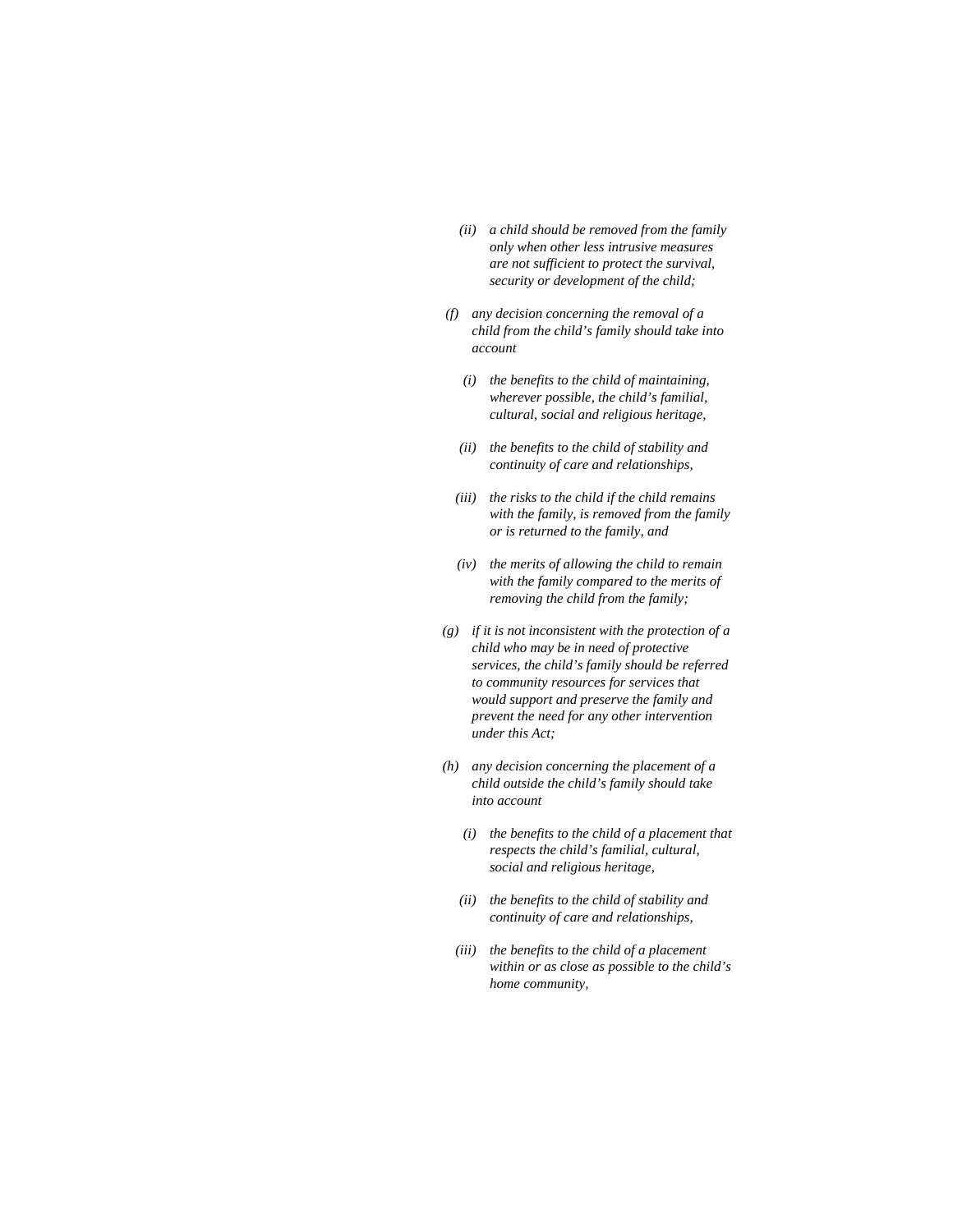- *(iv) the mental, emotional and physical needs of the child and the child's mental, emotional and physical stage of development, and*
- *(v) whether the proposed placement is suitable for the child;*
- *(i) the provision of protective services is intended to remedy or alleviate the condition that caused the child to be in need of protective services;*
- *(j) if a child is being provided with care under this Act, the child should be provided with a level of care that is adequate to meet the needs of the child and consistent with community standards and available resources;*
- *(k) if a child is being provided with care under this Act, a plan for the care of a child should be developed that will address the child's need for stability and continuity of care and relationships;*
- *(l) a person who assumes responsibility for the care of a child under this Act should endeavour to make the child aware of the child's familial, cultural, social and religious heritage;*
- *(m) there should be no unreasonable delay in making or implementing a decision affecting a child.*

## **5** Procedural rights.

### **6** Section 3 presently reads:

*3(1) The Lieutenant Governor in Council may, on the recommendation of the Minister, appoint a*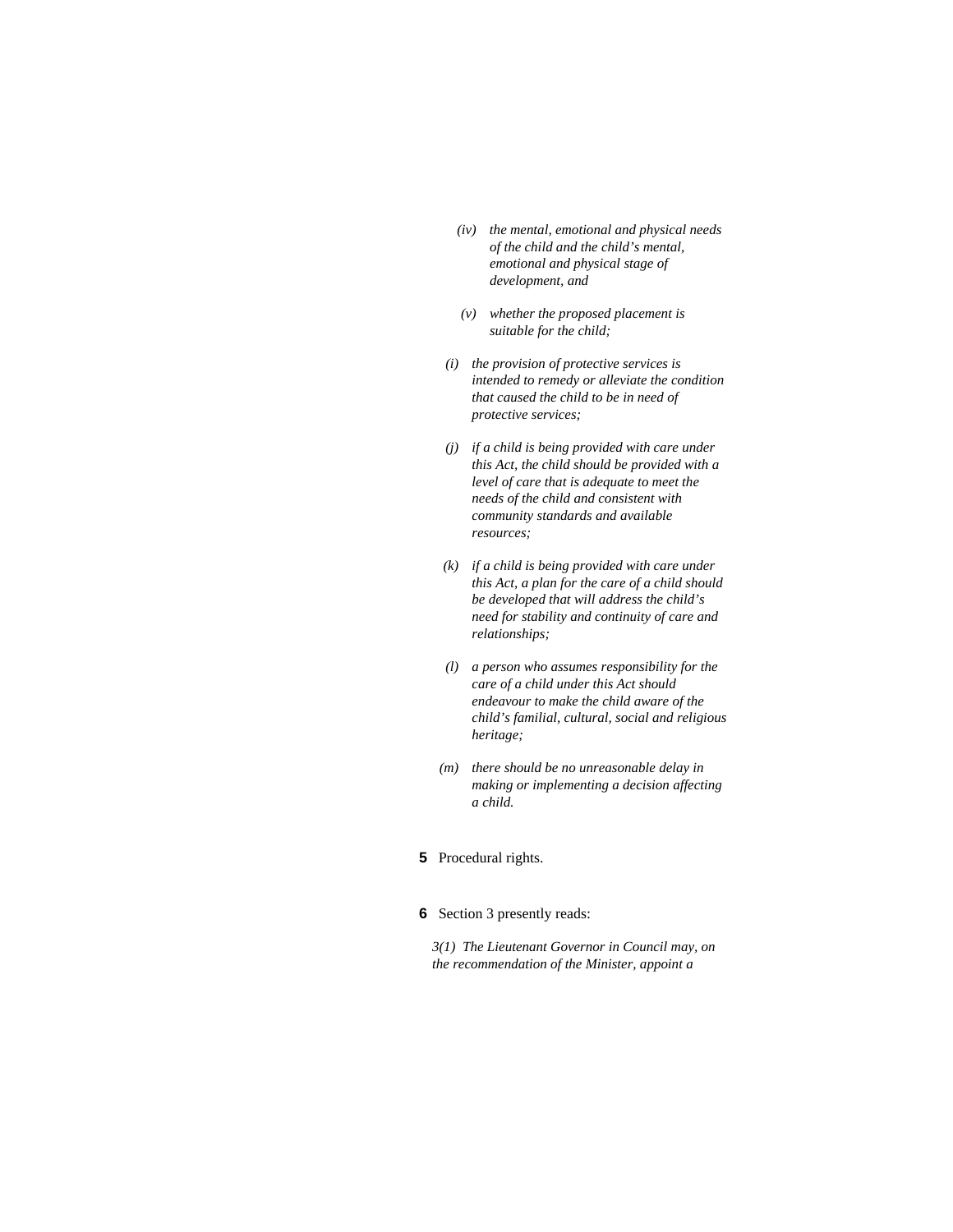*Children's Advocate, who shall hold office for a term not exceeding 5 years.* 

*(2) The Minister may authorize and provide for the payment of the remuneration and expenses of the Children's Advocate and for the office and staff of the Children's Advocate.* 

- *(3) The Children's Advocate shall*
- *(a) advise the Minister on matters relating to the welfare and interests of children who receive services under this Act and the provision of those services;*
- *(b) receive, review and investigate complaints or concerns that come to the attention of the Children's Advocate respecting children who receive services under this Act;*
- *(c) represent the rights, interests and viewpoints of children who receive services under this Act;*
- *(d) perform additional duties and functions that are conferred on the Children's Advocate by the regulations or are from time to time assigned to the Children's Advocate by the Minister;*
- *(e) prepare and submit annual reports to the Minister respecting the exercise of the duties and functions of the Children's Advocate.*

*(4) On receiving a report under subsection (3)(e), the Minister shall lay a copy of the report before the Legislative Assembly if it is then* 

*sitting, and if not, within 15 days after the commencement of the next sitting.* 

*(5) For the purpose of performing the duties and functions of the Children's Advocate, the Children's Advocate may*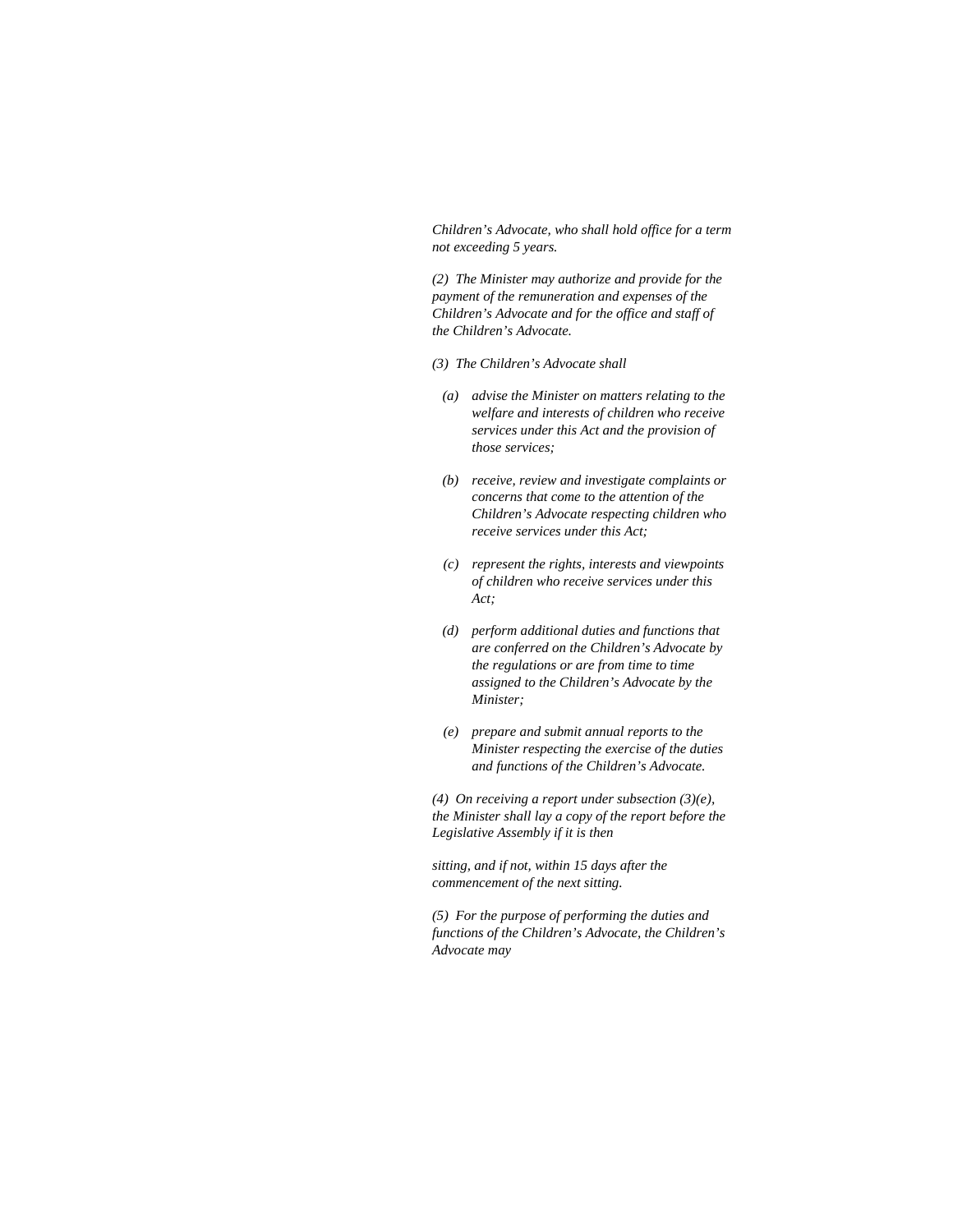- *(a) communicate with and visit a child who is receiving services under this Act or a guardian or other person who represents the child;*
- *(b) have access to information relating to a child that is in the possession of a director or other person or agency providing services to a child on behalf of a director;*
- *(c) at the request of a child who is receiving services under this Act, the Minister or any person acting on the child's behalf, receive, review or investigate and make recommendations regarding any matter relating to the provision of services to the child under this Act;*
- *(d) provide information relating to, speak on behalf of and otherwise represent a child who is receiving services under this Act when major decisions relating to the child are being made under this Act;*
- *(e) on the initiative of the Children's Advocate or at the request of a child who is receiving services under this Act, assist in appealing or reviewing a decision of a director relating to the child;*
- *(f) provide assistance and advice to an Appeal Panel or a Court with respect to a child who is receiving services under this Act.*

*(6) The Children's Advocate may delegate any duty or function conferred or imposed on the Children's Advocate under this Act or the regulations in respect of a child* 

- *(a) to a person employed or engaged in the administration of this Act, or*
- *(b) to a person who provides care to the child, represents the child or is concerned about the welfare of the child.*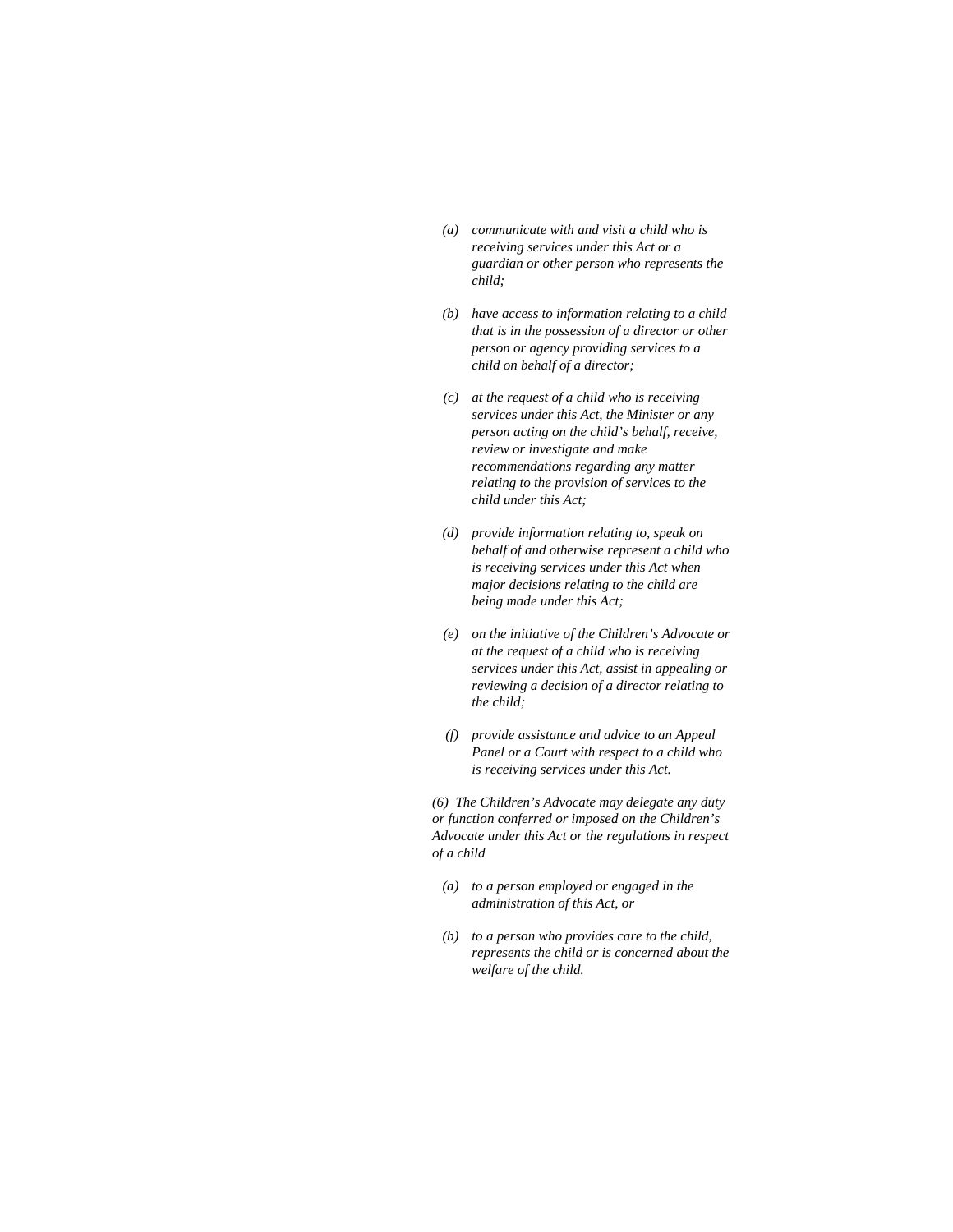## **7** Alternative dispute resolution.

**8** The heading preceding section 4 presently reads:

 *Part 1 Preliminary Intervention* 

**9** Section 4 presently reads in part:

*4(1) Any person who has reasonable and probable grounds to believe and believes that a child is in need of protective services shall forthwith report the matter to a director.* 

*(2) Subsection (1) applies notwithstanding that the information on which the belief is founded is confidential and its disclosure is prohibited under any other Act.* 

*(3) This section does not apply to information that is privileged as a result of a solicitor-client relationship.* 

*(4) No action lies against a person reporting pursuant to this section unless the reporting is done maliciously or without reasonable and probable grounds for the belief.* 

### **10** Section 6 presently reads:

*6(1) A director shall examine a report made under section 4 or 5 and any other allegation or evidence that a child may be in need of protective services and shall cause the matter to be investigated, unless the director is satisfied that* 

- *(a) the report or allegation was made maliciously,*
- *(b) the report or allegation was made without reasonable and probable grounds for the belief,*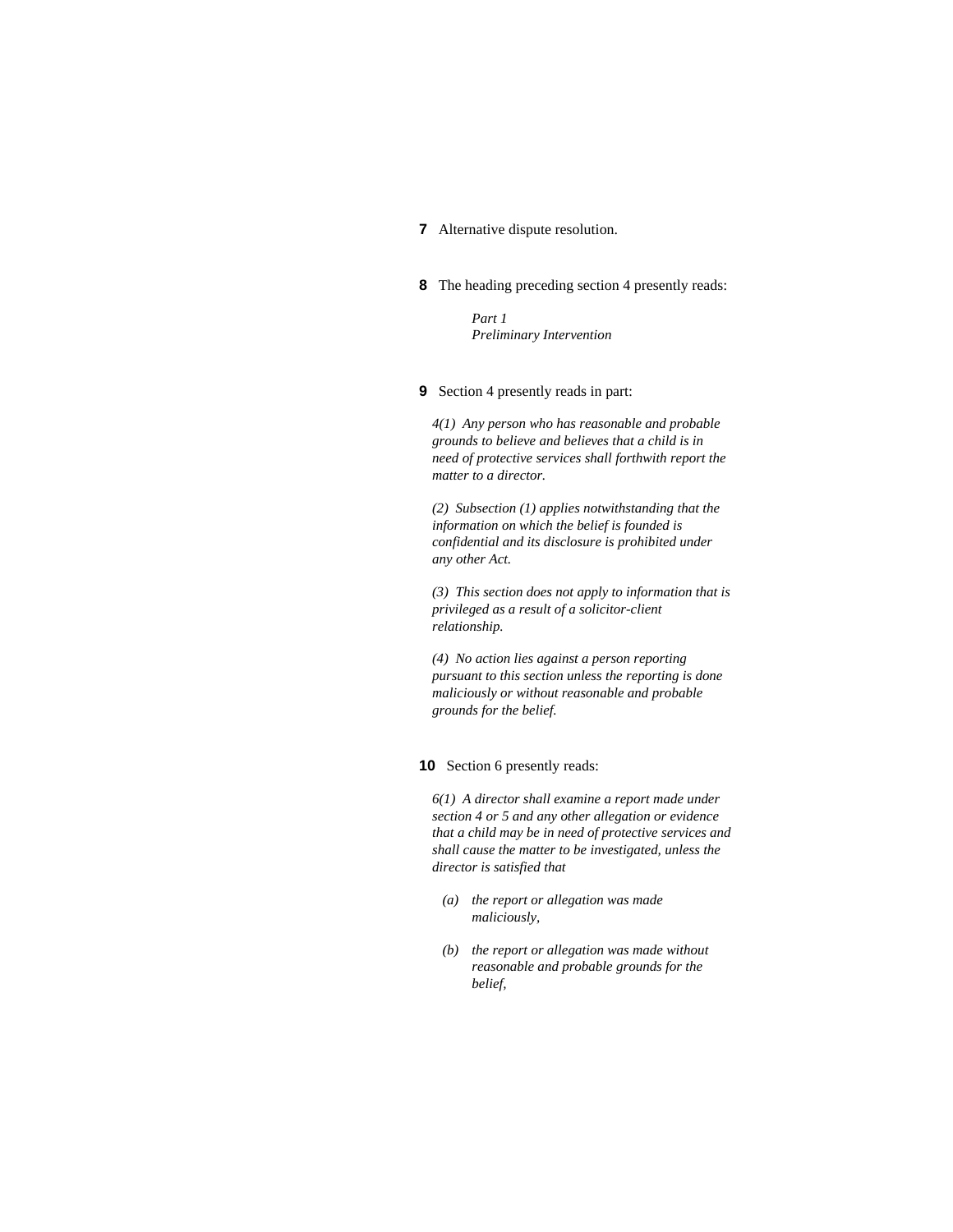- *(c) the report or allegation or evidence is unfounded, or*
- *(d) it would be consistent with the protection of the child to refer a member of the family or the family to community resources for services.*

*(2) If a director refers a member of the family or the family to a community resource under subsection (1), the community resource shall report to the director any matter respecting the protection of the child that may require investigation by the director.* 

*(3) If, after an investigation, a director is of the opinion that the child is in need of protective services, the director shall take whatever measures the director considers appropriate under this Act.* 

*(4) If, after an investigation, a director is of the opinion that it would be consistent with the protection of the child, the director may convey a child to the person who has custody of the child or to a person who is temporarily caring for the child.* 

### **11** Section 7 presently reads:

*7(1) If a director is satisfied that a child may be in need of protective services because the guardian of the child cannot be located after a reasonable search or has died or become incapacitated, the director may appoint a person to care for the child until the guardian can be located or other satisfactory arrangements can be made for the care of the child, and the director may convey the child for the purpose of placing the child in the care of that person.* 

*(2) The person appointed under subsection (1) may care for the child in the residence in which the child was found and for that purpose may* 

- *(a) enter the residence,*
- *(b) live in the residence,*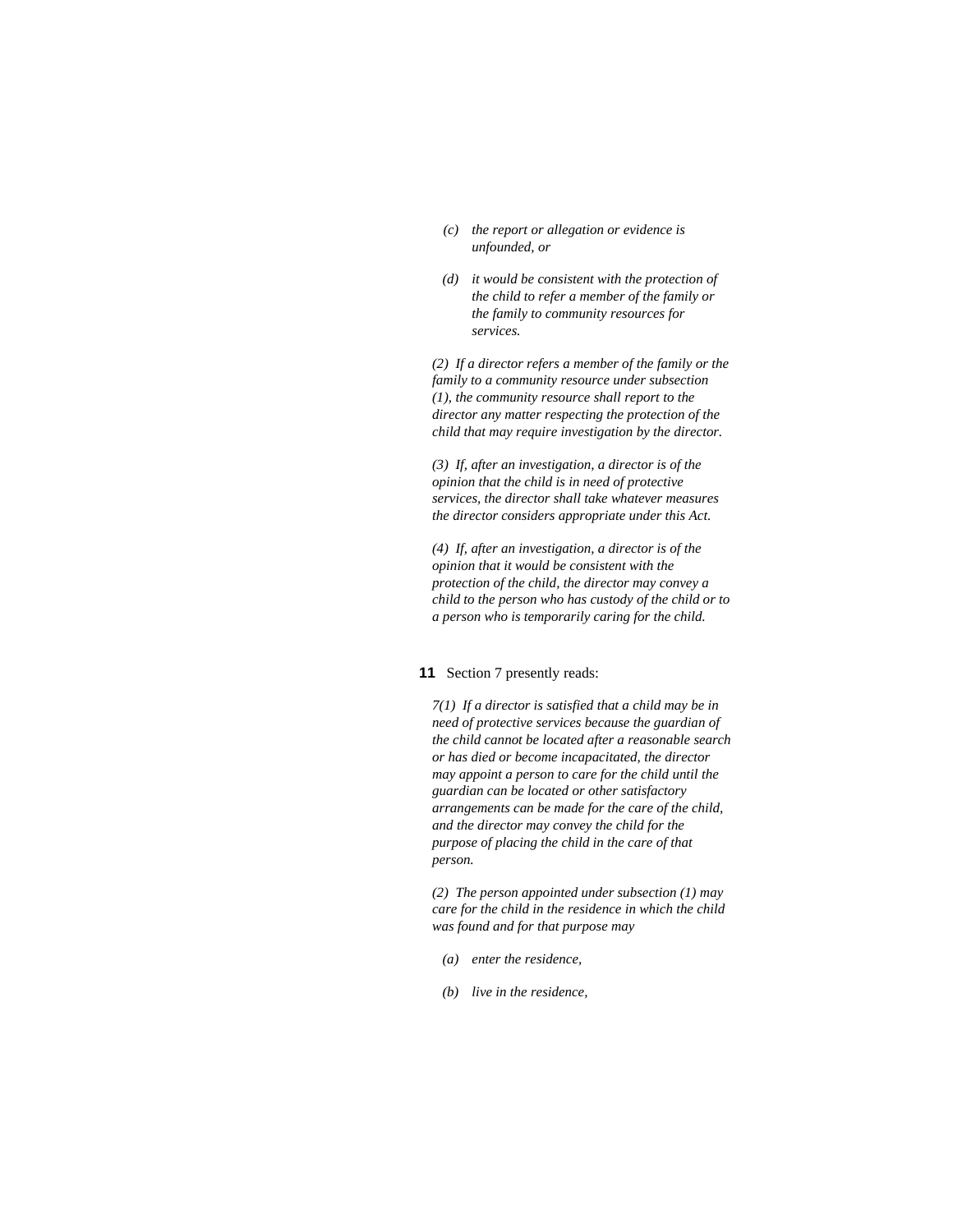- *(c) carry on normal housekeeping activities in the residence that are necessary for the care of the child, and*
- *(d) exercise reasonable control over all children residing in the residence.*

*(3) The person appointed under subsection (1) may care for the child in the person's own residence for not more than 2 days.* 

*(4) When a person is appointed under subsection (1), no liability attaches to that person in the course of carrying out that person's duties under subsection (2) or to any child welfare worker assisting that person in carrying out those duties by reason only of the entry into and occupation of the residence without the consent of the owner or occupier.* 

**12** The heading preceding section 8 presently reads:

> *Part 2 Agreements*

#### **13** Section 8 presently reads:

*8(1) A director may enter into an agreement in the prescribed form with the guardian of a child or with another person who, with the* 

*express or implied consent of the guardian or pursuant to a Court order or an agreement, has custody of the child with respect to the provision of support services to the family or the child if, in the opinion of the director,* 

- *(a) the child is in need of protective services, and*
- *(b) as a result of the provision of the support services, the child's survival, security or development will be adequately protected if the child remains with the child's guardian or*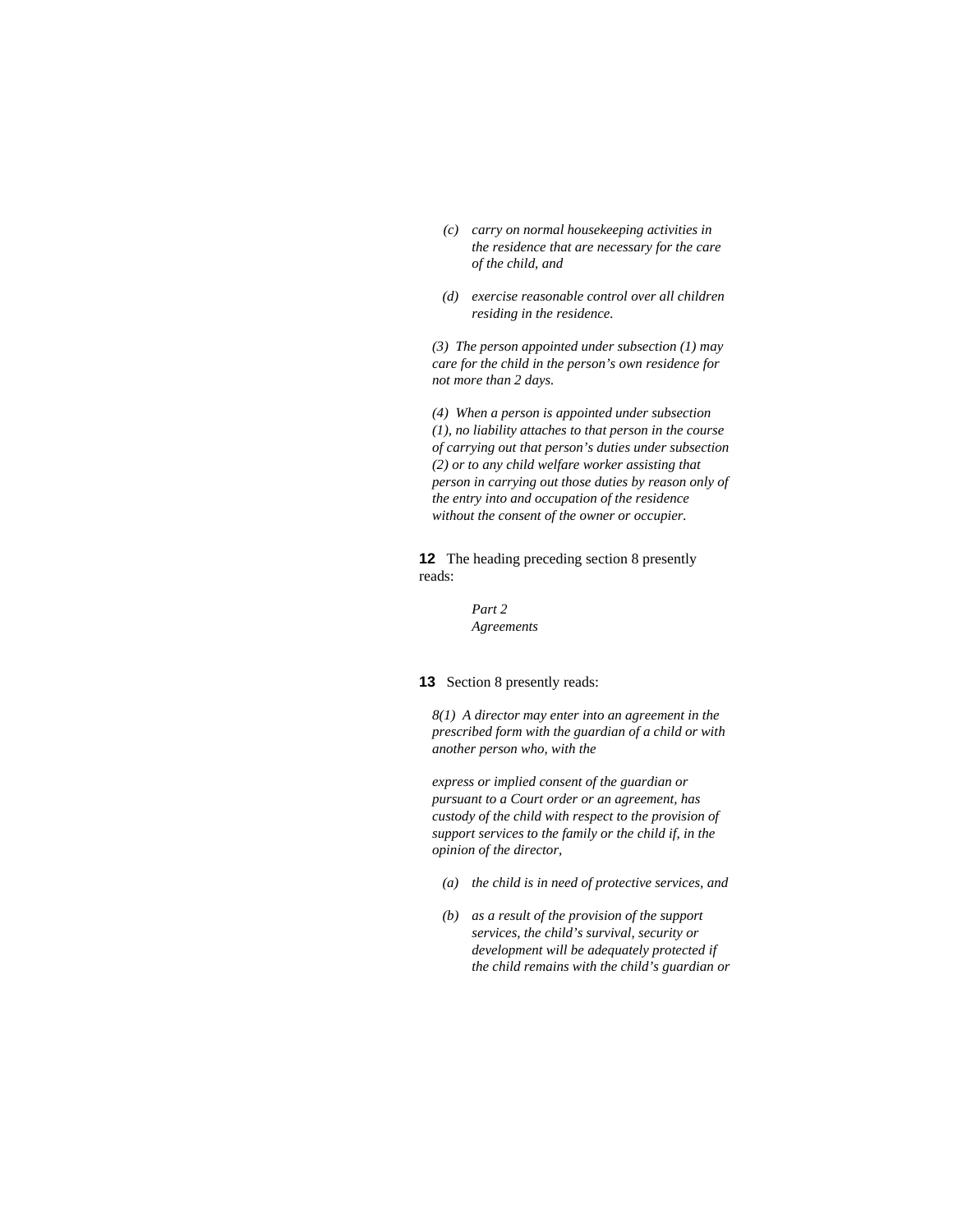*the person who has custody of the child, as the case may be.* 

*(2) A director may enter into an agreement in the prescribed form with a child who is 16 years of age or older with respect to the provision of support services to the child if the director is* 

- *(a) satisfied that the child is living independently of the child's guardian, and*
- *(b) of the opinion that* 
	- *(i) the child is in need of protective services, and*
	- *(ii) as a result of the provision of the support services, the child's survival, security or development will be adequately protected if the child continues to live independently of the child's guardian.*

## **14** Section 9 presently reads:

*9(1) A director may enter into an agreement in the prescribed form for a term of not more than 6 months with the guardian of a child under which custody of the child is given to the director if, in the opinion of the director,* 

- *(a) the child is in need of protective services, and*
- *(b) the survival, security or development of the child cannot be adequately protected if the child remains with the child's guardian.*

*(2) A director may enter into an agreement in the prescribed form for a term of not more than 6 months with a child who is 16 years of age or older under which custody of the child is given to the director if the director is* 

- *(a) satisfied that the child is living independently of the child's guardian, and*
- *(b) of the opinion that*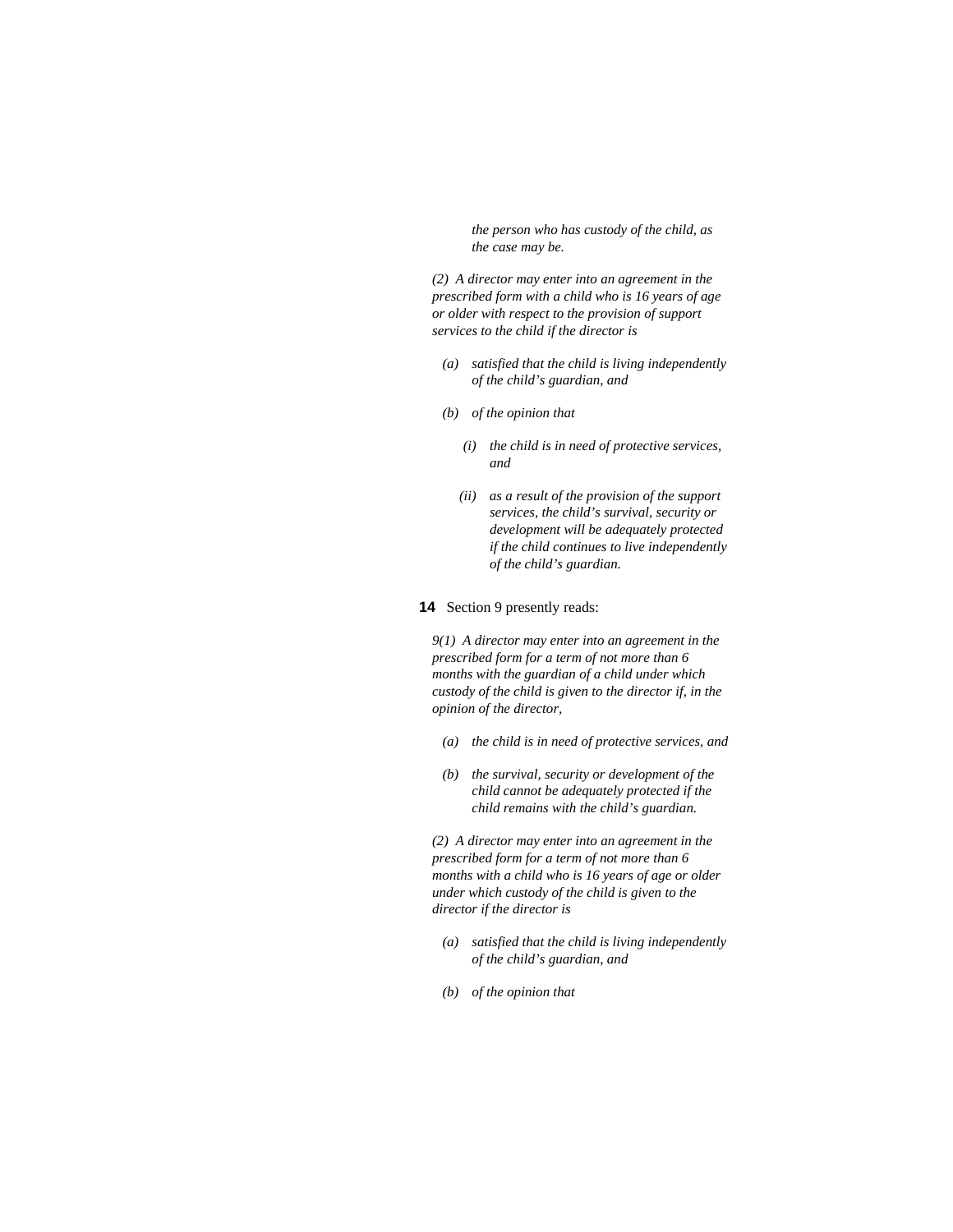- *(i) the child is in need of protective services, and*
- *(ii) the survival, security and development of the child can be adequately protected through the agreement.*

*(3) Before entering into a custody agreement in respect of a child, the director shall consult with the child if, in the opinion of the director, the child is capable of expressing an opinion.* 

*(4) A custody agreement may be renewed for terms of not more than 6 months each, but the cumulative period during which the child is in the custody of one or more directors or the subject of a temporary guardianship order shall not be more than 2 years.* 

*(5) Notwithstanding subsection (4), custody agreements may be entered into with respect to a child for a further cumulative period of not more than 2 years if the child has not been in the custody of one or more directors or the subject of a temporary guardianship order during the 5 years immediately preceding the term of the new custody agreement.* 

### **15** Section 10 presently reads:

*10 A custody agreement between a guardian or a child and a director shall include terms prescribing* 

- *(a) the plan for the care of the child, including a description of the services to be provided,*
- *(b) the visits or other access to be provided between the child and the child's guardian or any other person,*
- *(c) the extent of the delegation of the authority of the guardian to the director, and*
- *(d) the contributions, financial or otherwise, to be made by the guardian for the maintenance*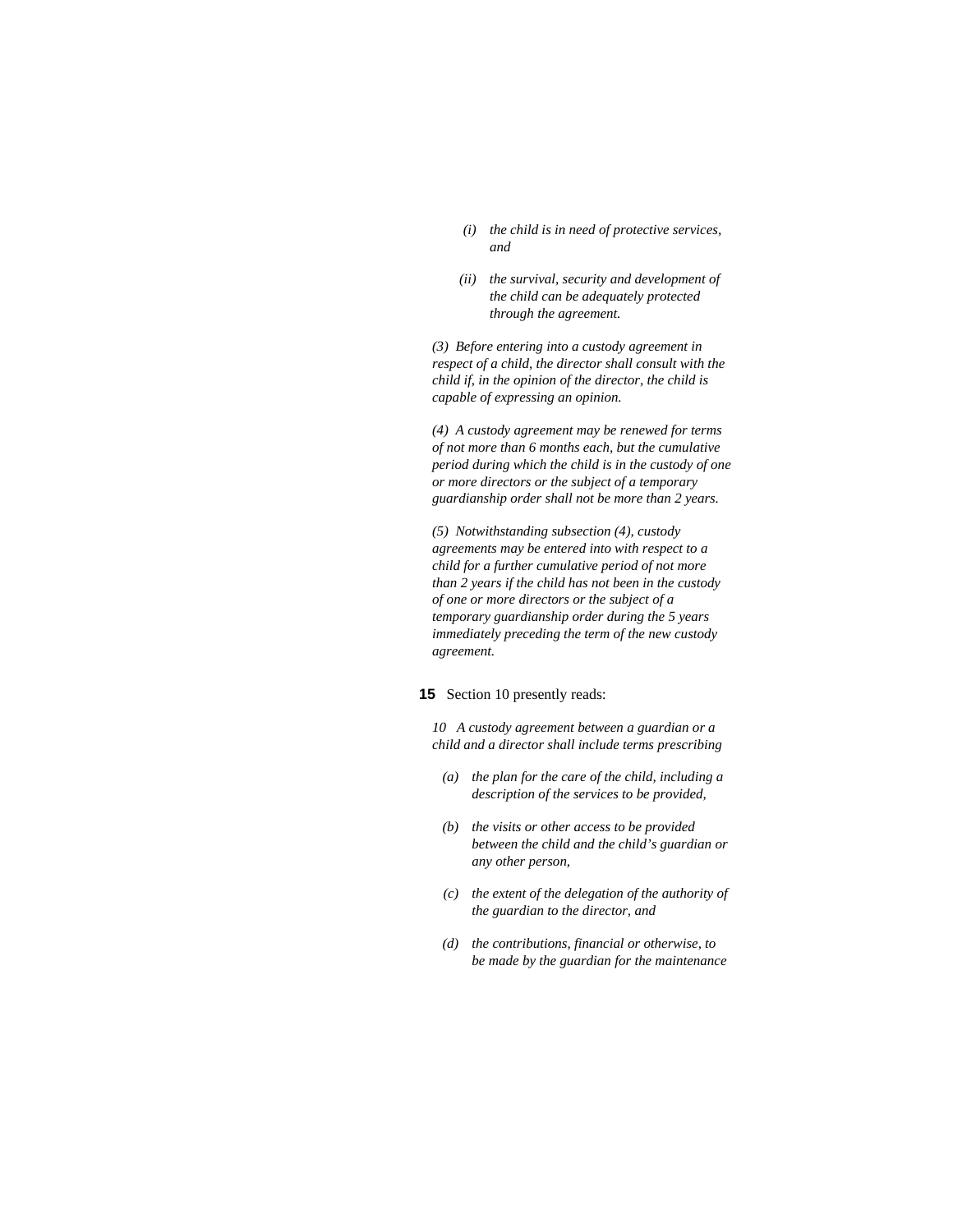*of the child while the child is in the custody of the director.* 

## **16** Section 12(4) presently reads:

*(4) A director who has reasonable and probable grounds to believe that the termination of a permanent guardianship agreement under this section would render the child who is the subject of the permanent guardianship agreement in need of protective services may* 

- *(a) enter into an agreement under section 8 or 9, or*
- *(b) apply to the Court in the prescribed form for an order under Part 3.*

**17** Section 14(2) presently reads:

*(2) The agreement may include the following:* 

- *(a) the visits or other access to be provided between the child and the guardian or any other person with whom the child has a significant relationship;*
- *(b) the conditions, if any, under which the director will consult with the guardians on matters affecting the child;*
- *(c) the contributions, financial or otherwise, that will be made by a guardian other than the director for the maintenance of the child while the child is the subject of a temporary guardianship order;*
- *(d) any other matter relating to the guardianship of the child.*

**18** The heading preceding section 16 presently reads: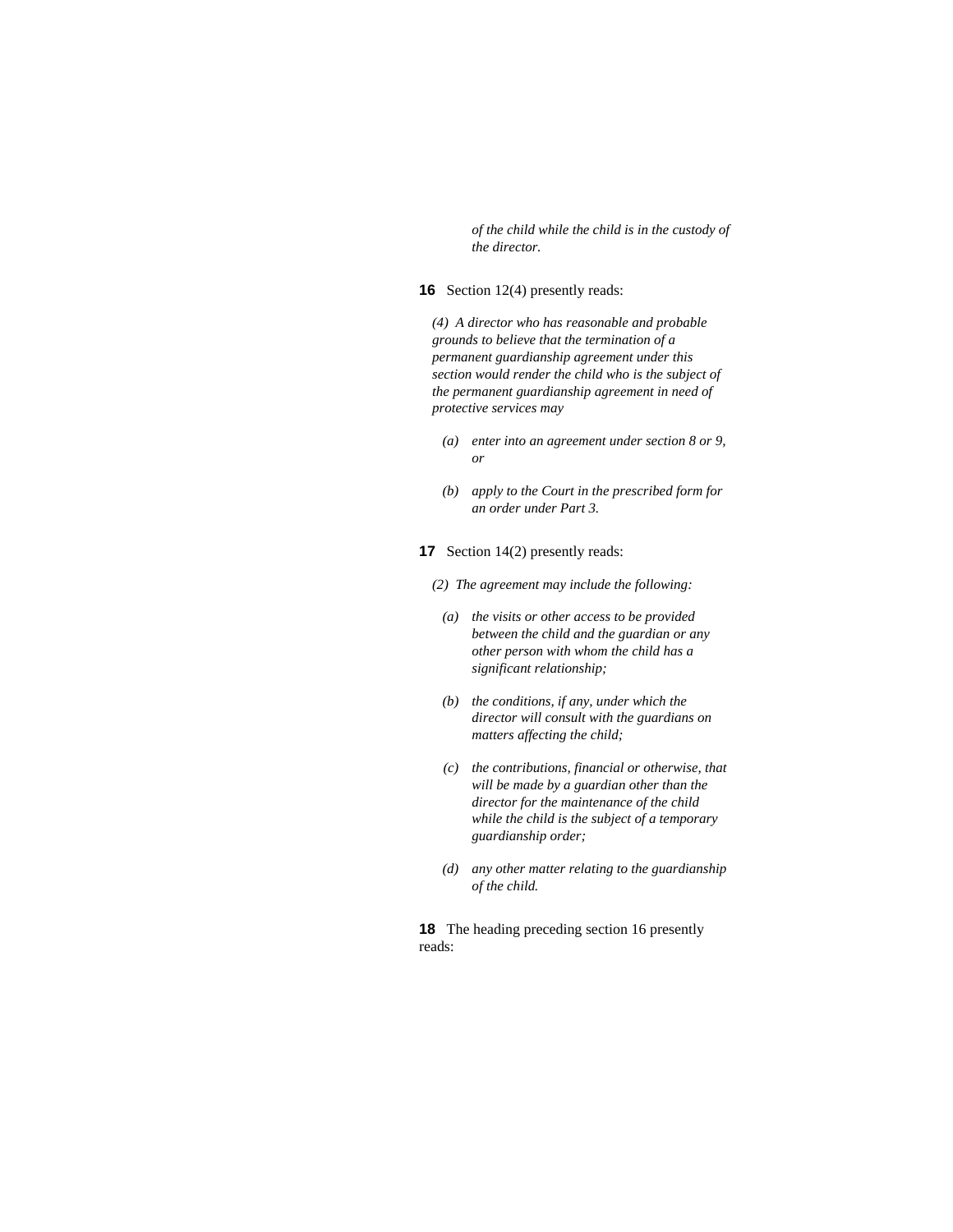*Part 3 Court Orders* 

## **19** Section 18 presently reads:

*18(1) A director may make an application in the prescribed form to the Court for a permanent guardianship order under section 34 in respect of a child if, in the opinion of the director,* 

- *(a) the child is in need of protective services or is the subject of a temporary guardianship order,*
- *(b) the survival, security or development of the child cannot adequately be protected if the child remains with or is returned to a guardian other than the director, and*
- *(c) it cannot reasonably be anticipated that the child could or should be returned to the custody of the child's guardian within a reasonable period of time.*

*(2) A guardian of the child may make an application in the prescribed form to the Court for a permanent guardianship order under section 34 in respect of a child if the guardian wishes to relinquish guardianship of the child.* 

**20** Section 19 presently reads in part:

*19(1) If a director has reasonable and probable grounds to believe that a child is in need of protective services, the director may make an ex parte application to a judge of the Court, or if no judge is reasonably available, to a sitting justice of the peace or presiding justice of the peace, for an order* 

 *(a) authorizing the director to apprehend the child, or*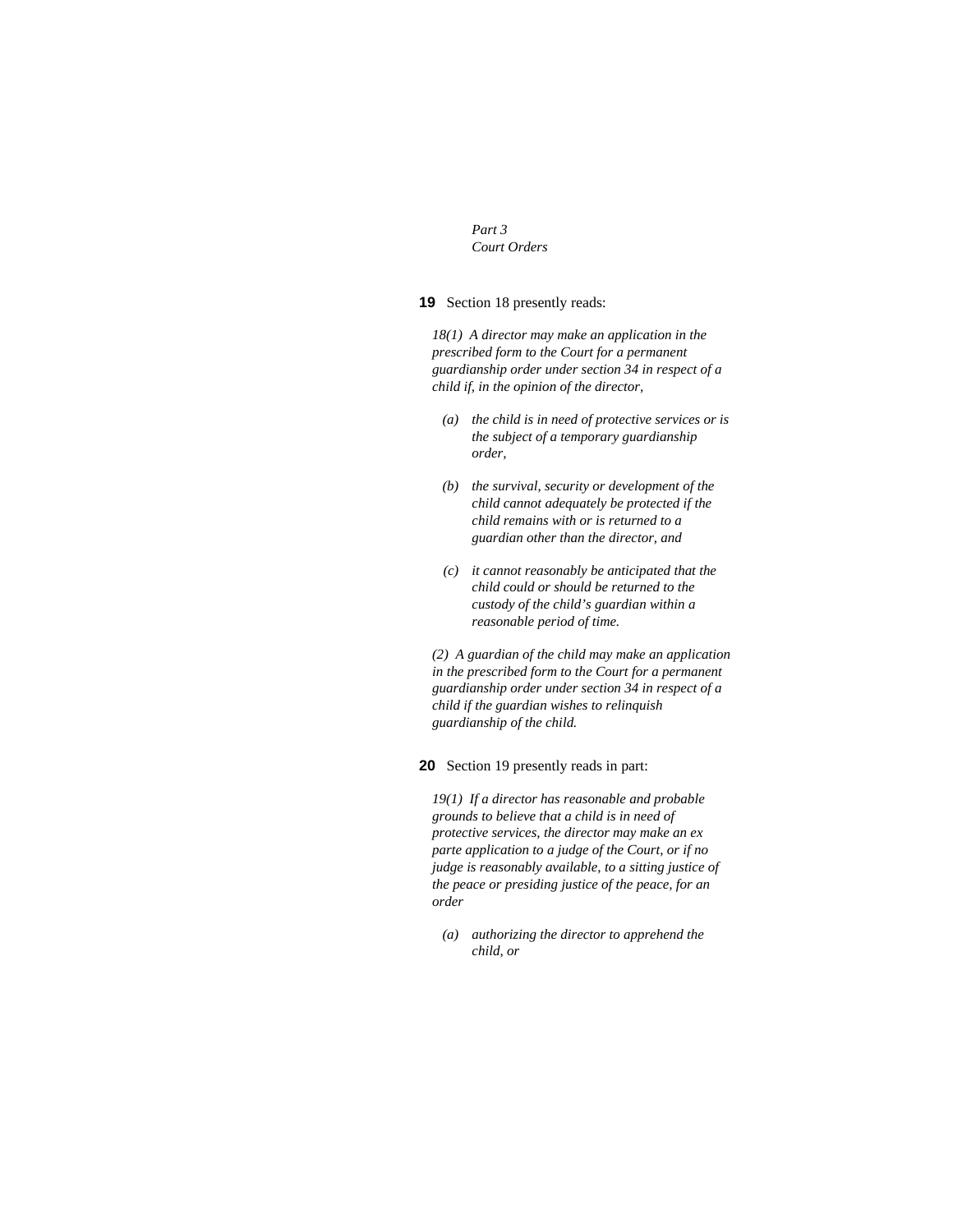*(b) if the judge or justice is satisfied that the child may be found in a place or premises, authorizing the director, a child welfare worker or any person named in the order and any peace officer called on for assistance, to enter, by force if necessary, that place or premises and to search for and apprehend the child.* 

#### *(2) If*

- *(a) a child who is in the custody of a director under Part 2 or this Part has left or been removed from the custody of the director without the consent of the director, and*
- *(b) the director has reasonable and probable grounds to believe that the child may be found in a place or premises,*

*the director may make an ex parte application to a judge of the Court or, if no judge is reasonably available, to a sitting justice of the peace or presiding justice of the peace, for an order under subsection (3).* 

*(3) A judge of the Court or a sitting justice of the peace or presiding justice of the peace, if satisfied on reasonable and probable grounds that the child may be found in the place or premises, may make an order authorizing the director, a child welfare worker or any person named in the order and any peace officer called on for assistance, to enter, by force if necessary, the place or premises specified in the order and to search for and remove the child for the purpose of returning the child to the custody of the director.* 

*(8) The information submitted by telephone or other means of telecommunication shall include the following:* 

 *(a) a statement of the circumstances that make it impracticable for the director to appear personally before a judge of the Court or a*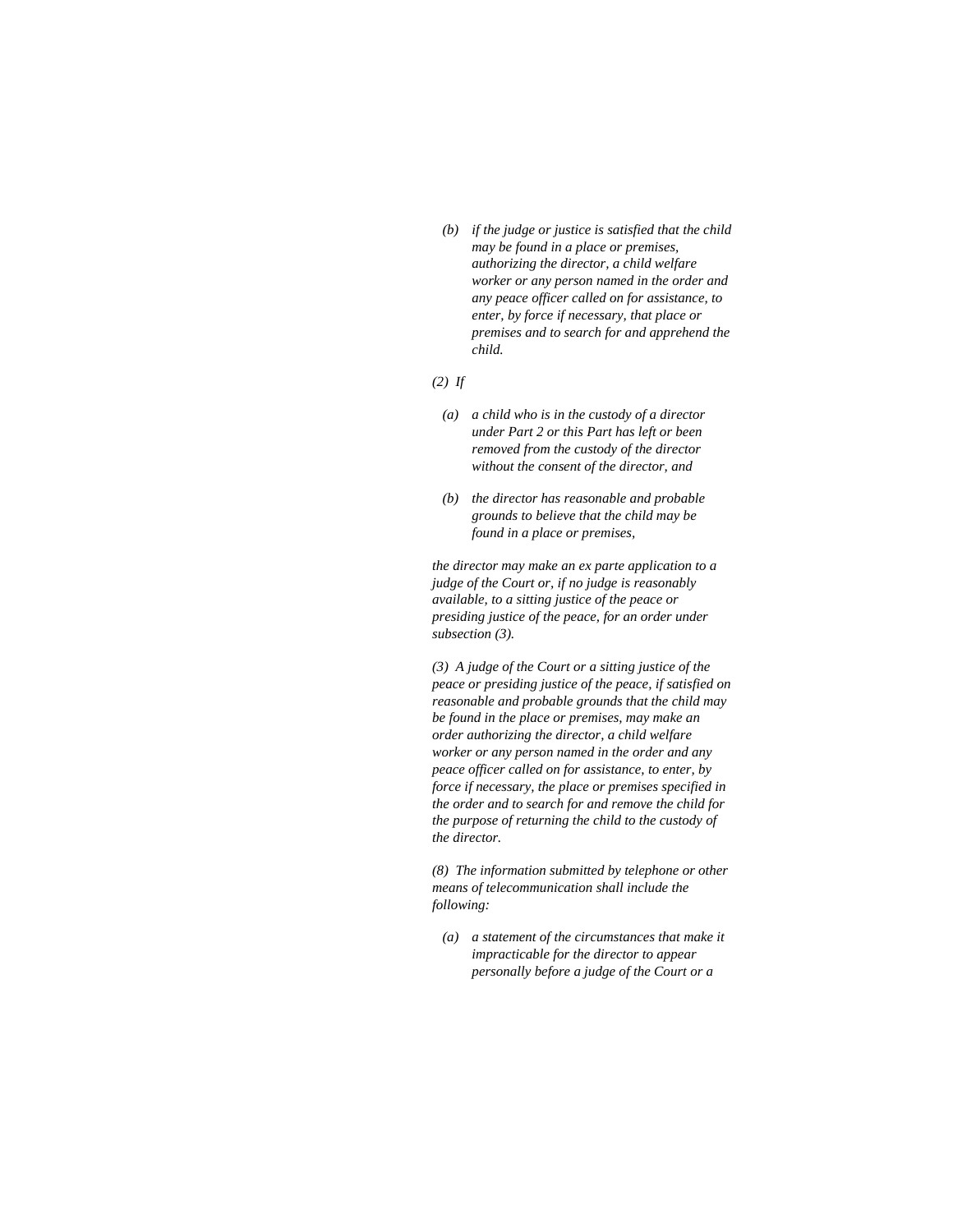*sitting justice of the peace or presiding justice of the peace;* 

- *(b) the identity of the child, if known;*
- *(c) with respect to an application under subsection (1), a statement setting out the director's grounds for believing that the child is in need of protective services;*
- *(d) with respect to an application under subsection (2), a statement setting out the authority under which the director has custody of the child and the director's grounds for believing that the child may be found in the place or premises;*
- *(e) a statement of the director's grounds for believing that the child will be found in the place or premises to be searched;*
- *(f) a statement as to any prior application for an order under this section in respect of the same child of which the director has knowledge.*

*(10) If a judge of the Court or a presiding justice of the peace makes an order under subsection (9),* 

- *(a) the judge or justice shall complete and sign an order in the prescribed form, noting on its face the time, date and place at which it was made,*
- *(b) the director, on the direction of the judge or justice, shall complete, in duplicate, a facsimile of the order in the prescribed form, noting on its face the name of the judge or justice making the order and the time, date and place at which it was made, and*
- *(c) the judge or justice shall, as soon as practicable after the order has been made, cause the order to be filed with the clerk of the Court or a presiding justice of the peace.*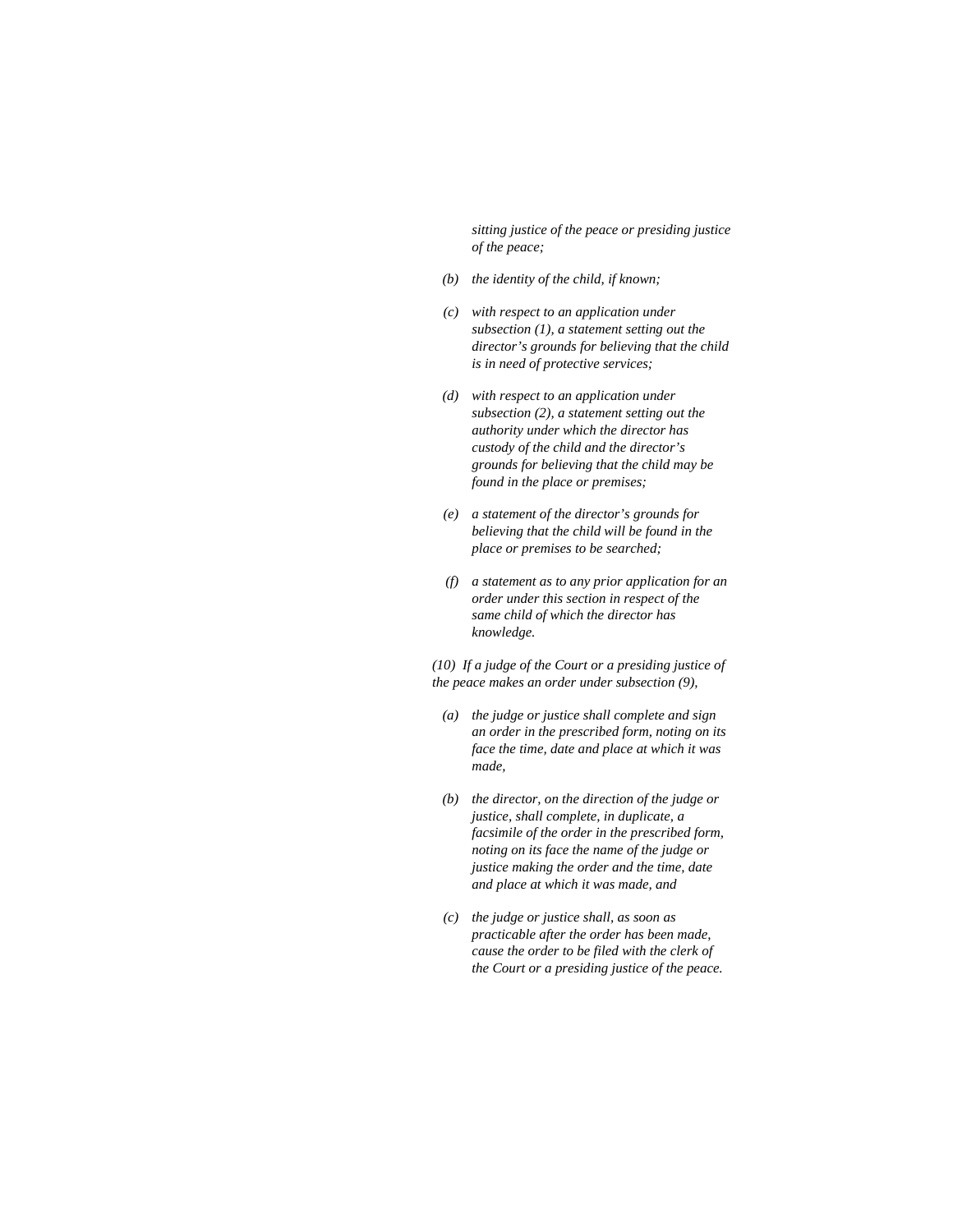*(12) Notwithstanding subsection (1), a child welfare worker or peace officer may apprehend a child without an order if the child welfare worker or peace officer has reasonable and probable grounds to believe that the child's life or health is seriously and imminently endangered because* 

- *(a) the child has been abandoned or lost or has no guardian,*
- *(b) the child has left the custody of the child's guardian without the consent of the guardian and, as a result, the guardian is unable to provide the child with the necessities of life, or*
- *(c) the child has been or there is substantial risk that the child will be physically injured or sexually abused.*

*(14) Notwithstanding subsection (1), a child welfare worker or peace officer may apprehend a child without an order if the child welfare worker or peace officer has reasonable and probable grounds to believe that the child has left or been removed from the custody of the child's guardian without the consent of the guardian.* 

# **21** Section 20(1) and (3) presently read:

*20(1) If a child has been apprehended, the director shall notify the guardian of the child forthwith* 

- *(a) that the child has been apprehended,*
- *(b) of the intention, if any, of the director to confine the child pursuant to section 22(1)(a), and*
- *(c) of the intention, if any, of the director to apply for an order pursuant to section 22(7)(b).*

*(3) Notice under subsection (1) shall include a statement of the reasons for the apprehension and the rights of the guardian under section 21.*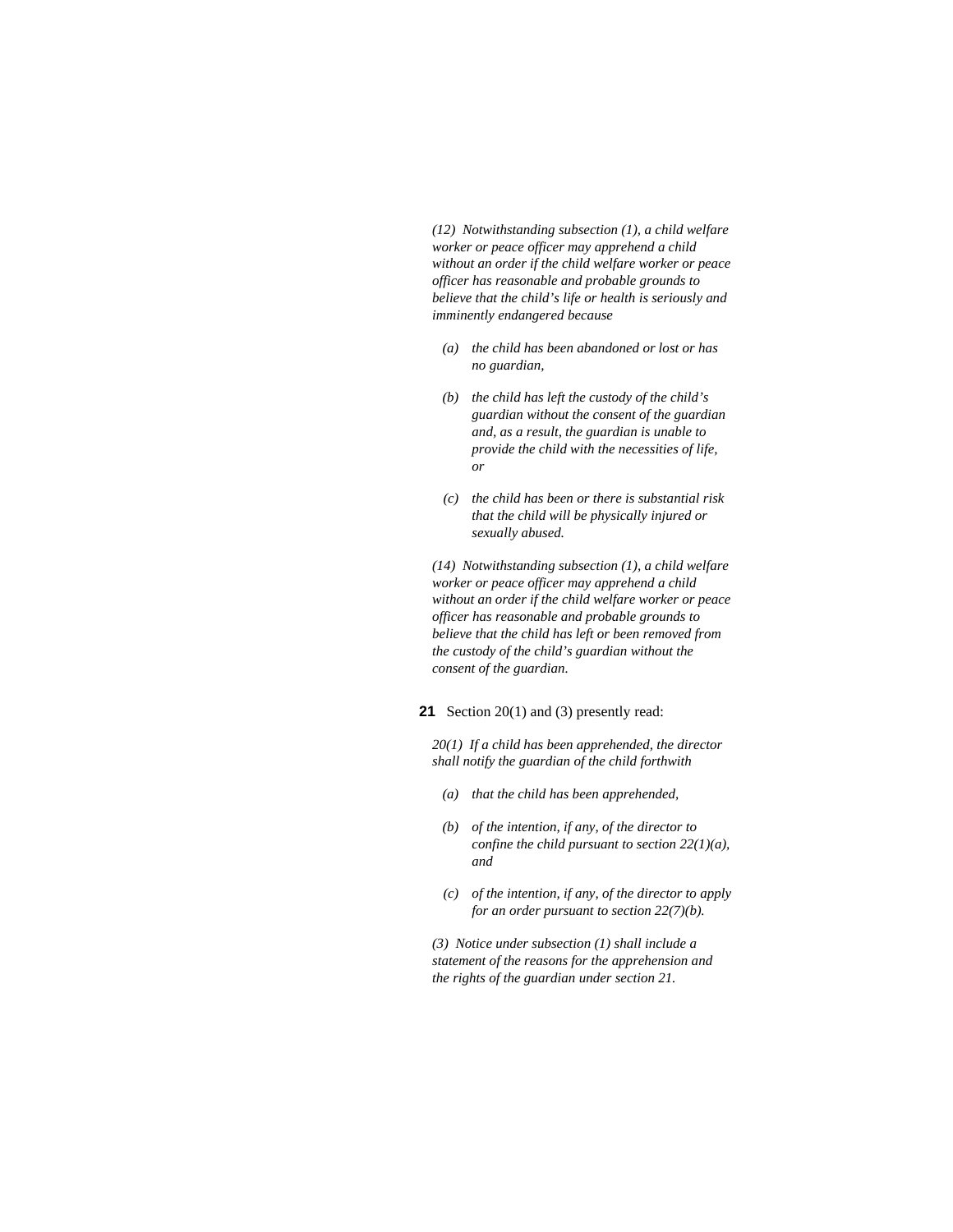### **22** Section 21 presently reads:

*21(1) If a child is apprehended under section 19 and is not, within 2 days after being apprehended, returned to the custody of the child's guardian or, in the case of a child who is ordinarily resident in another province, placed in the custody of the child welfare authorities of that other province, the director shall apply to the Court in the prescribed form for* 

- *(a) a supervision order,*
- *(b) a temporary or permanent guardianship order,*
- *(c) an order returning the child to the custody of the child's guardian, or*
- *(d) in the case of a child who is ordinarily resident in another province, an order placing the child in the custody of the child welfare authorities of that other province.*

*(3) An application under subsection (1) shall be heard not more than 10 days after the child is apprehended.* 

*(4) If* 

- *(a) a child is returned to the custody of the child's guardian or placed in the custody of the child welfare authorities of the province in which the child is ordinarily resident, or*
- *(b) an agreement under section 8 or 9 is entered into in respect of the child*

*before the expiration of the period referred to in subsection (3), the application under subsection (1) may be withdrawn at the time and place scheduled for the hearing of the application.*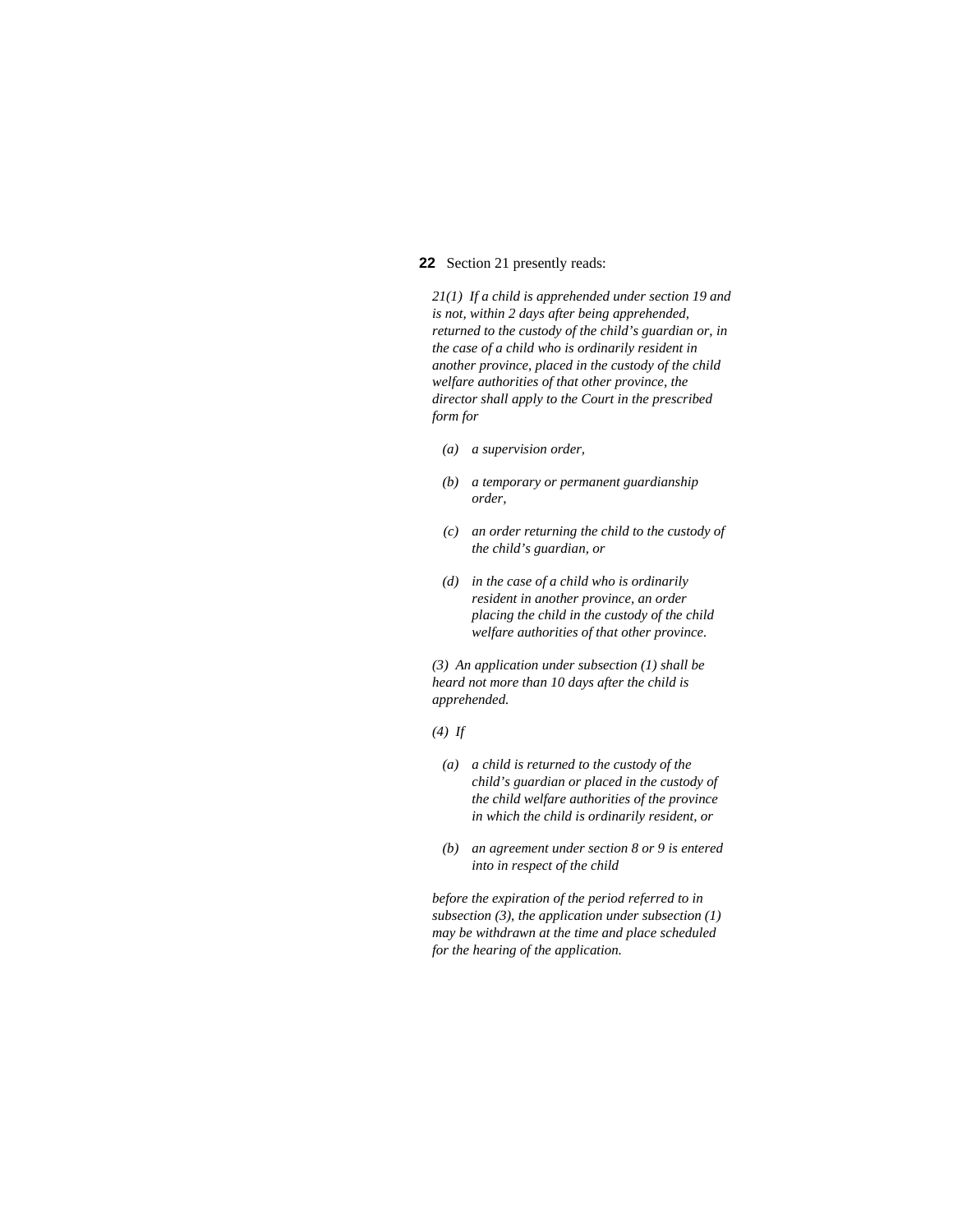*(5) If a child is apprehended under section 19 and is not, within 2 days after being apprehended,* 

- *(a) returned to the custody of the child's guardian, or*
- *(b) in the case of a child who is ordinarily resident in another province, placed in the custody of the child welfare authorities of that other province,*

*the guardian of the child may serve the director with a demand notice in the prescribed form not more than 5 days after the apprehension.* 

*(6) Notwithstanding subsection (3), if the director is served with a demand notice under subsection (5), the application under subsection (1) shall be heard not more than one day after the director is served.* 

*(7) If the director is served with a demand notice, the director shall forthwith notify the guardian and the child, if the child is 12 years of age or older, of the time and place of the hearing.* 

*(8) Notification under subsection (7) may be made by any method and may be oral or in writing.* 

*(9) The validity of proceedings under this Act is not affected if the director is unable, after reasonable effort, to give notice in accordance with this section.* 

*(10) If the director is not served with a demand notice, the director shall serve the guardian of the child and the child, if the child is 12 years of age or older, with notice of the time and place of the hearing not less than 2 days before the date of the hearing.* 

*(11) The Court, on hearing an application under this section, may* 

 *(a) if it is not satisfied that the child is in need of protective services, order the director to return the child to the custody of the child's guardian, or*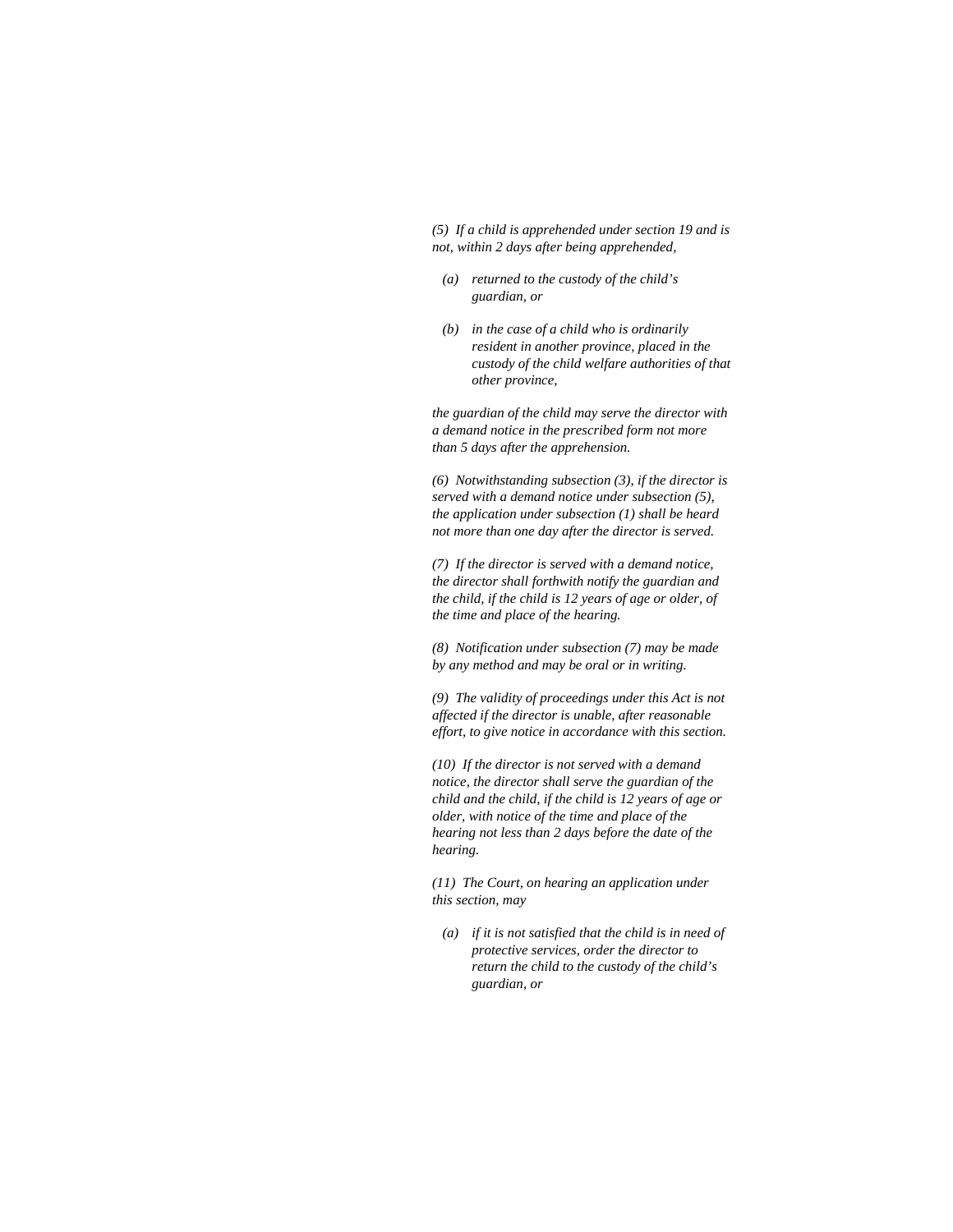*(b) if it is satisfied that the child is in need of protective services, make any order with respect to the child that it may make under this Part.* 

**23** Initial custody, concurrent planning.

#### **24** Section 22 presently reads:

*22(1) Subject to subsection (2), if a child has been apprehended, a director has exclusive custody of the child, is responsible for the child's care, maintenance and well-being and may* 

- *(a) convey the child, and detain the child while the child is being conveyed, to a secure treatment institution and confine the child in the secure treatment institution if the director considers it necessary to do so in order to ensure the survival, security or development of the child, and*
- *(b) if the guardian of the child is unable or unavailable to consent to the provision of essential medical, surgical, dental or other remedial treatment for the child that is recommended by a physician or dentist, authorize the provision of any of those treatments for the child.*

*(2) If the guardian of a child who has been apprehended refuses to consent to essential medical, surgical, dental or other remedial treatment for the child that is recommended by a physician or dentist, the director shall apply to the Court for an order authorizing the treatment.* 

*(3) The director shall serve the guardian of the child with notice of the time and place at which an application under subsection (2) is to be heard not less than one day before the time fixed for the hearing.*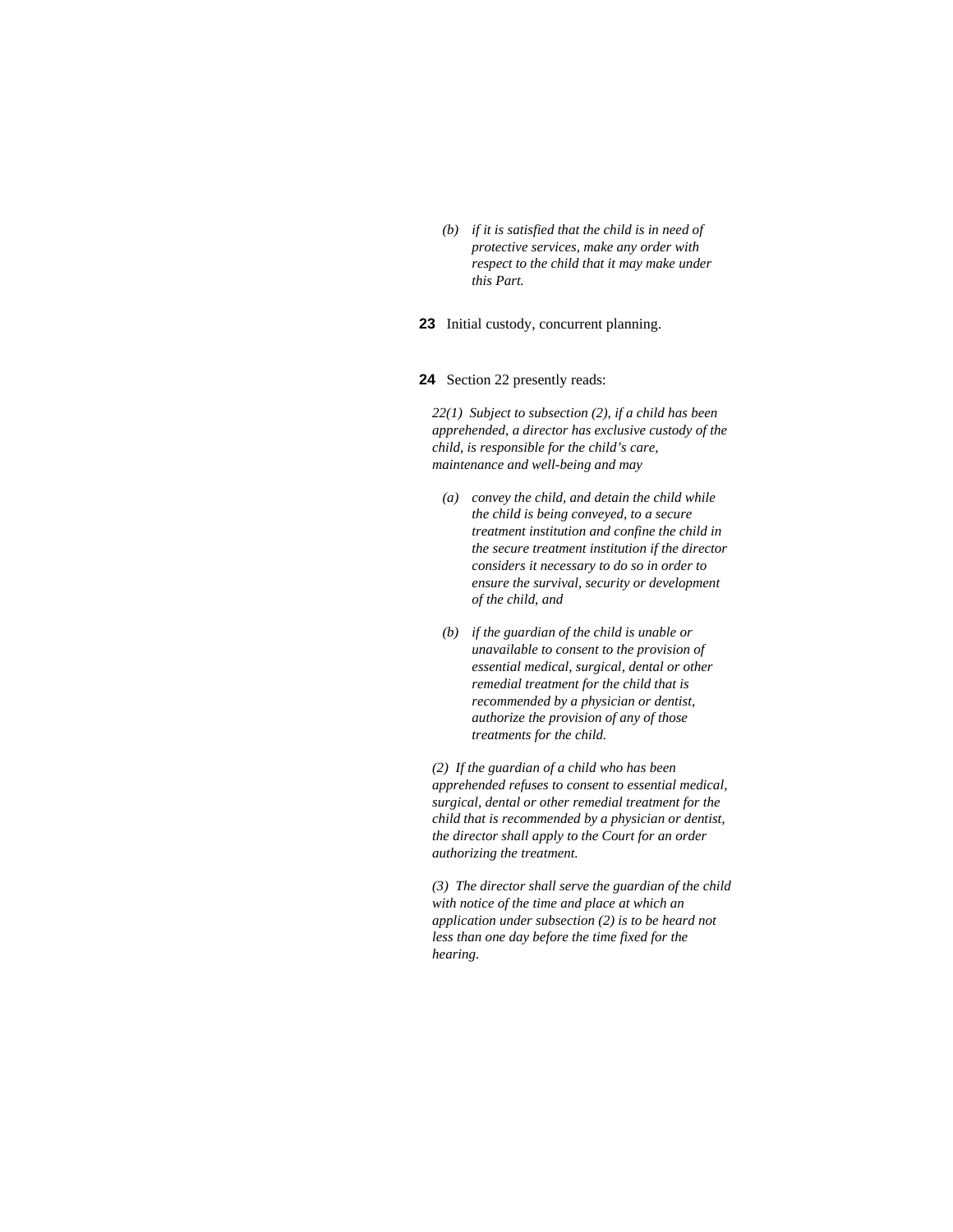*(4) Notwithstanding subsection (3), the Court, on the ex parte application of the director, may dispense with the service of notice under subsection (3) or authorize the giving of a shorter period of notice.* 

*(5) If it is satisfied that the treatment is in the best interest of the child, the Court may authorize the treatment notwithstanding that the guardian of the child refuses to consent to the treatment.* 

*(6) If a child is treated pursuant to an order under this section, no liability attaches to the person treating the child by reason only that the guardian of the child did not consent to the treatment.* 

*(7) If a director confines a child pursuant to subsection (1)(a), the director shall appear before the Court within 3 days after the confinement* 

- *(a) to show cause why the confinement was necessary, and*
- *(b) if necessary, to apply for an order authorizing the confinement of the child for a further period of not more than 6 days.*

*(8) An application pursuant to subsection (7) may be heard by a judge of the Court, a judge of the Court of Queen's Bench or a sitting justice of the peace.* 

**25** Consent for health care. Direction on health care.

**26** Section 23(1) presently reads:

*23(1) Notice of the nature, date, time and place of every hearing under this Part, other than an application under section 21, shall be served by the applicant on* 

- *(a) all the guardians of the child,*
- *(b) a director, if the applicant is not a director,*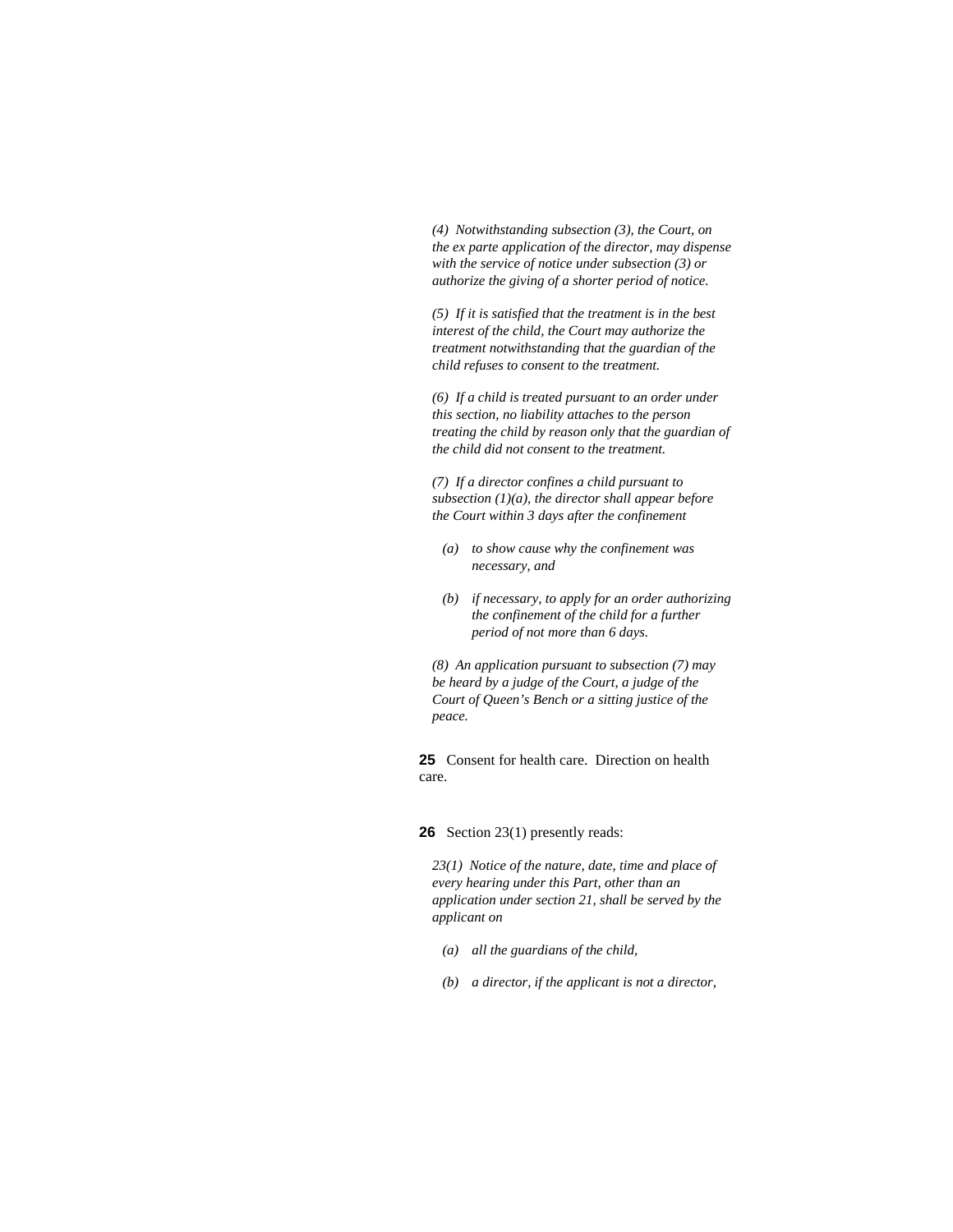- *(c) the child, if the child is 12 years of age or older,*
- *(d) a foster parent of the child, if the child was in the continuous care of that foster parent for more than 6 months immediately preceding the application, and*
- *(e) any other person in whose care the child was when the child was apprehended, if the child was in the continuous care of that person for more than 6 months immediately preceding the application.*

## **27** Section 25 presently reads:

*25(1) Except with the consent of the Court, no person shall publish by any means any report of a proceeding under this Act in respect of a child in which the name of the child or a guardian of the child, or in which any information serving to identify the child or a guardian of the child, is disclosed.* 

*(2) Any person who contravenes subsection (1) is guilty of an offence and liable to a fine of not more than \$2000 and in default of payment to imprisonment for a term of not more than 6 months.* 

**28** Section 26 presently reads in part:

*26(1) The Court may adjourn a hearing under this Part for a period of not more than 40 days or for any longer period that the parties agree to.* 

*(3) Notwithstanding subsection (1), no hearing in respect of a child who is the subject of a secure treatment order under section 44(2) may be adjourned for more than 30 days.* 

## **29** Section 27 presently reads:

*27 After a hearing under this Part, the Court may make any order it has jurisdiction to make under this Part or Part 4 if it is satisfied as to the*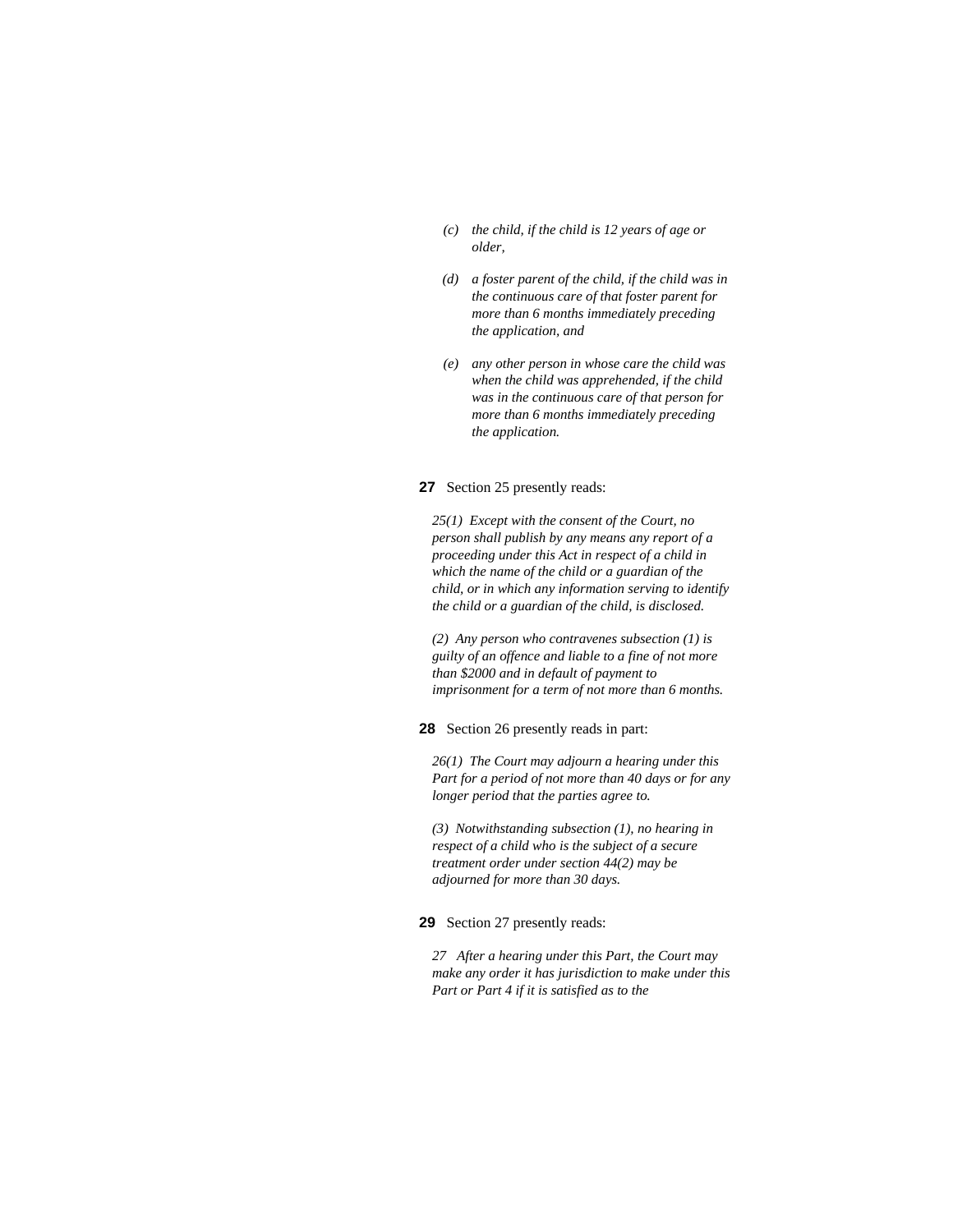*appropriateness of that order notwithstanding that it is not the order applied for by a director or a guardian of the child.* 

### **30** Section 28(3) presently reads:

- *(3) A supervision order shall* 
	- *(a) require that a director supervise the child within the residence of the child, and*
- *(b) set out reasonable terms in respect of* 
	- *(i) the frequency of visits at the residence by a child welfare worker,*
	- *(ii) the assessment or treatment of the child or any person residing with the child, and*
	- *(iii) any other terms that the Court considers necessary.*

## **31** Section 29(1) presently reads:

*29(1) If, on an application by a director in the prescribed form, the Court is satisfied that a guardian or other person residing with a child has failed to comply with a term of a supervision order, the Court may, without hearing any further evidence as to the child's need of protective services,* 

- *(a) renew, vary or extend the supervision order, or*
- *(b) make a temporary guardianship order or a permanent guardianship order in respect of the child.*

## **32** Section 31 presently reads:

*31(1) The Court may make an order appointing a director as a guardian of a child for a period of not more than one year if it is satisfied that*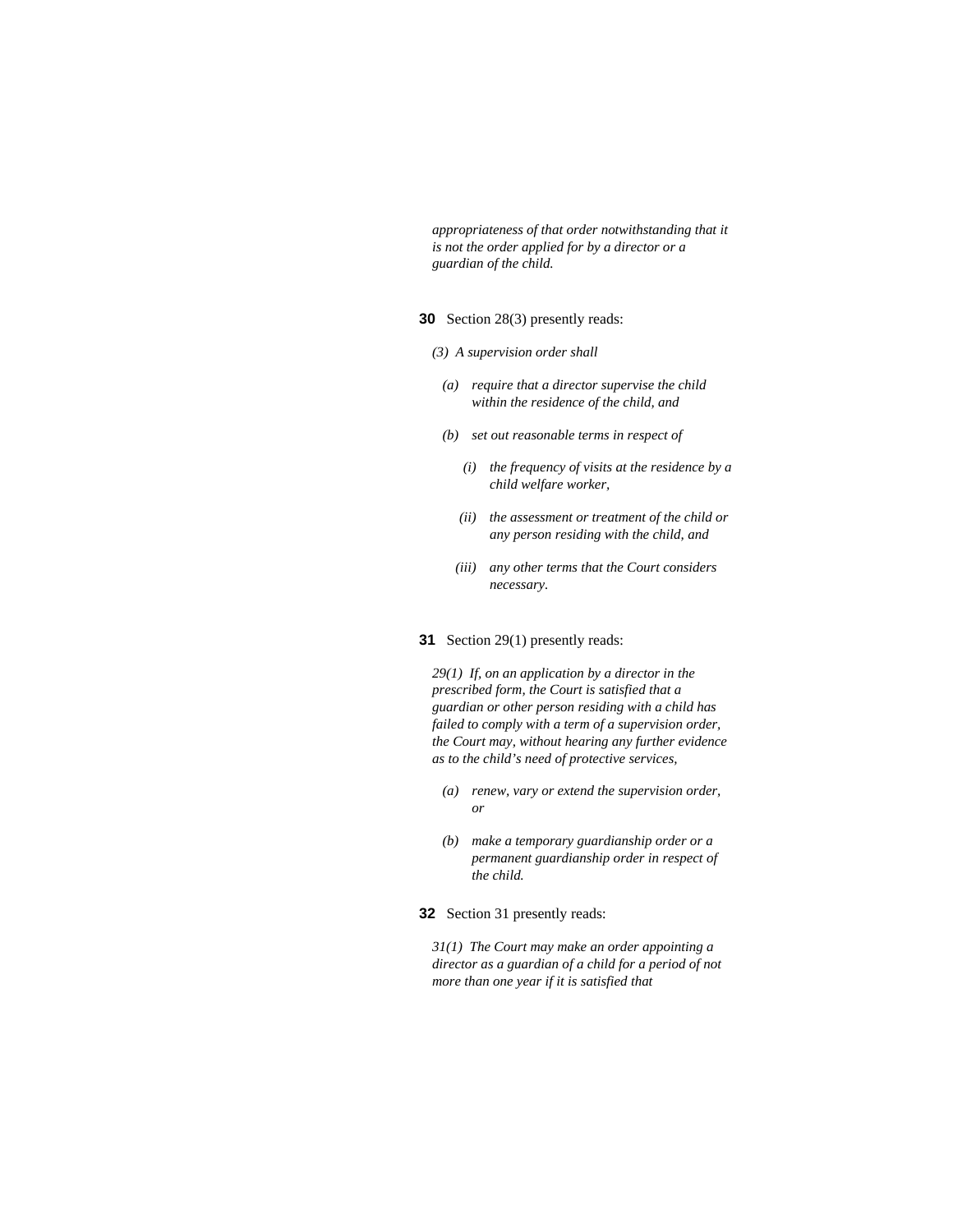- *(a) the child is in need of protective services, and*
- *(b) the survival, security or development of the child may not be adequately protected if the child remains with the child's guardian,*

*but it can be anticipated that within a reasonable time the child may be returned to the custody of the child's guardian or, if the child is 16 years of age or older, the child will be able to live independently.* 

*(2) If the Court makes an order under subsection (1), the director becomes a joint guardian with any other guardian of the child and, subject to any order under subsection (4), may exercise all of the authority of a guardian of the child to the exclusion of any other guardian except with respect to a proceeding under Part 6.* 

*(3) Not more than 30 days after an order is made under subsection (1), the director shall file with the Court a plan for the care of the child, including a description of the services to be provided.* 

*(4) On making a temporary guardianship order or at any time during its term, the Court, on the application of a director, a guardian of the child, the child if the child is 12 years of age or older or any other person with whom the child has a significant relationship, may, on being satisfied that the matter cannot be resolved by agreement or the terms of an agreement have not been complied with, make an order prescribing* 

- *(a) the access to be provided between the child and a guardian or any other person with whom the child has a significant relationship,*
- *(b) the conditions under which the director shall consult with the guardian on matters affecting the child, or*
- *(c) the financial contributions to the maintenance of the child to be made*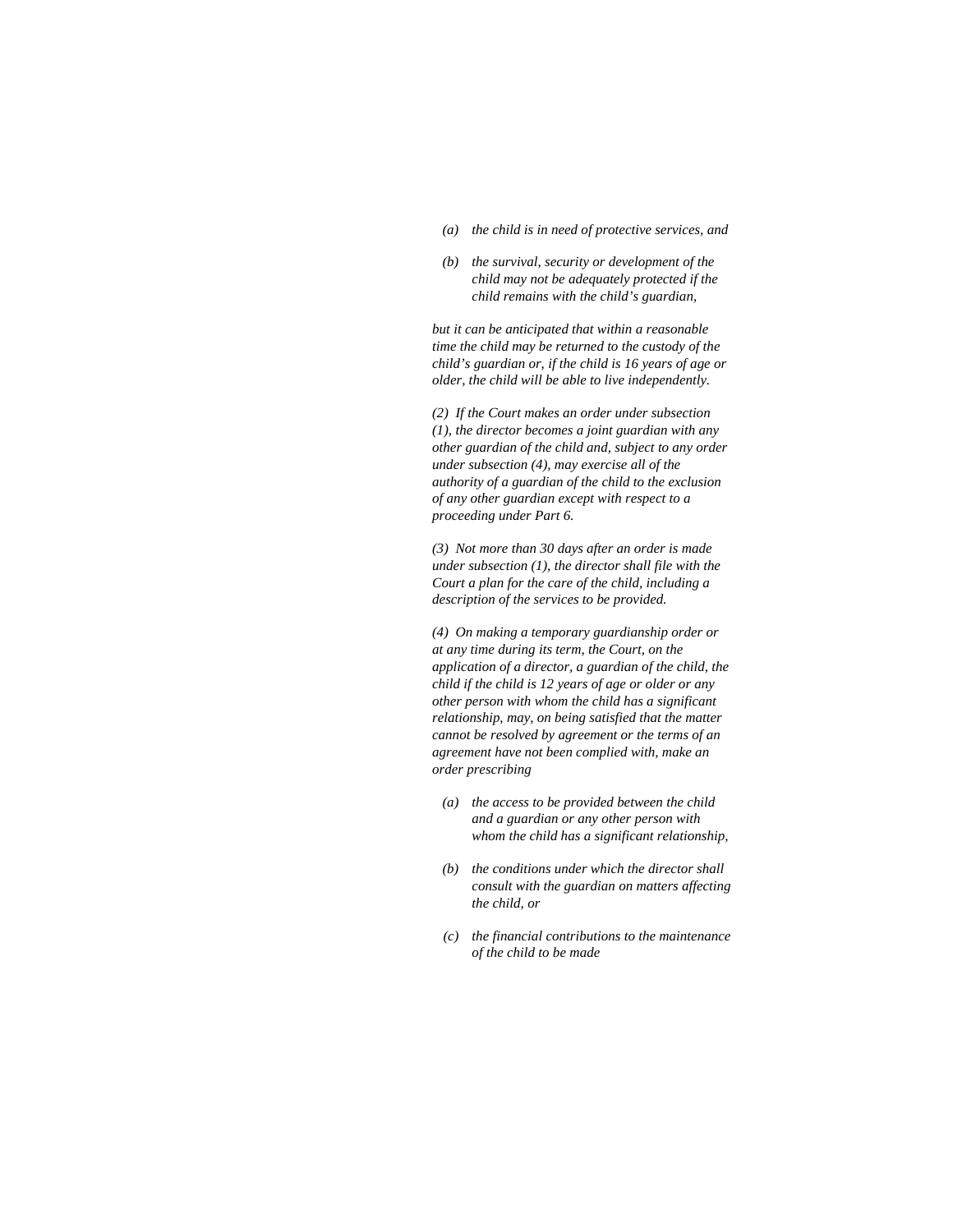- *(i) by a person other than the director who is legally responsible for the maintenance of the child, or*
- *(ii) by a trustee from property or an estate held in trust for the child.*

*(5) No order under subsection (4)(a)(i) providing for access between a child who is 12 years of age or older and a person with whom the child has a significant relationship shall be made without the consent of the child.* 

*(6) An order under this section may provide that a guardian, other than the director, or any person who will have custody of the child shall, prior to the expiration of the temporary guardianship order, submit to an assessment in order to assist the director or the Court, as the case may be, to determine the fitness of the guardian or other person to assume the custody of the child when the order expires or is terminated.* 

*(7) The Court shall consider the recommendations of the director in respect of an assessment before making an order under subsection (6).* 

**33** Sections 31.1 and 31.2 presently read:

*31.1(1) Despite any decision of any court, a temporary guardianship order for which a plan for the care of the child has not been filed in accordance with section 31(3) is deemed to be valid from the date the order was made.* 

*(2) Subsection (1) applies only to temporary guardianship orders made before February 21, 2002.* 

*31.2(1) Despite section 31(3), if a director files with the Court a plan for the care of a child before or within 30 days after the coming into force of this section, the director is deemed to have filed the plan in accordance with section 31(3).*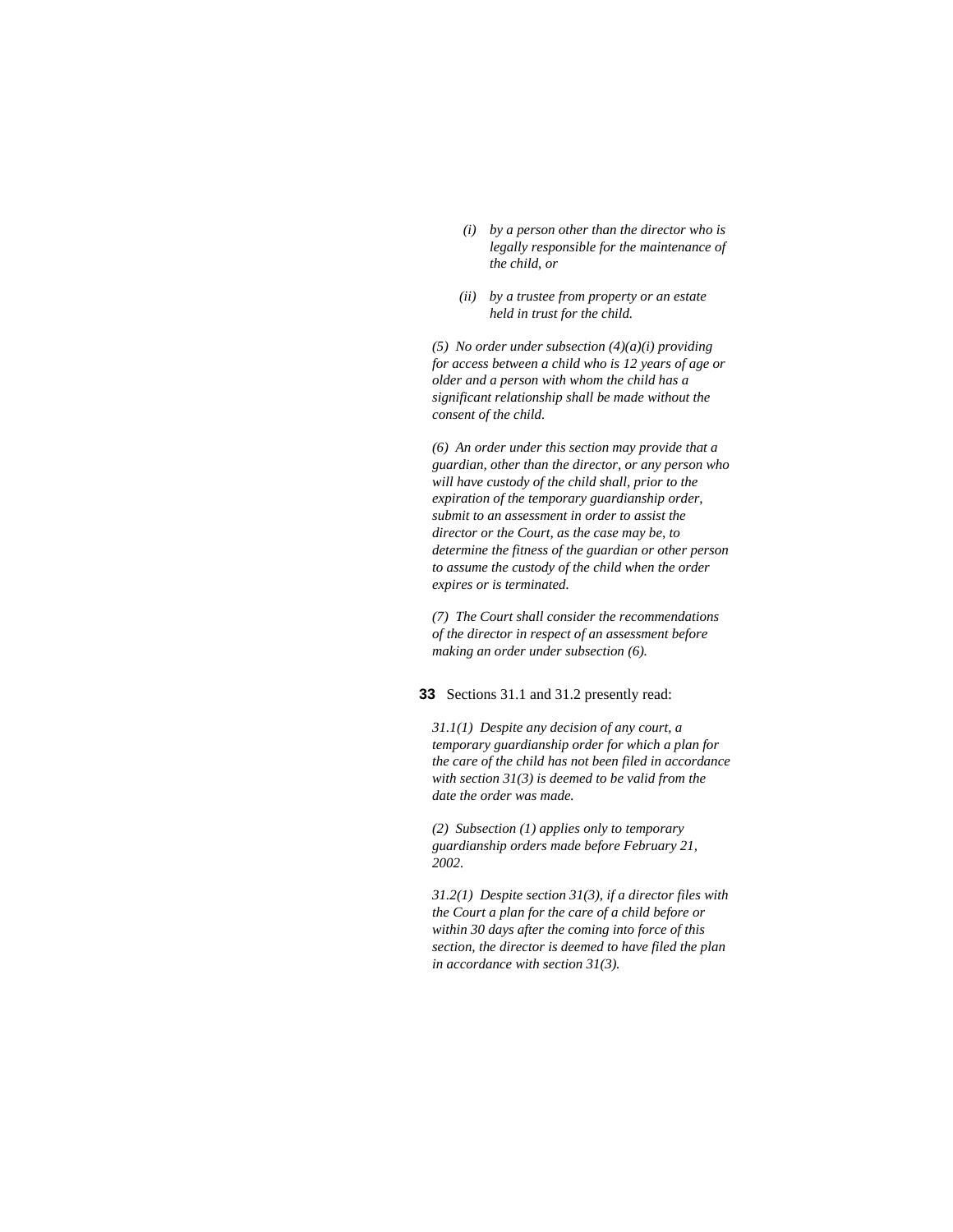*(2) Subsection (1) applies only to plans filed in respect of temporary guardianship orders made before February 21, 2002.* 

### **34** Section 32 presently reads:

*32(1) If a child is the subject of a supervision order or a temporary guardianship order and the appeal period with respect to the order has expired,* 

- *(a) a director, at any time during the term of the order, or*
- *(b) a guardian of the child or the child if the child is 12 years of age or older, once during the term of the order,*

*may apply to the Court in the prescribed form for an order renewing, varying or terminating the original order or for a new order under section 28, 31 or 34.* 

*(2) On reviewing an order under this section, the Court may consider any matter it thinks is relevant, and shall consider the following:* 

- *(a) whether the circumstances that caused the child to be in need of protective services have changed;*
- *(b) the protective services that have been provided to the child or the family of the child;*
- *(c) whether the director has followed the plan for the care of the child filed with the Court;*
- *(d) whether a guardian, other than the director, has complied with the order.*

*(3) Unless it is satisfied that it would be in the best interests of the child to order otherwise, the Court shall extend the period of the original order pending the hearing of an application under this section.*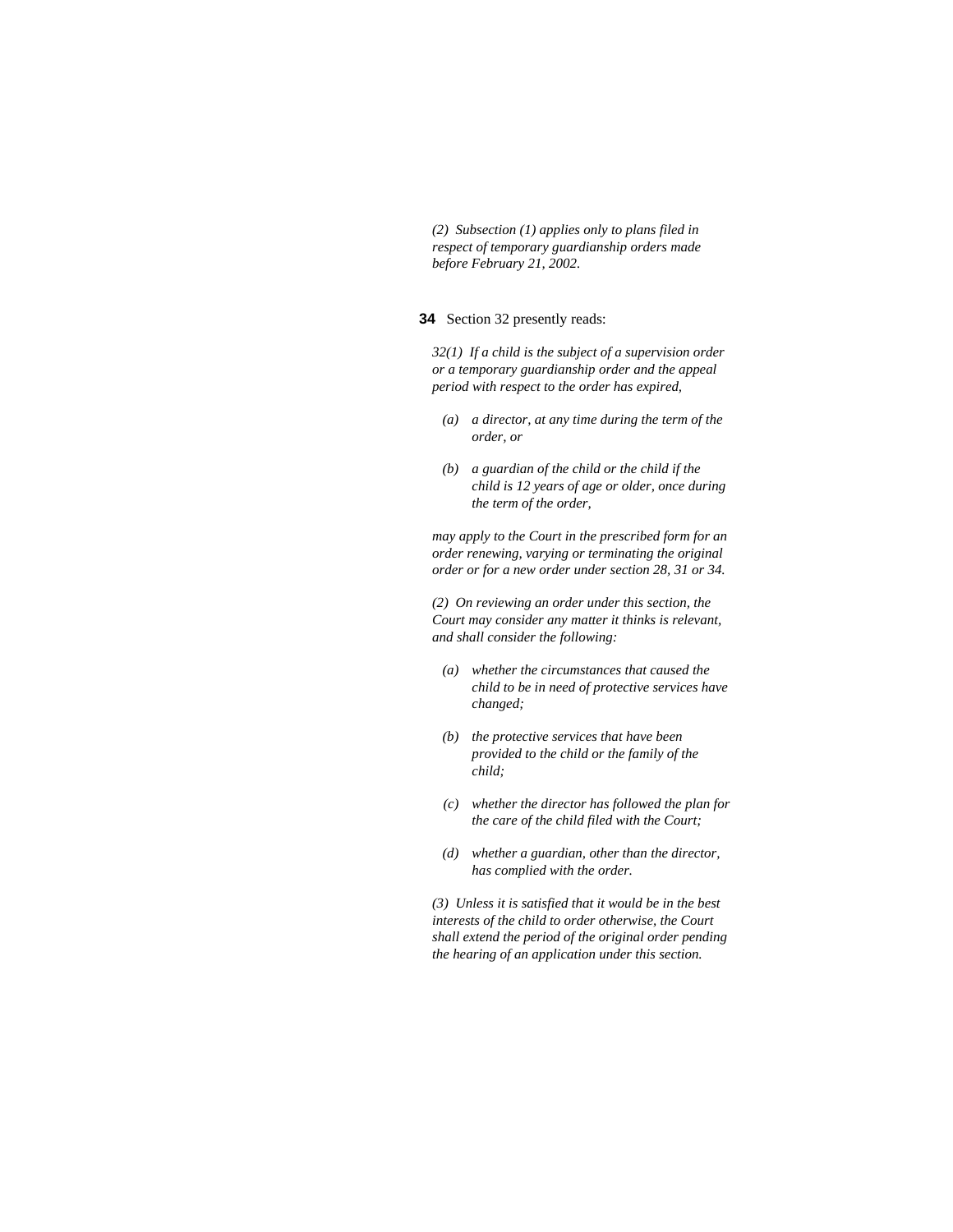## **35** Section 33 presently reads:

*33(1) The total cumulative period during which a child is in the custody of one or more directors or the subject of a temporary guardianship order shall not be more than 2 years.* 

*(2) A period during which a director has custody of a child pursuant to section 22(1) or pursuant to an agreement under section 106 is not to be included in computing the total cumulative period in subsection (1).* 

*(3) Notwithstanding subsection (1), the Court may make a temporary guardianship order with respect to a child for a further cumulative period of not more than 2 years if the child has not been in the custody of one or more directors or the subject of a temporary guardianship order during the 5 years immediately preceding the date of the application.* 

*(4) Notwithstanding subsection (1), if the Court is satisfied that there are good and sufficient reasons for doing so, it may make an order of temporary guardianship for one further period of not more than one year.* 

## **36** Section 34 reads in part:

*34(1) The Court, on application pursuant to this Part by a director, may make a permanent guardianship order appointing the director as guardian of the child if it is satisfied that* 

- *(a) the child is in need of protective services or is the subject of a temporary guardianship order,*
- *(b) the survival, security or development of the child cannot adequately be protected if the child remains with or is returned to the child's guardian, and*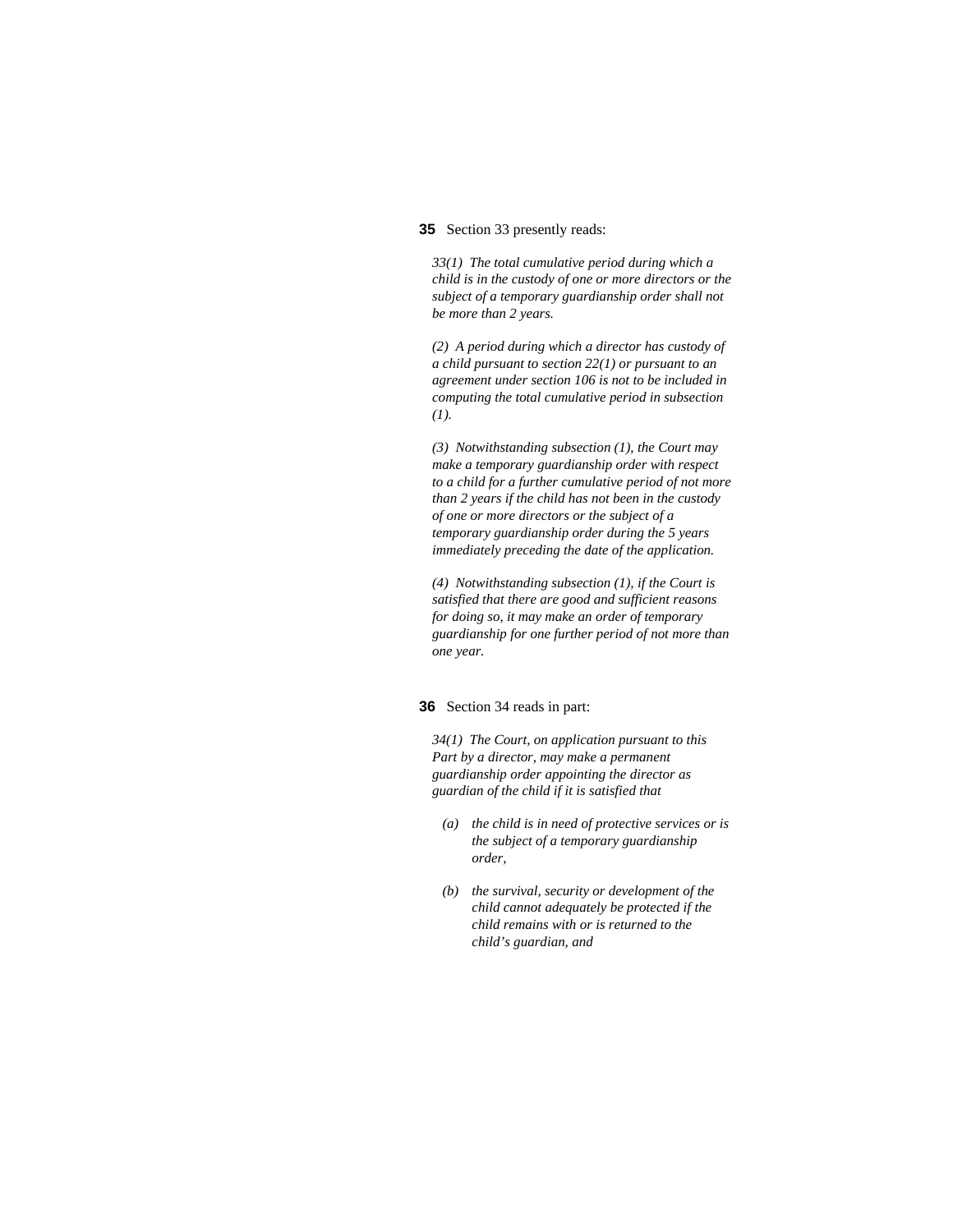*(c) it cannot be anticipated that the child could or should be returned to the custody of the child's guardian within a reasonable time.* 

*(2) The Court, on application pursuant to this Part by a guardian of a child, may make a permanent guardianship order appointing a director as guardian of the child if* 

- *(a) the guardian wishes to relinquish the guardian's guardianship, and*
- *(b) the child consents to the order, if the child is 12 years of age or older.*

*(3) The Court may make an order dispensing with a consent required under subsection (2)(b) if the Court is satisfied that it is in the best interests of the child to do so.* 

*(4) If the Court makes a permanent guardianship order, the director is the sole guardian of the person of the child and the Public Trustee is the sole trustee of the estate of the child.* 

*(5) A director shall, on request, send the Public Trustee a copy of the permanent guardianship order.* 

*(6) If the Court makes a permanent guardianship order it may, on the application of a director, order that financial contributions be made to the maintenance of the child* 

- *(a) by a person other than the director who is legally responsible for the maintenance of the child, or*
- *(b) by a trustee from property or an estate held in trust for the child.*

*(7) If an order is made under subsection (6), a director or the person ordered to make financial contributions may apply to the Court for a review of the order.*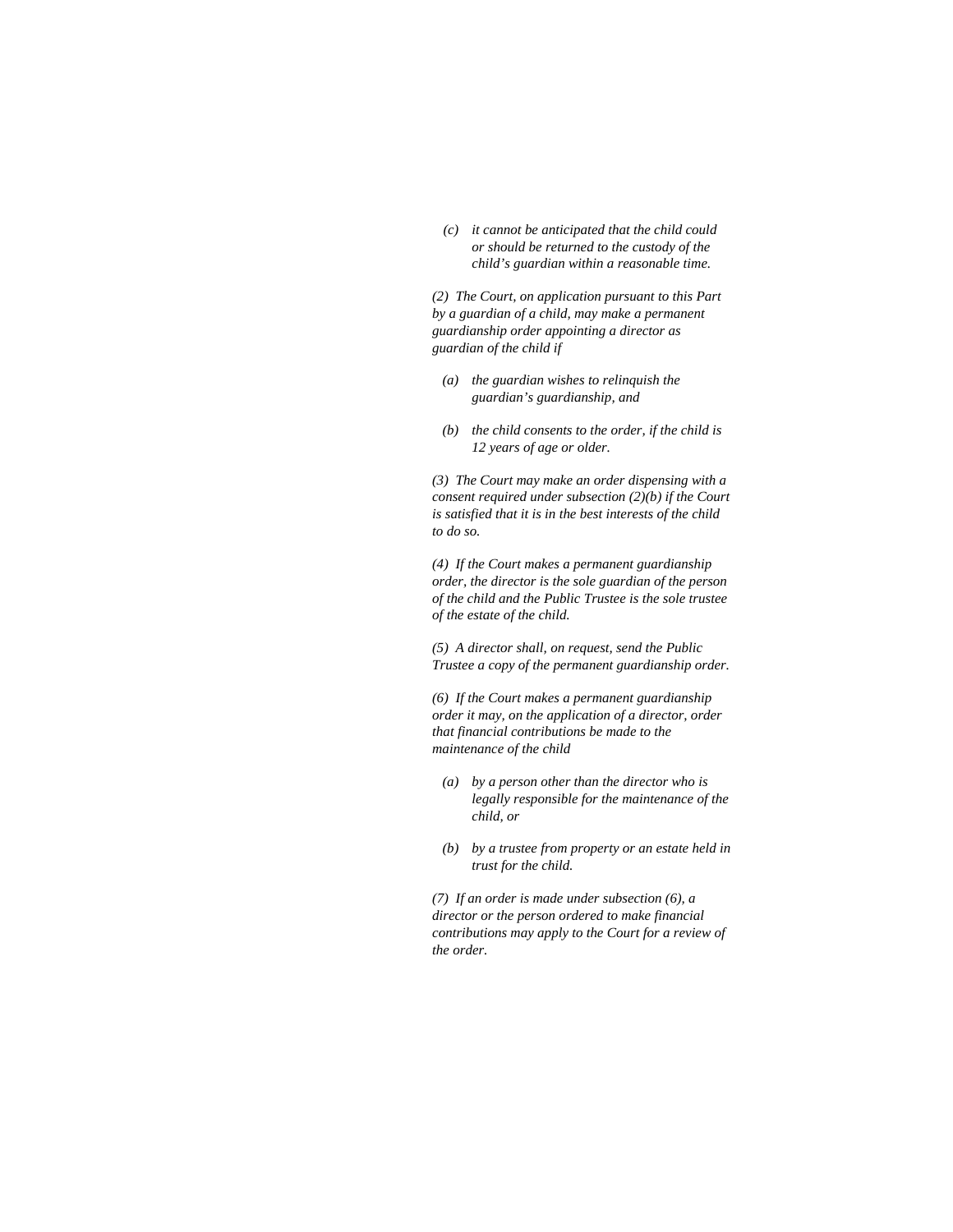*(8) On making a permanent guardianship order or at any time during its term, the Court, on the application of a director, a former guardian of the child, the child if the child is 12 years of age or older or any other person with whom the child has a significant relationship, may make an order prescribing the access to be provided between the child and the former guardian or that other person.* 

*(9) No order under subsection (8) relating to a child who is 12 years of age or older shall be made without the consent of the child.* 

*(10) A director may enter into an agreement in the prescribed form with* 

- *(a) a former guardian of a child who is the subject of a permanent guardianship order, or*
- *(b) any person who has a significant relationship with a child who is the subject of a permanent guardianship order*

*providing for visits or other access to be provided between the child and the former guardian or other person.* 

**37** Report on permanent ward.

## **38** Section 35 presently reads:

*35(1) If a child is the subject of a permanent guardianship agreement or order, the director, if the director is satisfied that the child should be returned to the guardianship of the person who was the guardian of the child before the agreement or order was made, may apply to the Court for an order terminating the permanent guardianship agreement or order.* 

*(2) When a child who is the subject of a support agreement under section 8(2), a custody agreement under section 9(2), a temporary or permanent*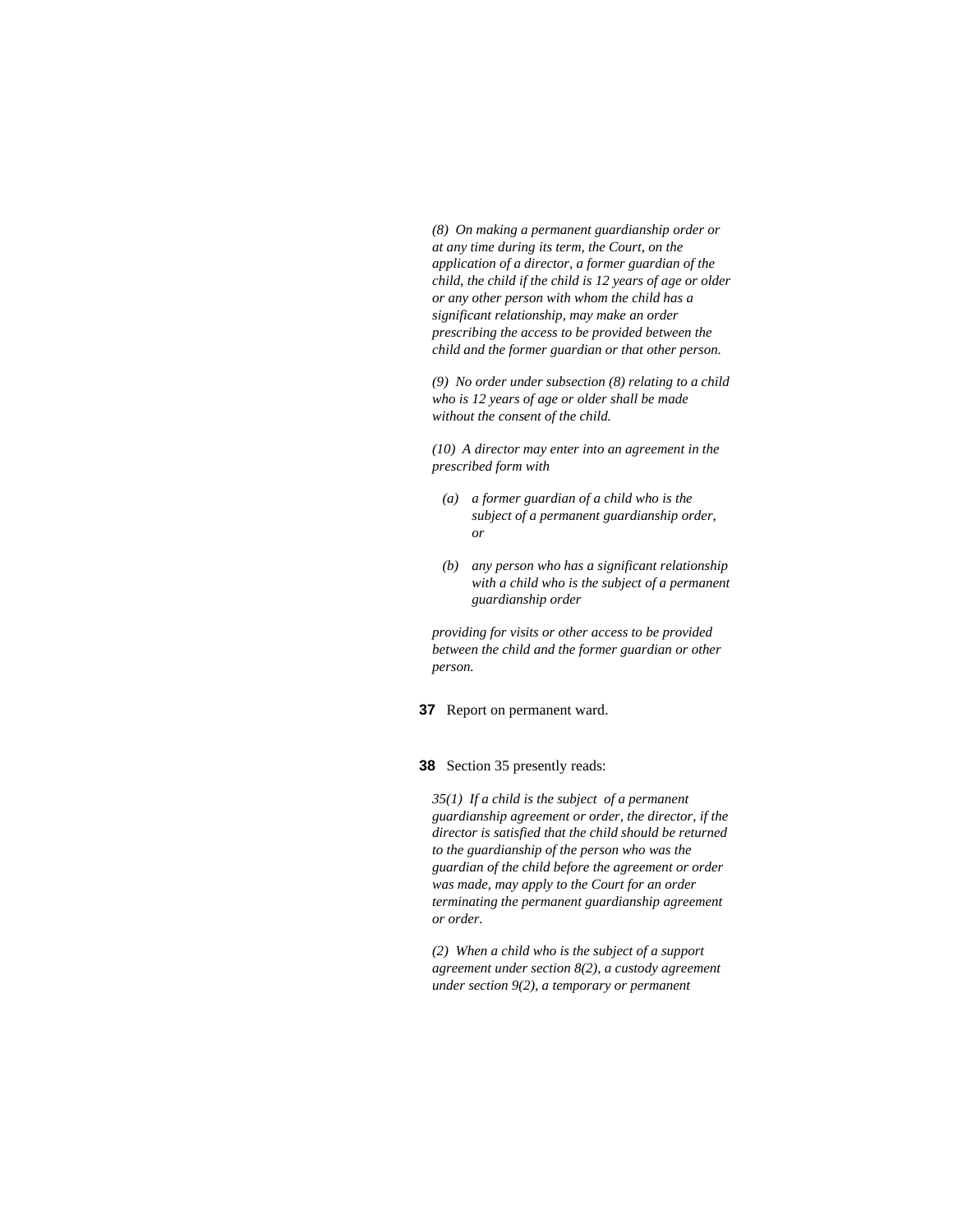*guardianship order or a permanent guardianship agreement attains the age of 18 years, a director may continue to provide the child with care and maintenance* 

- *(a) for the periods and the purposes, and*
- *(b) on the conditions*

*prescribed in the regulations.* 

## **39** Sections 36 and 37 presently read:

*36(1) If a child is the subject of a permanent guardianship agreement or order, any adult may make an application in the prescribed form to the Court to be appointed as guardian of the child jointly with the director.* 

*(2) The applicant shall serve notice of the date, time and place at which the application is to be heard on the director not less than 30 days before the date of the hearing.* 

*(3) The Court may make an order appointing a person as a guardian of a child jointly with the director if it is satisfied that* 

- *(a) the person is capable of assuming and willing to assume the responsibility of joint guardianship of the child,*
- *(b) the person has had a significant and continuing relationship with the child,*
- *(c) the child has consented, if the child is 12 years of age or older,*
- *(d) the director is of the opinion that it cannot reasonably be anticipated that the child will be adopted within a reasonable time, and*
- *(e) the appointment of that person as a joint guardian will be beneficial to the child.*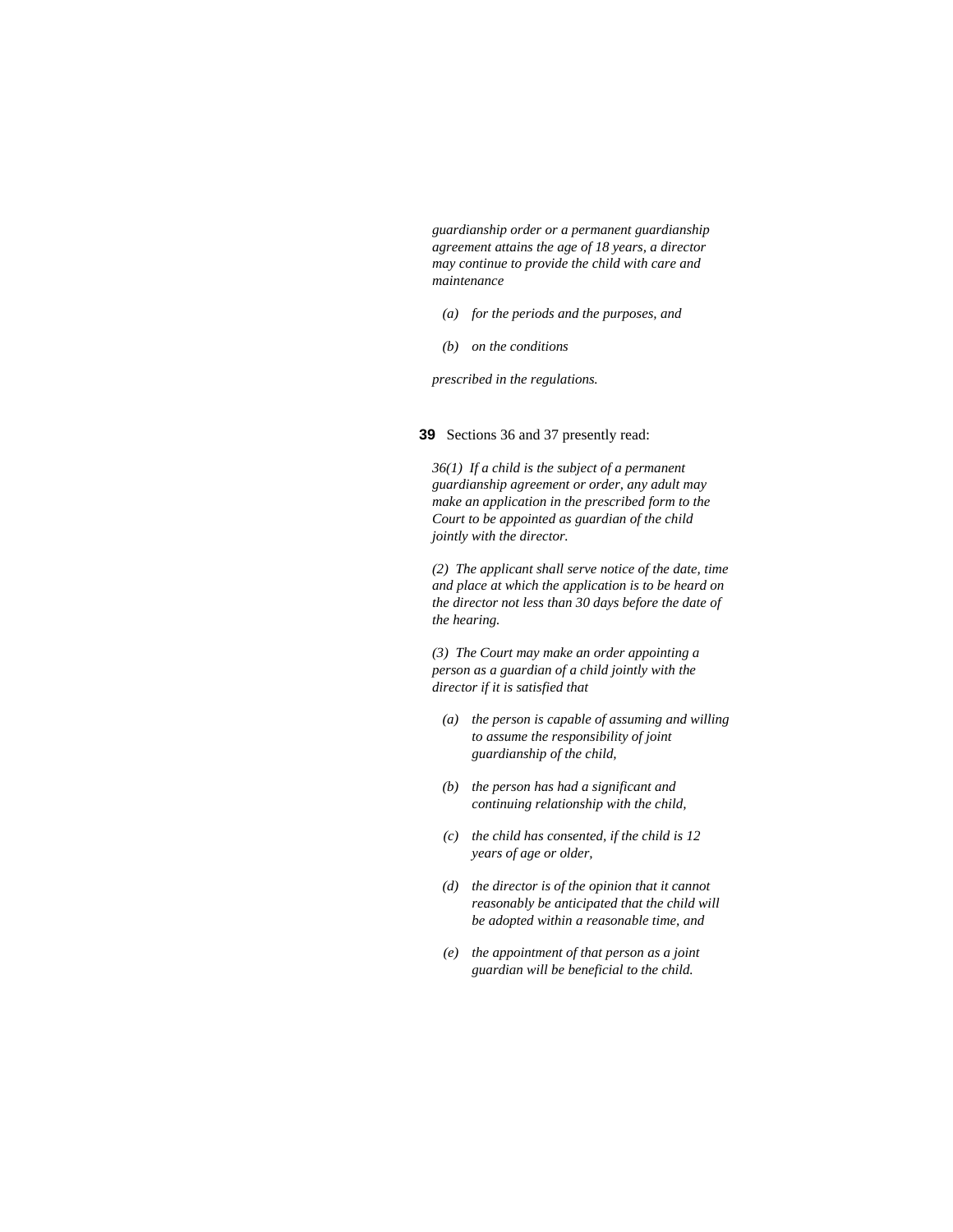*(4) If the Court makes an order under subsection (3), the director* 

- *(a) subject to any order of the Court under subsection (5), may exercise all the authority of a guardian of the child to the exclusion of the other guardian, and*
- *(b) has sole authority to consent to the adoption of the child.*

*(5) If the Court makes an order appointing a joint guardian, it may, on the application of the director or the joint guardian and on being satisfied that the director and the joint guardian have been unable to negotiate an agreement or have not complied with the terms of an agreement, make an order prescribing* 

- *(a) the access that will be provided between the joint guardian and the child, and*
- *(b) the conditions under which the director shall consult with the joint guardian on matters affecting the child.*

*37(1) If the Court makes an order under section 36, the director, the joint guardian or the child, if the child is 12 years of age or older, may apply to the Court in the prescribed form at any time for a review of the order.* 

*(2) The applicant shall serve notice of the date, time and place at which the application for a review is to be heard on the director, the joint guardian and the child, if the child is 12 years of age or older, not less than 5 days before the date of the hearing.* 

*(3) The Court may, on hearing the application and in accordance with section 36, continue, vary or terminate any order made under section 36.* 

**40** Section 40 presently reads: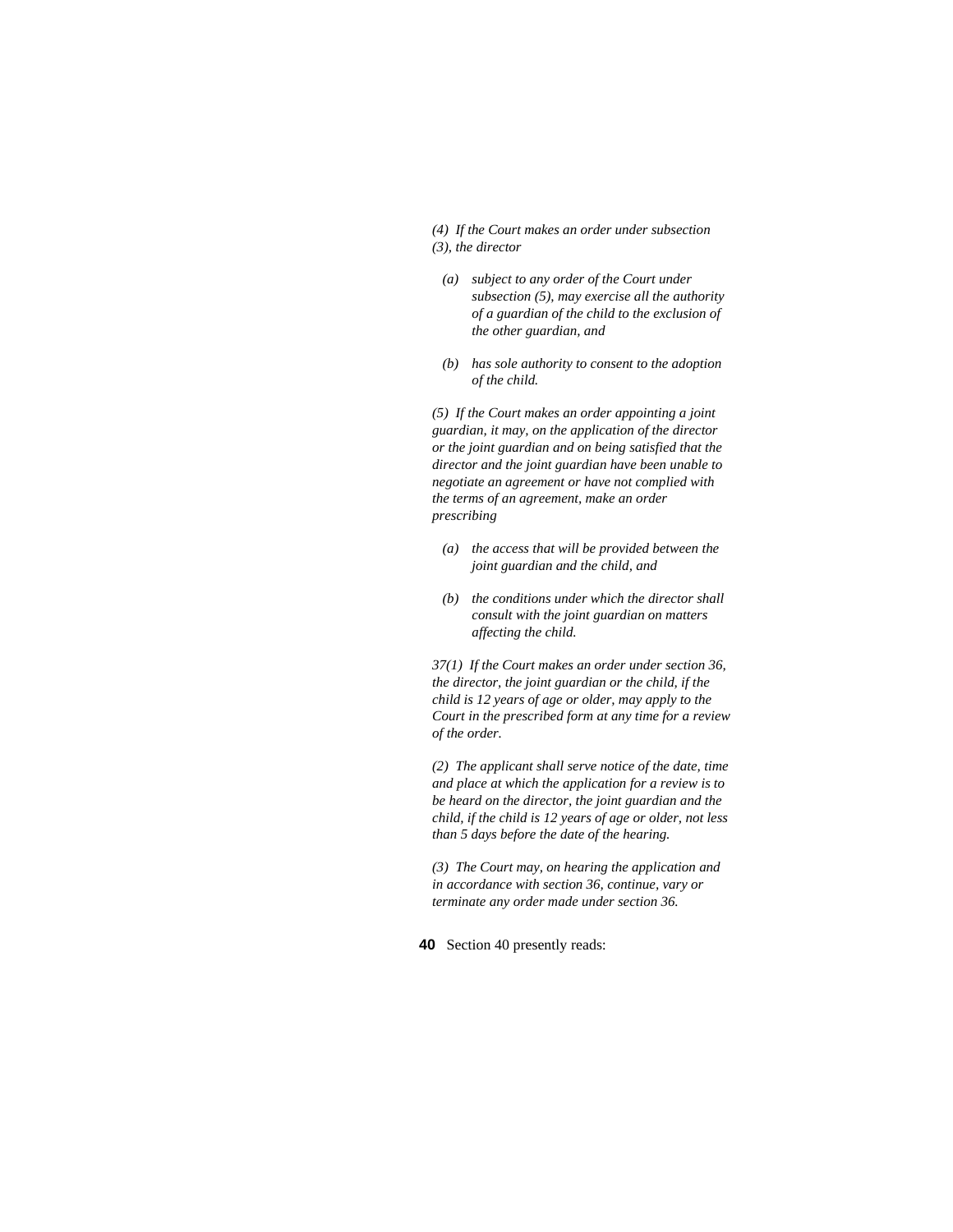*40(1) A temporary guardianship order remains in effect until* 

- *(a) the order expires or is terminated by a court,*
- *(b) the child attains the age of 18 years, or*
- *(c) the child marries,*

*whichever occurs first.* 

*(2) A permanent guardianship agreement or order remains in effect until* 

- *(a) the agreement or order is terminated by a court,*
- *(b) a private guardianship order is made in respect of the child,*
- *(c) an adoption order is made in respect of the child,*
- *(d) the child attains the age of 18 years, or*
- *(e) the child marries,*

*whichever occurs first.* 

## **41** Section 41 presently reads:

*41 In making an order requiring a person to pay maintenance for a child under this Act, the Court shall consider all relevant circumstances, including* 

- *(a) the income, earning capacity, property and other financial resources or benefits of that person, that person's spouse and any other person residing with that person,*
- *(b) the needs of the child,*
- *(c) the present and past standard of living of the child and of that person,*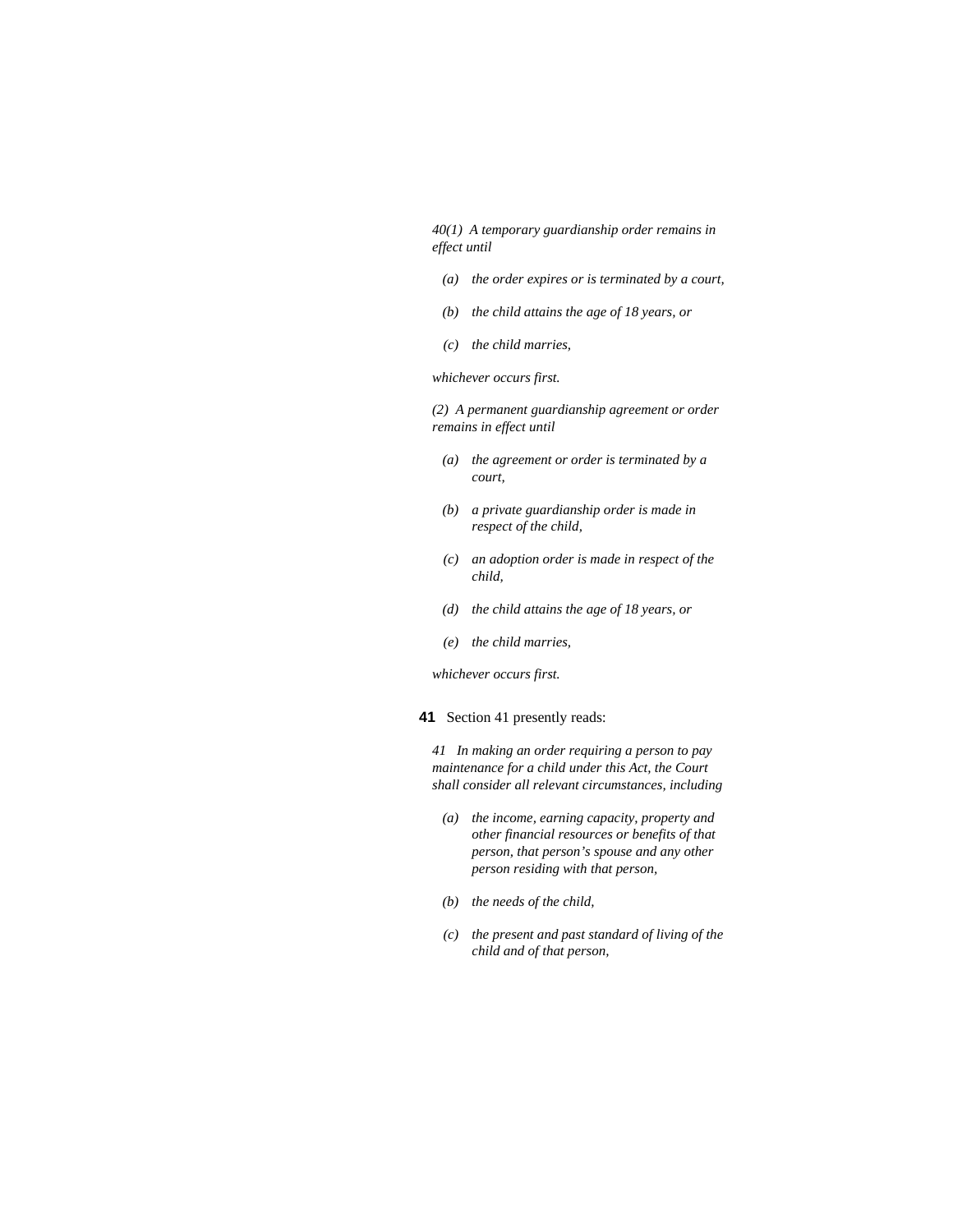- *(d) the child's aptitude for and reasonable prospects of obtaining an education,*
- *(e) the legal or moral obligation of that person to provide support for any other person,*
- *(f) the assets of the child, excluding an award of general damages or a settlement paid to compensate the child for a personal injury,*
- *(g) any other legal right of the child to support other than out of public money, and*
- *(h) the needs of that person.*

**42** The heading preceding section 43 presently reads:

> *Part 4 Secure Treatment*

**43** Section 43 presently reads:

*43(1) If a child is the subject of a temporary or permanent guardianship order, a director may issue a secure treatment certificate in the prescribed form for a period of not more than 10 days in respect of the child if the director has reasonable and probable grounds to believe that* 

- *(a) the child is suffering from a mental or behavioural disorder,*
- *(b) the child is in a condition presenting a danger to the child or others, and*
- *(c) it is necessary to confine the child in order to remedy or alleviate the disorder.*

*(2) A secure treatment certificate shall include a statement showing* 

 *(a) the reason for the confinement,*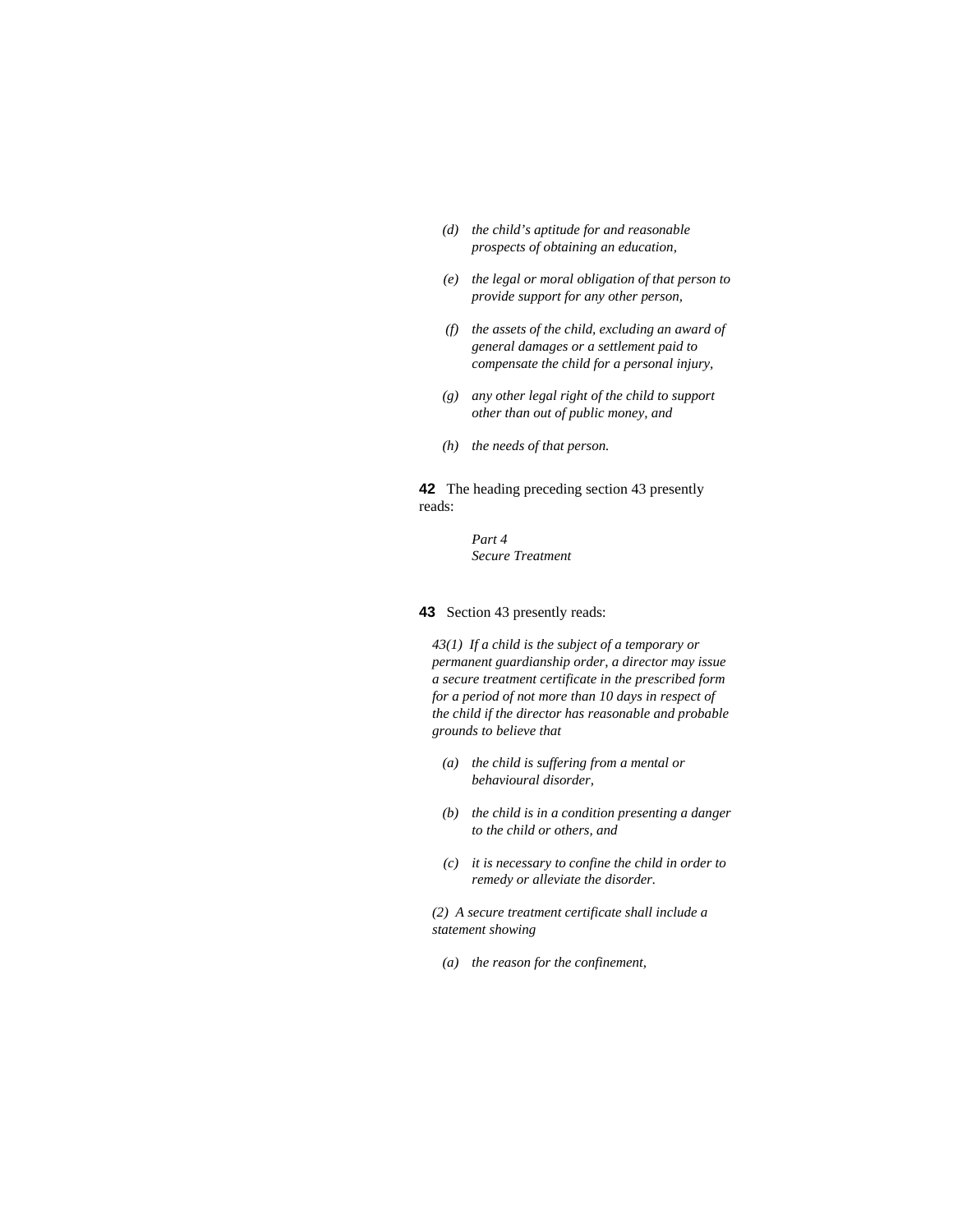- *(b) the duration of the certificate,*
- *(c) the date, time and place at which the appearance to show cause under subsection (5) will be held,*
- *(d) that the child may be represented by a lawyer at any appearance before the Court, and*
- *(e) the address and telephone number of the nearest office of the Legal Aid Society.*

*(3) A secure treatment certificate is sufficient authority for any person to confine the child who is the subject of the certificate in a secure treatment institution for the period stated in the certificate.* 

*(4) A secure treatment certificate shall be served on the child in respect of whom it is issued not more than one day after it is issued.* 

*(5) The director shall appear before the Court not more than 10 days after a secure treatment certificate is issued* 

- *(a) to show cause why the certificate was issued, and*
- *(b) to satisfy the Court that subsections (2) and (4) have been complied with.*

*(6) The director may apply in accordance with section 44 for a secure treatment order when the director appears under subsection (5).* 

**44** Secure services certificate.

## **45** Section 44 presently reads:

*44(1) If a child is the subject of a temporary or permanent guardianship order, a director may apply in the prescribed form to the Court for a secure treatment order.*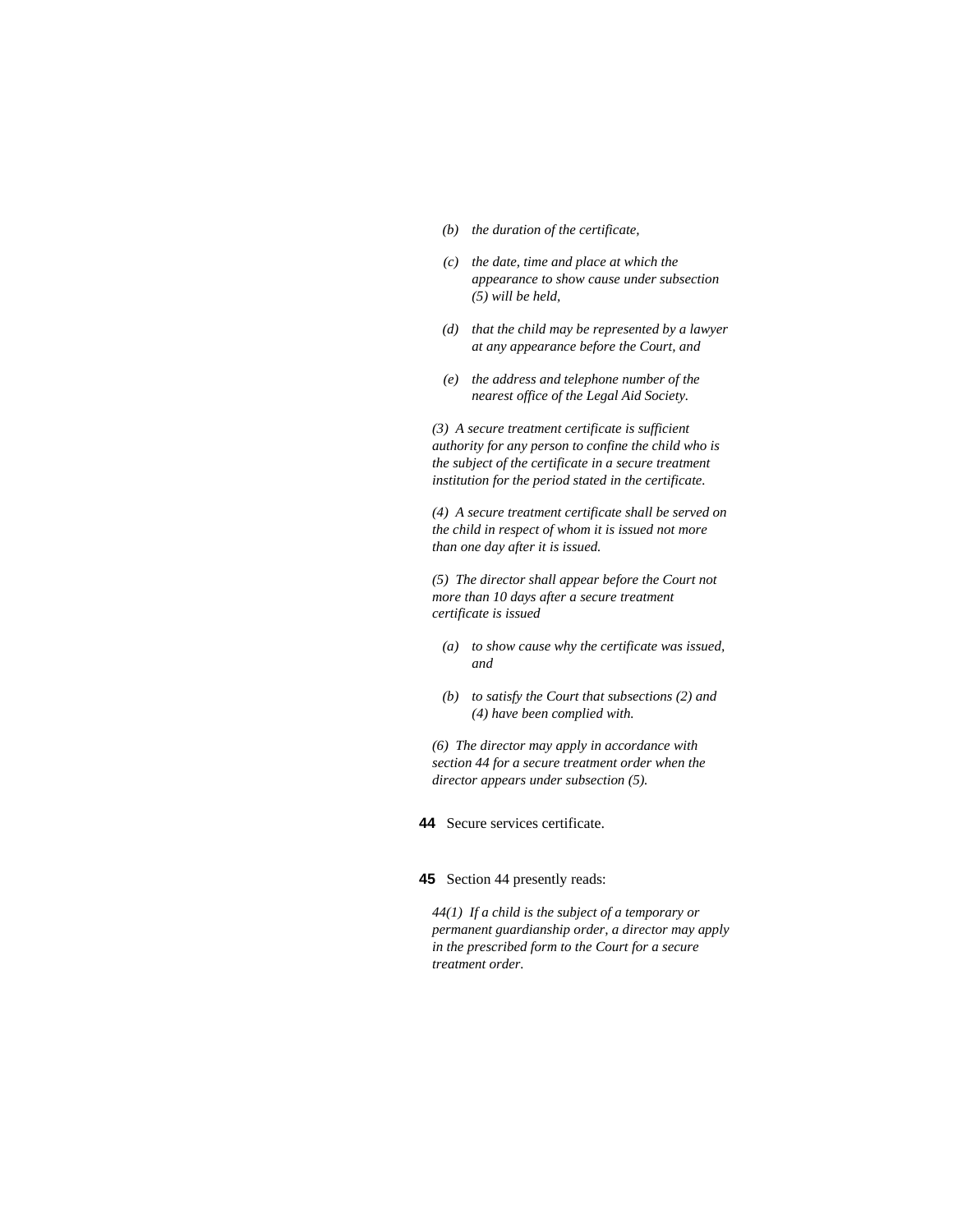*(2) If a child has been apprehended under section 19, the director may apply in the prescribed form to the Court for a secure treatment order to be effective for a period to end 30 days after the granting of the order or when a supervision order or a temporary or permanent guardianship order is made in respect of the child, whichever occurs first.* 

*(3) The Court shall not renew pursuant to subsection (10) a secure treatment order to which subsection (2) applies.* 

*(4) The director shall serve a guardian of the child and the child, if the child is 12 years of age or older, with notice of the date, time and place of the hearing of an application under subsection (1) not less than 2 days before the date of the hearing.* 

*(5) Section 23(5) and (6) apply to an application under this section.* 

*(6) The Court may make a secure treatment order in respect of a child for a period of not more than 30 days if it is satisfied that* 

- *(a) the child is suffering from a mental or behavioural disorder,*
- *(b) the child is in a condition presenting a danger to the child or others, and*
- *(c) it is necessary to confine the child in order to remedy or alleviate the disorder.*

*(7) A director shall specify the secure treatment institution in which a child is to be confined pursuant to a secure treatment order.* 

*(8) A secure treatment order is sufficient authority for any person to confine the child in a secure treatment institution for the period stated in the order or the period of the guardianship order, whichever is the shorter.* 

*(9) If the Court makes a secure treatment order, it shall*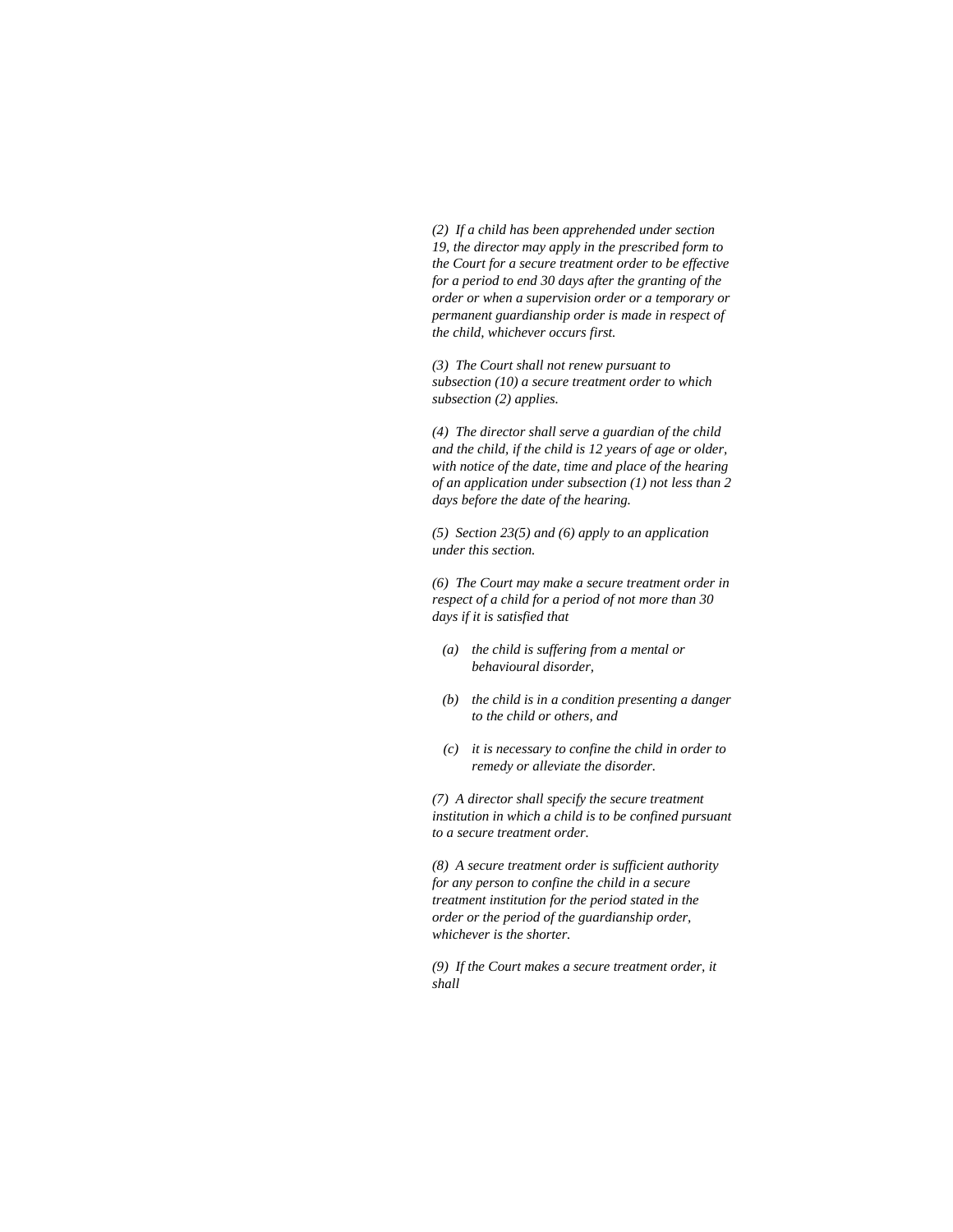- *(a) inform the child of the reason for doing so, and*
- *(b) provide the child, the child's guardian and the child's lawyer with a copy of the order and a written statement showing* 
	- *(i) the reasons for the confinement,*
	- *(ii) the period of the confinement and the date on which it terminates,*
	- *(iii) that the order may be reviewed or appealed on the application of the child, the child's guardian or a director,*
	- *(iv) that the child may obtain a copy of the form prescribed for making an application for a review from the person in charge of the secure treatment institution,*
	- *(v) that the child may be represented by a lawyer at any application to the Court, and*
	- *(vi) the address and telephone number of the nearest office of the Legal Aid Society.*

*(10) A secure treatment order may be renewed in accordance with this section on the application in the prescribed form of a director for a period of not more than 60 days in the case of the first renewal or 90 days in the case of any subsequent renewal or the period of the guardianship order, whichever is the shorter.* 

## **46** Renewal of section 43.1 and 44 orders.

### **47** Section 45 presently reads:

*45(1) A secure treatment certificate or order is sufficient authority for any peace officer or child welfare worker to apprehend and convey the child*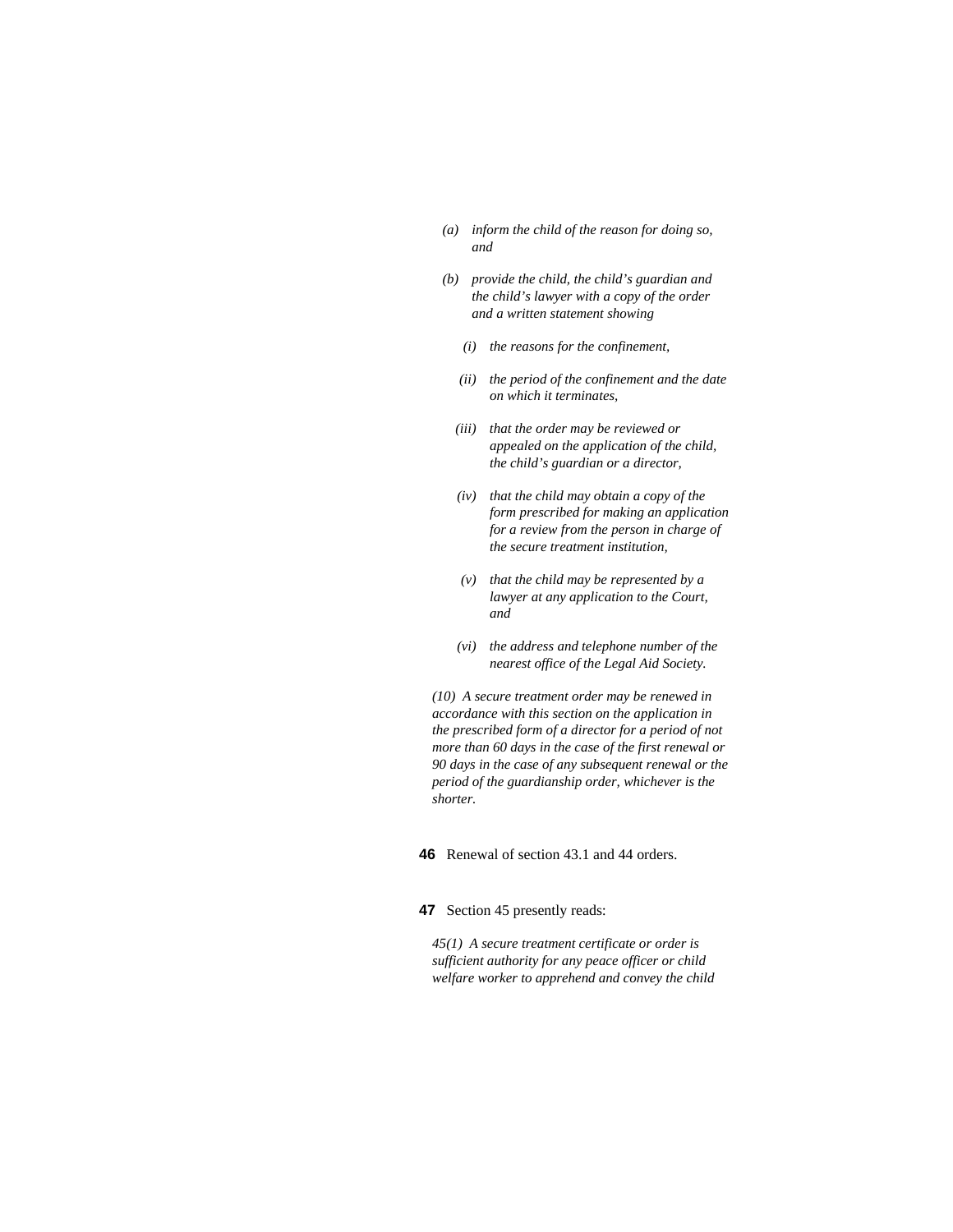*named in it to the secure treatment institution specified by a director and to detain the child while the child is being conveyed to the secure treatment institution.* 

*(2) On a secure treatment certificate or order being issued, the person in charge of the secure treatment institution specified by a director shall admit the child to the secure treatment institution, if the child is not already resident in that institution, and shall be responsible for ensuring that the child is provided with* 

- *(a) the diagnostic and treatment services that the child is in need of in accordance with the standards prescribed in the regulations, and*
- *(b) the level of security that is reasonably required for the confinement of the child in accordance with the regulations.*
- **48** Section 46 presently reads:

*46 When the child named in a secure treatment certificate or order is in a secure treatment institution, a director may transfer the child to another secure treatment institution and the certificate or order is sufficient authority for any peace officer, child welfare worker or member of the staff of the secure treatment institution to detain the child while the child is being transferred.* 

### **49** Section 47 presently reads:

*47 During the term of a secure treatment certificate or order, a director may grant the child a leave of absence from the secure treatment institution for medical, humanitarian or rehabilitative reasons on any terms and conditions that the director considers necessary.* 

**50** Section 48 presently reads: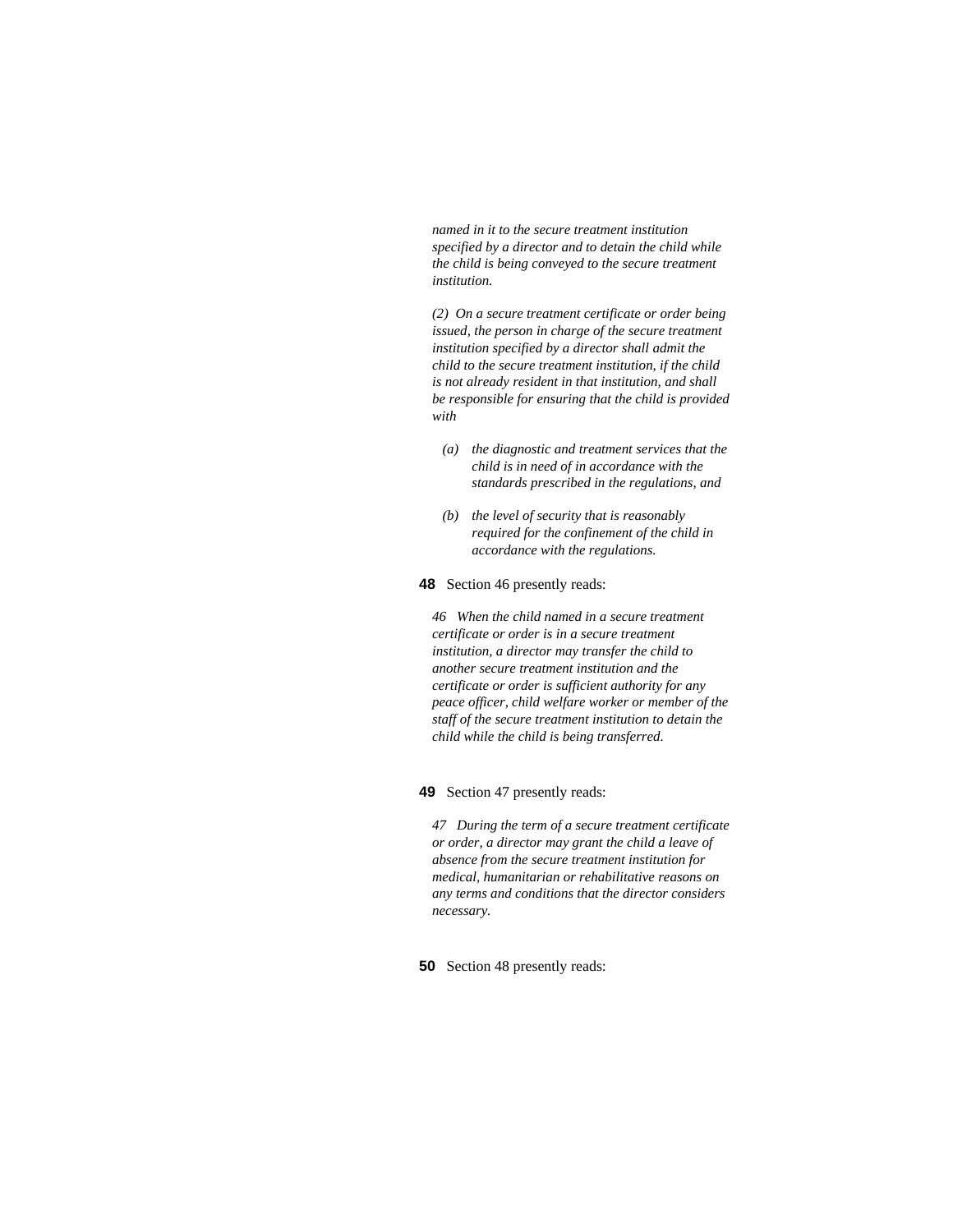*48(1) When a child who is the subject of a secure treatment certificate or order* 

- *(a) leaves a secure treatment institution when no leave of absence has been granted, or*
- *(b) leaves a secure treatment institution pursuant to a leave of absence and fails to return within the time prescribed,*

*a director may authorize a child welfare worker, a peace officer or any other person to apprehend and convey the child, and to detain the child while the child is being conveyed, to a secure treatment institution.* 

*(2) If a director has reasonable and probable grounds to believe that a child who is the subject of a secure treatment certificate or order* 

- *(a) has left a secure treatment institution when a leave of absence has not been granted, or*
- *(b) has left a secure treatment institution pursuant to a leave of absence but has not returned within the time prescribed,*

*the director may make an ex parte application to a judge of the Court or, if no judge is reasonably available, to a sitting justice of the peace or presiding justice of the peace, for an order authorizing the director, a child welfare worker or any person named in the order and any peace officer called on for assistance, to enter, by force if necessary, any place or premises specified in the order, to search for, apprehend and convey the child to any secure treatment institution and to detain the child while the child is being conveyed to a secure treatment institution.* 

*(3) The judge or justice may make an order under this section if the judge or justice is satisfied that the child may be found in the place or premises specified in the order.*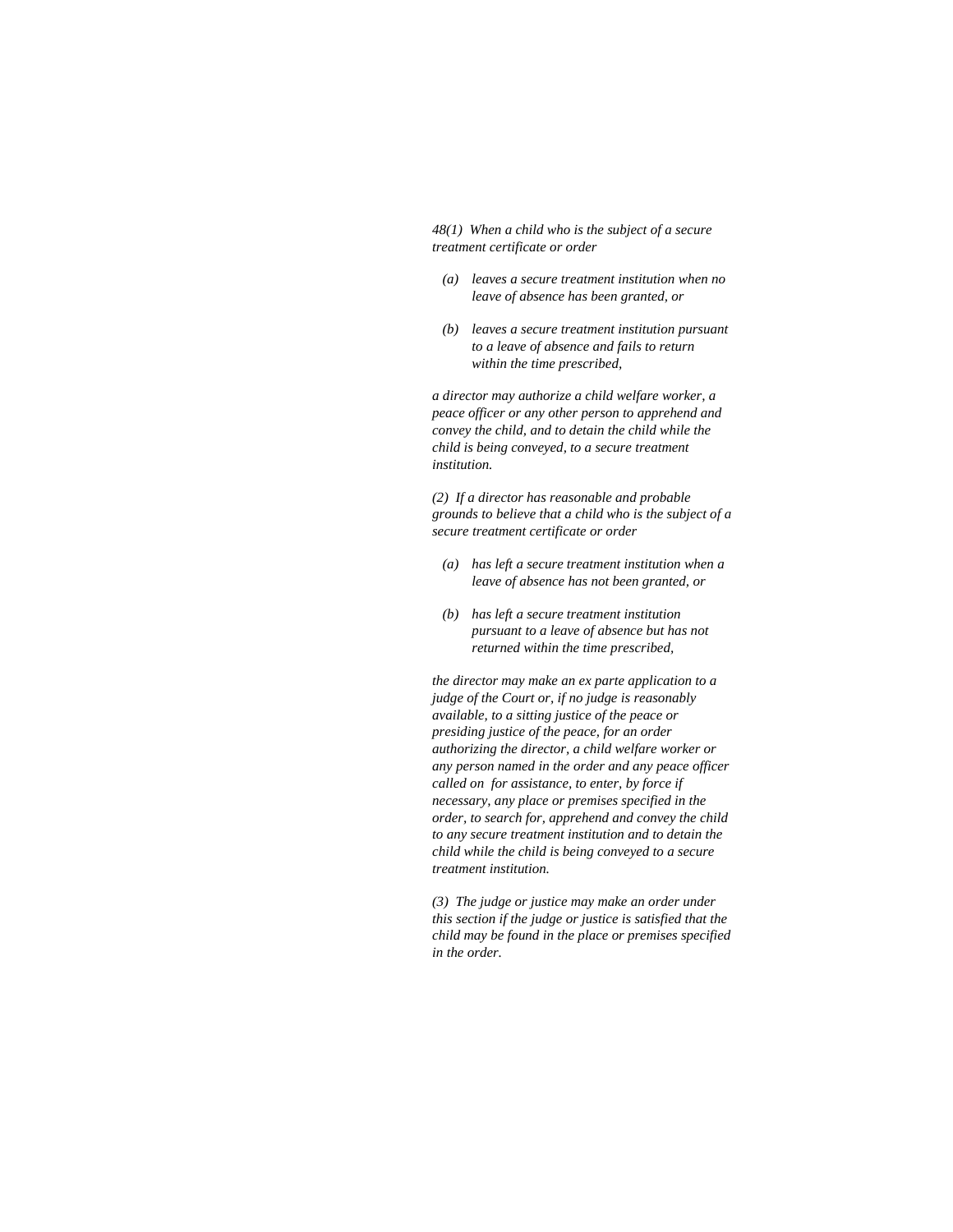*(4) If, in the opinion of the director, it would be impracticable to appear personally before a judge or sitting justice of the peace or presiding justice of the peace to apply for an order in accordance with subsection (2), the director may make the application by telephone or other means of telecommunication to a judge of the Court or a presiding justice of the peace.* 

*(5) The information on which an application for an order by telephone or other means of telecommunication is based shall be given on oath and shall be recorded verbatim by the judge or justice who, as soon as practicable, shall cause the record or a transcription of the record, certified by the judge or justice as to time, date and contents, to be filed with the clerk of the Court.* 

*(6) For the purposes of subsection (4), an oath may be administered by telephone or other means of telecommunication.* 

*(7) The information submitted by telephone or other means of telecommunication shall include the following:* 

- *(a) a statement of the circumstances that make it impracticable for the director to appear personally before a judge of the Court or a sitting justice of the peace or presiding justice of the peace;*
- *(b) a statement of the director's belief that the child is the subject of a secure treatment certificate or order and* 
	- *(i) has left the secure treatment institution without a leave of absence, or*
	- *(ii) has not returned to the secure treatment institution within the time prescribed;*
- *(c) a statement of the director's grounds for believing that the child will be found in the place or premises to be searched;*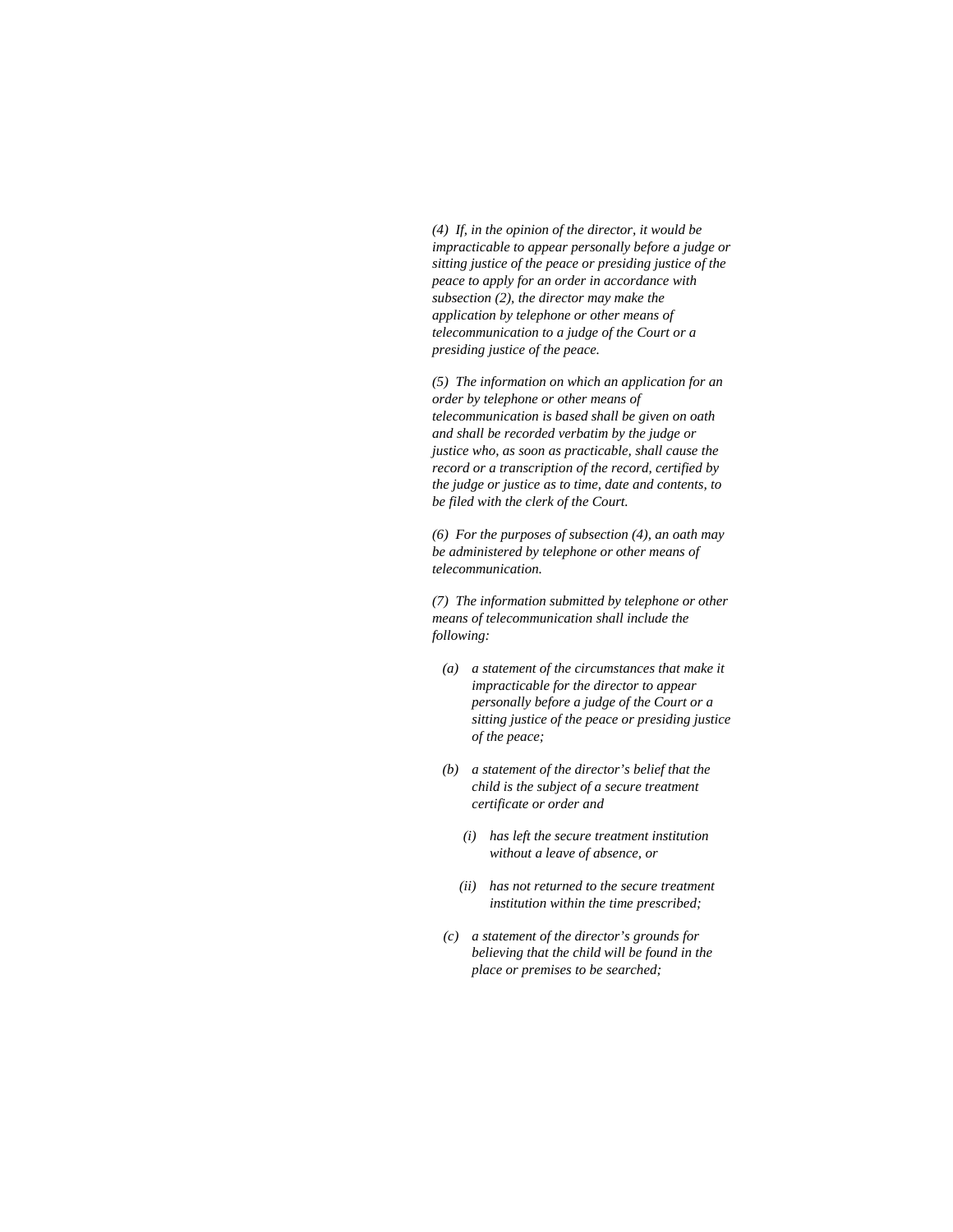*(d) a statement as to any prior application for an order under this section in respect of the same child of which the director has knowledge.* 

*(8) A judge of the Court or a presiding justice of the peace referred to in subsection (4) who is satisfied that an application made by telephone or other means of telecommunication* 

- *(a) conforms to the requirements of subsection (7), and*
- *(b) discloses reasonable grounds for dispensing with personal appearance for the purpose of making an application under subsection (2)*

*may make an order conferring the same authority respecting search and apprehension as may be conferred under subsection (2).* 

*(9) If a judge of the Court or a presiding justice of the peace makes an order under subsection (8),* 

- *(a) the judge or justice shall complete and sign an order in the prescribed form, noting on its face the time, date and place at which it was made,*
- *(b) the director, on the direction of the judge or justice, shall complete, in duplicate, a facsimile of the order in the prescribed form, noting on its face the name of the judge or justice making the order and the time, date and place at which it was made, and*
- *(c) the judge or justice shall, as soon as practicable after the order has been made, cause the order to be filed with the clerk of the Court.*

*(10) An order made by telephone or other means of telecommunication is not subject to challenge by reason only that the circumstances were not such as to make it reasonable to dispense with personal*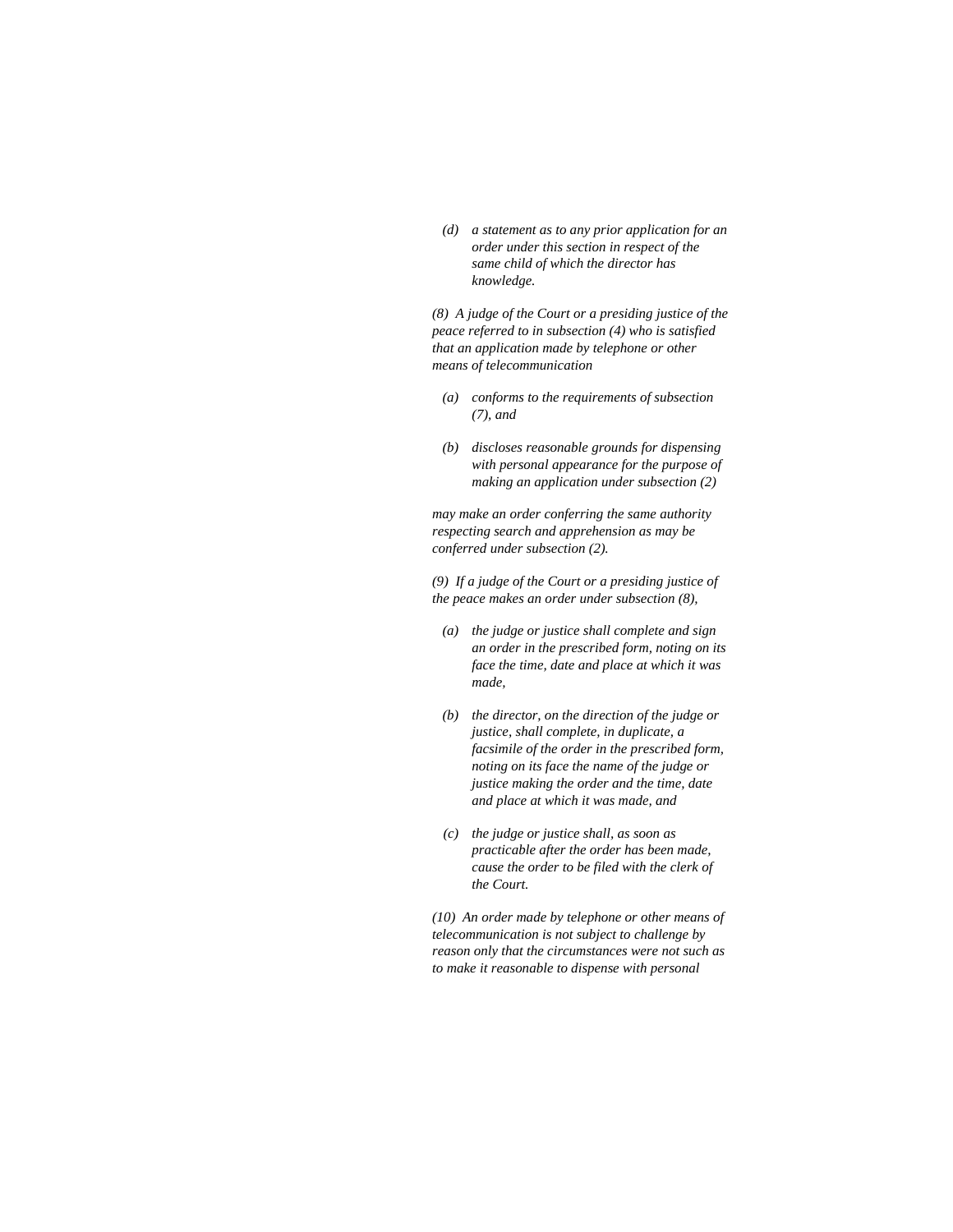*appearance for the purpose of making an application under subsection (2).* 

*(11) If a child welfare worker, peace officer or other person authorized under subsection (1) to apprehend a child has reasonable and probable grounds to believe that* 

- *(a) the child may be found in a place or premises, and*
- *(b) the life or health of the child would be seriously and imminently endangered as a result of the time required to obtain an order under subsection (2) or (4),*

*the child welfare worker, peace officer or other person may, without an order and by force if necessary, enter that place or those premises and search for and remove the child for the purpose of conveying the child to a secure treatment institution and may detain the child while the child is being conveyed to a secure treatment institution.* 

## **51** Section 49 presently reads:

*49(1) A child with respect to whom a secure treatment order has been made, a guardian of the child or a director may apply to the Court in the prescribed form for a review of the order.* 

*(2) An application for a review of a secure treatment order may be made* 

- *(a) by a director, at any time during the period of the order and the period of any renewal of the order, or*
- *(b) by the child who is the subject of the secure treatment order or a guardian of the child, once during the period of the order and once during the period of any renewal of the order.*

*(3) The hearing of a review shall be held not more than 10 days after the application is filed with the*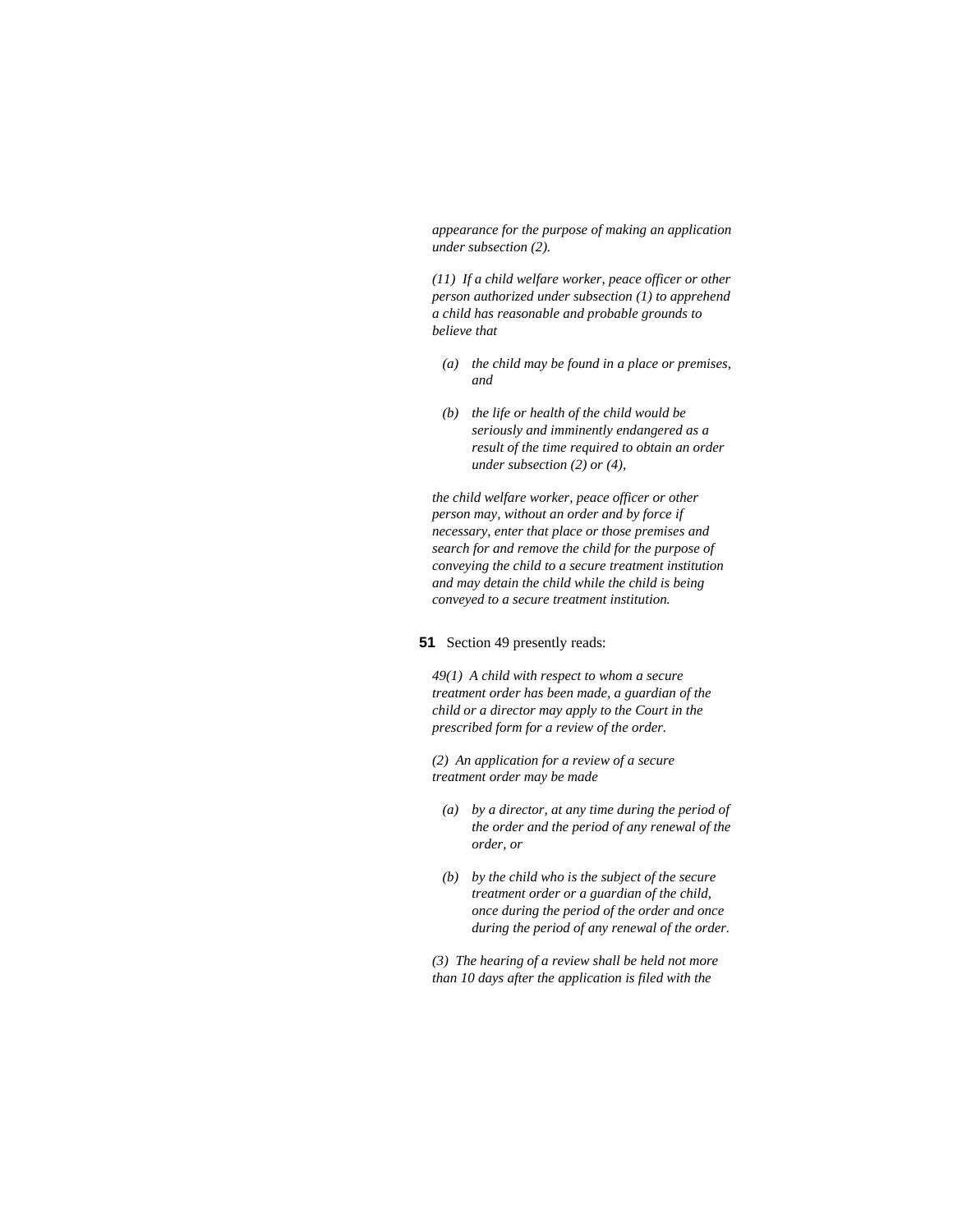*Court or within any further period that the Court directs.* 

*(4) The clerk of the Court shall notify a director of the application.* 

*(5) The applicant shall send a notice of the date, time and place of the hearing of the review by the Court by registered mail or by any other method approved by the Court to* 

- *(a) the child,*
- *(b) a guardian of the child if a director is not the guardian of the child, and*
- *(c) the person in charge of the secure treatment institution in which the child is confined*

*not less than 5 days before the date fixed for the hearing.* 

*(6) Section 23(5) and (6) apply to an application under this section.* 

## **52** Section 50 presently reads:

*50(1) After hearing an application for the review of a secure treatment order, the Court may make an order in accordance with section 44 confirming, varying or terminating the secure treatment order.* 

*(2) An order made under subsection (1) shall not extend the period of the secure treatment order reviewed.* 

*(3) The director shall provide the child, the child's guardian, the child's lawyer and the person in charge of the secure treatment institution in which the child is confined with a copy of the order made under subsection (1).* 

**53** Section 51 presently reads: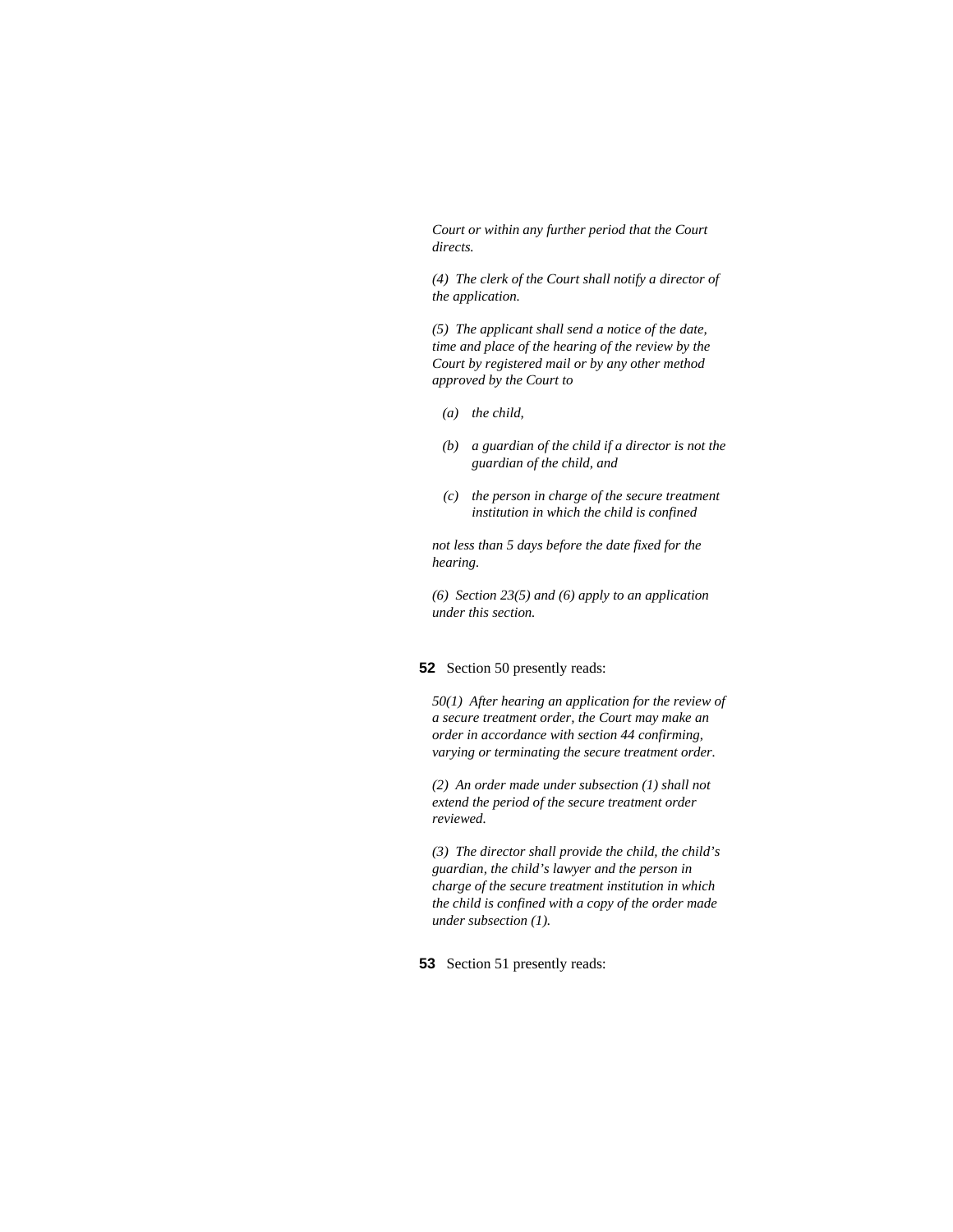*51(1) The Court may adjourn the hearing of an application under section 44 or 49 for not more than 7 days* 

- *(a) with the consent of the parties to the application, or*
- *(b) if the Court is satisfied that the adjournment is necessary in order to obtain evidence to assist the Court in determining whether a secure treatment order should be made, or confirmed, varied or terminated, as the case may be.*

*(2) Unless it is satisfied that it would be in the best interests of the child to order otherwise, the Court shall in respect of a child who is confined under this Part extend the confinement pending the hearing of an application under section 44 or the hearing of a review under section 49, as the case may be.* 

*(3) The number of days that the hearing of an application under section 44 or 49 is adjourned shall be included in a calculation of the duration of the order made at the hearing if the child is confined in the secure treatment institution during the adjournment.* 

**54** The heading preceding section 52 presently reads:

> *Part 5 Guardianship*

**55** Section 52 presently reads:

*52(1) Any adult who has had the continuous care of a child for a period of more than 6 months may apply to the Court in the prescribed form for a private guardianship order in respect of the child if the child or the applicant resides in Alberta.*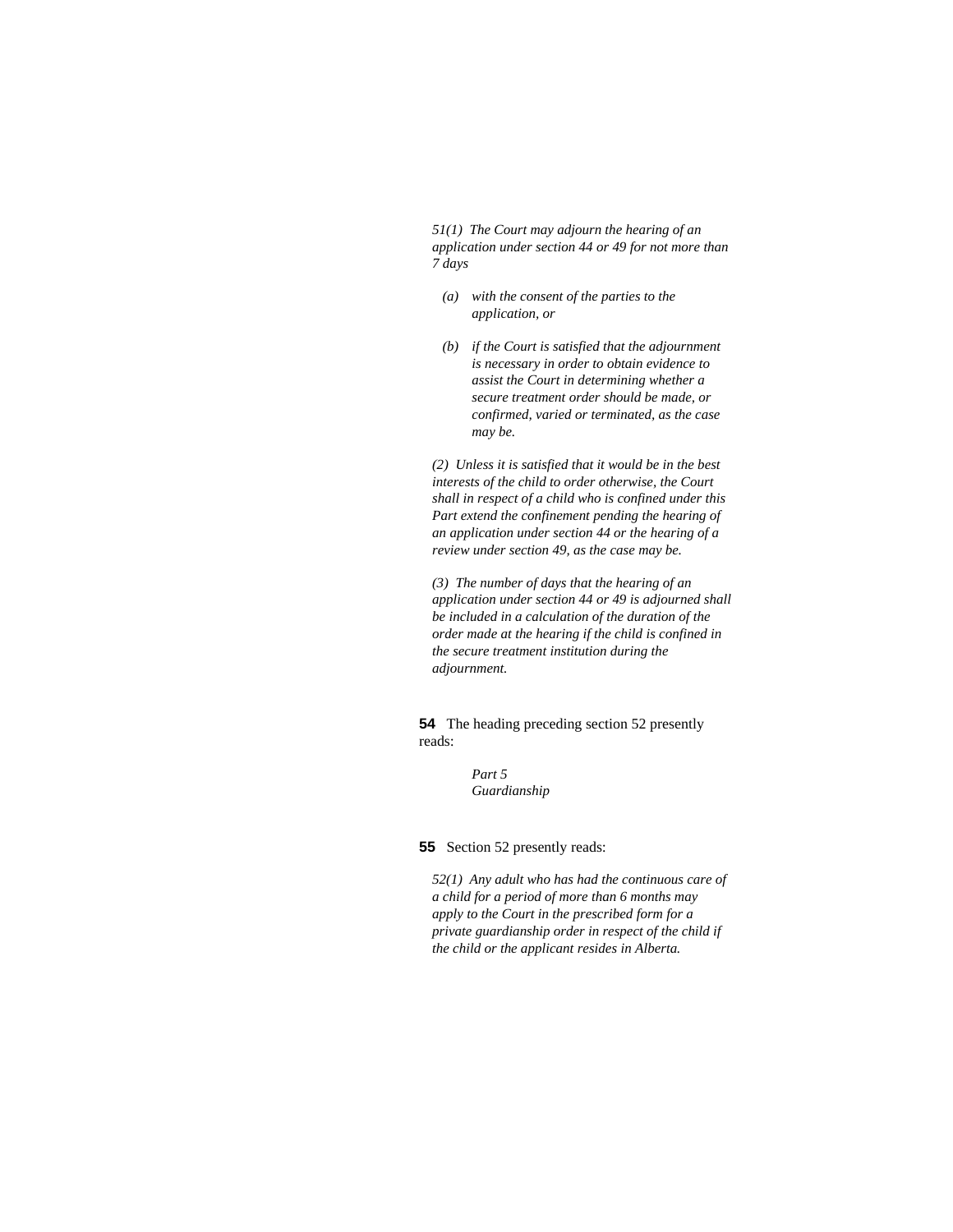*(2) A director may, on behalf of an applicant, make an application under subsection (1) in respect of a child who is the subject of a permanent guardianship order or agreement if* 

- *(a) the applicant consents in writing, and*
- *(b) the director is satisfied that it is in the best interests of the child for the child to be placed under the guardianship of the applicant.*

*(3) If it is satisfied that it is in the best interests of the child to do so, the Court may waive the requirement in subsection (1) that* 

- *(a) the child or the applicant resides in Alberta, or*
- *(b) the applicant has had the continuous care of the child for more than 6 months.*

*(4) No private guardianship order shall be made under this section* 

- *(a) in respect of a child who is the subject of a temporary guardianship order, or*
- *(b) if the purpose of the application is to facilitate the adoption of the child.*

*(5) No application shall be made for a private guardianship order in respect of a child who is the subject of a permanent guardianship order unless the appeal period for the order has expired.* 

### **56** Section 53 presently reads:

*53(1) The applicant shall serve notice of the nature, date, time and place of the hearing of the application not less than 30 days before the date of the hearing on* 

 *(a) the guardian of the child,*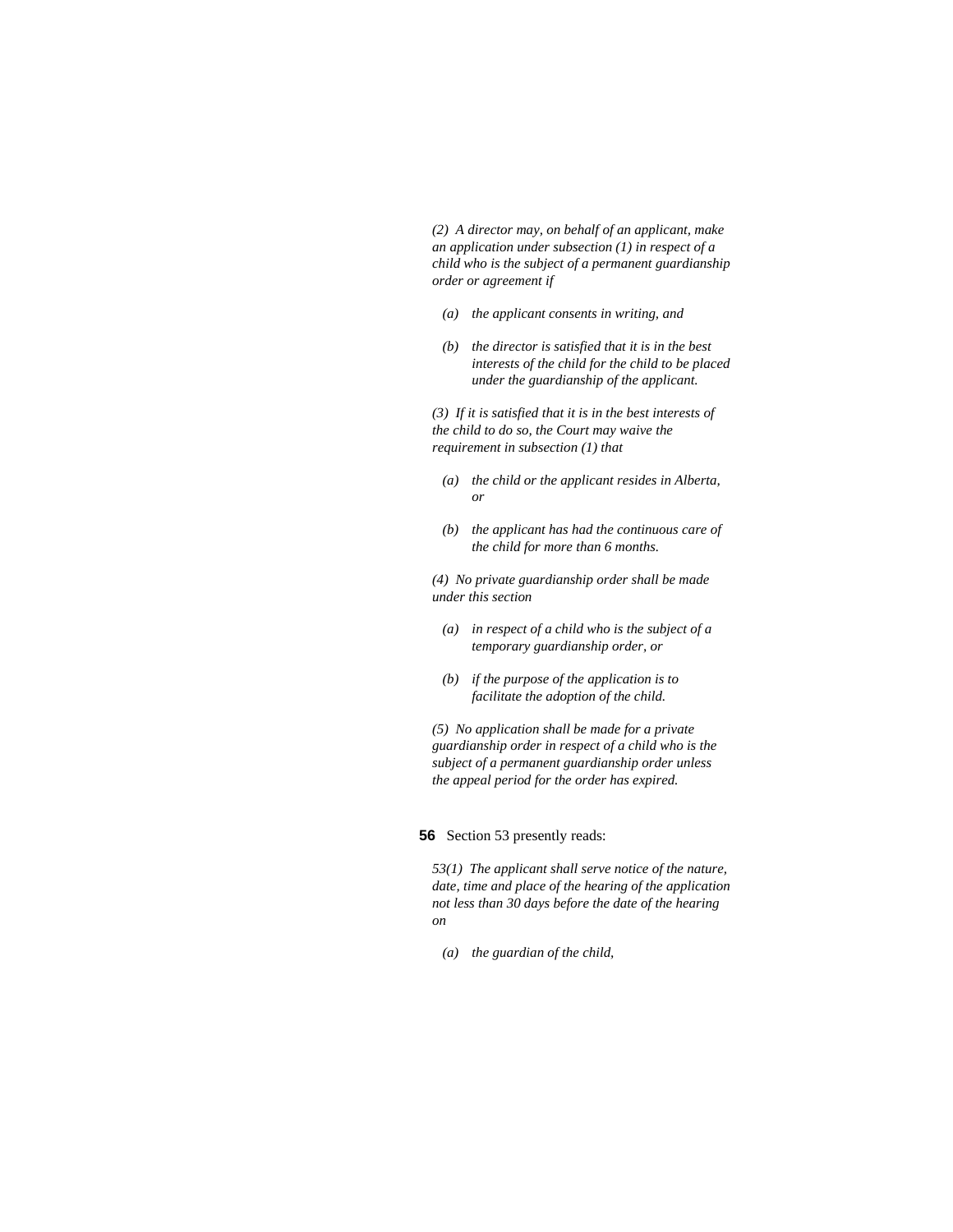- *(b) the child, if the child is 12 years of age or older, and*
- *(c) a director, if a director is not the guardian.*

*(2) The Court may, if it considers it appropriate to do so,* 

- *(a) order that service of the notice of the application be made substitutionally or ex juris,*
- *(b) shorten the period of service required under subsection (1), or*
- *(c) dispense with service on any person other than the director.*

# **57** Section 54 presently reads:

*54(1) The Court, on hearing an application for a private guardianship order, may require the applicant to provide it with a report in the prescribed form prepared by a qualified person respecting* 

- *(a) the suitability of the applicant as a guardian,*
- *(b) the ability and willingness of the applicant to assume the responsibility of a guardian toward the child, and*
- *(c) whether it is in the best interests of the child that the applicant be appointed as a guardian of the child.*

*(2) If the child is the subject of a permanent guardianship agreement or order, the report required under subsection (1) shall be prepared by a director.* 

*(3) If the child is not the subject of a permanent guardianship agreement or order, the applicant shall serve a copy of the report required under subsection (1) on a director not less than 2 days before the report is provided to the Court.*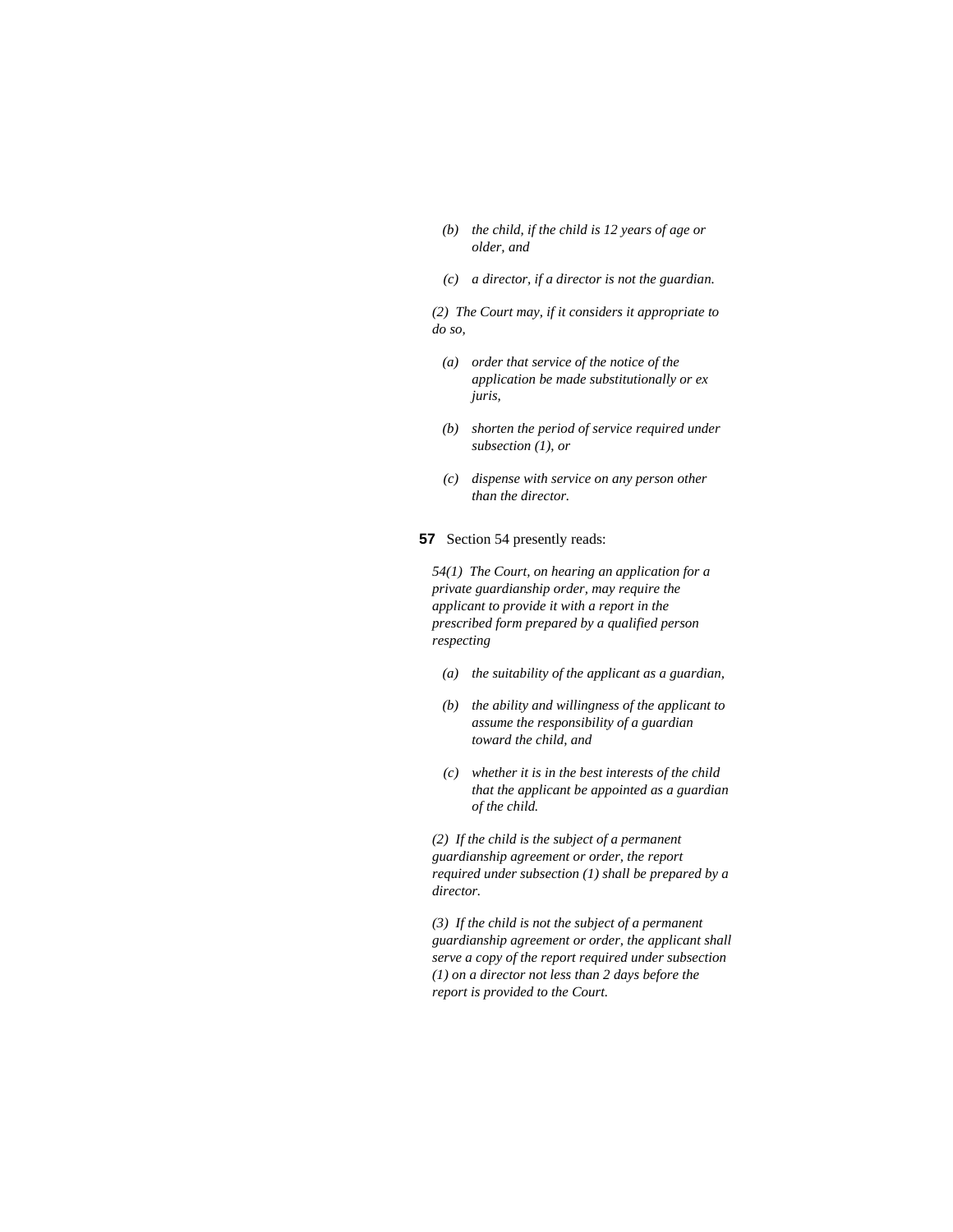*(4) On being served with notice of an application for a private guardianship order, a director may conduct an investigation with respect to the proposed guardianship and may make representations to the Court at the time that the application is heard.* 

*(5) If a director intends to make representations to the Court under subsection (4), the director shall notify the Court and the applicant not less than 2 days before the date of the hearing of the application.* 

#### **58** Section 55 presently reads:

*55(1) A private guardianship order shall not be made without the consent in the prescribed form of* 

- *(a) the guardian of the child, and*
- *(b) the child, if the child is 12 years of age or older.*

*(2) Notwithstanding subsection (1), the Court may make an order dispensing with the consent of* 

- *(a) a guardian of the child other than a director, or*
- *(b) the child,*

*if the Court is satisfied that it is in the best interests of the child to do so.* 

*(3) A consent to guardianship executed in any province or territory in a form prescribed for consents in that province or territory is as good and sufficient as if it had been executed in the form prescribed under this Act.* 

## **59** Section 56 presently reads:

*56(1) If the Court is satisfied that*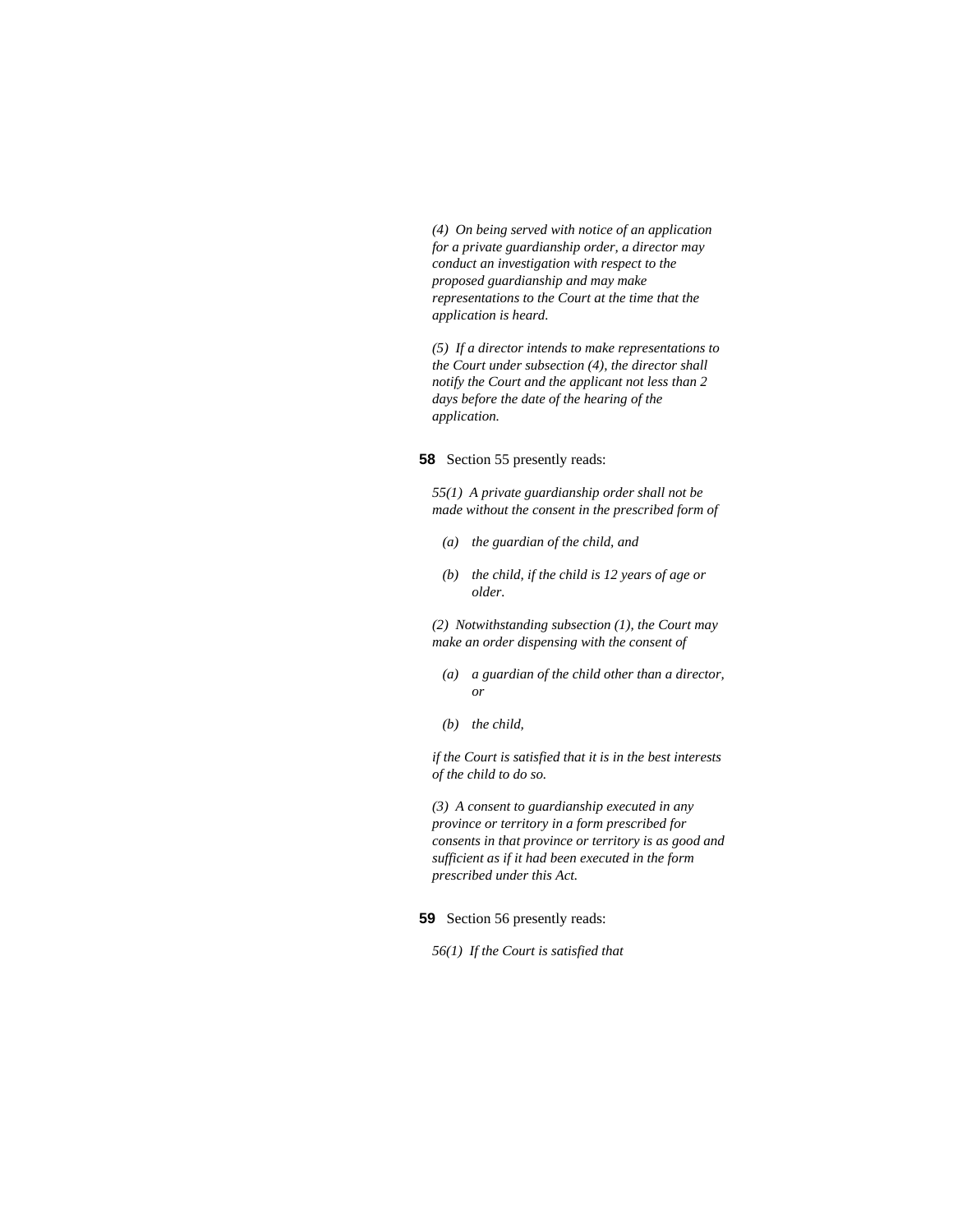- *(a) the applicant is able and willing to assume the responsibility of a guardian toward the child, and*
- *(b) it is in the best interests of the child,*

*the Court may make a private guardianship order appointing the applicant as a guardian of the child.* 

*(2) The clerk of the Court shall provide a certified copy of an order made under subsection (1) to* 

- *(a) the applicant,*
- *(b) any person who was a guardian of the child immediately before the making of the order, and*
- *(c) the child, if the child is 12 years of age or older.*
- **60** Financial assistance.

## **61** Section 57 presently reads:

*57(1) Notwithstanding Part 7 of the Domestic Relations Act, for all purposes when a private guardianship order is made the applicant is a guardian of the child.* 

*(2) Notwithstanding Part 7 of the Domestic Relations Act, if the Court makes a private guardianship order, it may make a further order terminating the guardianship of any other guardian of the child if* 

- *(a) the Court is satisfied that the other guardian of the child consents to the termination, or*
- *(b) for reasons that appear to it to be sufficient, the Court considers it necessary or desirable to do so.*

*(3) A guardian of a child in respect of whom a private guardianship order is made whose*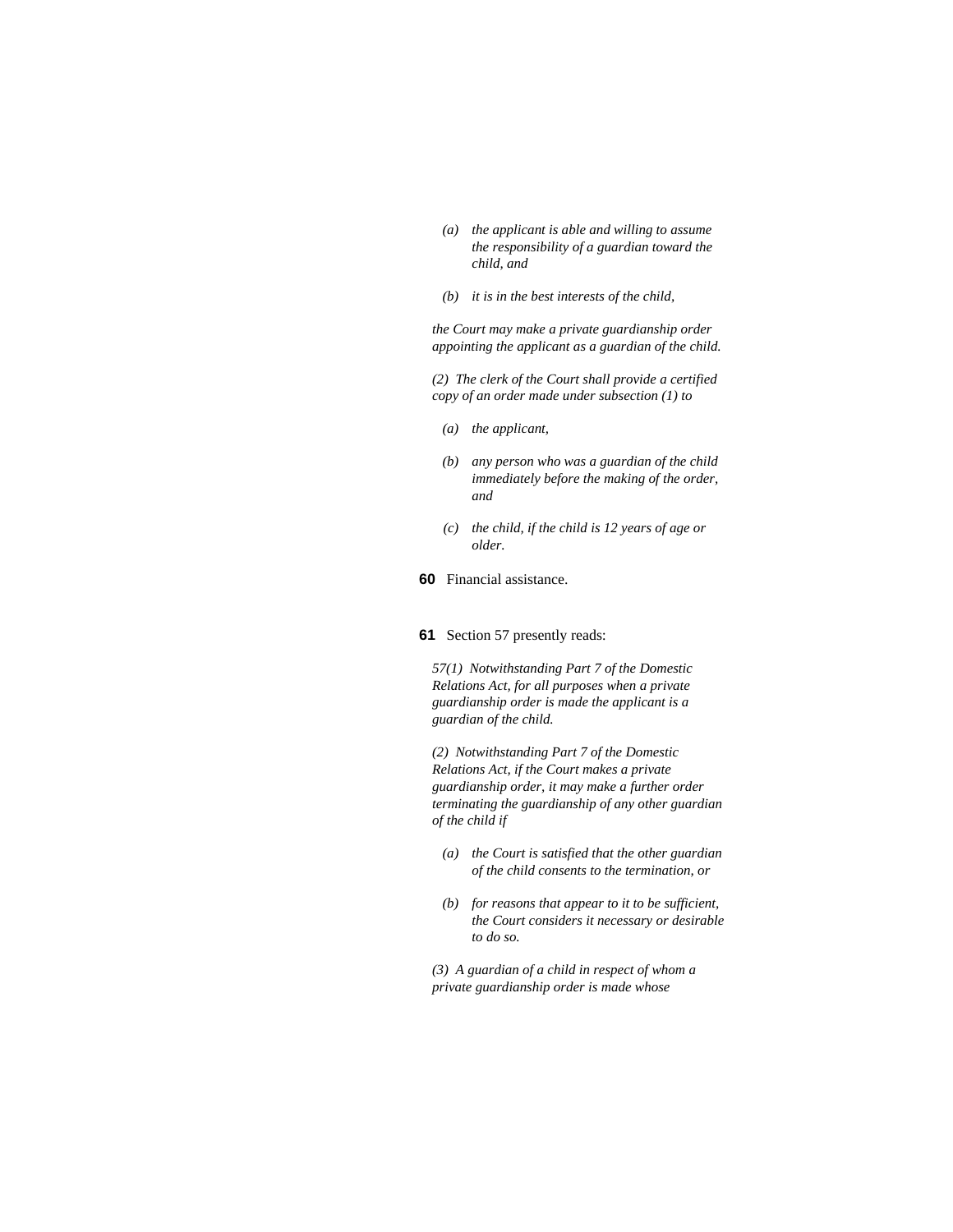*guardianship is not terminated under subsection (2) may apply to the Court in the prescribed form to terminate an order made under section 56(1), and if the Court is satisfied that* 

- *(a) the applicant is capable of resuming and willing to resume the responsibilities of guardianship of the child, and*
- *(b) it is in the best interests of the child to do so,*

*the Court may, subject to subsection (4), terminate the private guardianship order.* 

*(4) No order under subsection (3) relating to a child who is 12 years of age or older shall be made without the consent of the child.* 

*(5) Sections 53 and 55(2) apply to an application under this section.* 

**62** Order termination, youth, guardian's financial responsibility.

**63** The heading preceding section 58 presently reads:

> *Part 6 Adoption*

**64** Section 58(1) presently reads:

*58(1) In this Part,* 

- *(a) "Court", notwithstanding section 1(1)(h), means the Court of Queen's Bench;*
- *(b) "descendant", in respect of a deceased adopted person, means an adult child or adult grandchild of the adopted person;*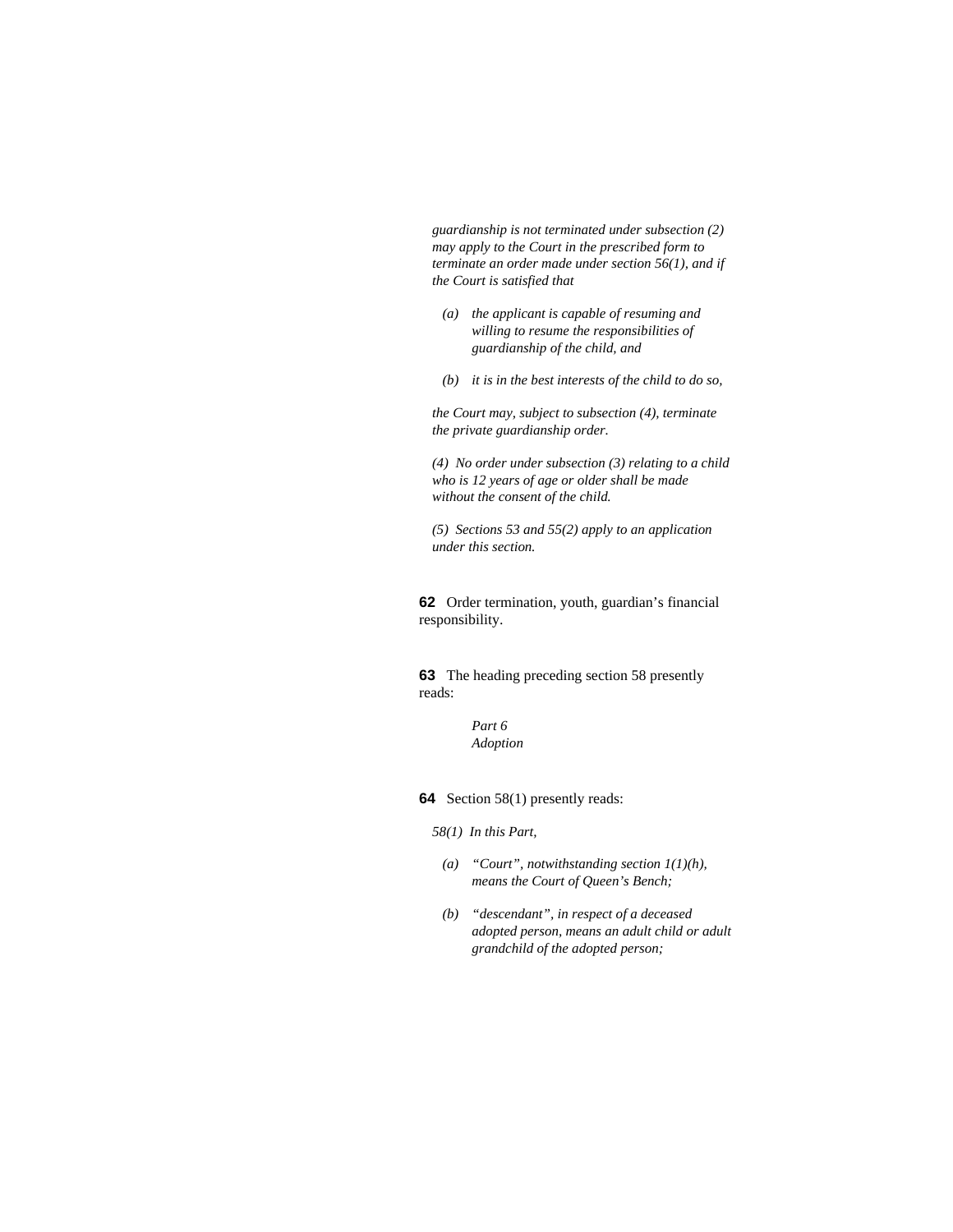- *(c) "licensed adoption agency" means an adoption agency that holds a licence issued under section 88;*
- *(d) "licensed search agency" means a search agency that holds a licence issued under section 88;*
- *(e) "relative", in respect of a child, means* 
	- *(i) a grandparent of the child,*
	- *(ii) an aunt or uncle of the child, or*
	- *(iii) a great-aunt or great-uncle of the child,*

 *whether related to the child by blood, marriage or adoption.* 

**65** Matters to be considered.

### **66** New heading.

# **67** Section 60(2) presently reads:

*(2) The prospective adopting parent's status as a joint guardian under subsection (1) terminates* 

- *(a) if a consent given under section 59 is revoked in accordance with section 61(1),*
- *(b) when the adoption order is made or the petition for the adoption order is dismissed, or*
- *(c) if the Court makes an order declaring the status of the joint guardian to be terminated.*

### **68** Section 62 presently reads:

*62(1) Subject to this section, an adult who*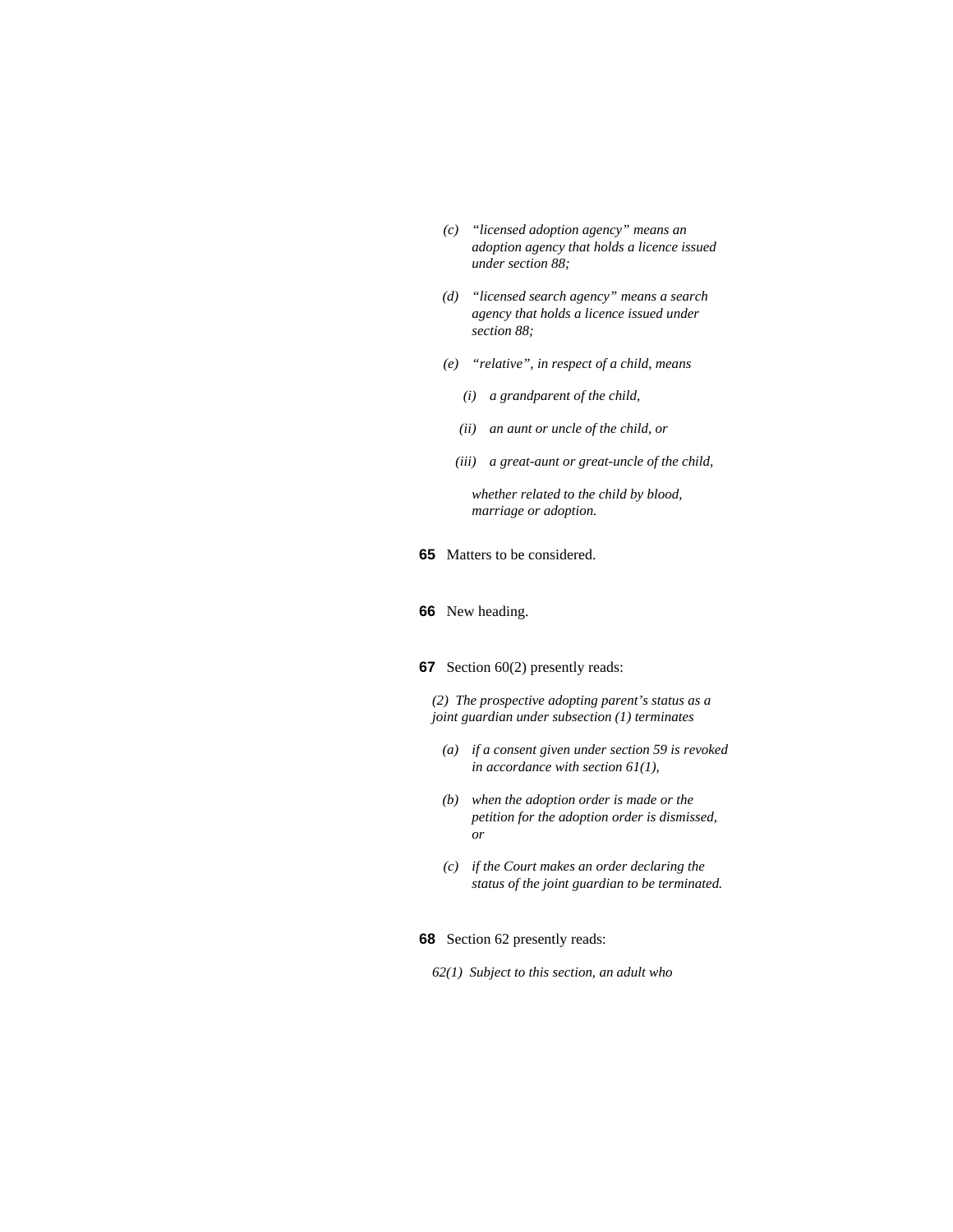- *(a) maintains the adult's usual residence in Alberta, or*
- *(b) maintained the adult's usual residence in Alberta at the time the adult received custody of a child under this Part,*

*may petition the Court in the prescribed form for an adoption order.* 

*(2) A petition for an adoption order shall be presented to the Court not later than 6 months after the filing of the petition.* 

*(3) No petition for an adoption order shall be filed in respect of a child unless the child is a Canadian citizen or has been lawfully admitted to Canada for permanent residence and* 

- *(a) the period for revoking a consent to adoption under section 61(1) has expired,*
- *(b) if the child is the subject of a permanent guardianship order, the period for appealing the order has expired or an appeal of the order has been disposed of, or*
- *(c) if the child is the subject of a permanent guardianship agreement, the period for terminating the agreement has expired or an application for termination of the agreement has been disposed of.*

### **69** Section 63 presently reads:

*63(1) A petition for an adoption order in respect of a child who is the subject of a permanent guardianship agreement or order shall be filed with the Court by a director and must be accompanied with the following documentation:* 

- *(a) the affidavit of the director setting out* 
	- *(i) the name, date and place of birth, gender and parentage of the child, so far as is known,*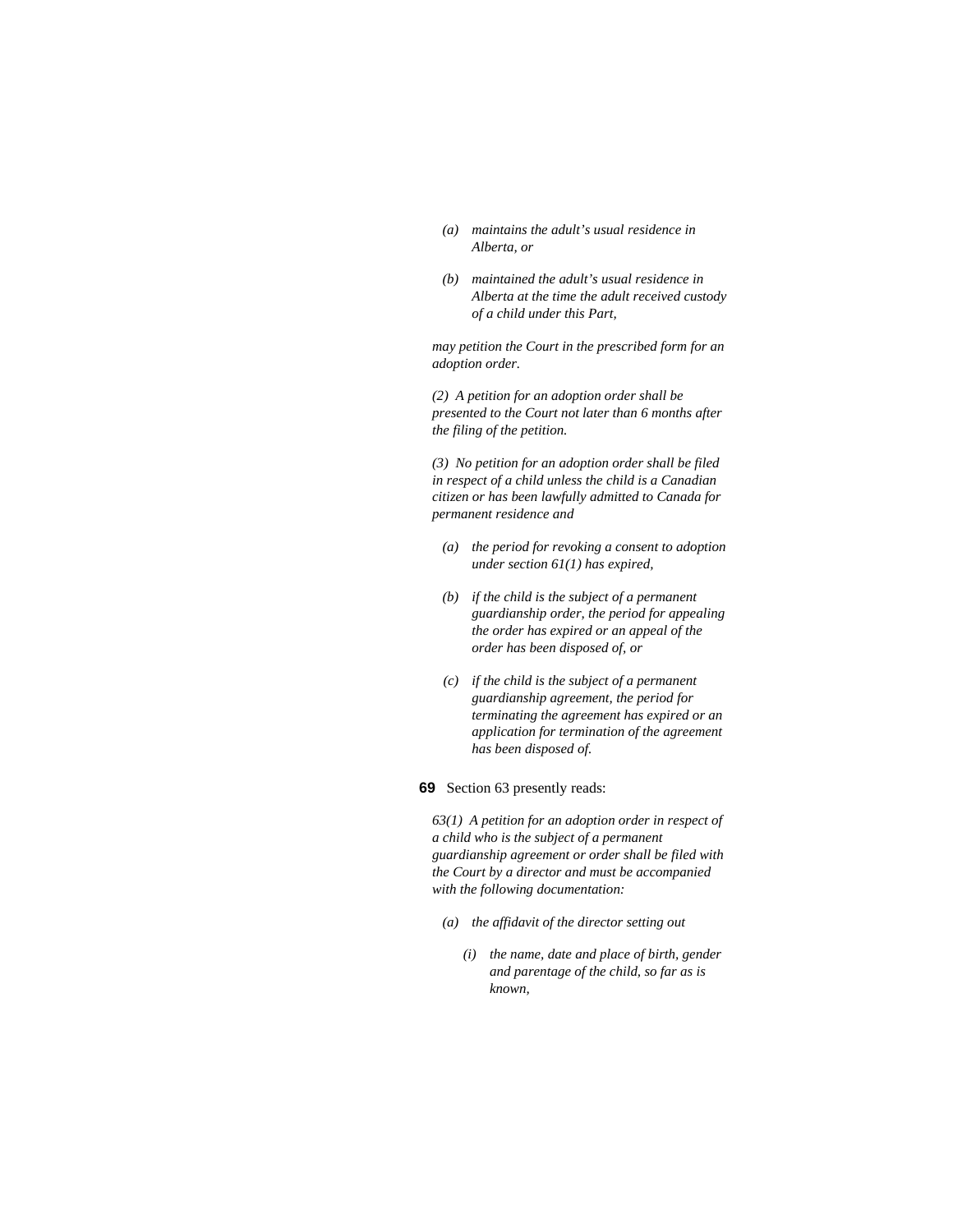- *(ii) a statement that the director is the guardian of the child pursuant to the agreement or order,*
- *(iii) the terms of any agreement or order respecting access to the child,*
- *(iv) a statement that the petitioner, in the opinion of the director, is a fit and proper person to have the care and custody of the child, and*
- *(v) if the child is an Indian, a statement that section 67 has been complied with;*
- *(b) the affidavit of the petitioner setting out the age, address, marital status and occupation of the petitioner and the relationship, if any, of the petitioner to the child;*
- *(c) the consents required under section 59 or an affidavit indicating the reasons why the petitioner is requesting that the Court dispense with one or more of the consents;*
- *(d) a home assessment report in the prescribed form prepared by a qualified person on behalf of the director respecting* 
	- *(i) the suitability of the petitioner as an adoptive parent, and*
	- *(ii) the capability and willingness of the petitioner to assume the responsibility of a parent toward the child;*
- *(e) the affidavit of any person acceptable to the director respecting the fitness of the petitioner to adopt the child, or any other material that the director may require.*

*(2) A petition for an adoption order in respect of a child who is placed in the custody of the petitioner by a licensed adoption agency or a child who is placed by a parent directly in the custody of the petitioner shall be filed with the Court by an officer*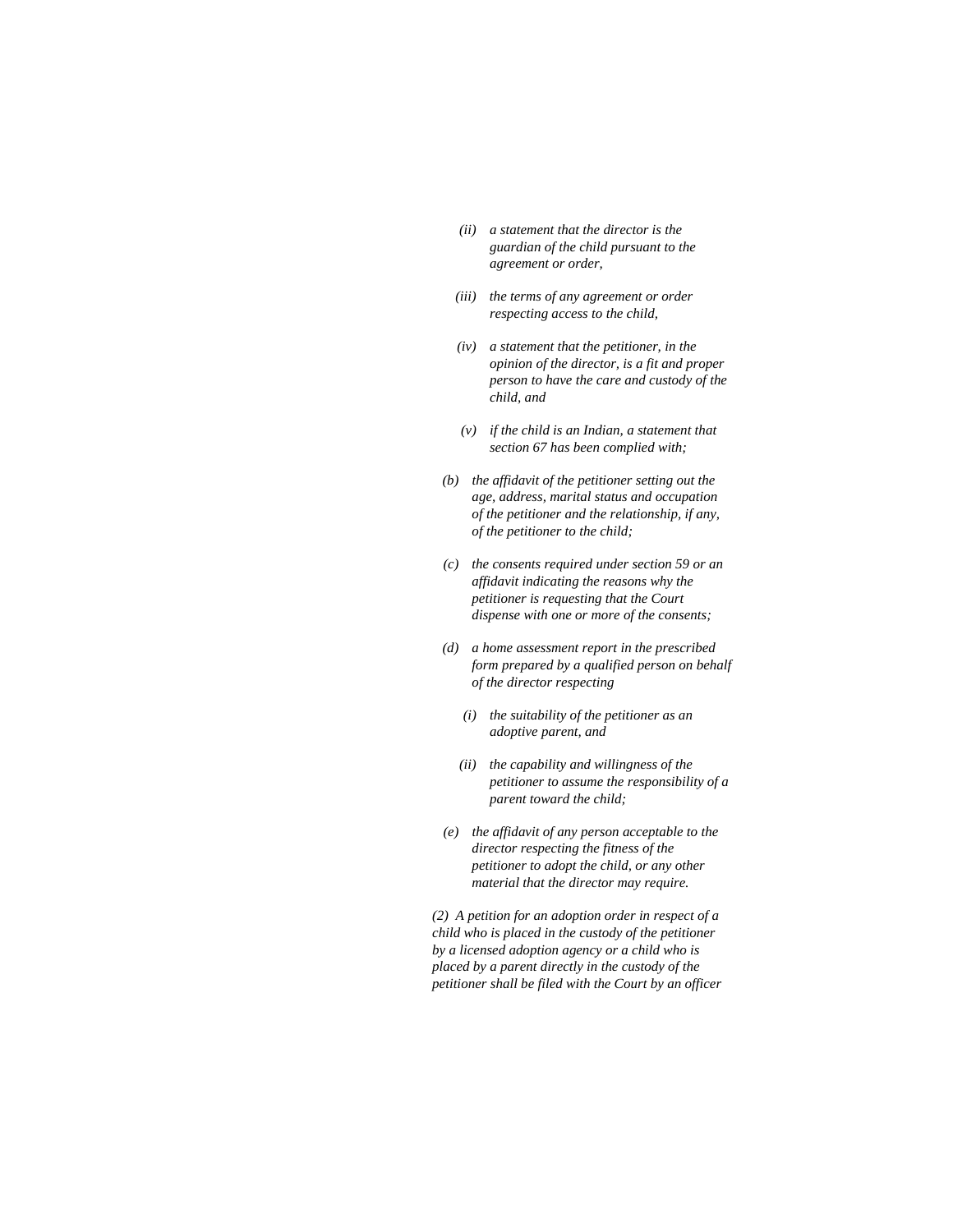*of the licensed adoption agency and must be accompanied with the following documentation:* 

- *(a) the affidavit of an officer of the licensed adoption agency setting out* 
	- *(i) the name, date and place of birth, gender and parentage of the child, so far as is known,*
	- *(ii) a statement that the petitioner, in the opinion of the officer, is a fit and proper person to have the care and custody of the child,*
	- *(iii) if the child is an Indian, a statement that section 67 has been complied with, and*
	- *(iv) if a person referred to in section 84(e) was involved in the placement of the child,* 
		- *(A) a copy of that person's written request to a director for authorization to place or facilitate the placement of the child, and*
		- *(B) a copy of the authorization;*
- *(b) the affidavit of the petitioner setting out* 
	- *(i) the age, address, marital status and occupation of the petitioner and the relationship, if any, of the petitioner to the child,*
	- *(ii) the terms of any agreement and any document or writing relating to any agreement under which payment or other consideration passes from the petitioner in respect of care, maintenance, medical treatment or other necessities to or for the benefit of the parent of the child, and*
	- *(iii) the terms of any agreement or order respecting access to the child;*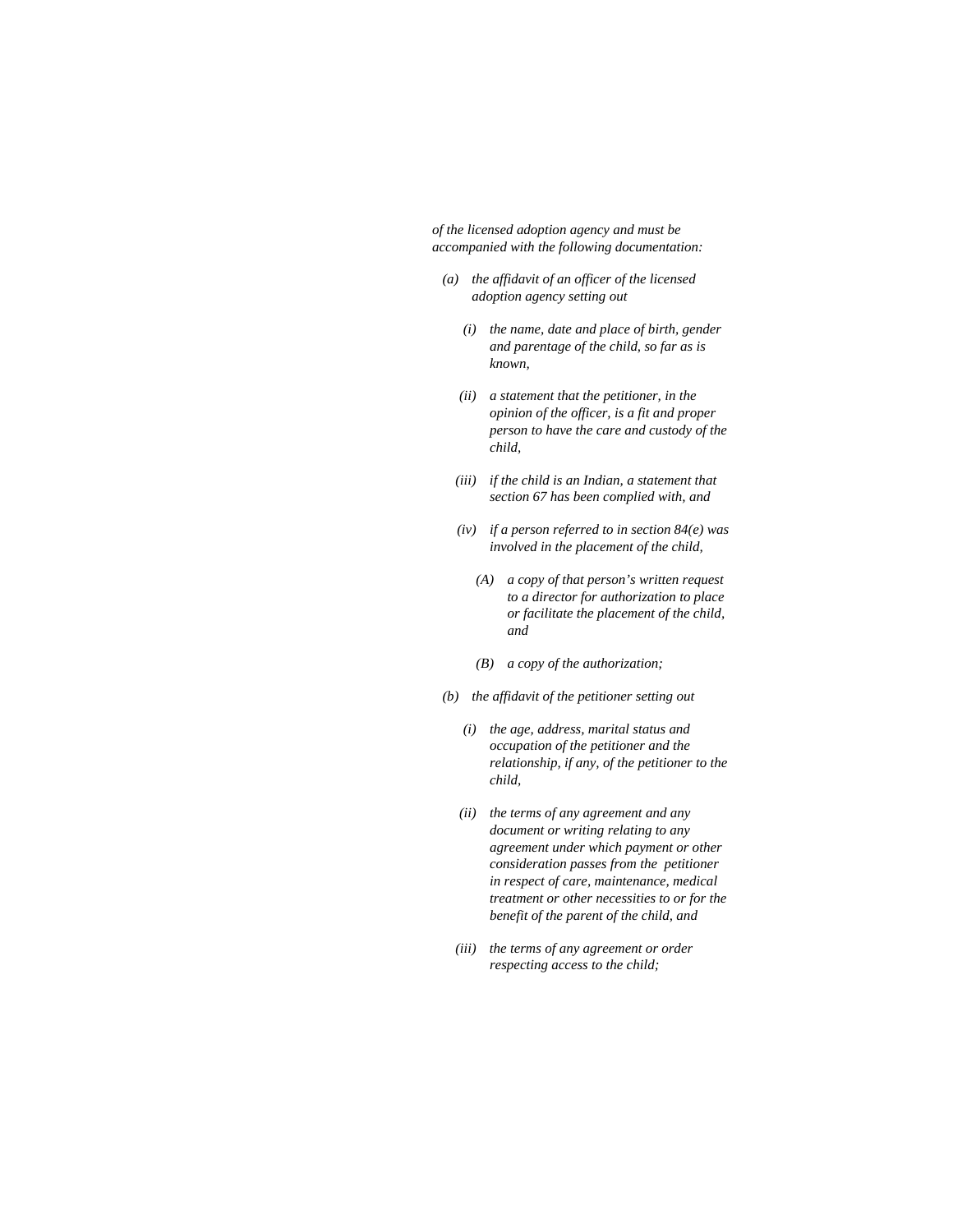- *(c) the consents required under section 59 or an affidavit indicating the reasons why the petitioner is requesting that the Court dispense with one or more of the consents;*
- *(d) a home assessment report in the prescribed form prepared by a qualified person on behalf of an officer of the licensed adoption agency respecting* 
	- *(i) the suitability of the petitioner as an adoptive parent, and*
	- *(ii) the capability and willingness of the petitioner to assume the responsibility of a parent toward the child;*
- *(e) the affidavit of any person acceptable to an officer of the licensed adoption agency respecting the fitness of the petitioner to adopt the child, or any other material that the officer may require.*

*(3) A petition for an adoption order in respect of a child whose step-parent is the petitioner or a child who is placed by a parent directly in the custody of a petitioner who is a relative of the child shall be filed with the Court and must be accompanied with the following documentation:* 

- *(a) the affidavit of the petitioner setting out* 
	- *(i) the name, date and place of birth, gender and parentage of the child, so far as is known,*
	- *(ii) the age, address, marital status and occupation of the petitioner and the relationship of the petitioner to the child,*
	- *(iii) where the petitioner is the step-parent of the child, the name of the parent who has lawful custody of the child, and*
	- *(iv) the terms of any agreement or order respecting access to the child;*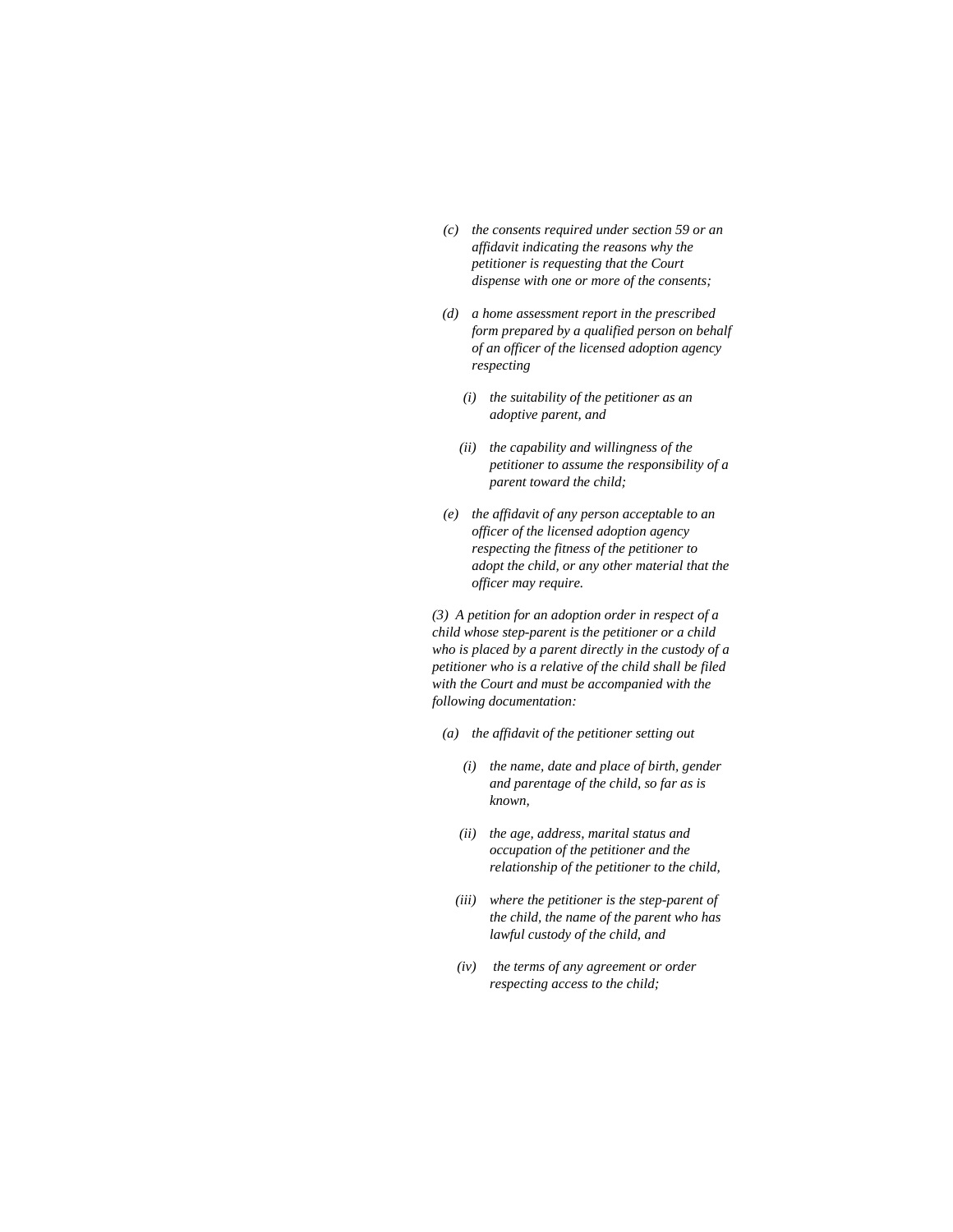*(b) the consents required under section 59 or an affidavit indicating the reasons why the petitioner is requesting that the Court dispense with one or more of the consents.* 

# **70** Section 64 presently reads:

*64(1) A petitioner under section 62 shall serve by personal service not less than 30 days before the date of the hearing, a notice of the nature, date, time and place of the hearing of the petition and the documentation required under section 63 on* 

- *(a) the guardians of the child other than the petitioner,*
- *(b) if the petitioner is the sole guardian of the child, the person who consented to the adoption under section 59(2),*
- *(c) the child, if the child is 12 years of age or older,*
- *(d) the Minister, if a person other than a director is filing the petition, and*
- *(e) in the case of the adoption of a child who is not the subject of a permanent guardianship agreement or order, the biological father of the child.*

*(2) Any guardian who has indicated a desire not to be notified of the hearing need not be served under subsection (1).* 

*(3) A child referred to in subsection (1)(c) need not be served with the home assessment report under subsection (1).* 

*(4) If the Court is satisfied that it is proper to do so, the Court, on the ex parte application of the petitioner at any time before the time fixed for the hearing, may do any of the following:*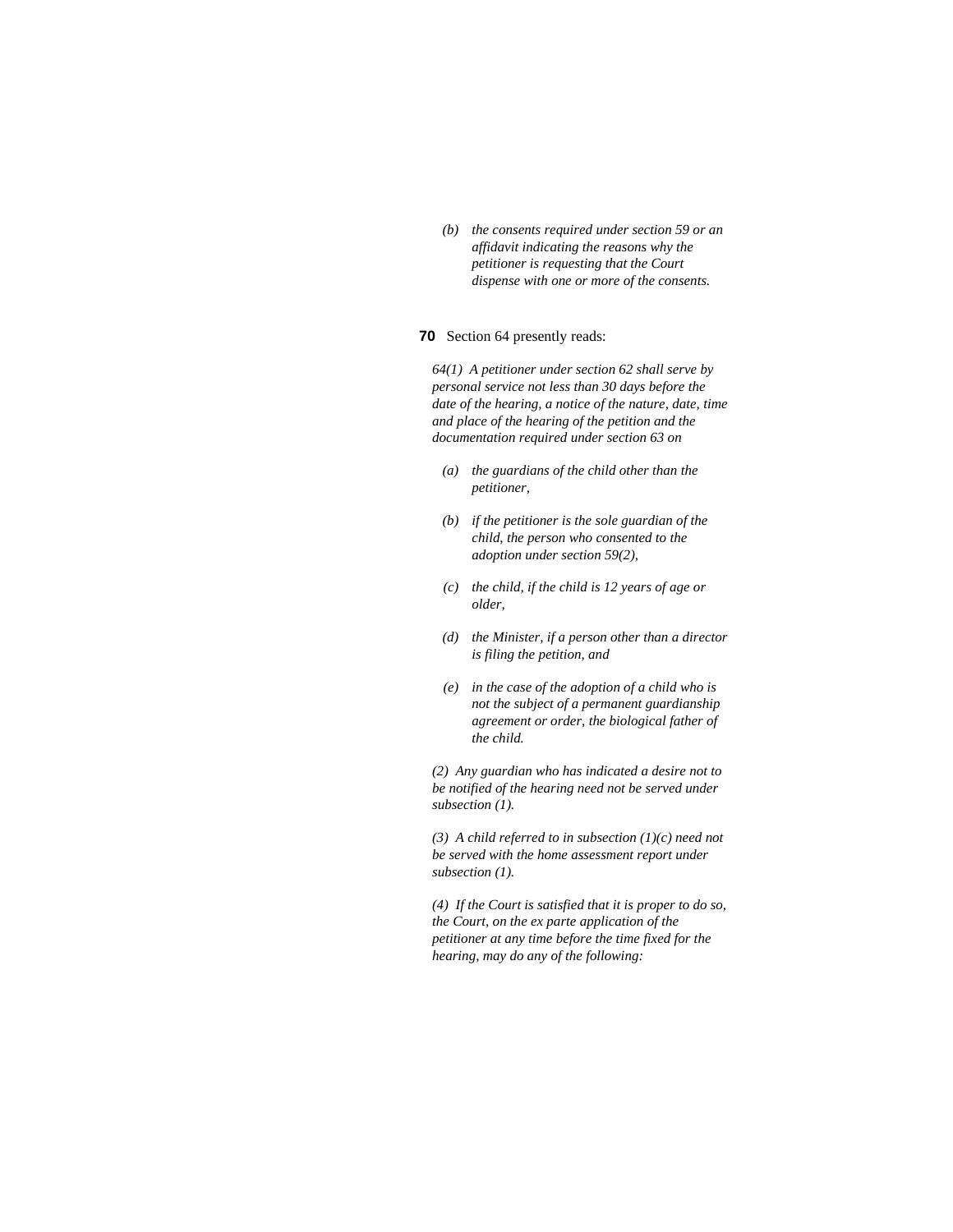- *(a) authorize service ex juris, service by registered mail or any other form of substitutional service;*
- *(b) if an order is made under clause (a), extend or reduce the time within which service may be effected;*
- *(c) if an order is made under clause (a), extend the time within which a hearing shall be held;*
- *(d) authorize the giving of a shorter period of notice;*
- *(e) dispense with service on any person other than the director.*

*(5) Whether or not authorization has been given under subsection (4), the Court may do any of the following at the time of the hearing:* 

- *(a) approve service made in a form it considers adequate in the circumstances;*
- *(b) approve a shortened period as sufficient notice;*
- *(c) dispense with service on any person other than the director.*

# **71** Section 65 presently reads:

*65(1) A parent who places a child directly in the custody of a person who intends to petition the Court under section 62 for an adoption order in respect of the child shall give notice of the placement to a director in the prescribed form not later than 30 days after the placement.* 

*(2) A person, in whose custody a child is placed directly by a parent, who intends to petition the Court under section 62 for an adoption order in respect of the child shall give notice of the placement to a director in the prescribed form not later than 30 days after the placement.*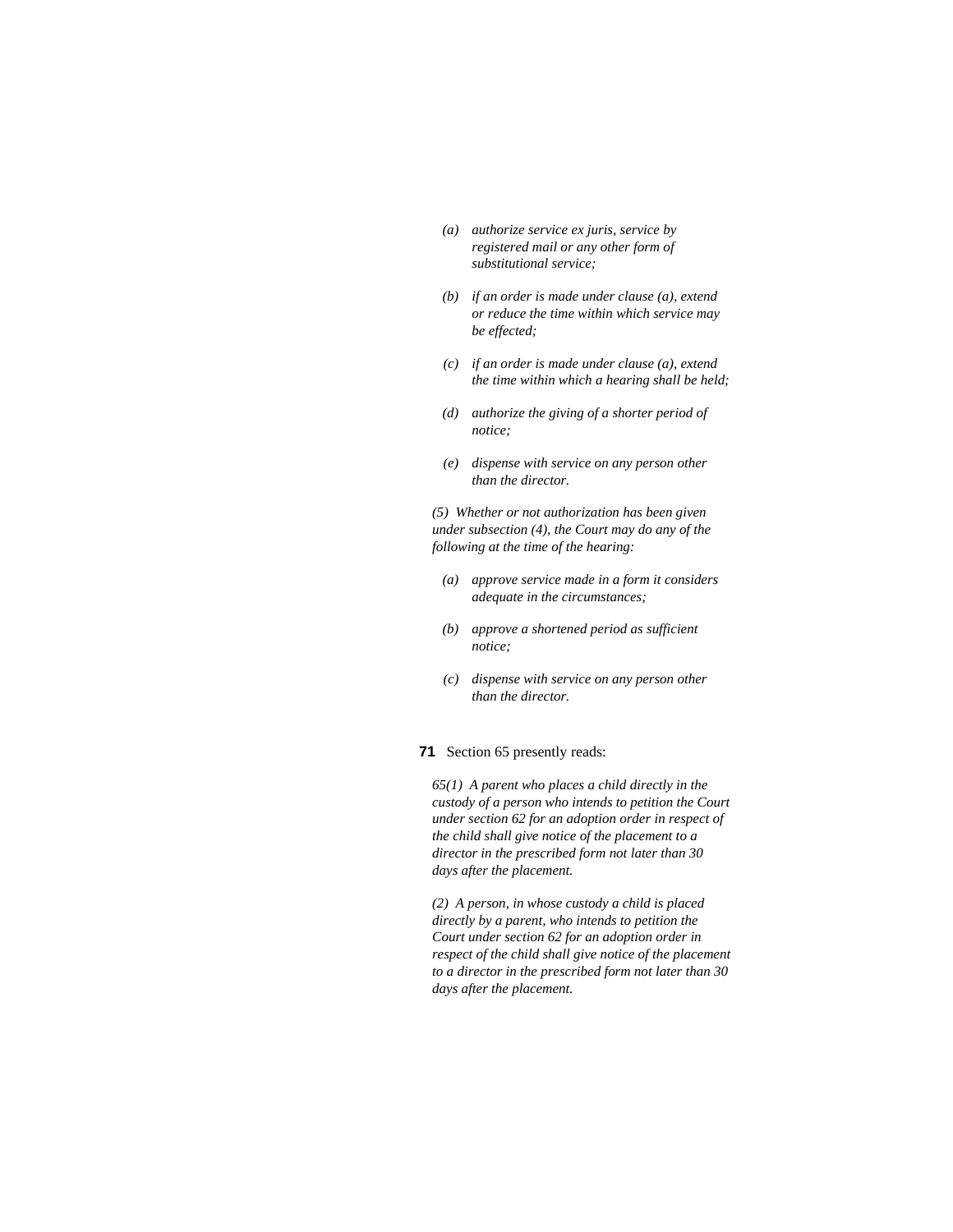*(3) A person who contravenes this section is guilty of an offence and liable to a fine of not more than \$5000 and in default of payment to imprisonment for a term not exceeding 3 months.* 

*(4) This section does not apply where the child is placed by a parent directly in the custody of a petitioner who is a relative of the child.* 

**72** Section 66(2) presently reads:

*(2) The Minister shall serve on the petitioner not less than 7 days before the date of the hearing of the petition a copy of any report filed by the Minister under subsection (1).* 

**73** Section 67 presently reads:

*67(1) If a director or an officer of a licensed adoption agency, as the case may be, has reason to believe that a child who is being placed for adoption is an Indian and a member of a band and that the guardian who is surrendering custody of the child is a resident of a reserve, the director or officer shall consult with a chief of the council or the council of the band, or the designate of either of them, before filing the petition for an adoption order.* 

*(2) If a director or an officer of a licensed adoption agency, as the case may be, has reason to believe that a child who is being placed for adoption is an Indian and a member of a band and that the guardian who is surrendering custody of the child is not a resident of a reserve, the director or officer shall* 

- *(a) request the guardian who is surrendering custody of the child to consent to a consultation between the director or officer and a chief of the council or the council of the band, and*
- *(b) if the guardian consents to a consultation under clause (a), consult with a chief of the council or the council of the band, or the*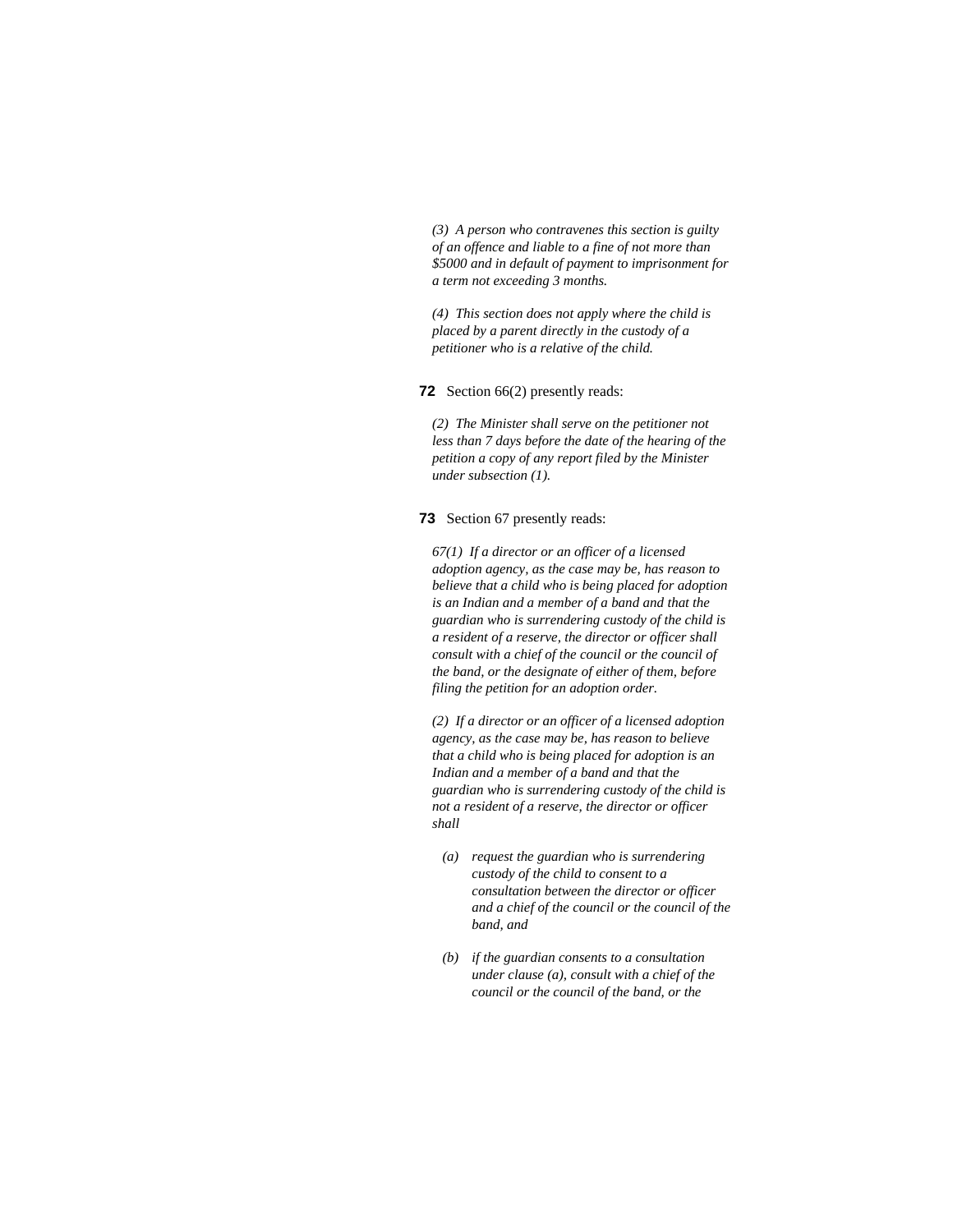*designate of either of them, before filing the petition for an adoption order.* 

# **74** Section 68 presently reads:

*68(1) Unless the Court otherwise directs, the proceedings relating to the adoption of a child shall be heard in private.* 

*(2) The petitioner and the child if the child is 12 years of age or older are entitled to be heard, in person or by counsel, at the hearing before the Court.* 

*(3) The Court may adjourn the hearing of a petition under this Part for not more than 30 days* 

- *(a) with the consent of the parties to the petition, or*
- *(b) if the Court is satisfied that the adjournment is necessary in order to obtain evidence to assist the Court in determining whether an adoption order should be made.*

*(4) Notwithstanding sections 59 and 63, on the hearing of a petition under this Part, the Court may make an order dispensing with the consent of* 

- *(a) a guardian of the child other than a director,*
- *(b) a person who is required under section 59(2) to provide a consent, or*
- *(c) the child*

*if the Court, for reasons that appear to it to be sufficient, considers it necessary or desirable to do so.* 

# **75** Section 70(3) presently reads:

*(3) If the adopting parent is a widow or widower whose deceased spouse was a party to the petition*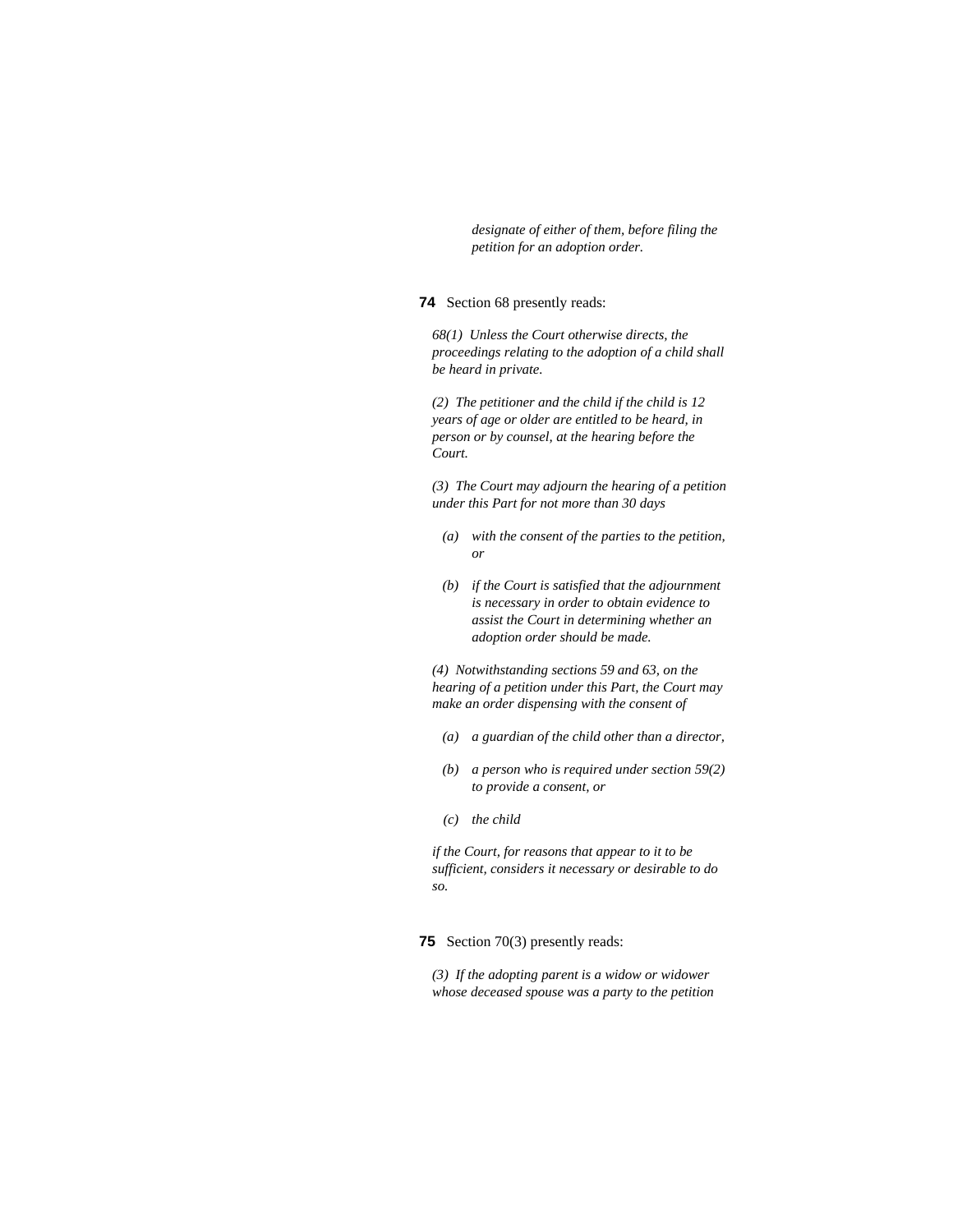*for the adoption order, the Court may, on the request of the adopting parent and with the consent of the child if the child is 12 years of age or older, name both the petitioner and the deceased spouse as the adopting parents of the child.* 

### **76** Adoption of non-resident of Canada.

#### **77** Section 73 presently reads:

*73 An adoption effected according to the law of any jurisdiction outside Alberta has the effect in Alberta of an adoption order made under this Act.* 

**78** Setting aside an adoption order.

# **79** Section 74 presently reads in part:

*(5) If a child who is an Indian is adopted under this Act or any predecessor to this Act, the Director of Vital Statistics, on the request of the child or the child's guardian, shall provide the Registrar under the Indian Act (Canada) with a copy of the original birth certificate of the child.* 

*(6) The clerk of the Court shall seal all documents in the hands of the Court that relate to an adoption and those documents are not available for inspection by any person except on order of the Court or with the consent in writing of the Minister.* 

*(7) The Minister shall seal all documents in the Minister's hands that relate to an adoption and those documents are not available for inspection by any person except on order of the Court, with the consent in writing of the Minister or pursuant to section 75, 76, 77 or 80.* 

*(8) Notwithstanding subsections (6) and (7), the Minister or the clerk of the Court may, on request, provide a certified copy of an adoption order to*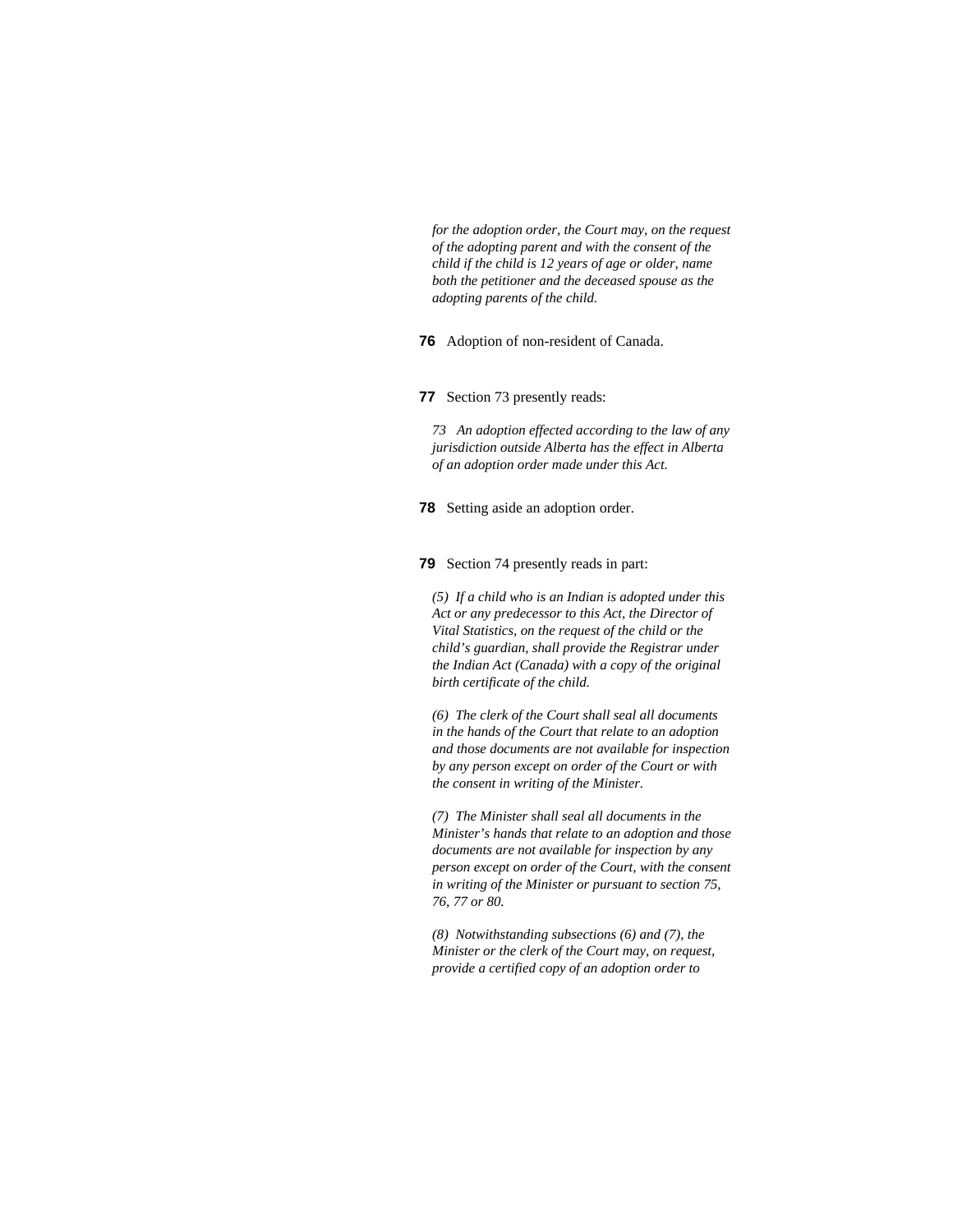- *(a) the adopted person, if that person is 18 years of age or older,*
- *(b) a guardian who consented under section 59(1) and a person who consented under section 59(2) to the adoption of the child who is the subject of the adoption order, and*
- *(c) any person named in subsection (1).*

*(9) The Minister may disclose the identity of a person referred to in section 75 only in accordance with section 75 unless, in the opinion of the Minister, there are compelling circumstances that support disclosure.* 

*(10) Notwithstanding subsection (9), the Minister may disclose* 

- *(a) to a licensed search agency, for the purpose of processing an application under section 78, the identity and other personal information of a family member as defined in the regulations or of an adopted person, and*
- *(b) to an adopted person who is 18 years of age or older, the birth surname of that person if the adoption order relating to that person did not disclose it.*

# **80** Disclosure of information.

- **81** Section 75 presently reads in part:
	- *75(1) In this section,* 
		- *(c) "family applicant", in respect of an adopted person, means any one or more of the following:* 
			- *(i) a biological parent of the adopted person;*
			- *(ii) an adult sibling of the adopted person;*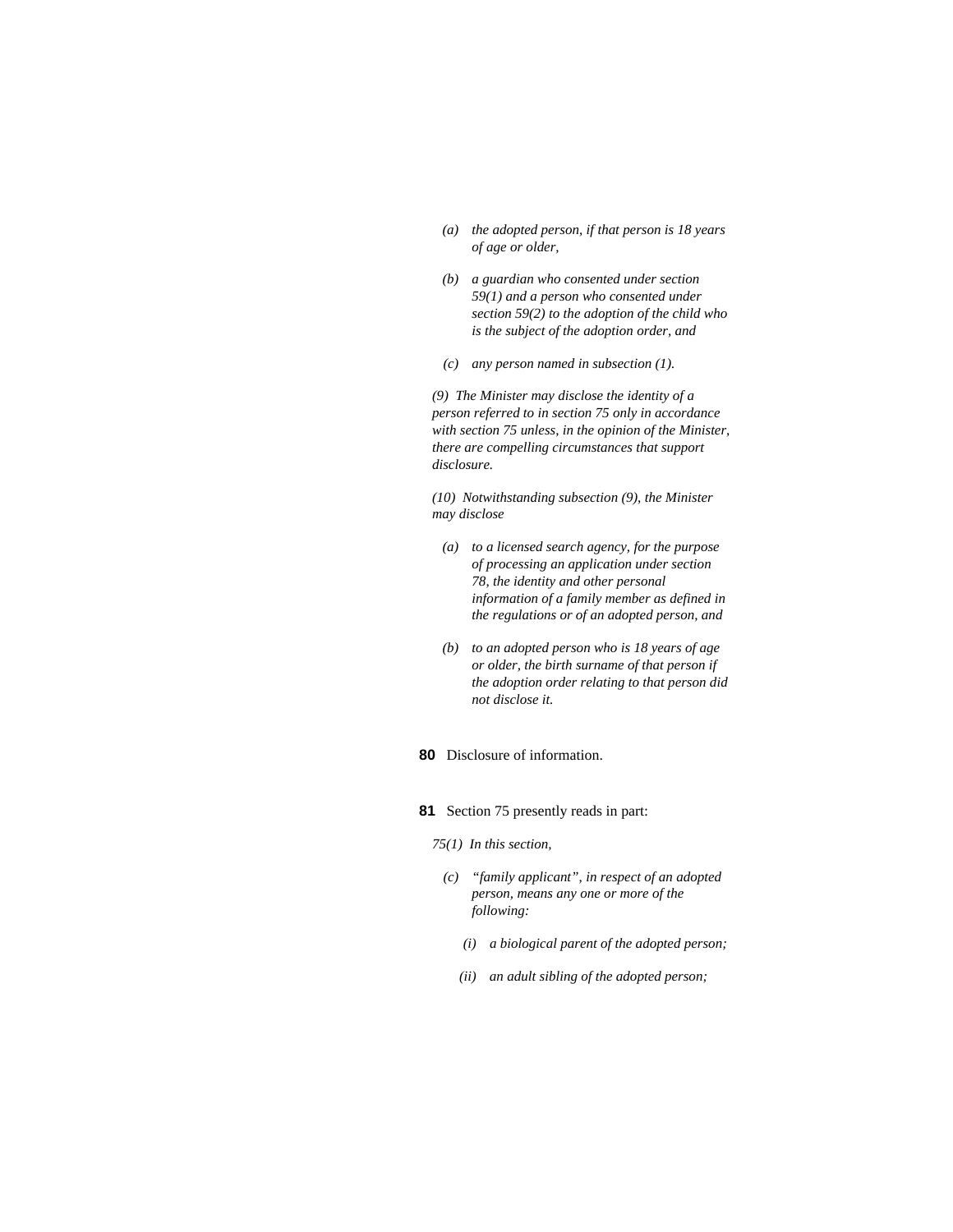- *(iii) an adult related by blood to the adopted person if the biological parents of the adopted person consent in writing to the application or if the Minister is satisfied that the biological parents of the adopted person* 
	- *(A) are deceased,*
	- *(B) cannot be located, or*
	- *(C) are unable by reason of mental incapacity to consent to the application;*
- *(iv) an adult member of any Indian band of which the adopted person is a member, if the biological parents of the adopted person consent in writing to the application or if the Minister is satisfied that the biological parents of the adopted person* 
	- *(A) are deceased,*
	- *(B) cannot be located, or*
	- *(C) are unable by reason of mental incapacity to consent to the application;*
- *(v) a person who was a parent of the adopted person under a previous adoption order.*

*(6) A person who is entitled to apply under this section may at any time register with the Minister a veto in the prescribed form to indicate that the person does not want disclosure of that person's identity.* 

- *(7) The Minister shall advise an applicant if*
- *(a) the registry contains a veto that affects the application,*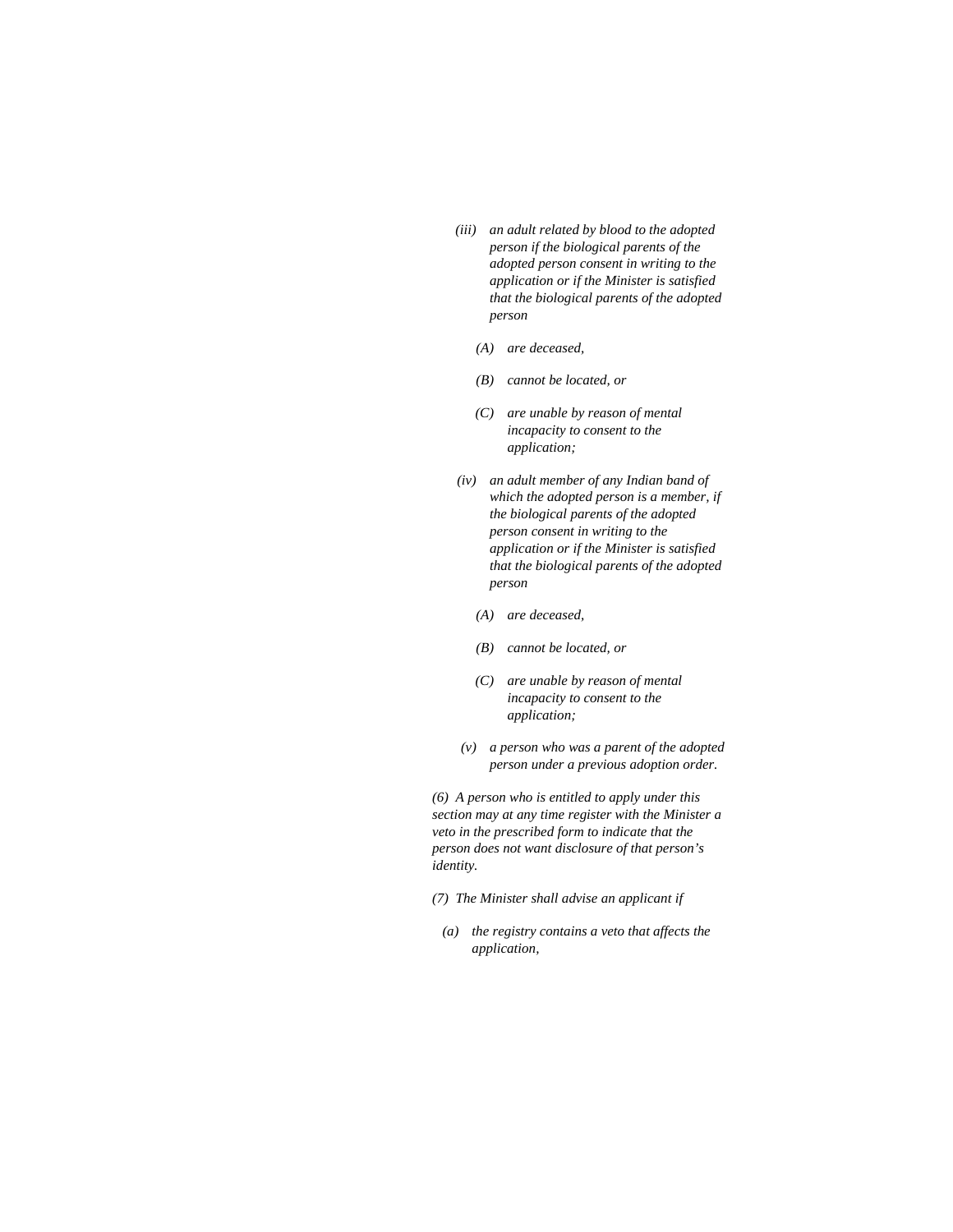- *(b) the registry indicates that the adopted person is dead, or*
- *(c) the other applicant cannot be located.*

**82** Sections 76 to 80 presently read:

*76 On receiving a written request from an adopted person who is 18 years of age or older, the Minister may release to that person that person's original registration of birth under the Vital Statistics Act and information contained in any other sealed document held under section 74 other than personal information about an individual who is not the adopted person nor a biological parent of the adopted person, if the Minister receives* 

- *(a) written consent from each biological parent, or*
- *(b) if a biological parent is deceased, verification of the parent's death.*

*77(1) In this section, "adopted person" means a person who is adopted under an adoption order made on or after January 1, 2000.* 

*(2) Subject to subsections (3) and (4), on receiving a written request from an adopted person who is 18 years of age or older or from a biological parent of the adopted person, the Minister may release to the person making the request the adopted person's original registration of birth under the Vital Statistics Act and information contained in any other sealed document held under section 74 other than personal information about an individual who is not the adopted person nor a biological parent of the adopted person.* 

*(3) The Minister shall not accept a request under subsection (2) from a biological parent of an adopted person unless the adopted person is 18 years and 6 months of age or older.*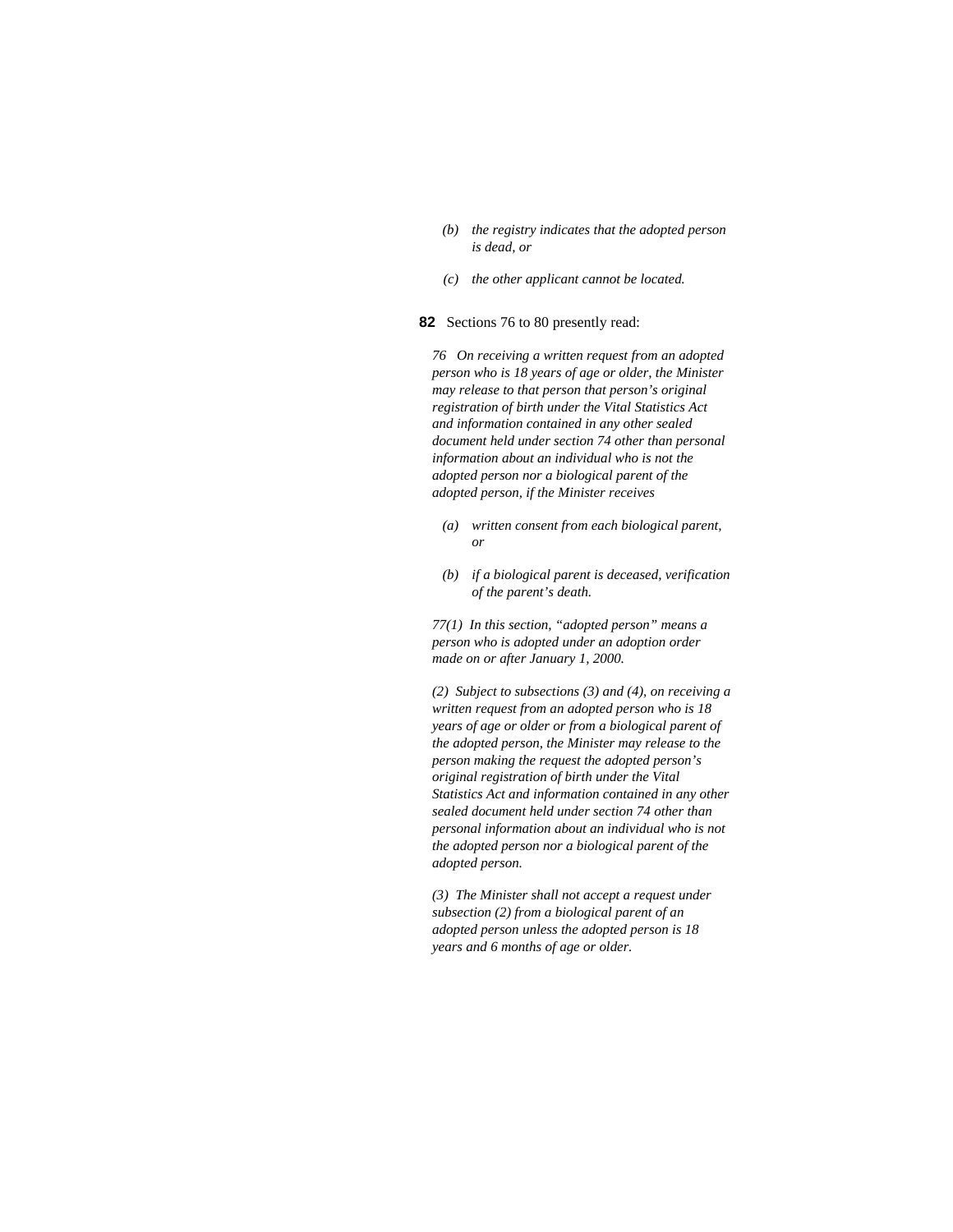*(4) Subsection (2) does not apply where an adopted person who is 18 years of age or older or a biological parent of the adopted person has, prior to the date of the request under subsection (2), registered with the Minister a veto in the prescribed form prohibiting the release of the sealed documents.* 

*(5) A person who registers a veto under subsection (4) may revoke the veto by providing written notice of the revocation to the Minister.* 

*78(1) In this section, "family member" has the meaning given to it in the regulations.* 

*(2) An application may be made to a licensed search agency* 

- *(a) for the location of a family member, or*
- *(b) for the disclosure of the identity and other personal information* 
	- *(i) of the applicant to a family member, and*
	- *(ii) of a family member to the applicant.*

*(3) An application under subsection (2) may be made only by* 

- *(a) a person who is 18 years of age or older who* 
	- *(i) was adopted in accordance with this Act or any predecessor to this Act,*
	- *(ii) is a biological parent or a sibling of an adopted person referred to in subclause (i),*
	- *(iii) is a guardian of an adopted person who is a child, or*
	- *(iv) is a descendant of a deceased adopted person,*
- *or*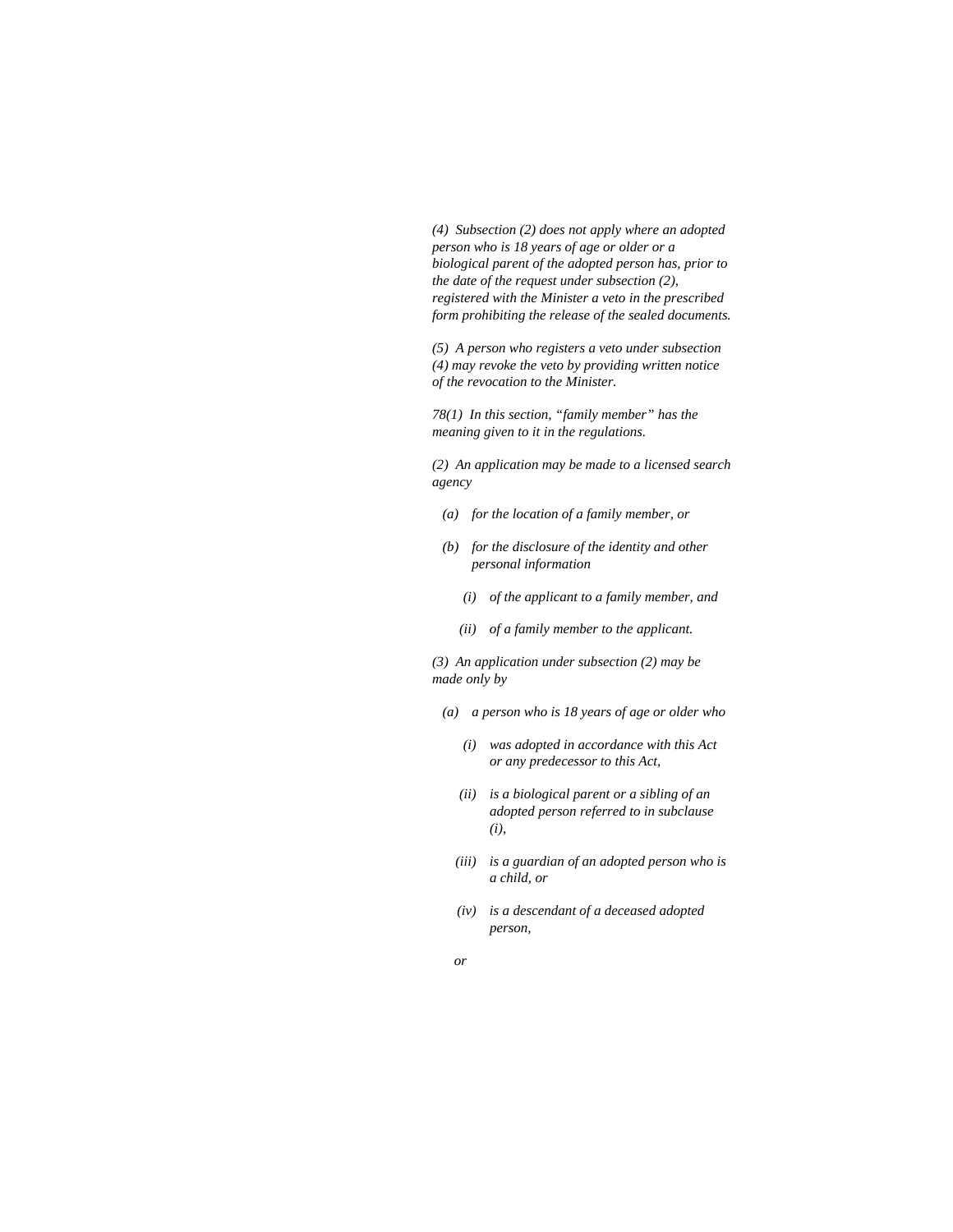*(b) an adopted child who is 16 years of age or older who is, in the opinion of the Minister, living independently from the child's guardian.* 

*(4) A family member who is located by a licensed search agency may* 

- *(a) consent to a reunion with the applicant,*
- *(b) consent to the disclosure of the family member's identity and other personal information to the applicant, or*
- *(c) register a veto in the prescribed form with the Minister* 
	- *(i) declining a reunion with the applicant, or*
	- *(ii) prohibiting the release of the family member's identity and other personal information to the applicant.*

*(5) A family member who registers a veto under subsection (4)(c) may revoke the veto by providing written notice of the revocation to the Minister.* 

*(6) If a family member consents to a reunion with the applicant and wishes the licensed search agency to facilitate the reunion, the agency shall use the services of a qualified person to bring about the reunion.* 

*(7) If the disclosure of information has been consented to under subsection (4)(b), the licensed search agency may disclose the* 

*identity and other personal information about each of the applicant and the family member to the other.* 

*79 The Minister may provide financial assistance in accordance with the regulations to applicants under section 78 who are described in the regulations.*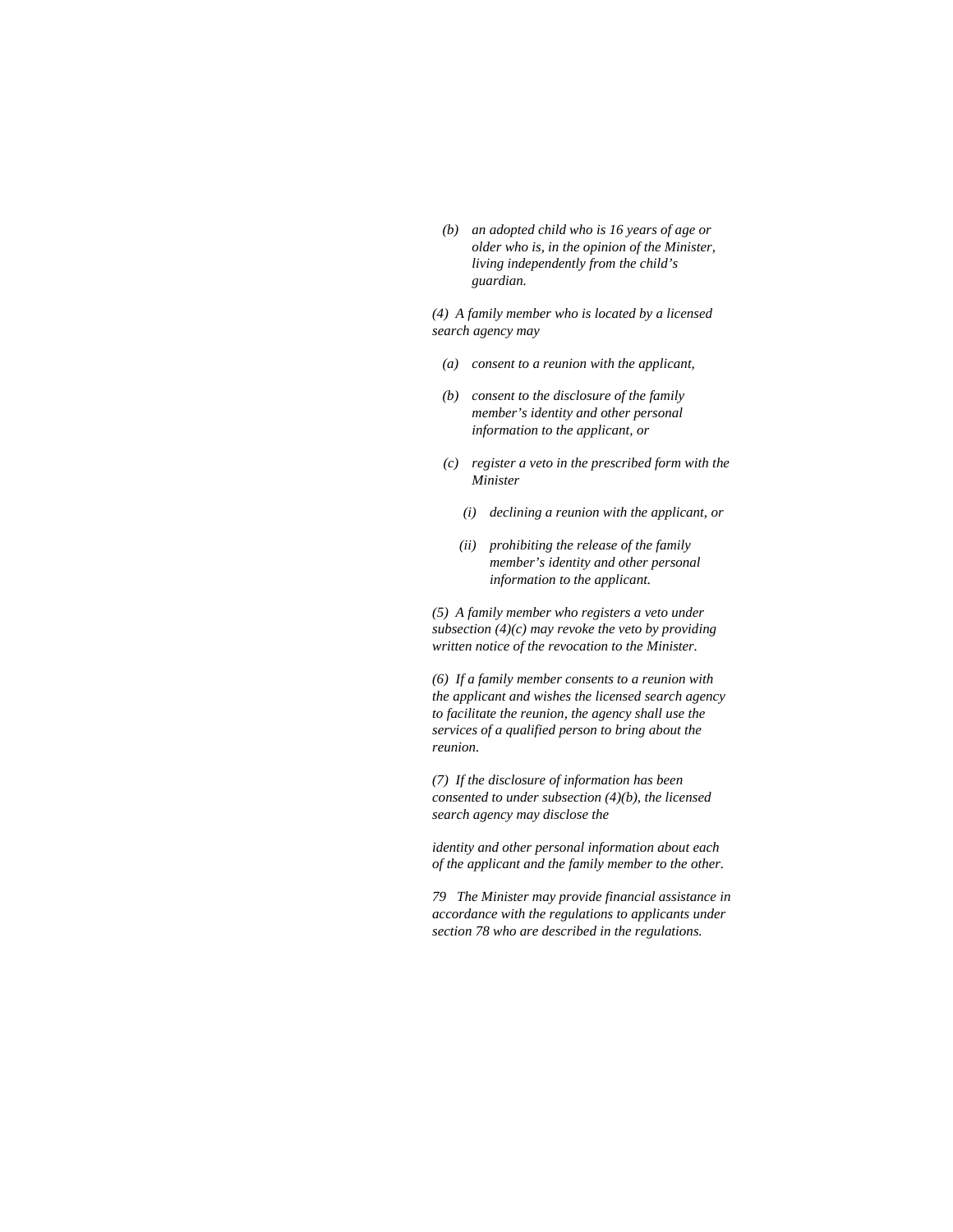*80(1) Notwithstanding sections 74 and 75, the Minister may release to an adopted person or to the adopted person's* 

- *(a) biological mother,*
- *(b) biological father,*
- *(c) adult sibling,*
- *(d) adopting parents, or*
- *(e) descendant, if the adopted person is deceased,*

*any information about one or more of those persons that does not disclose the identity of any of those persons.* 

*(2) Any person may provide the Minister with information that the Minister may disclose under subsection (1).* 

- **83** New heading.
- **84** Section 82 is renumbered as section 73.1.
- **85** New heading.
- **86** Section 84 presently reads:

*84 No person other than the following shall place or facilitate the placement of a child for the purpose of an adoption:* 

- *(a) a parent of the child;*
- *(b) a director;*
- *(c) a licensed adoption agency;*
- *(d) the Minister;*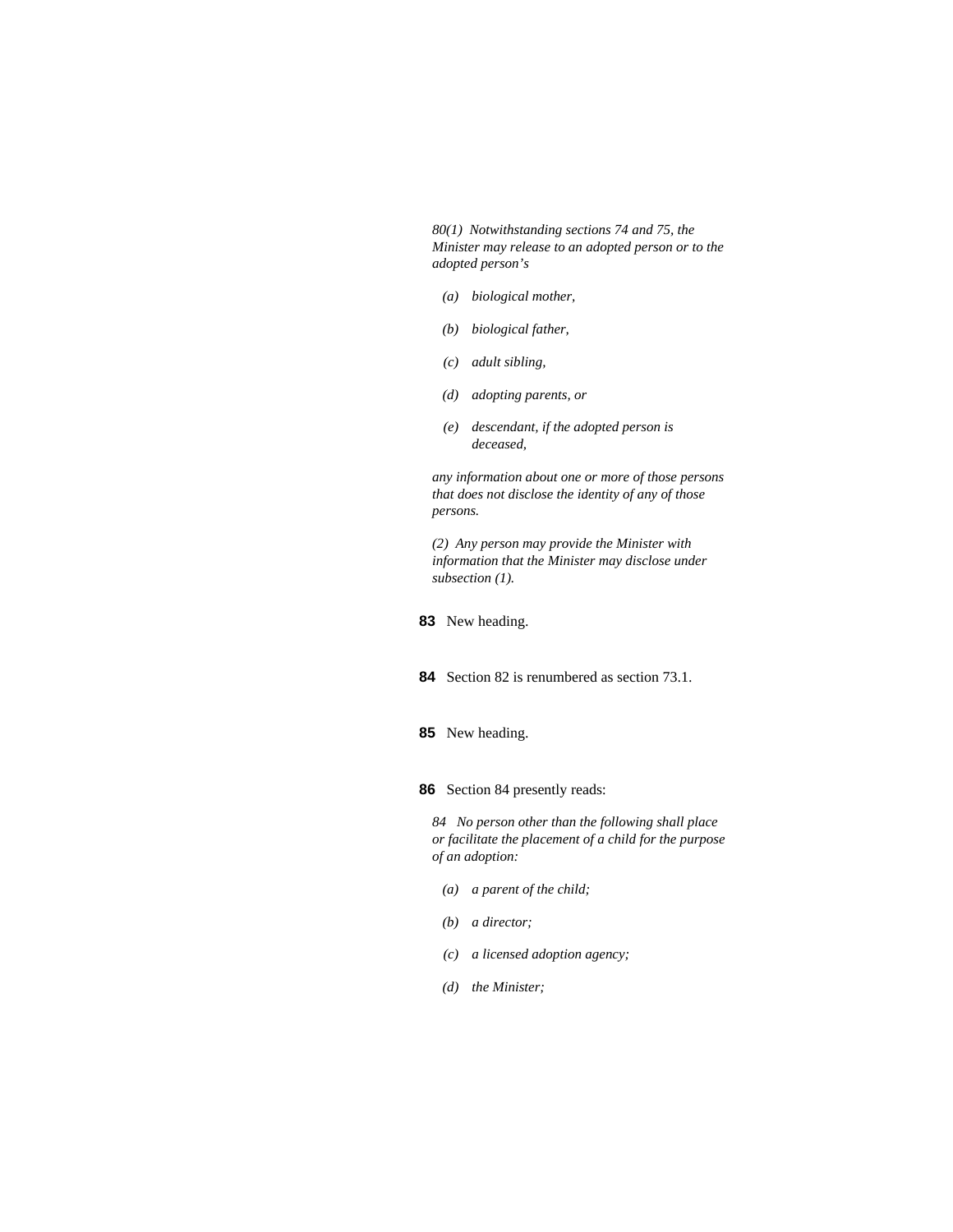*(e) a person authorized by the Minister in accordance with the regulations.* 

## **87** Section 85 presently reads in part:

*85(1) No person shall publish in any form or by any means an advertisement dealing with the adoption of a child.* 

*(2) Subsection (1) does not apply to* 

- *(a) the publication of a notice pursuant to an order of the Court,*
- *(b) the publication of any advertisement authorized by the Minister or a director for the purpose of finding homes for children in the custody of the director who are available for adoption,*
- *(c) the publication of an announcement by a petitioner in respect of the approval of the petitioner's petition, or*
- *(d) the publication of an advertisement by a licensed adoption agency advertising its services only, without making any reference to specific children.*

### **88** New heading.

## **89** Section 87 presently reads:

*87(1) An application for a licence to operate an adoption agency or a search agency, or for a renewal of a licence, may be submitted to the Minister in accordance with this Part and the regulations by* 

- *(a) a body incorporated under the Societies Act,*
- *(b) an extra-provincial corporation registered under Part 21 of the Business Corporations*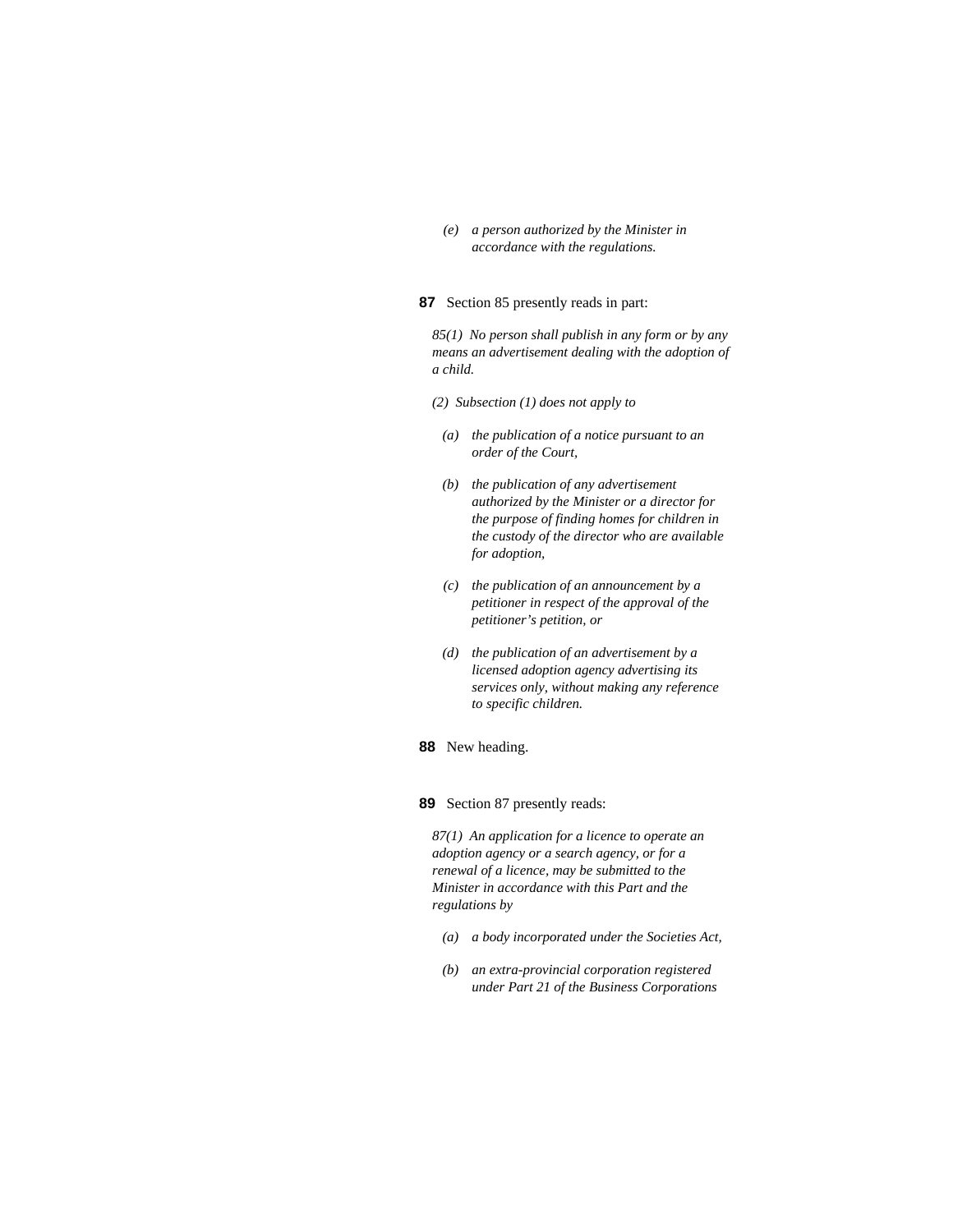*Act if, in the opinion of the Minister, the corporation does not carry on business for the purpose of gain,* 

- *(c) a body referred to in Part 9 of the Companies Act, or*
- *(d) a body incorporated under Part II or III of the Canada Corporations Act (Canada).*
- *(2) An application under subsection (1) must*
- *(a) be in the prescribed form,*
- *(b) be accompanied with any other information required under the regulations to enable the Minister to determine the capacity of the applicant to provide the services and carry out the responsibilities of a licensed adoption agency or a licensed search agency, as the case may be, in accordance with this Act, and*
- *(c) be accompanied with the prescribed fee.*

## **90** Sections 88(1)(c) and 90(b) presently read:

*88(1) The Minister, after receiving an application under section 87, may* 

 *(c) if the Minister is not satisfied that the applicant is capable of providing the services and carrying out the responsibilities of a licensed adoption agency or a licensed search agency, as the case may be, refuse to issue or renew a licence.* 

### *90 A licensee*

 *(b) that ceases to carry on the operation of a licensed adoption agency or a licensed search agency, as the case may be,* 

*shall surrender to the Minister its licence and the books and records in its possession that relate to its clients or to the children that it has placed for adoption.*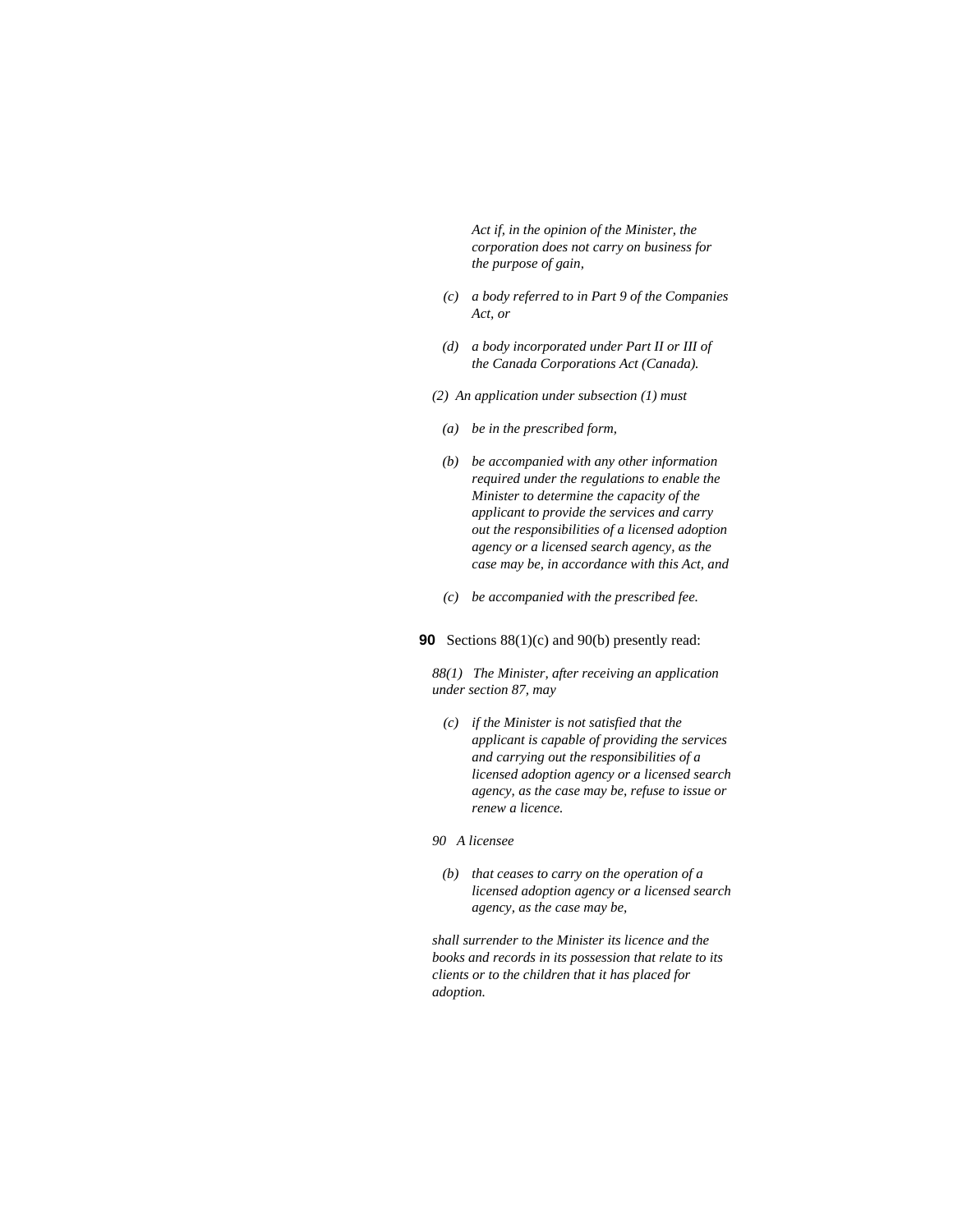## **91** Section 91(1) presently reads:

*91(1) The Minister or the Minister's delegate, on reasonable notice, at a reasonable time and on communicating to an officer of a licensee the purpose and authority for an inspection, may* 

- *(a) enter on any land or premises of a licensed adoption agency or a licensed search agency, other than a private dwelling, and inspect the land or premises for the purpose of ascertaining if the agency is complying with this Part and the regulations,*
- *(b) demand the production for examination of any books, records, accounts or other documents that are or may be relevant to the purpose of the inspection, and*
- *(c) on giving a receipt for them, remove any of the things referred to in clause (b) for the purpose of making copies of them.*

**92** The heading preceding section 92 presently reads:

> *Part 7 Intercountry Adoption with Respect to Designated States*

**93** Section 94 presently reads:

*94 Part 6 applies to an adoption to which this Part applies, but if there is a conflict between Part 6 and this Part, this Part prevails.* 

**94** Residential facilities.

**95** The heading to Part 8 presently reads: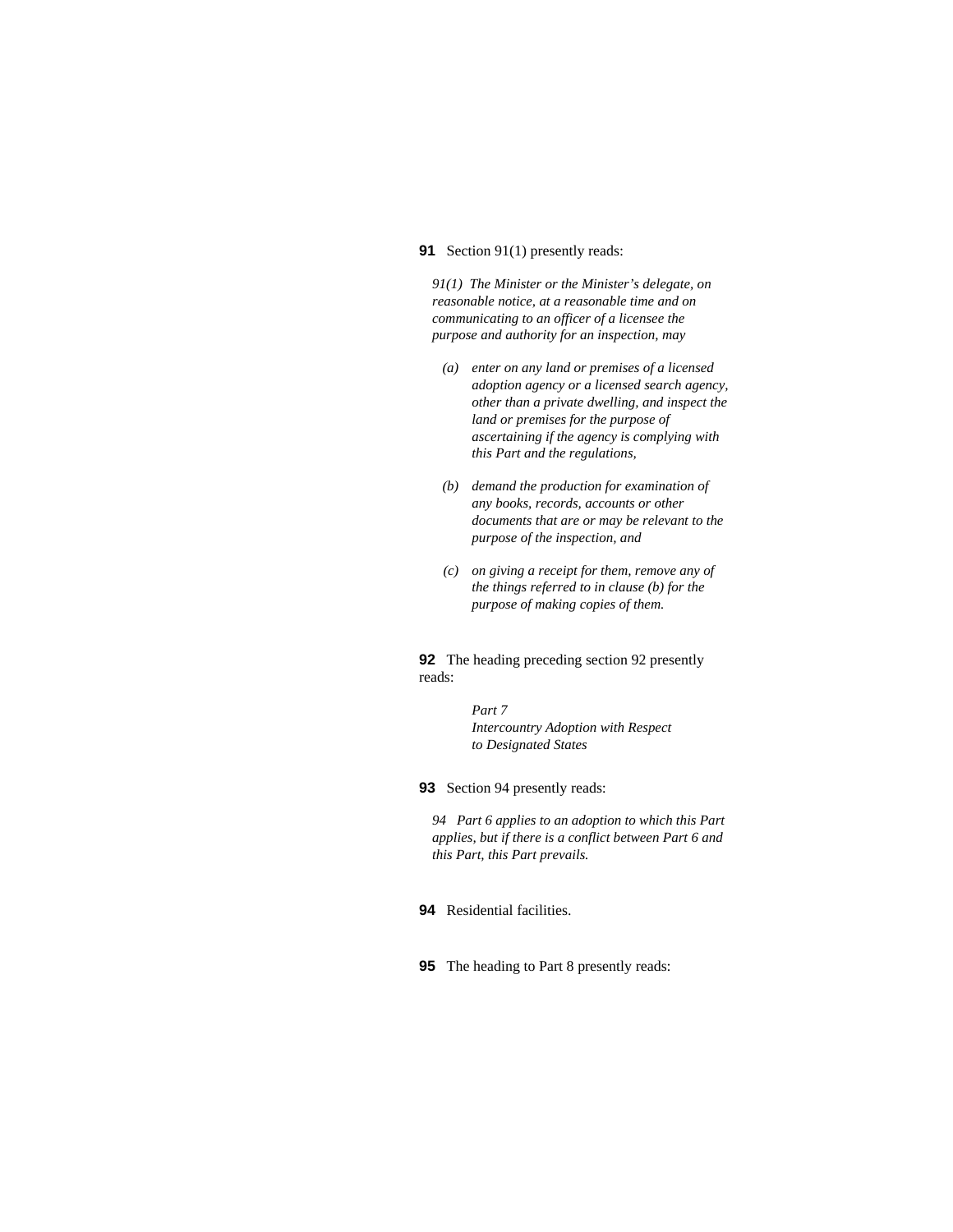*Part 8 General* 

*Handicapped Child* 

**96** Financial assistance for children.

**97** Section 107 presently reads:

*107(1) In this section, "band", "council of the band" and "reserve" have the same meaning that they have under the Indian Act (Canada).* 

*(2) If a director has reason to believe that a child is an Indian, a member of a band and a resident of a reserve, the director shall consult with a chief of the council or the council of the band, or the designate of either of them, before entering into a permanent* 

*guardianship agreement or applying for a supervision order or a temporary or permanent guardianship order in respect of the child.* 

*(3) If a director has reason to believe that a child is an Indian and a member of a band but is not a resident of a reserve, the director shall* 

- *(a) ask the guardian of the child to consent to the director's consulting with a chief of the council or the council of the band, and*
- *(b) if the guardian consents, consult with a chief of the council or the council of the band, or the designate of either of them, before entering into a permanent guardianship agreement or applying for a supervision order or a temporary or permanent guardianship order.*

*(4) If the Court makes a supervision order or a temporary or permanent guardianship order in respect of a child who is an Indian and a member of a band, the director shall provide a chief of the council or the council of the band, or the designate*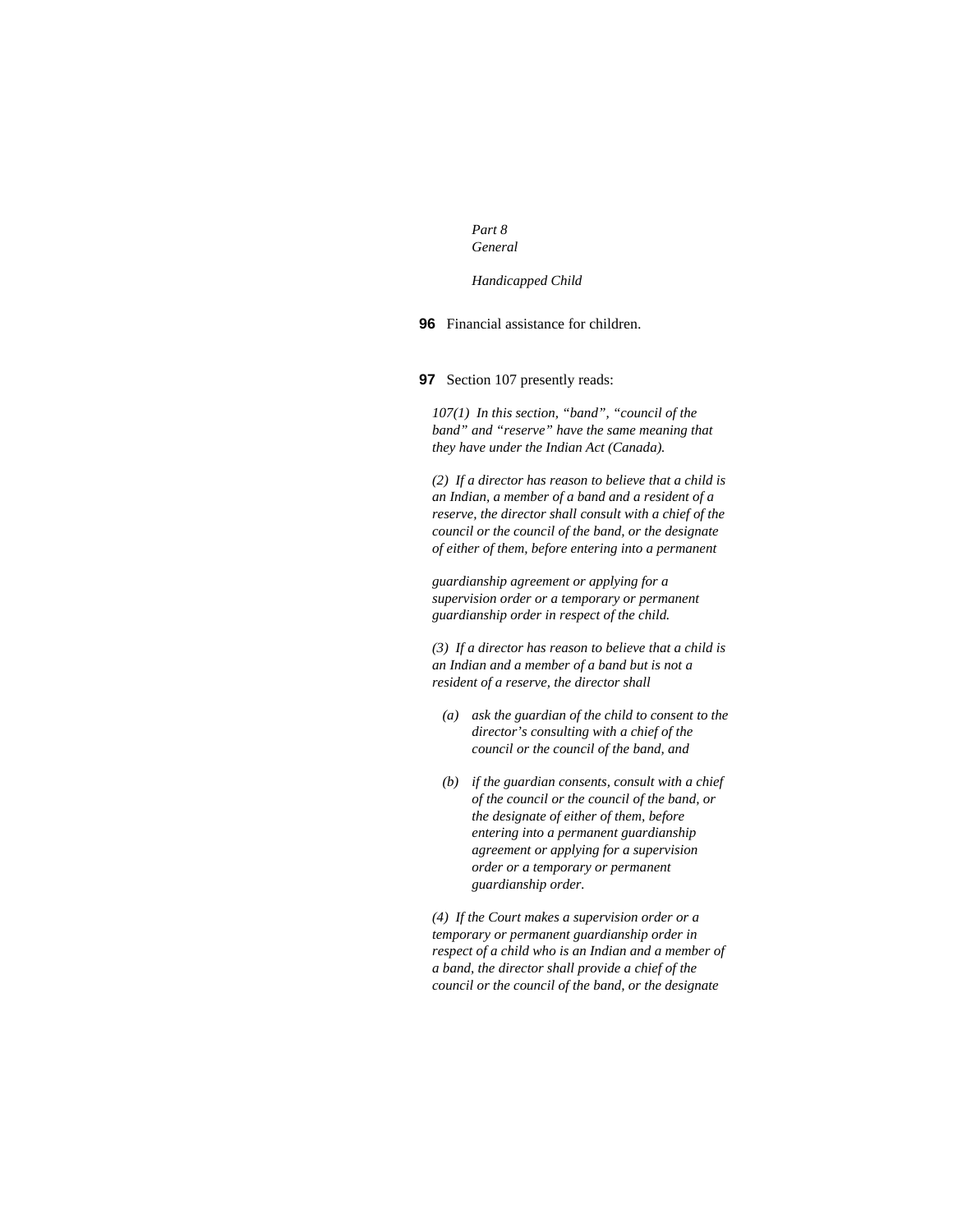*of either of them, with a copy of the order not more than 20 days after the date of the order.* 

*(5) If, on or after July 1, 1985, a person adopts a child who is an Indian, that person shall* 

- *(a) take reasonable measures on behalf of the child necessary for the child to exercise any rights the child may have as an Indian, and*
- *(b) as soon as, in the opinion of that person, the child is capable of understanding the child's status as an Indian, inform the child of that status.*

*(6) On making an adoption order, a court, if it has reason to believe the adopted child is an Indian, shall inform the adopting parent of the requirements of subsection (5).* 

### **98** Section 111 presently reads:

*111(1) In any proceedings before the Court under Part 3 or 4,* 

- *(a) a foster parent or any other person who has had continuous care and custody of the child for not less than 6 months, and*
- *(b) any other person, with the consent of the Court,*

*may appear and make representations to the Court.* 

*(2) Notwithstanding subsection (1), the only parties to a proceeding under Part 3 or 4 or an appeal from that proceeding are the child, the child's guardian, the director, the Minister and, in the case of an application under section 36, the applicant.* 

*(3) The Minister need not be served with notice of any proceeding under Part 3 or 4.*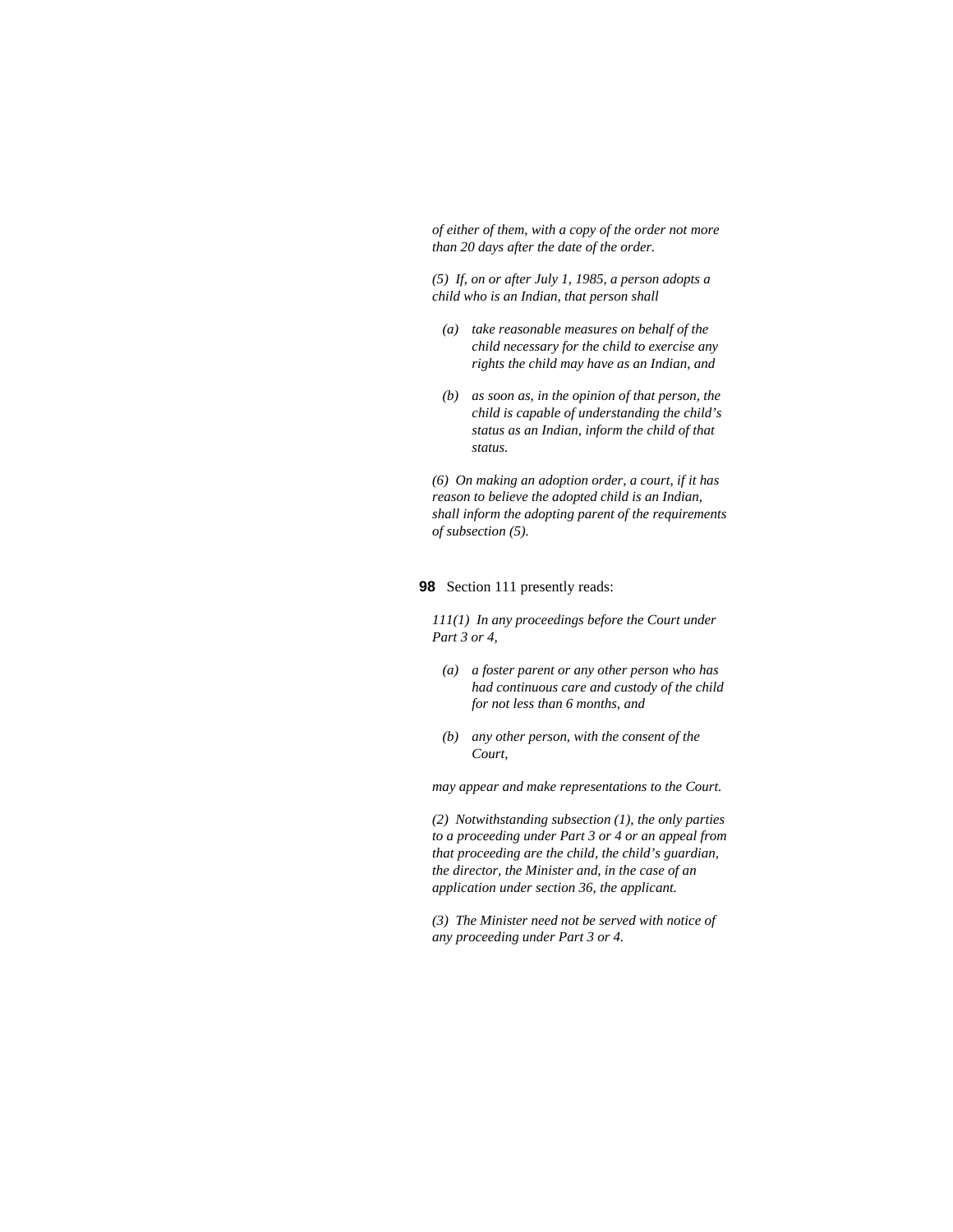*(4) Notwithstanding subsection (2), a child may examine the Court record only with the consent of the Court.* 

## **99** Section 112(1) presently reads:

*112(1) If an application is made for a supervision order or a temporary or permanent guardianship order or a child is the subject of a supervision order or a temporary or permanent guardianship order and the child is not represented by a lawyer in a proceeding under Part 3 or 4, the Court may direct that the child be represented by a lawyer if* 

- *(a) the child, the guardian of the child or a director requests the Court to do so, and*
- *(b) the Court is satisfied that the interests or views of the child would not be otherwise adequately represented.*

### **100** Section 113 presently reads:

*113 An order of the Court under this Act directing a person to make a financial contribution toward the maintenance of a child or an agreement under this Act in which a person agrees to make a financial contribution toward the maintenance of a child may be enforced pursuant to the Maintenance Enforcement Act.* 

# **101** Section 114 presently reads in part:

*114(1) An order of the Court made under this Act may be appealed to the Court of Queen's Bench not more than 30 days after the date on which the order is made or renewed by* 

 *(d) the child, if the child is the subject of a secure treatment order,* 

**102** Section 116 presently reads in part: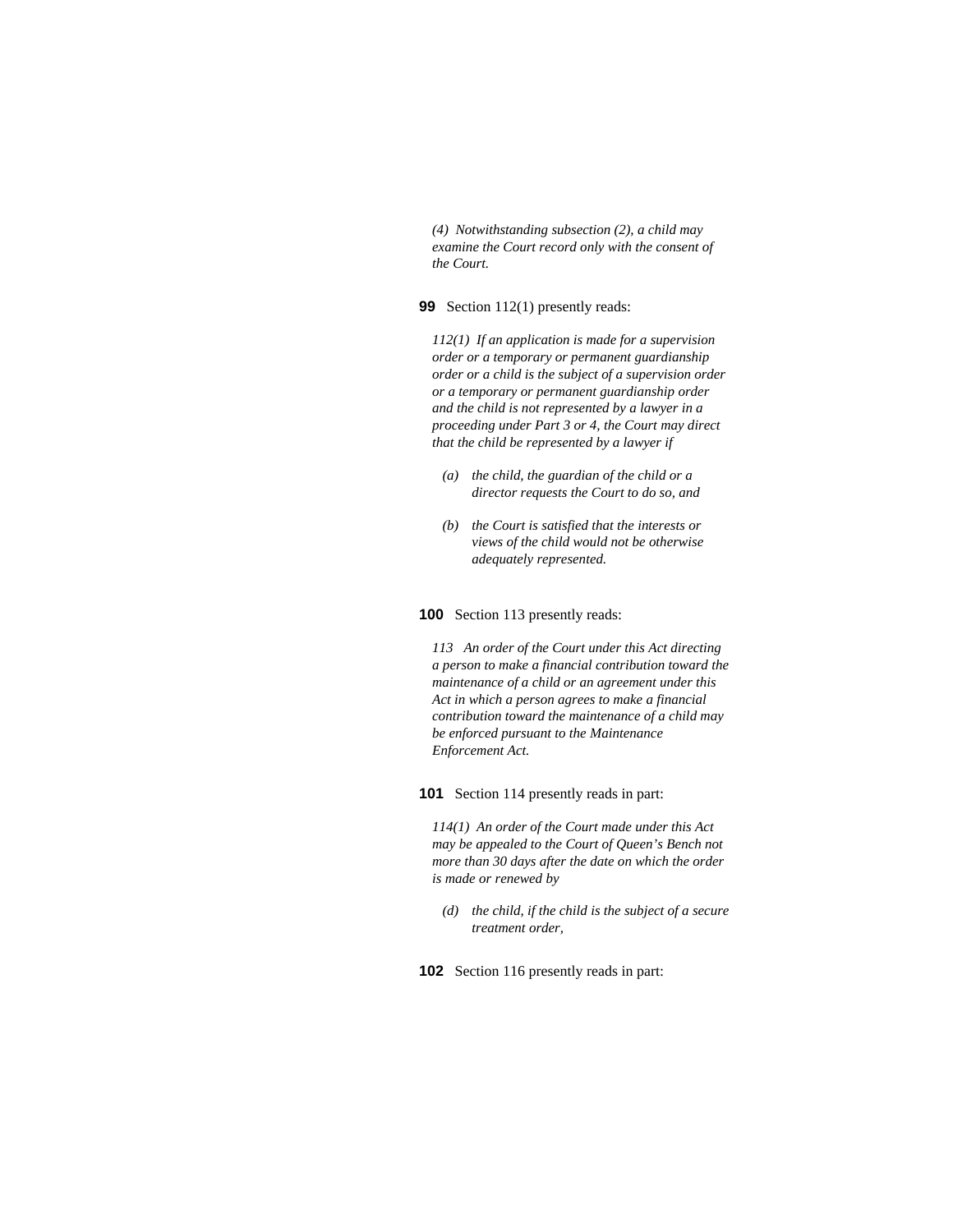- *(3) The appellant shall serve the notice of appeal on*
- *(a) the guardian of the child other than a director,*
- *(b) the child, if the child is 12 years of age or older,*
- *(c) the child, if the child is the subject of a secure treatment order, and*
- *(d) a director.*
- **103** Review of director's decision.
- **104** Section 119 presently reads in part:

*119(1) Any Appeal Panel may hear an appeal made pursuant to section 120.* 

*(2) An Appeal Panel may, subject to this Act and the regulations, confirm, reverse or vary the decision of the director appealed from.* 

*(3) The Administrative Procedures Act applies to the proceedings of the Appeal Panel.* 

**105** Section 120 presently reads:

*120(1) The Minister or any of the following persons who are affected by a decision of a director may appeal that decision in accordance with this section:* 

- *(a) a child;*
- *(b) a guardian of a child;*
- *(c) a foster parent or other person who has had the continuous care of the child for more than 6 of the 12 months immediately preceding a decision under subsection (2).*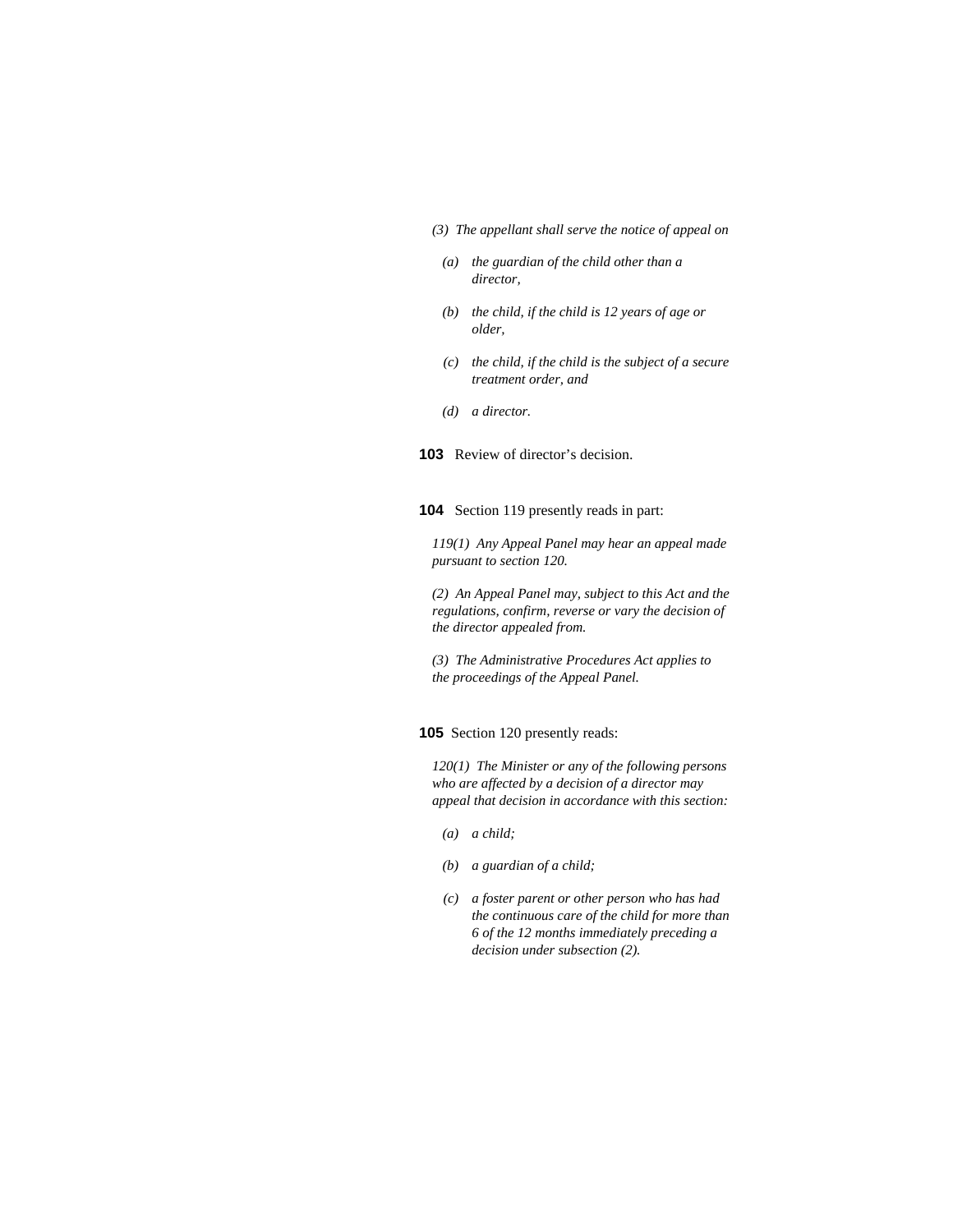*(2) An appeal may be made from a decision of a director respecting the following:* 

- *(a) the removal from or placement in a foster home, an adoptive home or any other place of a child who is the subject of a temporary or permanent guardianship order or a permanent guardianship agreement;*
- *(b) the permitting or refusing to permit any person who has a significant relationship with the child to visit a child who is the subject of a permanent guardianship agreement;*
- *(c) the disclosure of or refusal to disclose information in the possession of the Minister or a director that relates to the appellant except information to which section 74 applies;*
- *(d) the provision of or refusal to provide any support services to a child 16 years of age or older by entering into a support agreement or custody agreement;*
- *(e) the refusal or failure of a director to enter into an agreement under Part 2 or to apply to the Court under Part 3 in respect of a child who, in the opinion of that director, is in need of protective services;*
- *(f) the refusal or failure of a director to enter into an agreement under section 106 in respect of a handicapped child;*
- *(g) any other matter prescribed in the regulations as being subject to an appeal to an Appeal Panel.*

*(3) A notice of appeal in the prescribed form shall be served on the director whose decision is the subject of the appeal not more than 30* 

*days after the date on which the appellant receives notice of the decision appealed.*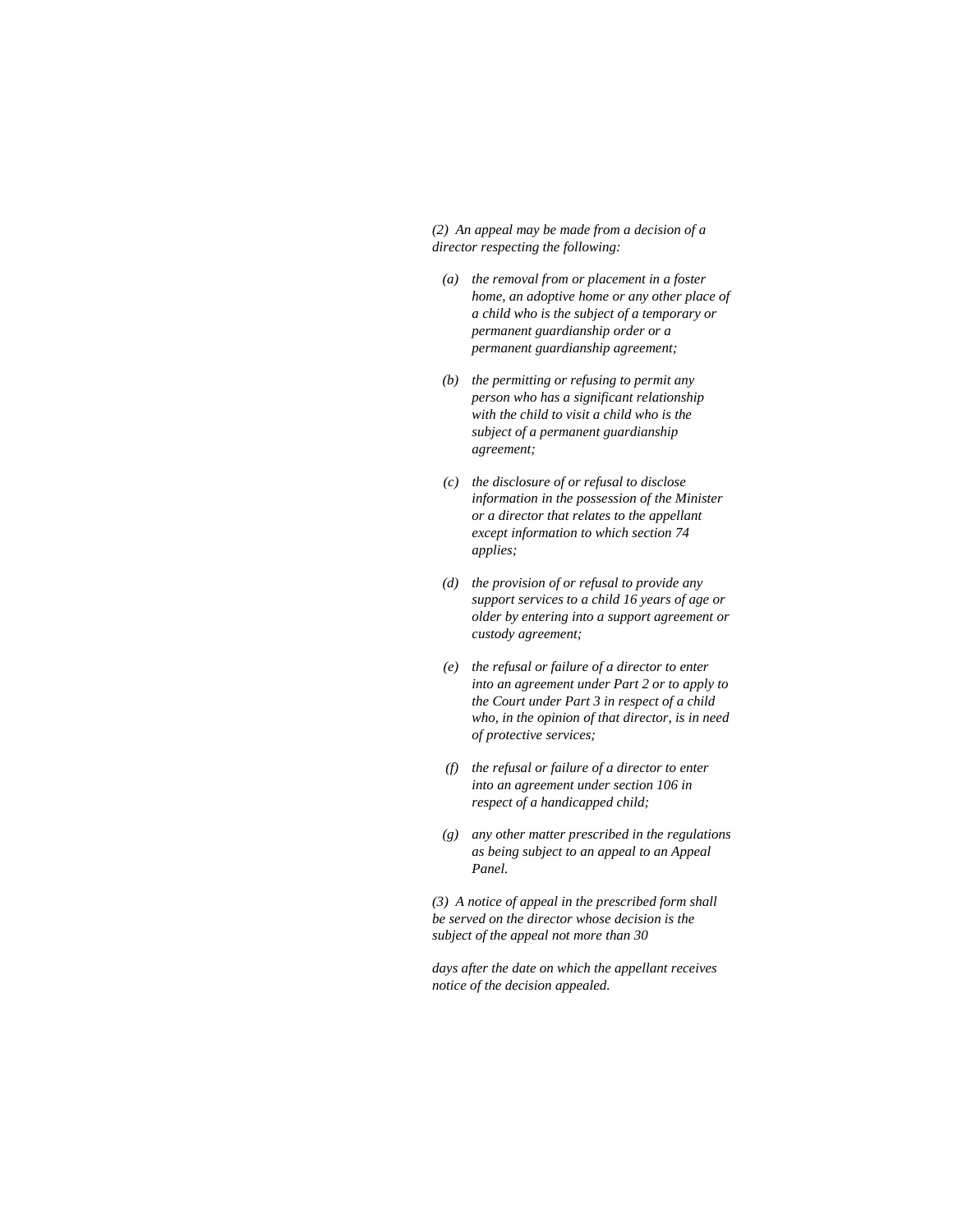*(4) A person who has applied to a director to become a foster parent or to have a child who is the subject of a permanent guardianship agreement or order placed in the person's home for the purposes of adopting that child and whose application is refused may appeal that decision.* 

*(5) A person who has been approved by a director as a foster parent may appeal the withdrawal of that approval to an Appeal Panel in accordance with this section.* 

### *(6) A person*

- *(a) who is dissatisfied with the terms and conditions imposed by the Minister under section 88(1)(b),*
- *(b) whose application for a licence or renewal of a licence is refused under section 88(1)(c), or*
- *(c) whose licence has been suspended or cancelled under section 89*

*may appeal the decision to an Appeal Panel in accordance with this section.* 

# **106** Section 122 presently reads:

*122 The Minister or a director may enter into an agreement with any person for the purpose of that person providing protective services to a child under this Act.* 

## **107** Reciprocal agreement.

### **108** Section 126 presently reads:

*126(1) Except in proceedings under this Act or in accordance with section 74 or 75, the Minister and any person employed or assisting in the administration of this Act shall preserve secrecy with*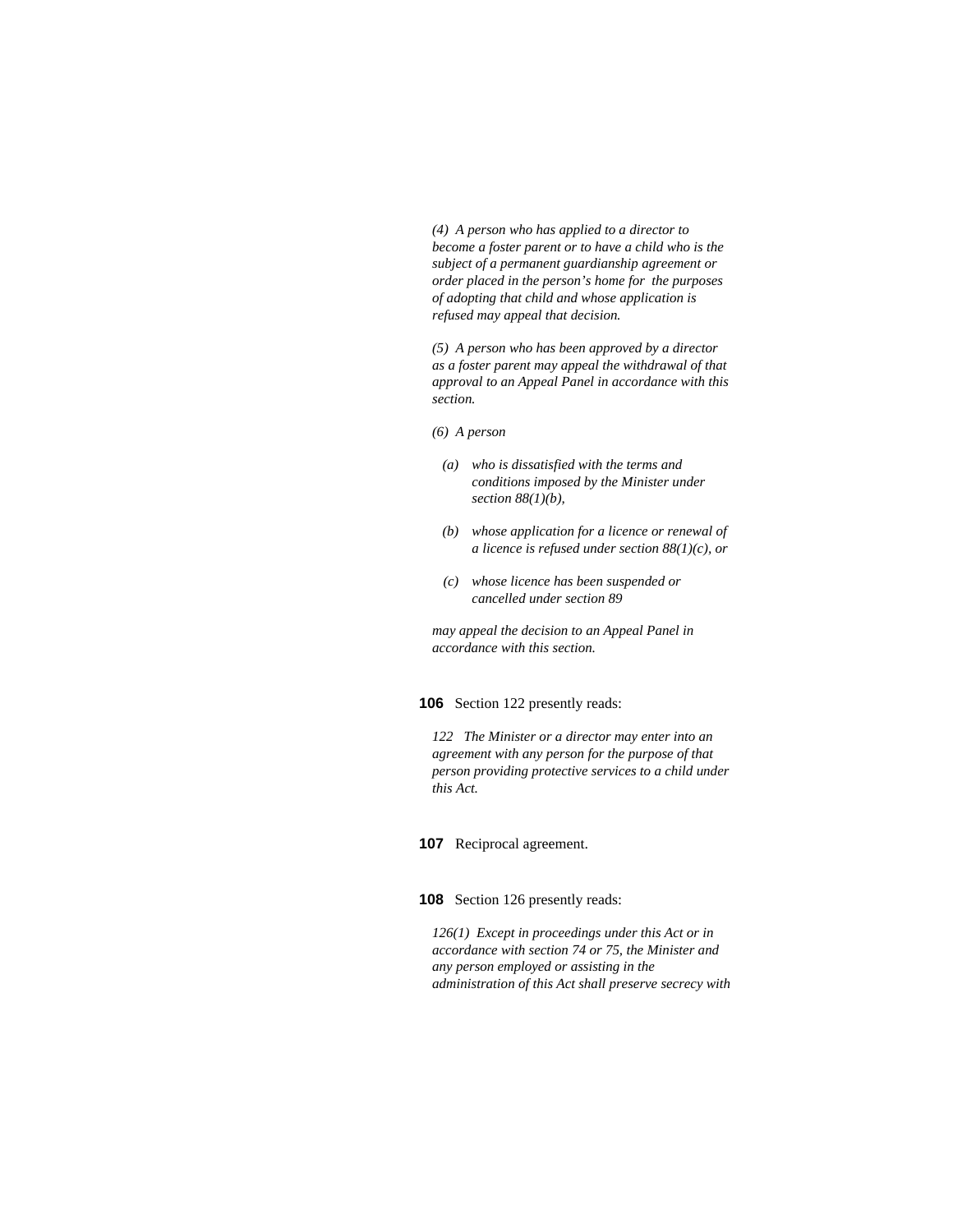*respect to the name and any other identifying information of a person that comes to the Minister's or person's attention under this Act and shall not disclose or communicate that information to any other person except as otherwise provided in this section.* 

*(2) Subject to section 74, the Minister or any person employed or assisting in the administration of this Act may disclose or communicate any information referred to in subsection (1) to the following:* 

- *(a) the guardian, parent or foster parent of the child to whom the information relates or the lawyer of any of them;*
- *(b) the child to whom the information relates or the child's lawyer;*
- *(c) a physician, certified psychologist or registered social worker who is responsible for any care or treatment being provided to the child to whom the information relates or for any assessment in respect of that child;*
- *(d) a member of a police service or an agent of the Minister of Justice and Attorney General if the person disclosing the information has reasonable and probable grounds to believe that an offence under an Act of the Parliament of Canada has been committed;*
- *(e) a teacher if the teacher has responsibility for the education of a child to whom the information relates;*
- *(f) the board of an approved hospital or health unit, or a regional health authority under the Regional Health Authorities Act, that is responsible for providing services to the child to whom the information relates;*
- *(g) any person employed or engaged by the Minister or by a Child and Family Services Authority;*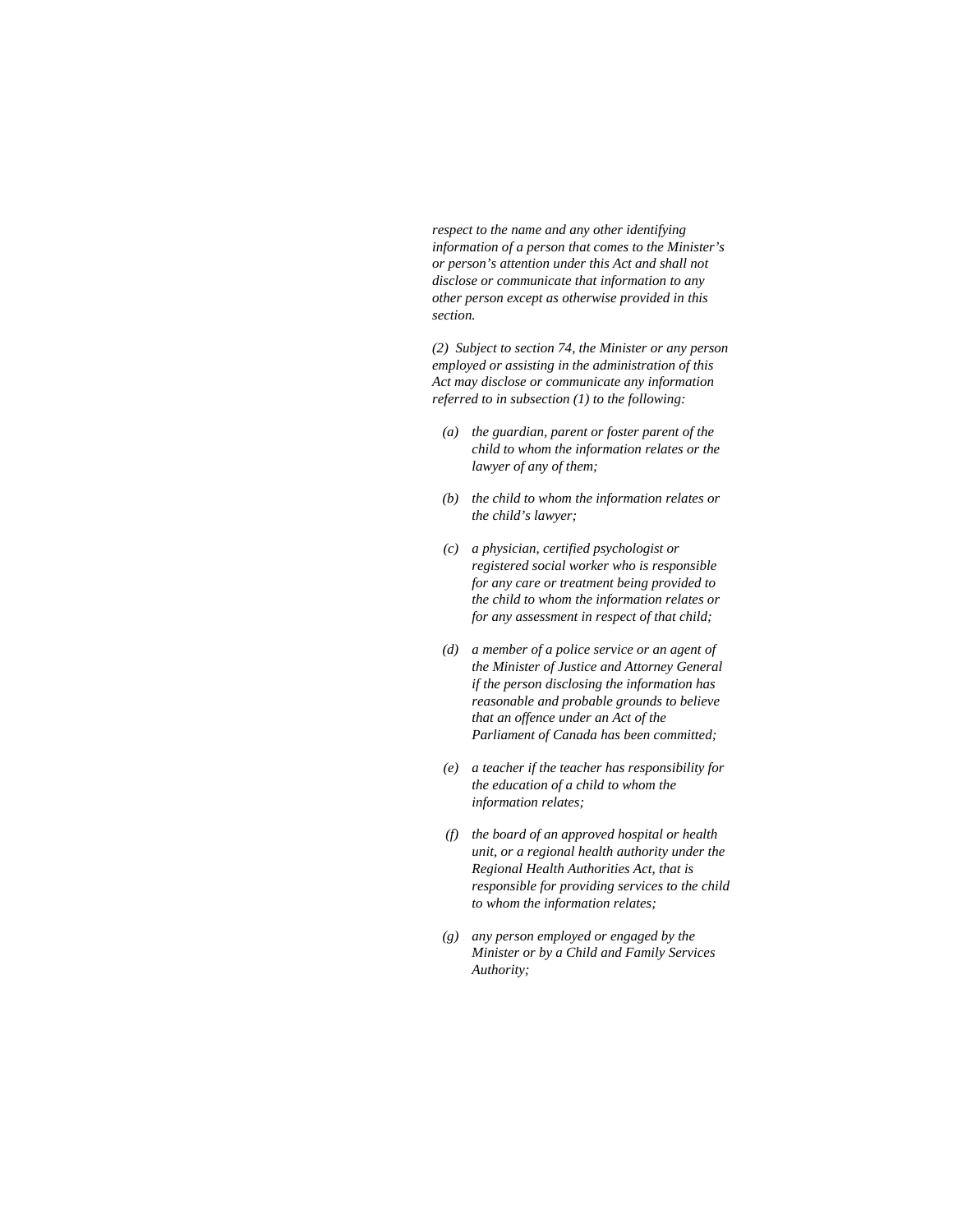- *(h) any person employed or assisting in the administration of the Protection of Children Involved in Prostitution Act;*
- *(i) any person assisting the Minister in the administration of this Act;*
- *(j) the Children's Advocate or the delegate of the Children's Advocate;*
- *(k) any person employed in the administration of child protection legislation in another province or territory;*
- *(l) any person with the consent in writing of the Minister, the child or a guardian of the child.*

*(3) Notwithstanding subsection (2), no information shall be disclosed or communicated pursuant to this section without the consent in writing of the Minister of Justice and Attorney General or that Minister's agent if that information was provided by an agent of the Minister of Justice and Attorney General.* 

*(4) Notwithstanding subsection (2), the name of a person who reports to a director pursuant to section 4 or 5 shall not be disclosed or communicated to any person without the consent in writing of the Minister.* 

*(5) No liability attaches to the Minister or any other person who discloses or communicates information in accordance with this section if the disclosure or communication is made in the administration of this Act or for the protection of the child.* 

*(6) Any person who contravenes this section is guilty of an offence and liable to a fine of not more than \$2000 and in default of payment to imprisonment for a term of not more than 6 months.* 

**109** Privileged information ban on publication.

**110** Section 129 presently reads: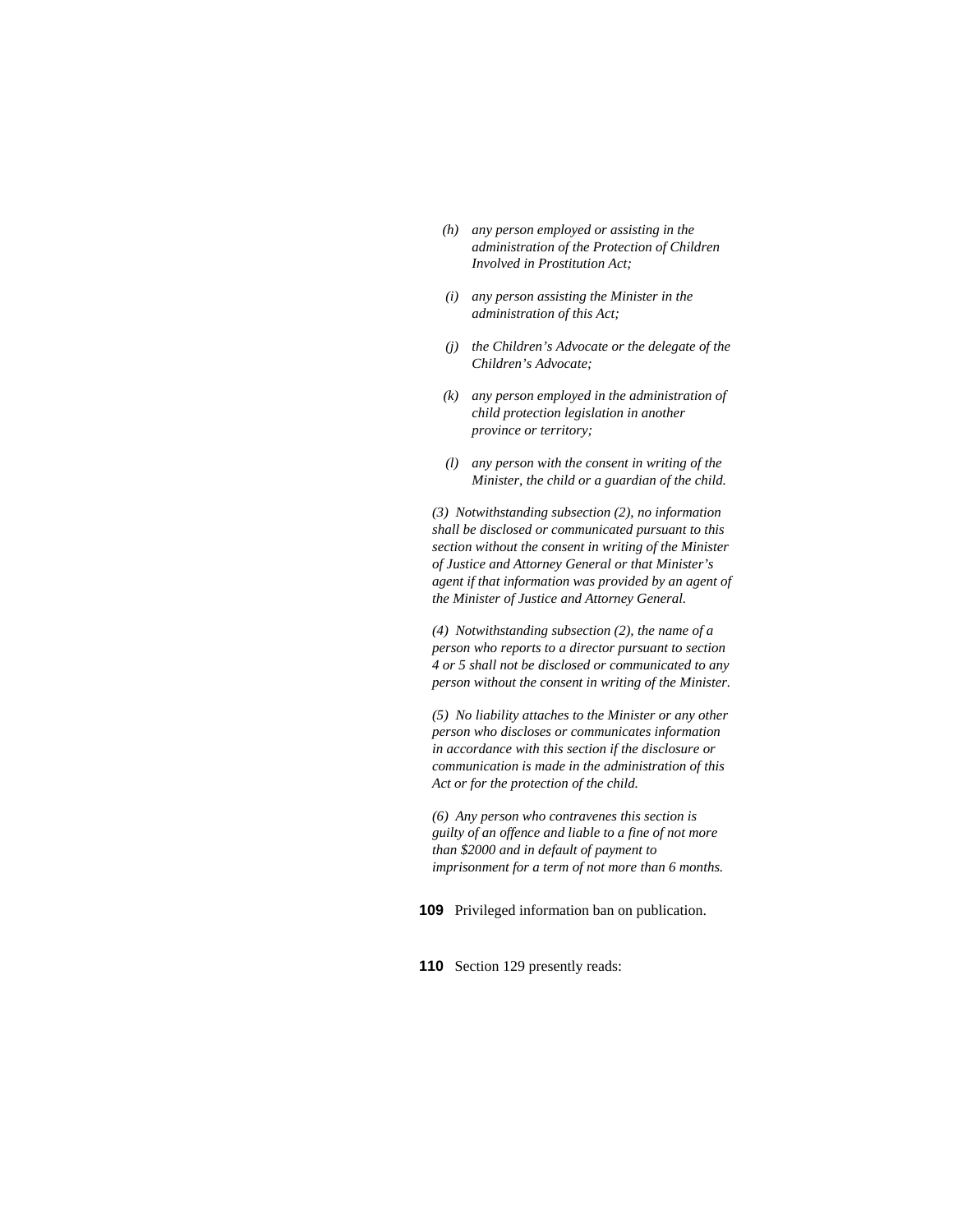*129(1) The Minister shall designate one or more individuals as directors for the purposes of this Act and the Protection of Children Involved in Prostitution Act.* 

*(2) A director may appoint an individual with the qualifications prescribed by the regulations as a child welfare worker for the purposes of this Act.* 

*(3) For the purposes of this Act, a child welfare worker has all the powers of a peace officer.* 

# **111** Section 130 presently reads:

## *130 Any person who*

- *(a) wilfully causes a child to be in need of protective services, or*
- *(b) obstructs or interferes with, or attempts to obstruct or interfere with, a director, a child welfare worker, a peace officer or any other duly authorized person exercising any power or performing any duty under this Act*

*is guilty of an offence and liable to a fine of not more than \$10 000 or to imprisonment for a period of not more than 12 months or to both a fine and imprisonment.* 

## **112** Section 131 presently reads:

*131(1) The Lieutenant Governor in Council may make regulations* 

- *(a) respecting procedures for the assessment and placement of children under this Act;*
- *(b) prescribing the standards to be met in providing protective services including the qualifications of persons to be employed in providing those services;*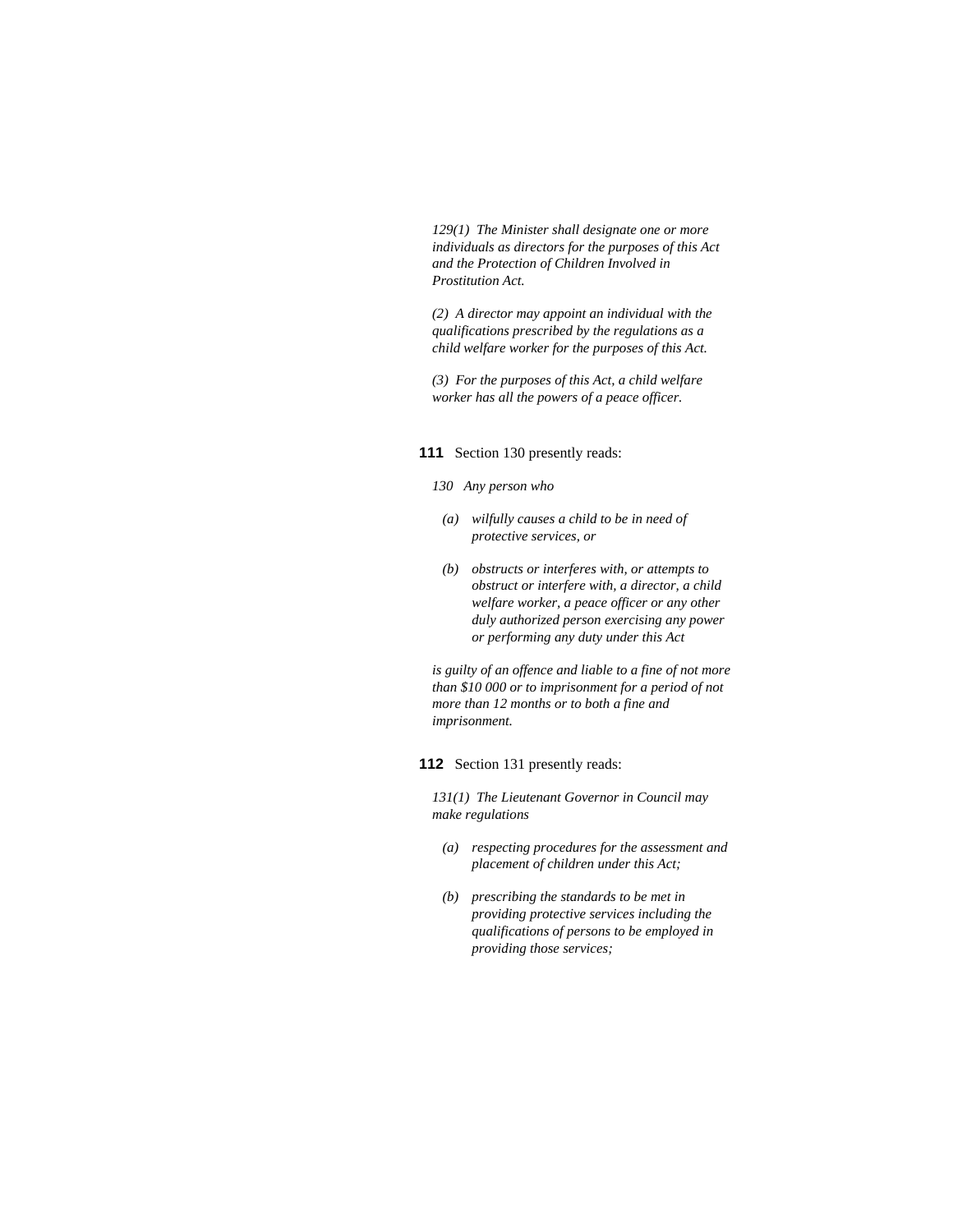- *(c) prescribing the rules to be followed in a proceeding before the Court under this Act;*
- *(d) prescribing the forms including notices to be used in any application made to the Court under this Act;*
- *(e) prescribing the professions or occupations to which section 4(5) applies;*
- *(e.1) respecting any matter necessary or advisable to carry out effectively the intent and purpose of section 19.1;* 
	- *(f) prescribing qualified persons for the purposes of Parts 5 and 6.*
- *(2) The Minister may make regulations*
- *(a) prescribing the forms to be used under this Act other than the forms prescribed under subsection (1);*
- *(b) prescribing the amount, nature and conditions of services and financial assistance provided under this Act;*
- *(c) respecting support services;*
- *(d) prescribing the rates payable for the provision of any protective services under this Act;*
- *(e) prescribing the period for which, the purposes for which and the conditions on which a person may be provided with care and maintenance under section 35(2);*
- *(f) prescribing institutions as secure treatment institutions;*
- *(g) prescribing the standards of diagnostic and treatment services to be provided in a secure treatment institution;*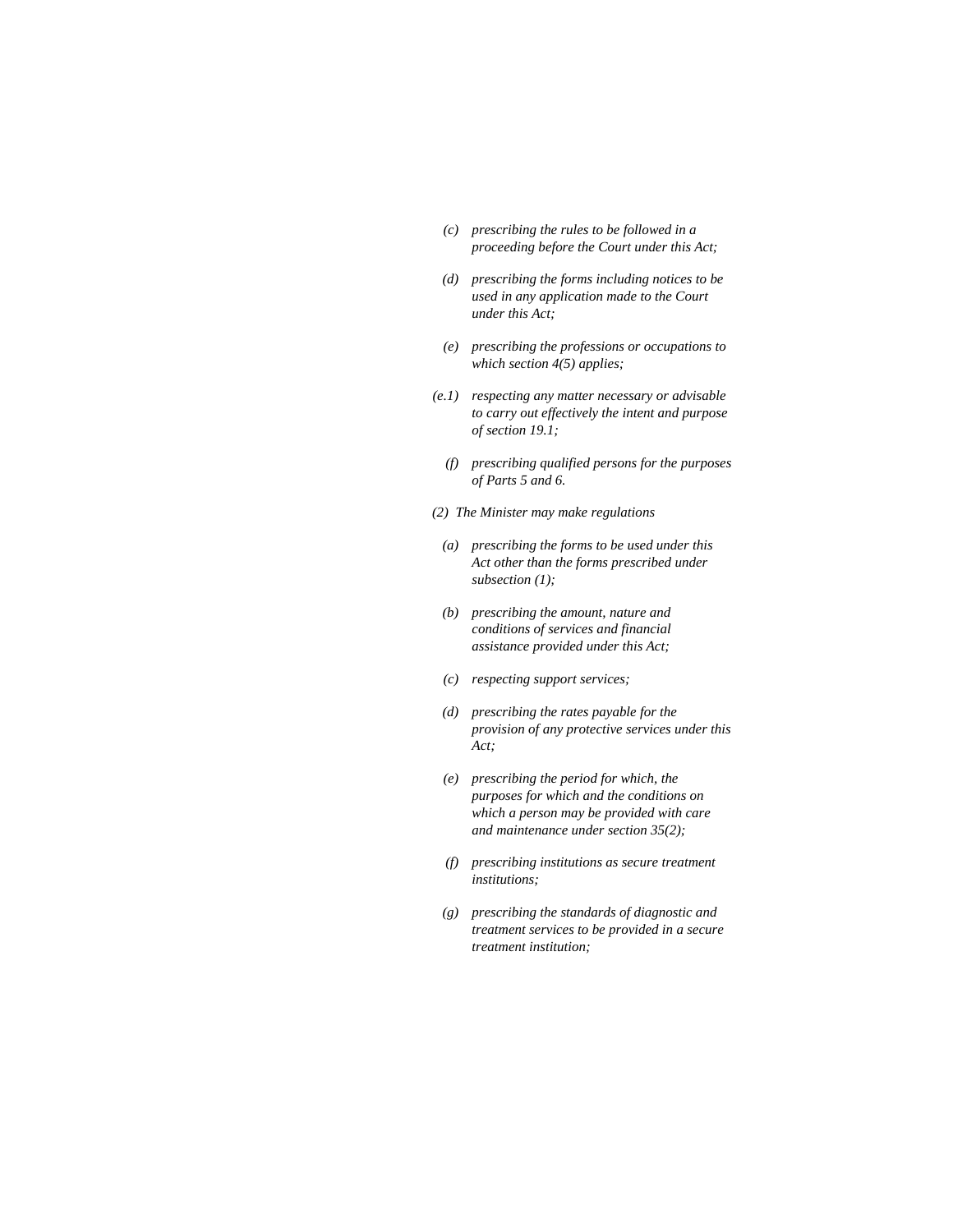- *(h) prescribing the level of security required for the confinement of a child in a secure treatment institution;*
- *(i) defining "handicapped child" for the purposes of this Act;*
- *(j) respecting the amount, nature, conditions and reviews of any financial assistance granted under section 81;*
- *(k) prescribing a schedule of fees that will be paid to lawyers appointed under section 112;*
- *(l) prescribing matters that may be the subject of an appeal to an Appeal Panel;*
- *(m) prescribing those persons required to keep records under this Act;*
- *(n) prescribing any other matter required to be prescribed under this Act;*
- *(o) respecting the activities of the Children's Advocate and the manner in which they shall be carried out;*
- *(p) prescribing additional duties and functions of the Children's Advocate;*
- *(q) respecting the establishment and operation of licensed adoption agencies for the placement of children for adoption;*
- *(r) respecting the establishment and operation of licensed search agencies;*
- *(s) respecting applications and fees for the licensing of licensed adoption agencies and licensed search agencies and respecting the issuance, renewal and expiry of licences;*
- *(t) prescribing the books, records, accounts and other documents required to be maintained by licensed adoption agencies and licensed search agencies, and the inspection,*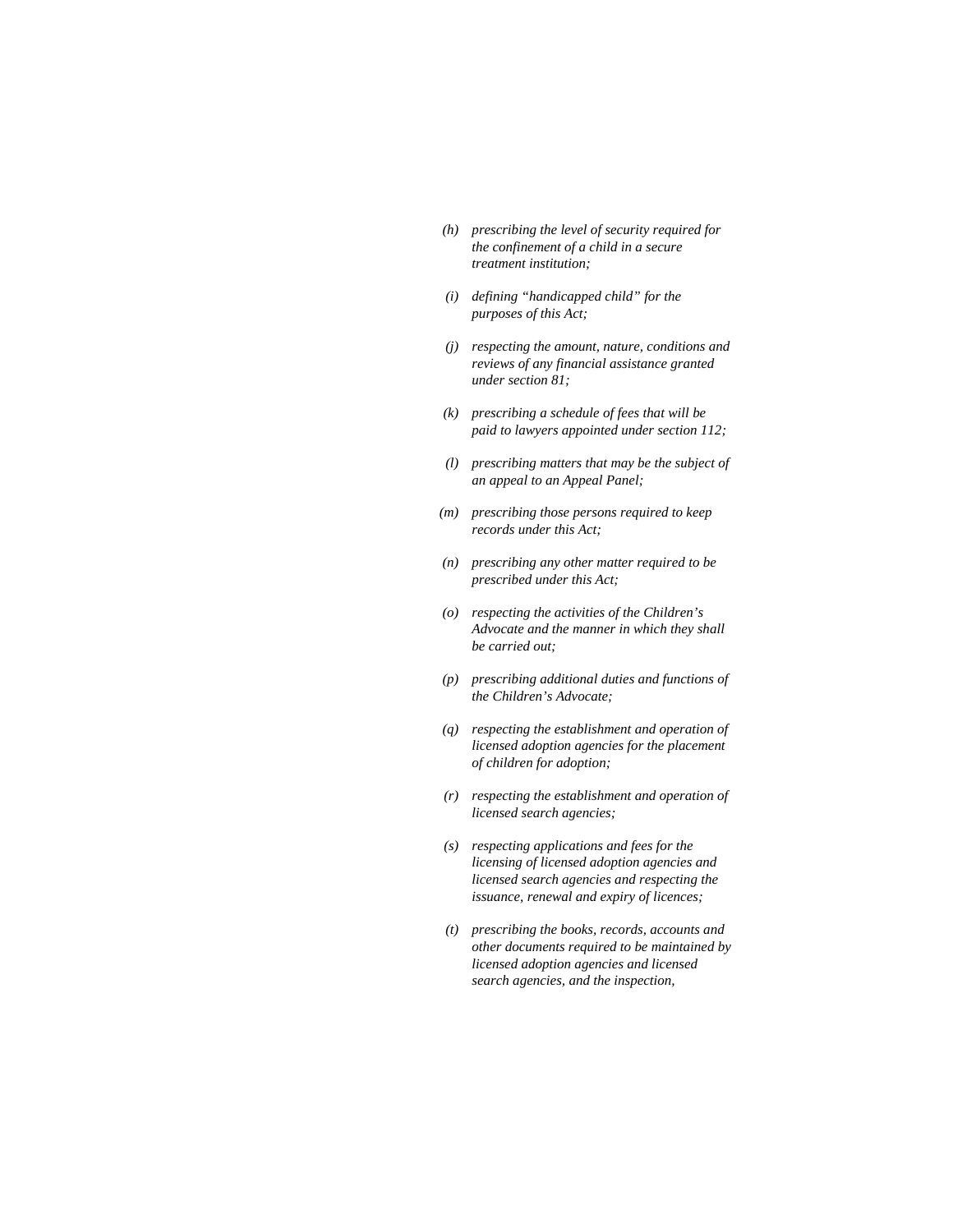*maintenance and security of those books, records, accounts and other documents;* 

- *(u) prescribing the qualifications to be met by persons operating or employed by licensed adoption agencies and licensed search agencies and prescribing the duties of those persons;*
- *(v) prescribing the services that may be provided by licensed adoption agencies and licensed search agencies and the fees and expenses that may be charged for those services and prescribing the standards of service that must be maintained by licensed adoption agencies and licensed search agencies;*
- *(w) prescribing the information, documents and reports required to be submitted to the Minister by licensed adoption agencies and licensed search agencies;*
- *(x) respecting the placement of children for adoption in or outside Alberta by licensed adoption agencies;*
- *(y) prescribing the forms to be used by licensed adoption agencies and licensed search agencies and providing for their use;*
- *(z) respecting the contents of advertisements and other promotional material that may be used by licensed adoption agencies and licensed search agencies;*
- *(aa) defining "family member" for the purposes of Part 6;*
- *(bb) respecting the granting of authority by the Minister to persons for the purpose of placing or facilitating the placement of children for adoption in accordance with this Act;*
- *(cc) respecting the provision of financial assistance to persons who apply to licensed search agencies under section 78(2) and*